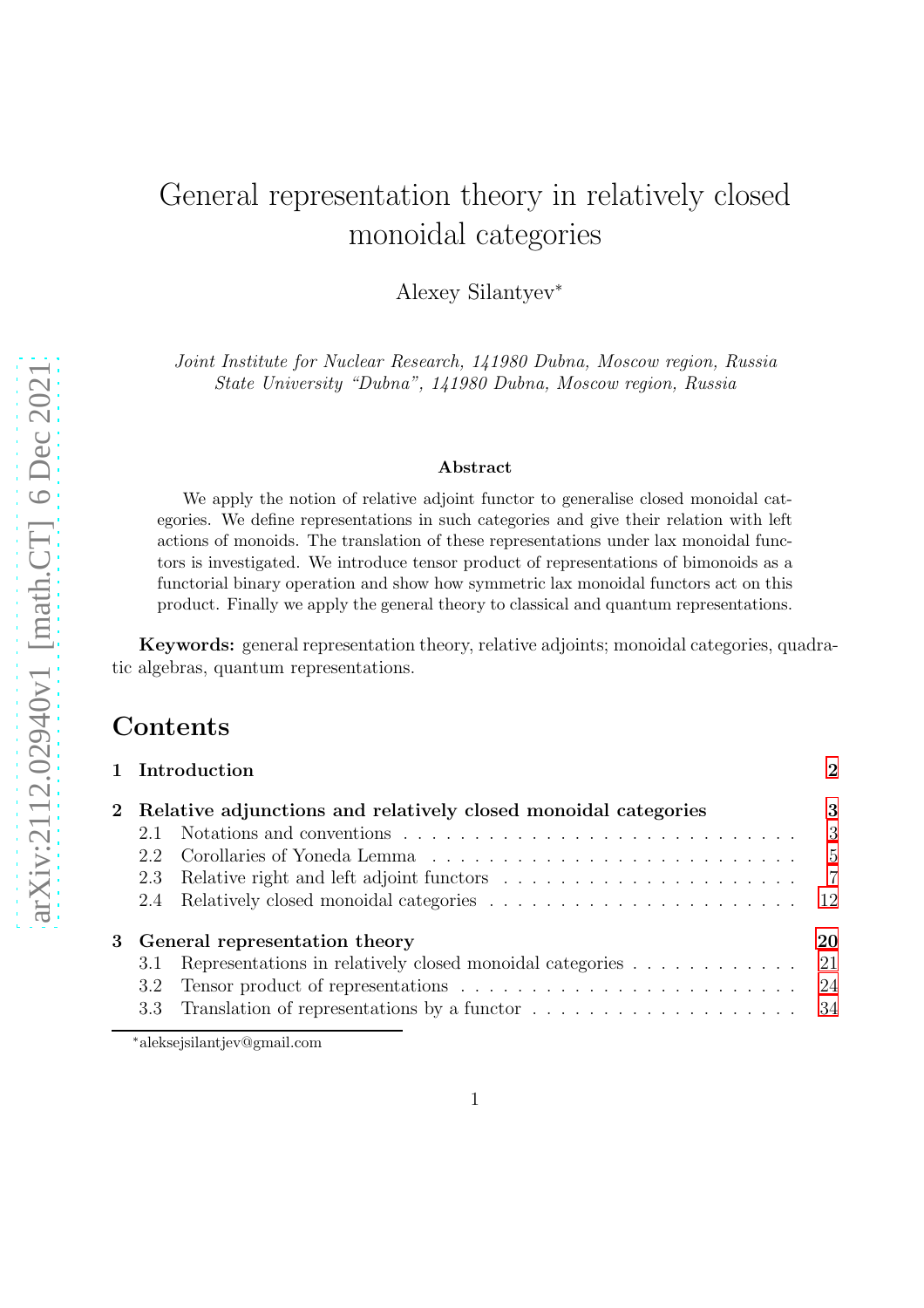|            | 4 Examples |                                                      |  |  |
|------------|------------|------------------------------------------------------|--|--|
|            |            |                                                      |  |  |
|            |            | 4.2 Quantum representations on quadratic algebras 50 |  |  |
| Conclusion |            |                                                      |  |  |

## <span id="page-1-0"></span>1 Introduction

The classical representation theory deals with representations of algebras, groups and other algebraic objects which can be represented by linear operators on vector spaces. An idea of quantum representations goes back to the works of Yuri Manin [\[Man87,](#page-53-0) [Man88,](#page-53-1) [Man91\]](#page-53-2), where he studied the category of finitely generated quadratic algebras. He proposed to regard the objects of the opposite category as a 'non-commutative' (or 'quantum') generalisation of finite-dimensional vector spaces and called them quantum linear spaces.

In [\[S21\]](#page-54-0) we introduced a notion of quantum representation, which generalises finitedimensional representations of finite-dimensional algebras and algebraic groups to the case of quantum linear representation space. To define and investigate quantum representations we used there a general approach to representations in monoidal categories. In the present paper we continue to develop this approach, which we call general representation theory.

A representation of an algebra  $\mathfrak A$  on a vector space V can be regarded in two ways: as an action  $a: \mathfrak{A} \otimes V \to V$  or as an algebra homomorphism  $\rho: \mathfrak{A} \to \mathbf{end}(V)$ , where  $\mathbf{end}(V)$  is the algebra of linear operators on  $V$ . We use the word 'representation' for such morphisms ρ. This is a basic example of the general notion of representation in a monoidal category for the category of vector spaces, where the role of the monoidal product is played by the tensor product ⊗.

The notion of action is generalised for any (symmetric) monoidal category  $(C, \otimes)$  as an action of a monoid (we consider the case of symmetric monoidal categories only). This notion is equivalent to the notion of representation iff  $(C, \otimes)$  is closed. In this case we can use the internal hom-functor **hom**:  $C^{op} \times C \rightarrow C$  to define representations and relate them with the (left) actions. In [\[S21,](#page-54-0) § 3] we considered more general situation, when the functor  $-\otimes V: \mathbf{C} \to \mathbf{C}$  has a right adjoint for each  $V \in \mathbf{P}$ , where **P** is a full subcategory of C. We used the theorem on adjunction with a parameter [\[MacLane,](#page-53-3) § 4.7, Th. 3] to obtain a generalised internal hom-functor **hom:**  $P^{op} \times C \to C$  with a natural isomorphism  $\alpha_{X,V,Z}$ : Hom $(X \otimes V, Z) \to \text{Hom}(X, \text{hom}(V, Z)),$  where  $X \in \mathbf{C}, V \in \mathbf{P}, Z \in \mathbf{C}.$ 

But it turned out that this condition is too strong. We need the isomorphisms  $\alpha_{X,V,Z}$  for  $Z \in \mathbf{P}$  only. This can not be formulated in terms of usual adjoint functors, so we use the notion of relative adjoints introduced by Friedrich Ulmer in [\[Ulm\]](#page-54-1). We require that for each  $V \in \mathbf{P}$  the functor  $-\otimes V : \mathbf{C} \to \mathbf{C}$  has a right adjoint relative to **P** and then we say that the symmetric monoidal category  $(C, \otimes)$  is *closed relative* to the *parametrising subcategory*  $P \subset C$ . This approach allows us to generalise the results of [\[S21\]](#page-54-0) to the monoidal category C opposite to the category of all the Z-graded algebras with the Manin product '◦' and the parametrising subcategory P consisting of the quantum linear spaces.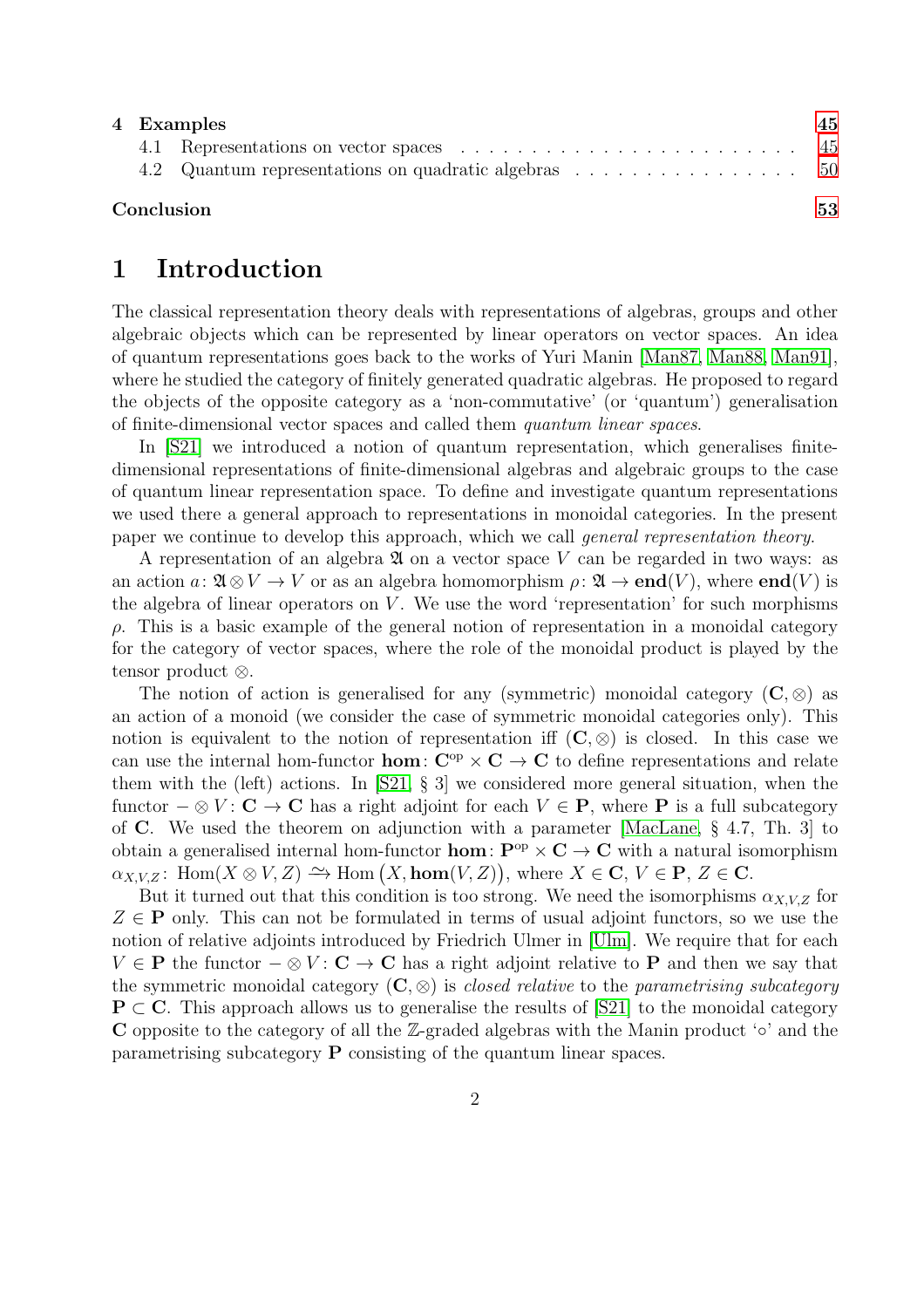In the situations such as Quantum Representation Theory it is more convenient to work in the opposite category to the category  $C$ . By this reason we double all the important results for this case by using categorical duality: we consider monoidal categories coclosed relative to a full subcategory, comonoids, corepresentations etc.

The paper is organised as follows. In the section [2](#page-2-0) we generalise the notion of (co)closed monoidal category by means of relative adjoints. Subsection [2.1](#page-2-1) is preliminary. In Subsection [2.2](#page-4-0) we formulate some corollaries of Yoneda Lemma. Subsection [2.3](#page-6-0) is devoted to the theory of relative adjunctions. In Subsection [2.4](#page-11-0) we define relatively (co)closed monoidal category and describe internal (co)hom and (co)end for this case. Section [3](#page-19-0) is devoted to (co)representations in relatively (co)closed monoidal categories. In Subsection [3.1](#page-20-0) we introduce (co)representations of (co)monoids, their morphisms and give their relation with (co)actions. In Subsection [3.2](#page-23-0) we describe tensor product of (co)representations of bimonoids. The translation of the (co)representations and their tensor products under monoidal functors is investigated in Subsection [3.3.](#page-33-0) Then, in Section [4,](#page-44-0) we give the basic examples. Classical representations of various types of groups, algebras and their mixed (semi-linear) versions is described in Subsection [4.1](#page-44-1) in terms of the general representation theory. In Subsection [4.2](#page-49-0) we apply the general theory to the quantum representations.

Acknowledgements. The author thanks V. Rubtsov for useful advice.

## <span id="page-2-0"></span>2 Relative adjunctions and relatively closed monoidal categories

Before construction of the general representation theory we need to introduce some types of monoidal categories which is appropriate for definition of (co)representations. The condition on such monoidal categories is given by means of the notion of relative adjoints (with a parameter). For completeness we formulate and prove some needed statements on the relative adjoints. This requires in turn some facts following from Yoneda Lemma.

#### <span id="page-2-1"></span>2.1 Notations and conventions

Fist of all, let us fix some conventions. In this work we use the terms and notations introduced in [\[S21,](#page-54-0) § 2]. Let us remind some of them. We also recall some definitions from [\[MacLane\]](#page-53-3) and introduce some terminology used below.

2.1.1. Morphisms and functors. In order to unify the notations with the previous publications we denote the composition of morphisms  $f, g$  in a category C by  $f \cdot g$  instead of  $f \circ g$ . For a fixed object  $X \in \mathbf{C}$  denote by  $\text{Hom}(X, -) : \mathbf{C} \to \mathbf{Set}$  the functor from  $\mathbf{C}$  to the category of sets, it maps an object  $Y \in \mathbf{C}$  to the set  $\text{Hom}(X, Y) = \text{Hom}_{\mathbf{C}}(X, Y) \in \mathbf{Set}$  which consists of all the morphisms in C of the form  $X \to Y$ , a morphism  $f: Y \to Z$  is translated by this functor to the map  $\text{Hom}(X, f)$ :  $\text{Hom}(X, Y) \to \text{Hom}(X, Z)$ ,  $g \mapsto f \cdot g \in \text{Hom}(X, Z)$ ,  $\forall g \in \text{Hom}(X, Y)$ . Analogously we define the contravariant functor  $\text{Hom}(-, X)$ : C  $\rightarrow$  Set,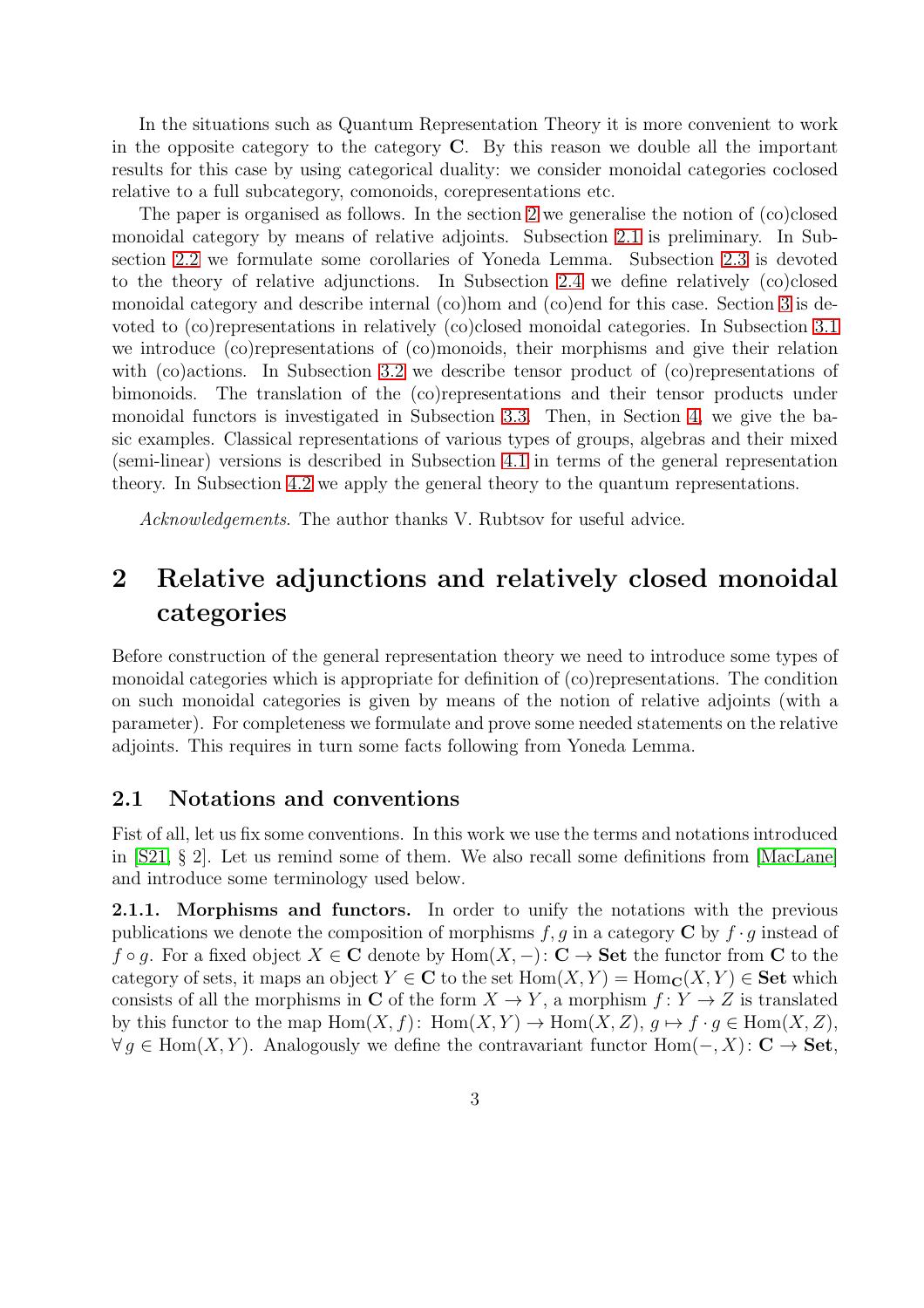$Hom(f, X)$ :  $Hom(Z, X) \to Hom(Y, X)$ ,  $h \mapsto h \cdot f \in Hom(Y, X)$ ,  $h \in Hom(Z, X)$ . Together these formulae give the bifunctor  $Hom = Hom_C = Hom(-, -): C^{op} \times C \rightarrow Set.$ 

Let  $F: \mathbf{C} \to \mathbf{D}$  be a functor from a category  $\mathbf{C}$  to a category  $\mathbf{D}$ . If  $\mathbf{C}' \subset \mathbf{C}$  is a subcategory, then we can restrict F to C' and get a new functor  $C' \rightarrow D$ , which we usually denote by the same letter F; formally, this is a composition  $F \cdot E_{\mathbf{C'}}$ , where  $E_{\mathbf{C'}} : \mathbf{C'} \hookrightarrow \mathbf{C}$  is the categorical embedding. If  $\mathbf{D}'$  is a subcategory of  $\mathbf D$  such that  $Ff$  is a morphism in  $\mathbf{D}'$ for any morphism f in C', then the restriction gives a functor  $F: C' \to D'$ .

<span id="page-3-0"></span>**2.1.2.** Natural transformations. Let  $\alpha: F \to G$  be a natural transformation between functors  $F: \mathbf{C} \to \mathbf{D}$  and  $G: \mathbf{C} \to \mathbf{D}$ . We sometimes omit the subscript X of the components  $\alpha_X \colon FX \to GX$ . For instance, for a morphism  $f: Y \to Z$  in C the formulae  $f_*(g) = f \cdot g$  and  $f^*(h) = h \cdot f$  define the components  $f_* = (f_*)_X = \text{Hom}(X, f)$ :  $\text{Hom}(X, Y) \to \text{Hom}(X, Z)$ and  $f^* = (f^*)_X = \text{Hom}(f, X)$ :  $\text{Hom}(Z, X) \to \text{Hom}(Y, X)$  of the natural transformations  $f_*\colon \text{Hom}(-,Y) \to \text{Hom}(-,Z)$  and  $f^*\colon \text{Hom}(Z,-) \to \text{Hom}(Y,-)$  respectively.

For natural transformations  $\alpha: F \to G$  and  $\beta: G \to H$  between functors  $F, G, H \colon \mathbf{C} \to \mathbf{D}$ we denote their composition by  $\beta \cdot \alpha$ :  $F \to H$ . This is a natural transformation with the components  $(\beta \cdot \alpha)_X = \beta_X \cdot \alpha_X : FX \to HX$ .

We say that the morphisms  $\alpha = \alpha_X : FX \to GX$  are natural in X iff they define a natural transformation  $\alpha: F \to G$ . Recall that the natural transformation  $\alpha: F \to G$  is an isomorphism in the category of functors  $C \to D$  iff all the components  $\alpha = \alpha_X : FX \to GX$ are isomorphisms in D; the inverse natural transformation  $\alpha^{-1}$ :  $G \to F$  has components  $\alpha^{-1} = (\alpha_X)^{-1} : GX \to FX$  inverse to  $\alpha_X$ . Let  $\mathbf{C}' \subset \mathbf{C}$  be a subcategory, then we say that  $\alpha = \alpha_X : FX \to GX$  are natural in  $X \in \mathbb{C}'$  iff they define a natural transformation between the restricted functors F and G, i.e.  $\alpha: F \cdot E_{\mathbf{C}'} \to G \cdot E_{\mathbf{C}}'$ . In this case it is enough to suppose that the morphisms  $\alpha_X$  are defined for  $X \in \mathbb{C}'$ .

Let **P** be also a category and F and G be bifunctors  $C \times P \rightarrow D$ . Let  $C' \subset C$  and  ${\bf P}' \subset {\bf P}$  be subcategories. Then the requirement that  $\alpha = \alpha_{X,Y} : F(X,Y) \to G(X,Y)$  are natural in  $X \in \mathbb{C}'$  and  $Y \in \mathbb{P}'$  means that these morphisms give a natural transformation between the restrictions of F and G to the subcategory  $\mathbf{C}' \times \mathbf{P}' \subset \mathbf{C} \times \mathbf{P}$ . For a fixed object  $Y \in \mathbf{P}$  we have functors  $F_Y, G_Y \colon \mathbf{C} \to \mathbf{D}$  such that  $F_Y(f) = F(f, Y)$  and  $G_Y(f) = G(f, Y)$ for any morphism  $f$  in  $\mathbb{C}$ . These functors can be interpreted as functors with a parameter. We say that  $\alpha = \alpha_{X,Y} : F_Y(X) \to G_Y(X)$  are natural in  $X \in \mathbb{C}'$  iff for any  $Y \in \mathbb{P}$  they give a natural transformation between the restricted functors  $F_Y, G_Y : \mathbf{C}' \to \mathbf{D}$  (in this case we do not suppose that  $F_Y$  and  $G_Y$  are functorial in Y, i.e. morphisms  $F(f, X)$  and  $G(f, X)$ may be undefined). Analogous conventions are supposed for the functors with three or more arguments.

Note that any functor  $F: \mathbf{C} \to \mathbf{D}$  can be considered as the natural transformation between the functors  $\text{Hom}_{\mathbf{C}}$  and  $\text{Hom}_{\mathbf{D}}(F(-), F(-))$ :  $\mathbf{C}^{\text{op}} \times \mathbf{C} \to \mathbf{Set}$  with the components F: Hom $(X, Y) \to$  Hom $(FX, FY)$ . By fixing one of the arguments we obtain the natural transformation  $Hom(X, -) \to Hom(FX, F(-))$  or  $Hom(-, Y) \to Hom(F(-), FY)$ .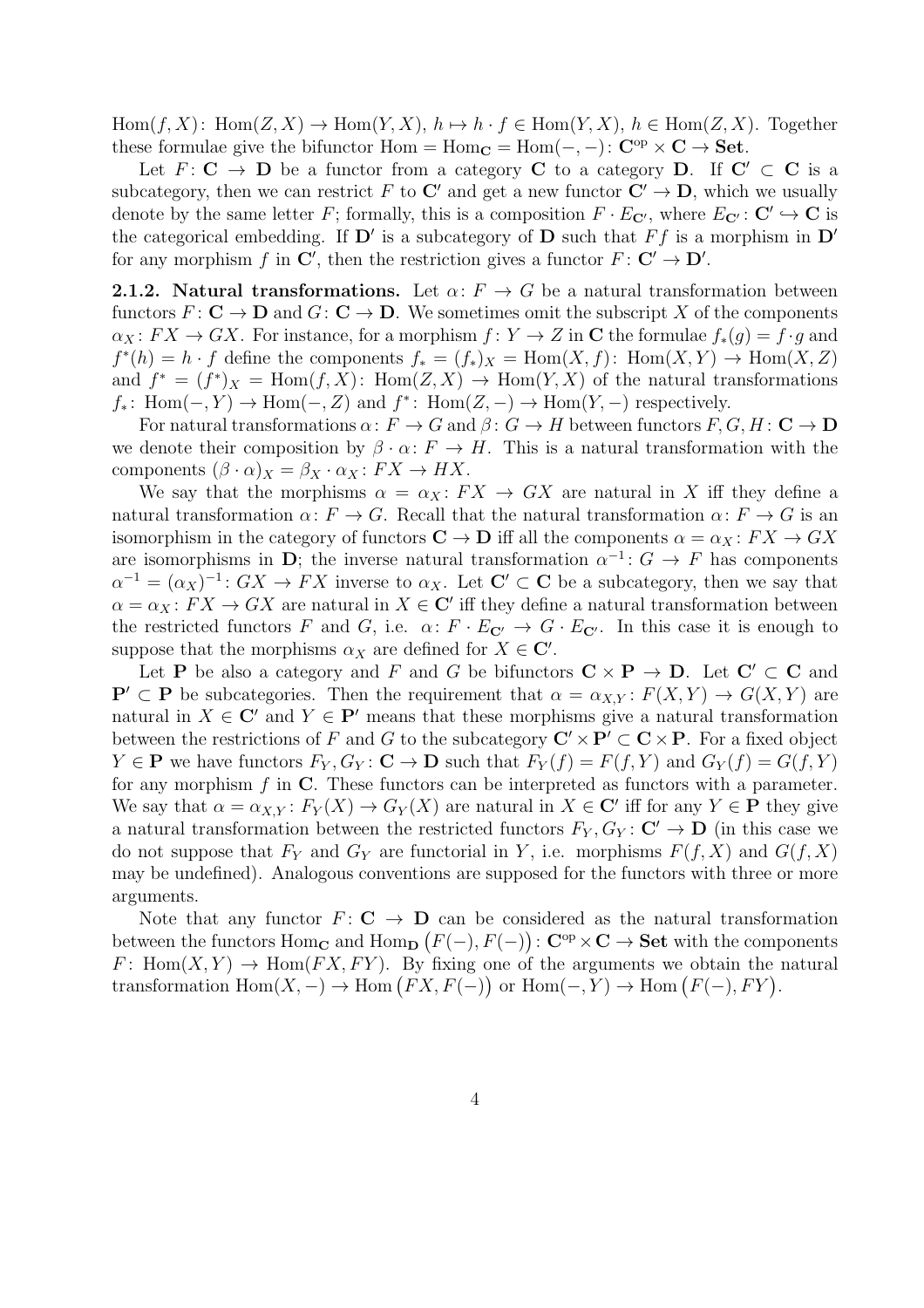#### <span id="page-4-0"></span>2.2 Corollaries of Yoneda Lemma

Yoneda Lemma and its corollaries are the main tool in the theory of adjoints and their relative version.

**2.2.1. Yoneda Lemma.** Let R be an object of a category **D** and  $K: \mathbf{D} \to \mathbf{Set}$  be a functor. Yoneda Lemma establishes a one-to-one correspondence between the natural transformations from the functor Hom( $R, -$ ):  $\mathbf{D} \to \mathbf{Set}$  to the functor K and the elements of the set KR (see [\[MacLane,](#page-53-3) § 3.2]). It can be formulated as follows.

<span id="page-4-1"></span>**Lemma 2.1.** Any natural transformation  $\alpha$ : Hom $(R, -) \rightarrow K$  can be written in the form  $\alpha_Z(f) = K(f)(u) \in KZ$ ,  $f \in \text{Hom}(R, Z)$ , for a unique element  $u \in KR$ .

We are interested in some particular cases of this Lemma and their corollaries.

<span id="page-4-4"></span>**2.2.2.** The case  $K = \text{Hom}(X, G(-))$ . Let  $G: \mathbf{D} \to \mathbf{C}$  be a functor and  $X \in \mathbf{C}$ . Consider the functor  $K = \text{Hom}(X, \hat{G}(-))$ , it maps an object  $Z \in \mathbf{D}$  to the set  $\text{Hom}(X, GZ)$  and a morphism  $f: Z \to Z'$  to the map  $(Gf)_*: \text{Hom}(X, GZ) \to \text{Hom}(X, GZ')$ . In this case Yoneda Lemma [2.1](#page-4-1) takes the following form.

<span id="page-4-2"></span>Corollary 2.2. Any maps  $\alpha_Z$ : Hom $(R, Z) \rightarrow$  Hom $(X, GZ)$  natural in  $Z \in D$  have the form  $\alpha(f) = (Gf) \cdot \gamma$  for a unique morphism  $\gamma: X \to GR$ .

Denote the natural transformation  $\alpha$ : Hom $(R, -) \rightarrow$  Hom  $(X, G(-))$  given by a morphism  $\gamma: X \to \text{GR}$  as in Corollary [2.2](#page-4-2) by  $\alpha = \gamma^* \cdot G$ , this is a composition of natural transformations in the sense of p. [2.1.2,](#page-3-0) where the functor  $G$  is regarded as the natural transformation  $Hom(R, -) \to Hom(GR, G(-))$  (this is not 'horizontal' composition defined in [\[MacLane,](#page-53-3) § 2.5]). If  $\mathbf{C} = \mathbf{D}$  and  $G = id_{\mathbf{C}}$ , then  $\alpha = \gamma^*$ .

Consider a category  $\mathbf{C}'$  and functors  $F_1: \mathbf{C}' \to \mathbf{D}, F_2: \mathbf{C}' \to \mathbf{C}$ .

<span id="page-4-5"></span>**Corollary 2.3.** The morphisms  $\gamma_X : F_2X \to GF_1X$  are natural in  $X \in \mathbb{C}^r$  iff the morphisms  $\alpha_{X,Z} = \gamma_X^* \cdot G$ : Hom $(F_1X, Z) \to \text{Hom}(F_2X, GZ)$  are natural in  $X \in \mathbb{C}'$ .

**Proof.** If  $\gamma_X : F_2X \to GF_1X$  are natural in X, then for any morphism  $g: X \to Y$  in C' we have  $\gamma_Y \cdot F_2 g = G F_1 g \cdot \gamma_X$ , hence  $(F_2 g)^* \cdot \gamma_Y^*$  ${}_{Y}^{*}\cdot G = (\gamma_{Y}\cdot F_{2}g)^{*}\cdot G = (GF_{1}g\cdot \gamma_{X})^{*}\cdot G = \gamma_{X}^{*}\cdot G\cdot (F_{1}g)^{*}.$ This implies that the diagram

<span id="page-4-3"></span>
$$
\text{Hom}(F_1Y, Z) \xrightarrow{\quad G} \text{Hom}(GF_1Y, GZ) \xrightarrow{\gamma_Y^*} \text{Hom}(F_2Y, GZ) \tag{2.1}
$$
\n
$$
\downarrow^{(F_1g)^*} \qquad \qquad \downarrow^{(F_2g)^*} \text{Hom}(F_1X, Z) \xrightarrow{\quad G} \text{Hom}(GF_1X, GZ) \xrightarrow{\gamma_X^*} \text{Hom}(F_2X, GZ)
$$

is commutative, which means exactly that  $\alpha_{X,Z}$  is natural in X. Conversely, let the dia-gram [\(2.1\)](#page-4-3) be commutative. Denote  $\delta_Z = \gamma_X^* \cdot G \cdot (F_1 g)^* = \gamma_X^* \cdot (GF_1 g)^* \cdot G$ , this is the diagonal arrow Hom $(F_1X, Z) \to \text{Hom}(F_2Y, GZ)$  in the diagram [\(2.1\)](#page-4-3). Note that  $\delta_Z$  are natural in Z, so by virtue of Corollary [2.2](#page-4-2) there exist unique morphisms  $f_{X,Y} : F_2Y \to F_1X$ such that  $\delta_Z = f_{X,Y}^* \cdot G$ . Hence  $\gamma_Y \cdot F_2 g = f_{X,Y} = G F_1 g \cdot \gamma_X$ .  $\Box$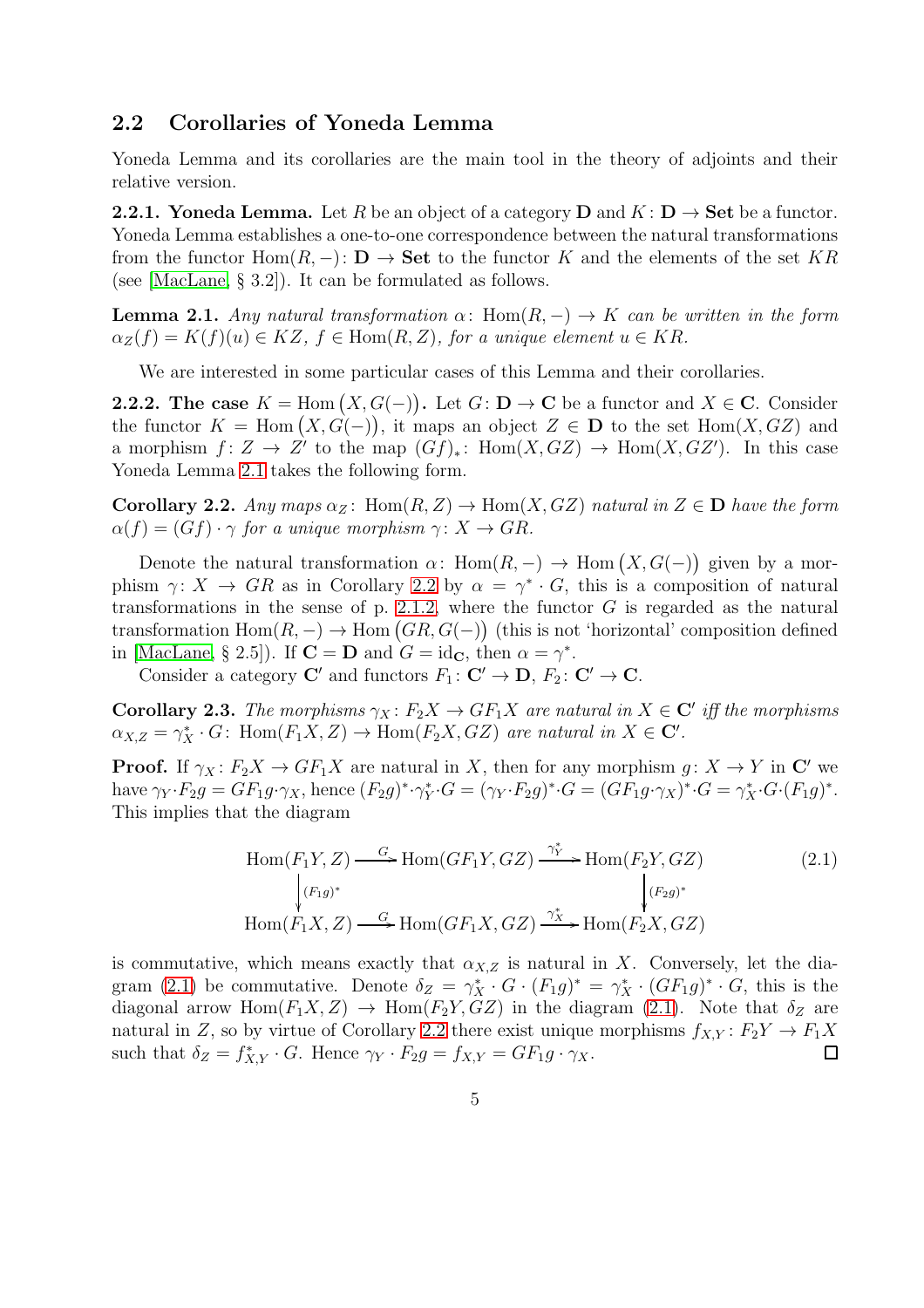**2.2.3.** Universal morphisms. Recall that universal morphism from an object  $X \in \mathbb{C}$  to a functor  $G: \mathbf{D} \to \mathbf{C}$  is a pair  $(R, \eta)$ , where  $R \in \mathbf{D}$  and  $\eta: X \to \hat{G}R$  are an object and a morphism such that for any  $Z \in \mathbf{D}$  and  $f: X \to GZ$  there is a unique  $h: R \to Z$  such that  $f = Gh \cdot \eta$ .

Analogously, universal morphism from a functor  $F: \mathbf{C} \to \mathbf{D}$  to an object  $Z \in \mathbf{D}$  is a pair  $(P, \varepsilon)$ , where  $P \in \mathbb{C}$  and  $\varepsilon: FP \to Z$  are such that for any  $X \in \mathbb{C}$  and  $h: FX \to Z$  there is a unique  $f: X \to P$  such that  $h = \varepsilon \cdot F f$ . This notion can be obtained from the previous one by the categorical duality.

In terms of p. [2.2.2](#page-4-4) the condition that  $(R, \eta)$  is a universal morphism from an object  $X \in \mathbb{C}$  to a functor  $G: \mathbb{D} \to \mathbb{C}$  is equivalent to the bijectivity of the natural transformation  $\eta^* \cdot G: \text{ Hom}(R, -) \to \text{Hom}(X, G(-)).$  Due to Corollary [2.2](#page-4-2) we can reformulate it as follows (see [\[MacLane,](#page-53-3) § 3.2, Prop. 1]).

<span id="page-5-0"></span>Corollary 2.4. Any bijections Hom $(R, Z) \rightarrow H$ om  $(X, GZ)$  natural in  $Z \in D$  have the form  $\eta^* \cdot G$  for a unique universal morphism  $(R, \eta)$  from  $X \in \mathbf{C}$  to  $G \colon \mathbf{D} \to \mathbf{C}$ .

<span id="page-5-3"></span>Corollary 2.5. Consider functors  $G: D \to \mathbb{C}$ ,  $F_1: \mathbb{C}' \to D$  and  $F_2: \mathbb{C}' \to \mathbb{C}$ . Any bijections  $\beta_{X,Z}$ : Hom $(F_1X, Z) \to$  Hom  $(F_2X, GZ)$  natural in  $X \in \mathbb{C}^r$  and  $Z \in \mathbb{D}$  have the form  $\eta_X^* \cdot G$  for a unique natural transformation  $\eta: F_2 \to GF_1$  such that  $(F_1X, \eta_X)$  is a universal morphism from  $F_2X \in \mathbf{C}'$  to  $G \colon \mathbf{D} \to \mathbf{C}$ .

Proof. This statement follows directly from Corollaries [2.4](#page-5-0) and [2.3.](#page-4-5)  $\Box$ 

**2.2.4.** The case  $K = \text{Hom}(X, -)$ . If the functor K has the form  $K = \text{Hom}(X, -)$  for some  $X \in \mathbf{D}$ , then Yoneda Lemma [2.1](#page-4-1) is a particular case of Corollary [2.2](#page-4-2) for  $\mathbf{C} = \mathbf{D}$  and  $G = id_{\mathbf{D}}$ . It can be written in the following form (see [\[MacLane,](#page-53-3) § 3.2]).

<span id="page-5-1"></span>**Corollary 2.6.** Any natural transformation  $\text{Hom}(R, -) \to \text{Hom}(X, -)$  has the form  $\gamma^*$  for a unique morphism  $\gamma: X \to R$ .

Note that  $(R, \gamma)$  is a universal morphism form R to id<sub>D</sub> iff  $\gamma$  is an isomorphism. Hence Corollary [2.4](#page-5-0) takes the following from.

<span id="page-5-2"></span>**Corollary 2.7.** The natural transformation  $\gamma^*$ : Hom $(R, -) \rightarrow$  Hom $(X, -)$  is an isomorphism of functors iff  $\gamma: X \to R$  is an isomorphism in  $D$ .

<span id="page-5-4"></span>**Remark 2.8.** The universal morphism is unique up to an isomorphism: if  $(R, \eta)$  and  $(R', \eta')$ are two universal morphisms from X to G, then there is a unique isomorphism  $\gamma: R \to R'$ such that  $G\gamma \cdot \eta = \eta'$ . This fact is deduced in [\[MacLane,](#page-53-3) § 3.1] by using comma categories, however it also follows from (the corollaries of) Yoneda Lemma. To show it one needs to apply Corollaries [2.6](#page-5-1) and [2.7](#page-5-2) to the composition of  $(\eta')^* G$ : Hom $(R', -) \to {\text{Hom}}(X, G(-))$ with the inverse of  $\eta^* \cdot G$ : Hom $(R, -) \implies$  Hom  $(X, G(-))$  and then to take into account Corollary [2.2.](#page-4-2) Dually, a universal morphism  $(P, \varepsilon)$  from  $F: \mathbf{C} \to \mathbf{D}$  to an object  $Z \in \mathbf{D}$  is unique up to a unique isomorphism.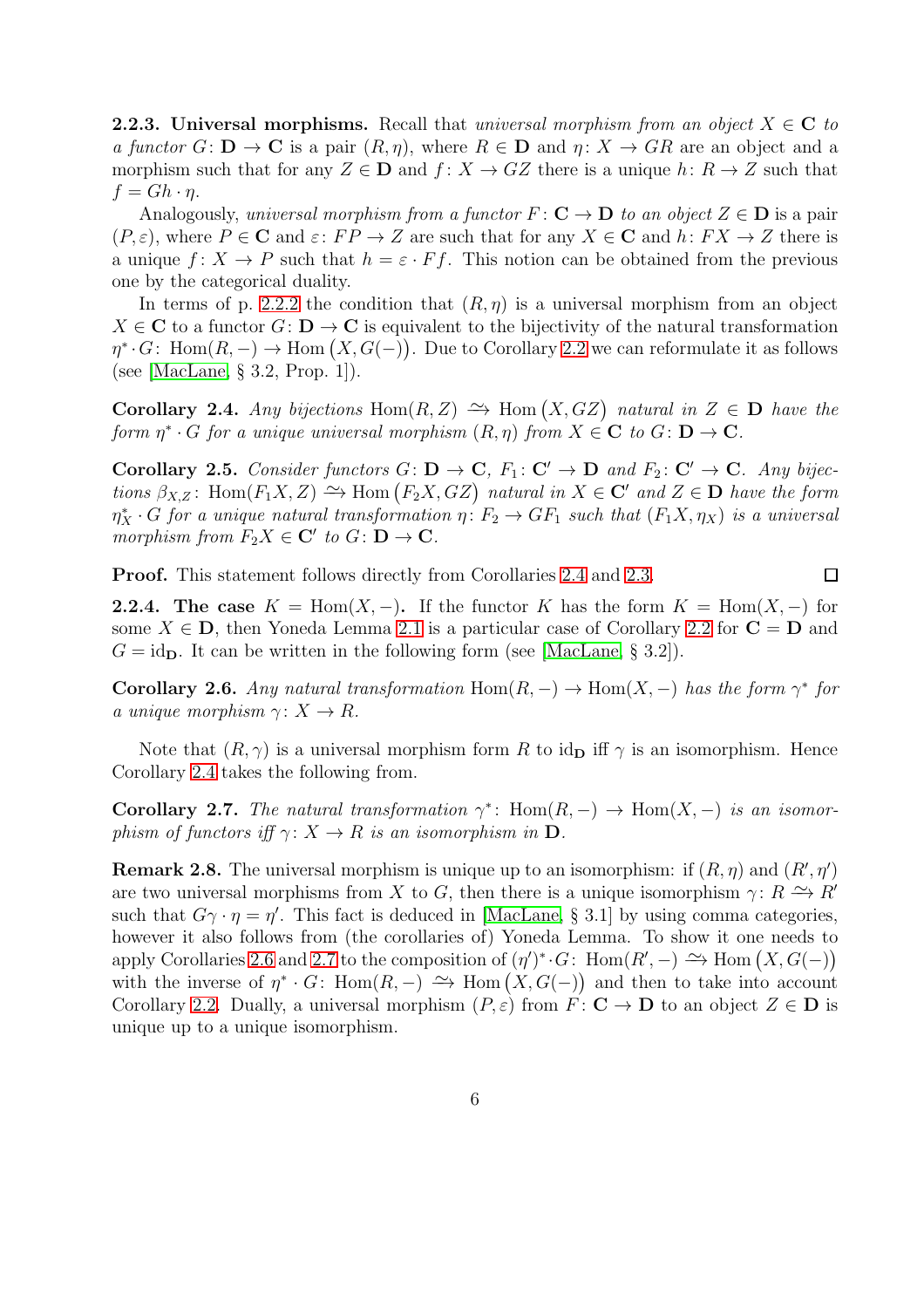Let  $F_1$  and  $F_2$  be functors  $\mathbb{C}' \to \mathbb{D}$ . Corollaries [2.2,](#page-4-2) [2.3](#page-4-5) and [2.5](#page-5-3) imply the following statements.

<span id="page-6-4"></span>Corollary 2.9. If maps  $\beta_{X,Z}$ : Hom $(F_1X, Z) \rightarrow$  Hom $(F_2X, Z)$  are natural in  $X \in \mathbb{C}^r$  and  $Z \in \mathbf{D}$ , then  $\beta_{X,Z} = \gamma_X^*$  for a unique natural transformation  $\gamma: F_2 \to F_1$ .

<span id="page-6-5"></span>Corollary 2.10. Any bijections  $\beta_{X,Z}$ : Hom $(F_1X, Z) \simeq$  Hom $(F_2X, Z)$  natural in  $X \in \mathbb{C}^r$ and  $Z \in \mathbf{D}$  have the form  $\beta_{X,Z} = \gamma_X^*$  for a unique natural isomorphism  $\gamma: F_2 \to F_1$ .

#### <span id="page-6-0"></span>2.3 Relative right and left adjoint functors

Now we introduce a notion of relative right/left adjunctions and its version 'with a parameter' which are necessary for an appropriate generalisation of the (co)closed monoidal categories.

**2.3.1. Relative adjunctions.** Let C and D be categories. Recall that a functor  $F: \mathbb{C} \to \mathbb{D}$ is called left adjoint for  $G: \mathbf{D} \to \mathbf{C}$  and G is called right adjoint for F when there exist bijections

<span id="page-6-3"></span><span id="page-6-2"></span><span id="page-6-1"></span>
$$
\alpha_{X,Z} \colon \operatorname{Hom}_{\mathbf{D}}(FX, Z) \xrightarrow{\sim} \operatorname{Hom}_{\mathbf{C}}(X, GZ) \tag{2.2}
$$

natural in  $X \in \mathbb{C}$  and  $Z \in \mathbb{D}$ . It gives a natural isomorphism  $\alpha$  between the bifunctors defined as compositions

$$
\text{Hom}_{\mathbf{D}}\left(F(-),-\right): \mathbf{C}^{\text{op}} \times \mathbf{D} \xrightarrow{F^{\text{op}} \times \text{id}_{\mathbf{D}}} \mathbf{D}^{\text{op}} \times \mathbf{D} \xrightarrow{\text{Hom}_{\mathbf{D}}} \mathbf{Set},\tag{2.3}
$$

$$
\text{Hom}_{\mathbf{C}}(-, G(-)) : \mathbf{C}^{\text{op}} \times \mathbf{D} \xrightarrow{\text{id}_{\mathbf{C}^{\text{op}}}} \mathbf{C}^{\text{op}} \times \mathbf{C} \xrightarrow{\text{Hom}_{\mathbf{C}}} \mathbf{Set},
$$
\n(2.4)

where  $F^{\rm op}$ :  $\mathbf{C}^{\rm op} \to \mathbf{D}^{\rm op}$  is the functor opposite to F. The isomorphism  $\alpha$  is called *adjunction* bijection for the adjoints F, G. The triple  $(F, G, \alpha)$  is called *adjunction* [\[MacLane,](#page-53-3) § 4.1].

Consider a full subcategory  $\mathbf{D}' \subset \mathbf{D}$ . If we restrict the functors [\(2.3\)](#page-6-1), [\(2.4\)](#page-6-2) to the subcategory  $\mathbf{C}^{\mathrm{op}} \times \mathbf{D}' \subset \mathbf{C}^{\mathrm{op}} \times \mathbf{D}$ , then we obtain isomorphisms [\(2.2\)](#page-6-3) natural in  $X \in \mathbf{C}$  and  $Z \in \mathbf{D}'$ . In this case it is sufficient to define the functor G on the subcategory  $\mathbf{D}'$ , however the functors  $F: \mathbf{C} \to \mathbf{D}$  and  $G: \mathbf{D}' \to \mathbf{C}$  are not adjoint to each other, because the domain of such G does not coincide with the codomain of  $F$  (we can not reduce this situation to the adjunction case unless  $F(\mathbf{C}) \subset \mathbf{D}'$ , when one can consider F as a functor  $\mathbf{C} \to \mathbf{D}'$ .

A generalisation of the notion of adjoint functor appropriate for this situation was in-troduced by Ulmer in [\[Ulm,](#page-54-1) Def. 2.3]. Namely, let **B**, **C**, **D** be categories and  $J: \mathbf{B} \to \mathbf{D}$ ,  $F: \mathbf{C} \to \mathbf{D}, G: \mathbf{B} \to \mathbf{C}$  be functors. A functor G is called *right adjoint for* F relative to J iff Hom<sub>D</sub>  $(F(-), J(-))$  and Hom<sub>D</sub>  $(-, G(-))$  are isomorphic as functors  $C^{op} \times B \to Set$ . Similarly relative left adjoint is defined [\[Ulm,](#page-54-1) Def. 2.2]. In this work we consider the case of fully faithful functor  $J$  only. For this case we can interpret  $\bf{B}$  as a subcategory of  $\bf{D}$ and J as the corresponding category embedding (up to category equivalence the notion of subcategory essentially coincides with the notion of fully faithful functor). Let us formulate the definition of relative right/left adjoint functor for this particular case in details.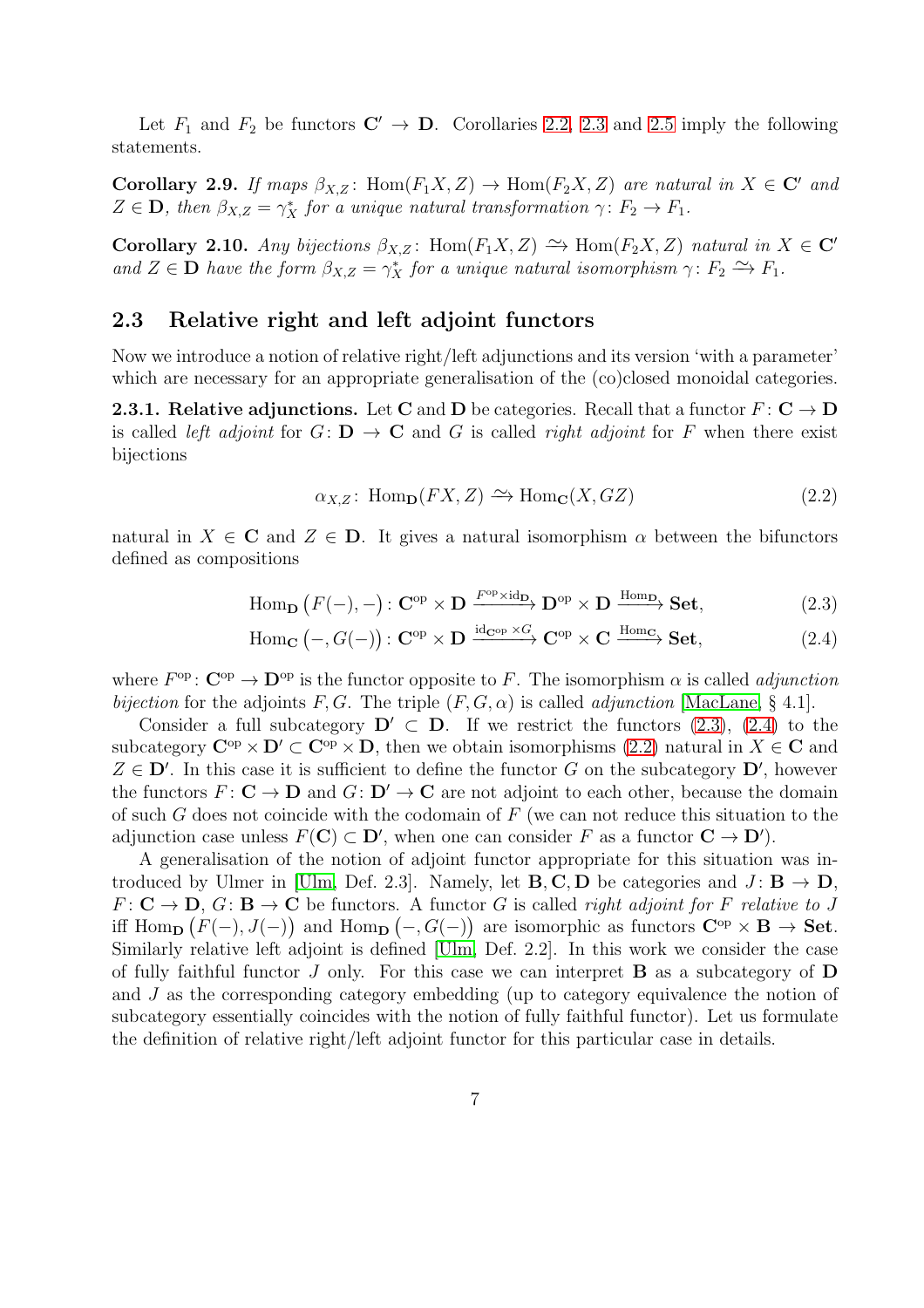**Definition 2.11.** Let  $F: \mathbf{C} \to \mathbf{D}$  be a functor. A functor  $G: \mathbf{D}' \to \mathbf{C}$  is called *right adjoint* for the functor F relative to the full subcategory  $\mathbf{D}' \subset \mathbf{D}$  iff there exist isomorphisms of the form [\(2.2\)](#page-6-3) natural in  $X \in \mathbb{C}$  and  $Z \in \mathbb{D}'$ . These isomorphisms give a natural isomorphism  $\alpha$  between the functors

$$
\mathbf{C}^{\mathrm{op}} \times \mathbf{D}' \xrightarrow{F^{\mathrm{op}} \times E_{\mathbf{D}'}} \mathbf{D}^{\mathrm{op}} \times \mathbf{D} \xrightarrow{\mathrm{Hom}_{\mathbf{D}}} \mathbf{Set},\tag{2.5}
$$

$$
\mathbf{C}^{\mathrm{op}} \times \mathbf{D}' \xrightarrow{\mathrm{id}_{\mathbf{C}^{\mathrm{op}}} \times G} \mathbf{C}^{\mathrm{op}} \times \mathbf{C} \xrightarrow{\mathrm{Hom}_{\mathbf{C}}} \mathbf{Set};\tag{2.6}
$$

then  $(F, G, \alpha)$  is called *relative right adjunction* and  $\alpha$  is called *right adjunction bijection*. In this case we say that F has a right adjoint relative to  $\mathbf{D}'$ .

Let  $G: \mathbf{D} \to \mathbf{C}$  be a functor. A functor  $F: \mathbf{C}' \to \mathbf{D}$  is called left adjoint for the functor G relative to the full subcategory  $C' \subset C$  iff there exist isomorphisms of the form [\(2.2\)](#page-6-3) natural in  $X \in \mathbb{C}'$  and  $Z \in \mathbb{D}$ . These isomorphisms give a natural isomorphism  $\alpha$  between the functors

$$
(\mathbf{C}')^{\mathrm{op}} \times \mathbf{D} \xrightarrow{F^{\mathrm{op}} \times \mathrm{id}_{\mathbf{D}}} \mathbf{D}^{\mathrm{op}} \times \mathbf{D} \xrightarrow{\mathrm{Hom}_{\mathbf{D}}} \mathbf{Set},\tag{2.7}
$$

$$
(\mathbf{C}')^{\mathrm{op}} \times \mathbf{D} \xrightarrow{E_{(\mathbf{C}')^{\mathrm{op}}} \times G} \mathbf{C}^{\mathrm{op}} \times \mathbf{C} \xrightarrow{\mathrm{Hom}_{\mathbf{C}}} \mathbf{Set};\tag{2.8}
$$

then  $(F, G, \alpha)$  is called *relative left adjunction* and  $\alpha$  is called *left adjunction bijection*. In this case we say that G has a left adjoint relative to  $\mathbf{C}'$ .

Note that  $G: D' \to \mathbf{C}$  is a right adjoint for  $F: \mathbf{C} \to \mathbf{D}$  relative to  $D' \subset \mathbf{D}$  iff the opposite functor  $G^{\rm op} \colon (\mathbf{D}')^{\rm op} \to \mathbf{C}^{\rm op}$  is a left adjoint for  $F^{\rm op} \colon \mathbf{C}^{\rm op} \to \mathbf{D}^{\rm op}$  relative to  $(\mathbf{D}')^{\rm op} \subset \mathbf{D}^{\rm op}$ .

**Warning 2.12.** In contrast to the case of usual adjunction the fact the  $F$  is a relative left adjoint for G does not mean that G is the relative right adjoint for  $F$  and vice versa.

Let  $\mathbf{D}''$  be a full subcategory of  $\mathbf{D}'$ . We see from the definition that if  $G: \mathbf{D}' \to \mathbf{C}$  is a right adjoint for  $F: \mathbf{C} \to \mathbf{D}$  relative to  $\mathbf{D}'$ , then the restriction of G to  $\mathbf{D}''$  is a right adjoint for F relative to  $\mathbf{D}''$ . In particular, if F has a usual right adjoint (i.e. relative to the whole D), then it has a right adjoint relative to any subcategory  $D' \subset D$ . The same we can say about relative left adjoint functors.

Sometimes a right/left adjoint for a fixed functor does not exists, but there exists a right/left adjoint relative to some full subcategory. Below we show how to determine the maximal full subcategory such that a right/left adjoint exists relative to this subcategory.

A typical example is the forgetful functor  $G:$  **FVect**  $\rightarrow$  **Set** from the category of finitedimensional vector spaces to the category of sets: the usual left adjoint does not exists, but we have a left adjoint relative to the subcategory of the finite sets.

In applications we sometimes have situations, when we are not interested if a usual right/left adjoint exists, we only need to establish the existence of the right/left adjoint relative to a fixed full subcategory.

2.3.2. Units and counits for relative adjunctions. Let us generalise some properties and 'equivalent definitions' of the adjoint functors ( $[MacLane, § 4.1, Theorems 1, 2]$  $[MacLane, § 4.1, Theorems 1, 2]$ ) for the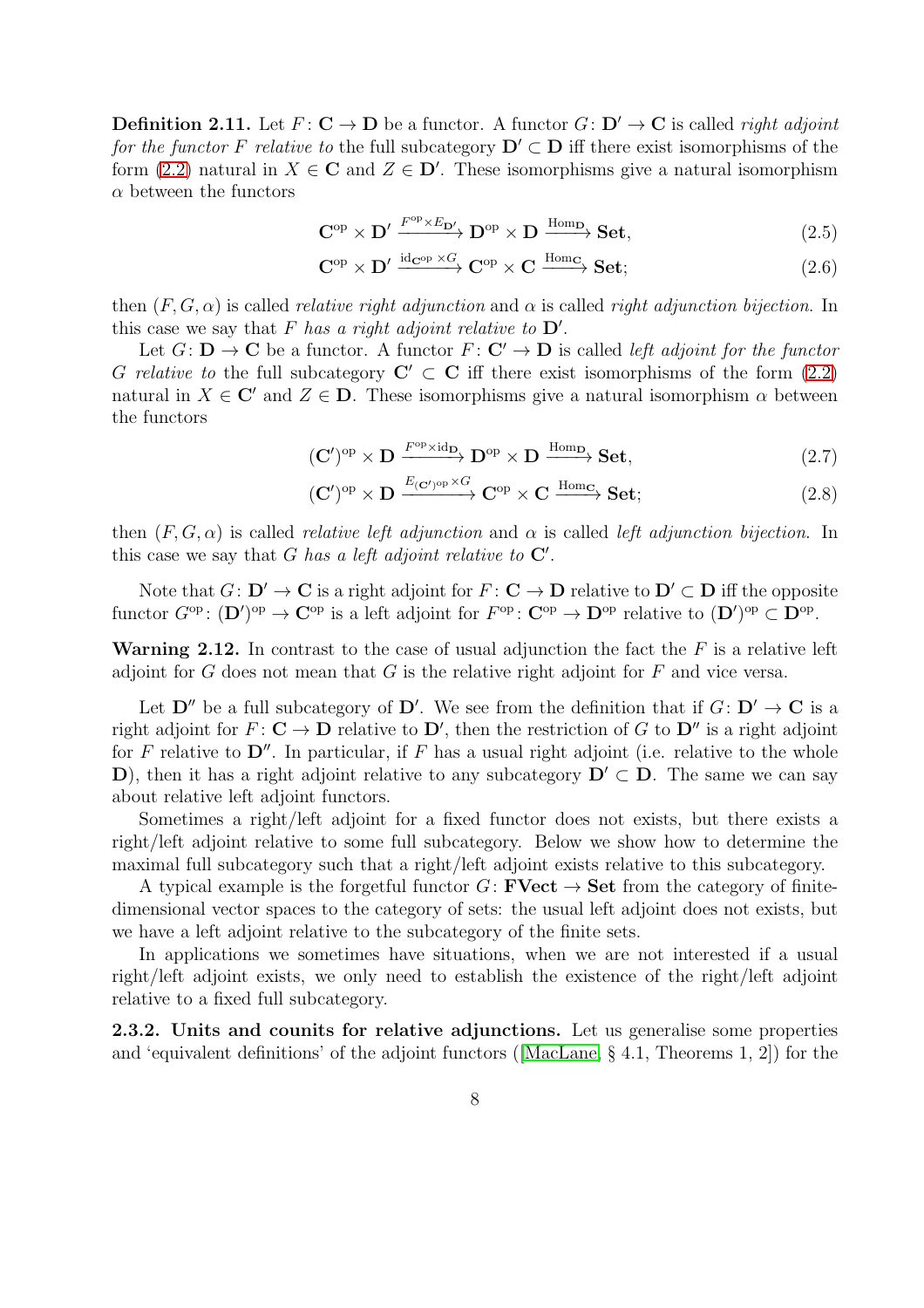case of relative adjoints. In some form they were formulated in [\[Ulm\]](#page-54-1) without proof. For completeness we briefly add the proofs by following ideas of [\[MacLane\]](#page-53-3) and by applying the corollaries of Yoneda Lemma.

<span id="page-8-2"></span>**Theorem 2.13.** Consider a functor  $F: \mathbf{C} \to \mathbf{D}$  and a full subcategory  $\mathbf{D}' \subset \mathbf{D}$ .

(1). Let  $G: D' \to \mathbf{C}$  be a right adjoint for F relative to  $D'$ . The right adjunction bijections  $\alpha_{X,Z}$ : Hom $(FX, Z) \cong$  Hom $(X, GZ)$  are inverse to

<span id="page-8-0"></span>
$$
\alpha^{-1}(f) = \varepsilon_Z \cdot Ff, \qquad f: X \to GZ, \qquad X \in \mathbf{C}, \qquad Z \in \mathbf{D}', \qquad (2.9)
$$

where  $\varepsilon_Z := \alpha^{-1}(\text{id}_{GZ})$ :  $FGZ \to Z$  are natural in  $Z \in \mathbf{D}'$ . The pair  $(GZ, \varepsilon_Z)$  is a universal morphism from  $F$  to  $Z \in \mathbf{D}'$ .

(2). Suppose that for any  $Z \in \mathbb{D}'$  there exists a universal morphism  $(X_Z, \varepsilon_Z)$  from F to Z. Then  $F$  has a right adjoint relative to  $D'$ . This relative right adjoint can be defined as the unique functor  $G: \mathbf{D}' \to \mathbf{C}$  such that  $GZ = X_Z \ \ \forall Z \in \mathbf{D}'$  and  $\varepsilon_Z$  form a natural transformation from FG to  $E_{\mathbf{D}'}$ . The corresponding right adjunction bijections can be written via its inverse by the formula [\(2.9\)](#page-8-0).

Dually, consider a functor  $G: D \to \mathbf{C}$  and a full subcategory  $\mathbf{C}' \subset \mathbf{C}$ .

(1'). Let  $F: \mathbf{C}' \to \mathbf{D}$  be a left adjoint for G relative to  $\mathbf{C}' \subset \mathbf{C}$ . The left adjunction bijections  $\alpha_{X,Z}$ : Hom $(FX, Z) \cong$  Hom $(X, GZ)$  can be written as

$$
\alpha(h) = Gh \cdot \eta_X, \qquad h \colon FX \to Z, \qquad X \in \mathbf{C}', \qquad Z \in \mathbf{D}, \qquad (2.10)
$$

where  $\eta_X := \alpha(\text{id}_{FX})$ :  $X \to GFX$  are natural in  $X \in \mathbb{C}'$ , and  $(FX, \eta_X)$  is a universal morphism from  $X \in \mathbb{C}'$  to  $G$ .

(2'). Suppose that for any  $X \in \mathbb{C}'$  there exists a universal morphism  $(Z_X, \eta_X)$  from X to G. Then G has a left adjoint relative to  $\mathbb{C}'$ . This relative left adjoint can be defined as the unique functor  $F: \mathbf{C}' \to \mathbf{D}$  such that  $FX = Z_X \forall X \in \mathbf{C}'$  and  $\eta_X$  form a natural transformation from  $E_{\mathbf{C}'}$  to  $GF$ . The corresponding left adjunction bijections have the form  $(2.10)$ .

**Proof.** The statements  $(1)$  and  $(2)$  are equivalent to  $(1')$  and  $(2')$  via the categorical duality, so it is sufficient to prove the latter two.

(1'): This is a particular case of Corollary [2.5](#page-5-3) for  $F_1 = F$  and  $F_2 = E_{\mathbf{C'}}$ .

(2'): The functor  $F: \mathbf{C}' \to \mathbf{D}$  is constructed as follows. Define it on objects  $X \in \mathbf{C}'$ as  $FX = Z_X$ . For a morphism  $g: X \to X'$  in C' we define  $Fg$  as the unique morphism  $FX \to FX'$  such that the diagram

<span id="page-8-1"></span>
$$
X \xrightarrow{\eta_X} GFX
$$
  
\n
$$
\downarrow_g \qquad \qquad \downarrow_{GFg}
$$
  
\n
$$
X' \xrightarrow{\eta_X} GFX'
$$
  
\n(2.11)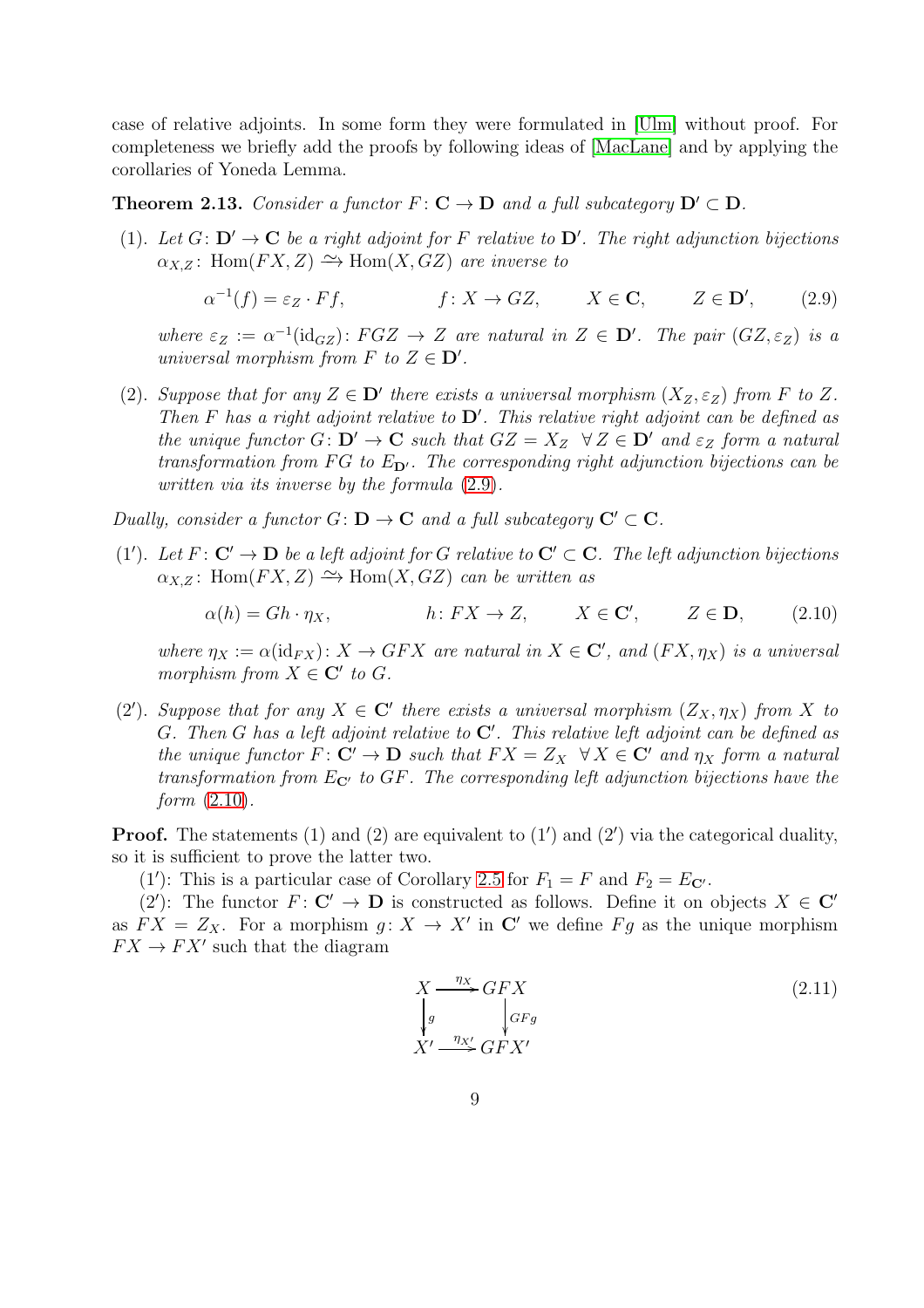is commutative. By construction the functor F is a unique functor  $C' \rightarrow D$  such that  $FX = Z_X \quad \forall X \in \mathbb{C}'$  and the morphisms  $\eta_X : X \to GFX$  are natural in  $X \in \mathbb{C}'$ . Define the maps  $\alpha_{X,Z}$ : Hom $(FX, Z) \to \text{Hom}(X, GZ)$  by the formula [\(2.10\)](#page-8-1), which implies that  $\alpha_{X,Z}$ are natural in  $Z \in \mathbf{D}$ . Their naturality in  $X \in \mathbf{C}'$  follows from the naturality of  $\eta$ . The bijectivity of the map  $\alpha_{X,Z}$  follows from the universality of  $(FX, \eta_X)$ , so F is a left adjoint for  $G$  relative to  $\mathbf{C}'$ .  $\Box$ 

The natural transformation  $\eta: E_{\mathbf{C}'} \to GF$  with the components  $\eta_X := \alpha_{X,FX}(\mathrm{id}_{FX})$ is called *unit* for the relative left adjunction  $(F, G, \alpha)$ . Dually, the natural transformation  $\varepsilon: FG \to E_{\mathbf{D}'}$  defined in Theorem [2.13](#page-8-2) is called *counit* for the relative right adjunction  $(F, G, \alpha)$ . Note that in general we do not have a unit for a relative right adjunction, nor a counit for a relative left adjunction.

We see from Theorem [2.13](#page-8-2) that the maximal full subcategory  $\mathbf{D}' \subset \mathbf{D}$  such that the functor  $F: \mathbf{C} \to \mathbf{D}$  has a right adjoint relative to  $\mathbf{D}'$  can be found as follows. It consists of all objects  $Z \in \mathbf{D}$  such that there is a universal morphism from F to Z. Analogously, the existence of a universal morphism from X to  $G: \mathbf{D} \to \mathbf{C}$  defines the maximal full subcategory  $\mathbf{C}' \subset \mathbf{C}$  such that G has a left adjoint relative to  $\mathbf{C}'$ .

**2.3.3.** Relative adjunctions with a parameter. For a bifunctor  $F: \mathbb{C} \times \mathbb{P} \to \mathbb{D}$  we can consider a family of functors  $F_Y = F(-, Y) : \mathbf{C} \to \mathbf{D}$  parametrised by objects of the category **P**. If  $F_Y$  has a right adjoint  $G_Y$  for any  $Y \in \mathbf{P}$ , then there is a unique functor  $G: \mathbf{P}^{\mathrm{op}} \times \mathbf{D} \to \mathbf{C}$  such that  $G(Y, f) = G_Y(f)$  for any morphism f in  $\mathbf{D}$  and the corresponding adjunction bijections

<span id="page-9-0"></span>
$$
\alpha_{X,Y,Z} \colon \text{Hom}_{\mathbf{D}}\left(F(X,Y),Z\right) \xrightarrow{\sim} \text{Hom}_{\mathbf{C}}\left(X,G(Y,Z)\right) \tag{2.12}
$$

are natural in  $X \in \mathbb{C}$ ,  $Y \in \mathbb{P}$ ,  $Z \in \mathbb{D}$  (see [\[MacLane,](#page-53-3) § 4.7, Th. 3]). This fact is immediately generalised to the case of relative adjunctions.

<span id="page-9-2"></span>**Theorem 2.14.** Let  $F: \mathbf{C} \times \mathbf{P} \to \mathbf{D}$  be a bifunctor such that the functor  $F(-, Y): \mathbf{C} \to \mathbf{D}$ has a right adjoint relative to a full subcategory  $\mathbf{D}' \subset \mathbf{D}$  for each  $Y \in \mathbf{P}$ , so we have a relative right adjunction  $(F(-, Y), G_Y, \alpha_Y)$  for each  $Y \in \mathbf{P}$ , where  $G_Y : \mathbf{D}' \to \mathbf{C}$  is the relative right adjoint and  $\alpha_Y$  is the corresponding right adjunction bijection. Then there exists a unique functor G:  $\mathbf{P}^{\mathrm{op}} \times \mathbf{D}' \to \mathbf{C}$  such that  $G(Y, -) = G_Y$  and the components  $\alpha_{X,Y,Z} = (\alpha_Y)_{X,Z}$ give the isomorphism of the form  $(2.12)$  natural in  $X \in \mathbb{C}$ ,  $Y \in \mathbb{P}$ ,  $Z \in \mathbb{D}'$ .

Let  $G: \mathbf{D} \times \mathbf{P} \to \mathbf{C}$  be a bifunctor such that each functor  $G(-, Y): \mathbf{D} \to \mathbf{C}$  has a left adjoint relative to a full subcategory  $C' \subset C$ , so we have a relative left adjunction  $(F_Y, G(-, Y), \alpha_Y)$  for each  $Y \in \mathbf{P}$ , where  $F_Y \colon \mathbf{C}' \to \mathbf{D}$ . Then there exists a unique functor  $F: \mathbf{P}^{\mathrm{op}} \times \mathbf{C}' \to \mathbf{D}$  such that  $F(Y, -) = F_Y$  and the components  $\alpha_{X,Y,Z} = (\alpha_Y)_{X,Z}$  give the isomorphism of the form

<span id="page-9-1"></span>
$$
\alpha_{X,Y,Z} \colon \text{Hom}_{\mathbf{D}}\left(F(Y,X),Z\right) \xrightarrow{\sim} \text{Hom}_{\mathbf{C}}\left(X,G(Z,Y)\right) \tag{2.13}
$$

natural in  $X \in \mathbf{C}'$ ,  $Y \in \mathbf{P}$ ,  $Z \in \mathbf{D}$ .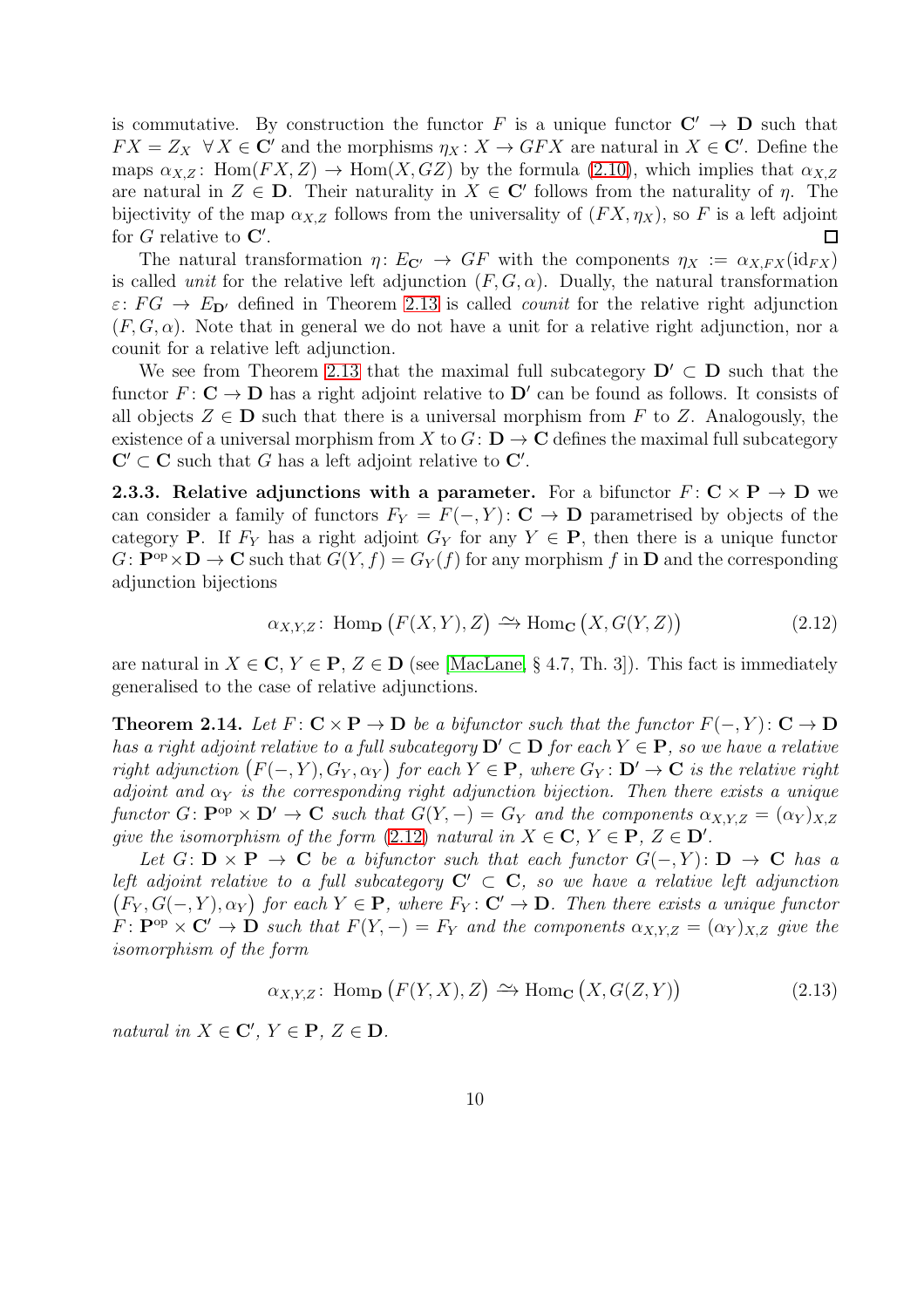Proof. Let us prove the second part (the first part is dual). By having the functors  $F_Y = F(Y, -): \mathbf{C'} \to \mathbf{D}$  for  $Y \in \mathbf{P}$  we need to construct a bifunctor  $F: \widetilde{\mathbf{P}}^{\mathrm{op}} \times \mathbf{C'} \to \mathbf{D}$ such that [\(2.13\)](#page-9-1) is natural in  $X \in \mathbb{C}'$ ,  $Y \in \mathbb{P}$  and  $Z \in \mathbb{D}$ . This amounts to construction of functors  $\widetilde{F}_X = F(-, X)$ :  $\mathbf{P}^{\text{op}} \to \mathbf{D}$  satisfying the following conditions:  $F_Y(X) = \widetilde{F}_X(Y)$ , the bijection [\(2.13\)](#page-9-1) is natural in  $Y \in \mathbf{P}$  (for each fixed  $X \in \mathbf{C}'$ ,  $Z \in \mathbf{D}$ ) and the diagram

<span id="page-10-1"></span><span id="page-10-0"></span>
$$
F(Y', X) \xrightarrow{F(Y', f)} F(Y', X')
$$
\n
$$
\downarrow F(g, X) \qquad \qquad \downarrow F(g, X')
$$
\n
$$
F(Y, X) \xrightarrow{F(Y, f)} F(Y, X')
$$
\n
$$
(2.14)
$$

commutes for any morphisms  $f: X \to X'$  in  $\mathbb{C}'$  and  $g: Y \to Y'$  in  $\mathbb{P}$  (see [\[MacLane,](#page-53-3) § 2.3, Prop. 1, 2. For each such  $g: Y \to Y'$  consider the morphism  $\beta_{X,Z}(g)$  defined by the commutative diagram

$$
\text{Hom}\left(F(Y,X),Z\right) \xrightarrow{\alpha_{X,Y,Z}} \text{Hom}\left(X,G(Z,Y)\right) \qquad (2.15)
$$
\n
$$
\downarrow^{\beta_{X,Z}(g)} \qquad \qquad \downarrow^{\alpha_{(Z,g)*}} \qquad (2.15)
$$
\n
$$
\text{Hom}\left(F(Y',X),Z\right) \xrightarrow{\alpha_{X,Y',Z}} \text{Hom}\left(X,G(Z,Y')\right)
$$

It is natural in  $X \in \mathbb{C}'$  and  $Z \in \mathbb{D}$ , since  $\alpha_{X,Y,Z}$  is so. Hence by virtue of Corollary [2.9](#page-6-4) there exist unique morphisms  $F(g, X) \colon F(Y', X) \to F(Y, X)$  natural in  $X \in \mathbb{C}^r$  such that  $\beta_{X,Z}(g) = F(g,X)^*$  for any  $Z \in \mathbf{D}$ . Note that  $\beta_{X,Z}(g_1 \cdot g_2) = \beta_{X,Z}(g_1) \cdot \beta_{X,Z}(g_2)$  for any morphisms  $g_1$  and  $g_2$  in **P**, so the uniqueness of  $F(g, X)$  implies that  $\tilde{F}_X = F(-, X)$  is a functor  $\mathbf{P}^{\text{op}} \to \mathbf{D}$  for each  $X \in \mathbf{C}'$ . We see from the diagram [\(2.15\)](#page-10-0) that it makes  $\alpha_{X,Y,Z}$ to be natural in  $Y \in \mathbf{P}$ . The uniqueness of the morphisms implies also that such functor is unique. The naturality of  $F(q, X)$  in  $X \in \mathbb{C}^r$  means exactly the commutativity of the diagram [\(2.14\)](#page-10-1).  $\Box$ 

**Definition 2.15.** A right adjunction with a parameter for a bifunctor  $F: \mathbf{C} \times \mathbf{P} \to \mathbf{D}$  relative to  $\mathbf{D}' \subset \mathbf{D}$  is a triple  $(F, G, \alpha)$ , where  $G: \mathbf{P}^{\text{op}} \times \mathbf{D}' \to \mathbf{C}$  is a functor and  $\alpha$  is an isomorphism of the form [\(2.12\)](#page-9-0) natural in  $X \in \mathbf{C}$ ,  $Y \in \mathbf{P}$ ,  $Z \in \mathbf{D}'$ . A left adjunction with a parameter for a bifunctor  $G: \mathbf{D} \times \mathbf{P} \to \mathbf{C}$  relative to  $\mathbf{C}' \subset \mathbf{C}$  is a triple  $(F, G, \alpha)$ , where  $F: \mathbf{P}^{\mathrm{op}} \times \mathbf{C}' \to \mathbf{D}$ is a functor and  $\alpha$  is an isomorphism of the form [\(2.13\)](#page-9-1) natural in  $X \in \mathbb{C}'$ ,  $Y \in \mathbb{P}$ ,  $Z \in \mathbb{D}$ .

Theorem [2.14](#page-9-2) implies the following fact: a right/left adjunction with a parameter for a bifunctor  $F: \mathbf{C} \times \mathbf{P} \to \mathbf{D}$  relative to  $\mathbf{D}' \subset \mathbf{D}$  exists iff the functor  $F(-, Y)$  has a right/left adjoint relative to  $\mathbf{D}'$  for each object  $Y \in \mathbf{P}$ .

The counits of the relative right adjunctions  $(F(-, Y), G(Y, -), \alpha)$  have components

<span id="page-10-2"></span>
$$
\varepsilon_{Y,Z} = \alpha^{-1}(\text{id}_{G(Y,Z)}) \colon F\big(G(Y,Z), Y\big) \to Z. \tag{2.16}
$$

These are morphisms in **D** natural in  $Z \in \mathbf{D}'$ . They are dinatural in  $Y \in \mathbf{P}$  in the sense of [\[MacLane,](#page-53-3) § 9.4].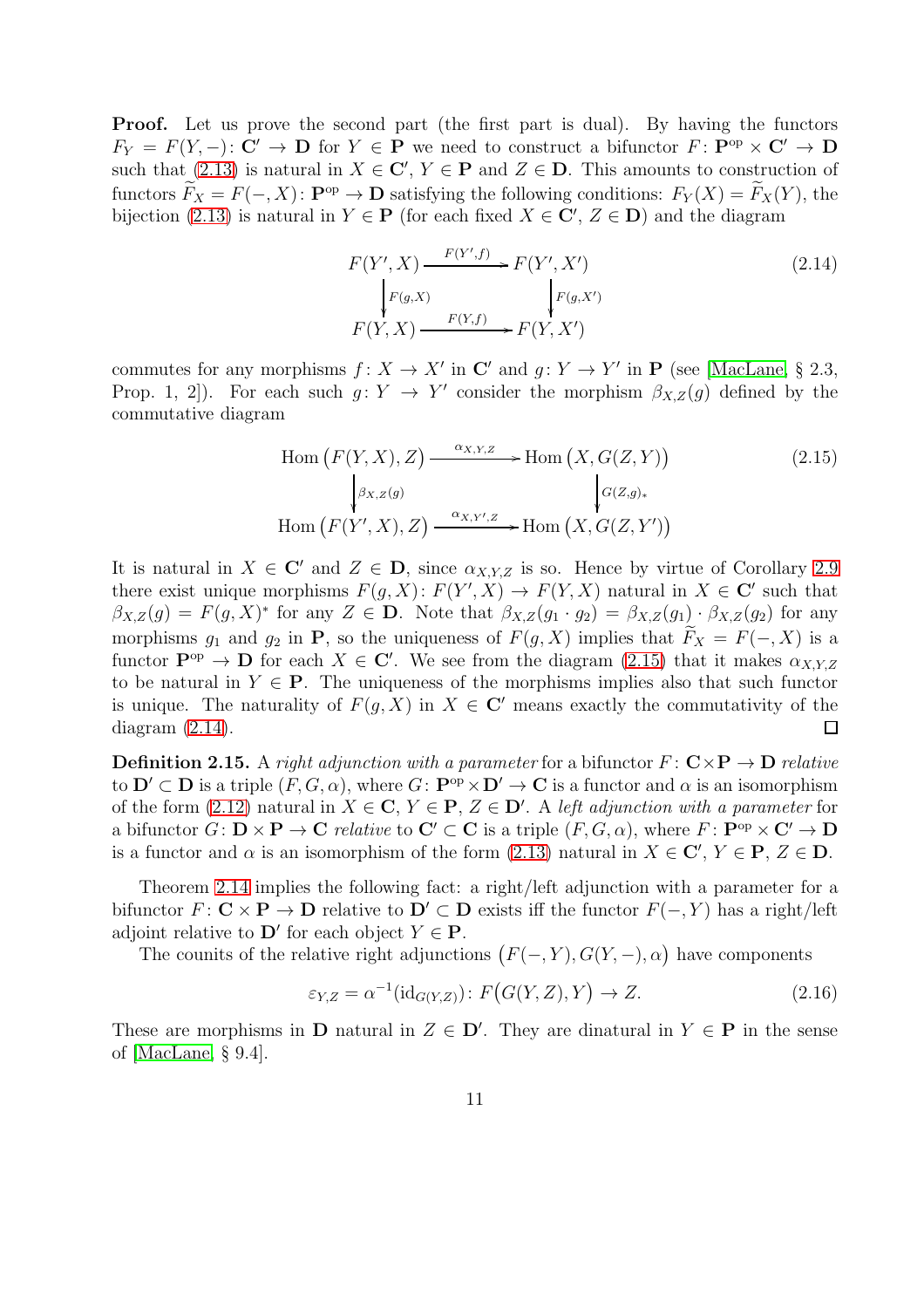The units of the relative left adjunctions  $(F(Y, -), G(-, Y), \alpha)$  have components

<span id="page-11-1"></span>
$$
\eta_{Y,X} = \alpha(\text{id}_{F(Y,X)}) \colon X \to G\big(F(Y,X),Y\big). \tag{2.17}
$$

These are morphisms in C natural in  $X \in \mathbb{C}'$  and dinatural in  $Y \in \mathbb{P}$ .

Note that relative right/left adjunction is a particular case of the relative right/left adjunction with a parameter. This is the case of the category  $P$  which has a unique object and a unique arrow.

2.3.4. Uniqueness of relative adjunctions. If a usual right/left adjoint to a fixed functor exists, then it is unique up to an isomorphism [\[MacLane,](#page-53-3) § 4.1, Corollary 1]. Moreover, this isomorphism is unique and it relates the corresponding adjunction bijections. The same still holds for the case of relative adjunctions. We prove this for more general case: for the relative adjunctions with a parameter.

<span id="page-11-2"></span>**Theorem 2.16.** If there exist two right adjunctions with a parameter  $(F, G, \alpha)$  and  $(F, G', \alpha')$ for  $F: \mathbb{C} \times \mathbb{P} \to \mathbb{D}$  relative to a full subcategory  $\mathbb{D}' \subset \mathbb{D}$ , then there exists a unique natural isomorphism  $\gamma: G \longrightarrow G'$  such that  $(\gamma_{Y,Z})_* \cdot \alpha_{X,Y,Z} = \alpha'_{X,Y,Z}$  for all  $X \in \mathbf{C}, Y \in \mathbf{P}, Z \in \mathbf{D}'$ .

Dually, if there exist two left adjunctions with a parameter  $(F, G, \alpha)$  and  $(F', G, \alpha')$  for  $G: \mathbf{D} \times \mathbf{P} \to \mathbf{C}$  relative to a full subcategory  $\mathbf{C}' \subset \mathbf{C}$ , then there exists a unique natural isomorphism  $\gamma: F \to F'$  such that  $\alpha_{X,Y,Z} \cdot (\gamma_{Y,X})^* = \alpha'_{X,Y,Z}$  for all  $X \in \mathbf{C}'$ ,  $Y \in \mathbf{P}$ ,  $Z \in \mathbf{D}$ .

**Proof.** As above we prove the 'left' version. Consider the compositions

$$
\text{Hom}\left(F'(Y,X),Z\right) \xrightarrow{\alpha'_{X,Y,Z}} \text{Hom}\left(X,G(Z,Y)\right) \xrightarrow{\alpha_{X,Y,Z}^{-1}} \text{Hom}\left(F(Y,X),Z\right). \tag{2.18}
$$

These are bijections  $\beta_{Y,X,Z}$ : Hom  $(F'(Y,X), Z) \implies$  Hom  $(F(Y,X), Z)$  natural in  $X \in \mathbb{C}'$ ,  $Y \in \mathbf{P}$  and  $Z \in \mathbf{D}$ . By virtue of Corollary [2.10](#page-6-5) they have the form  $\beta_{Y,X,Z} = \gamma_{Y,X}^*$  for a unique natural isomorphism  $\gamma: F \to F'$ .  $\Box$ 

Remark 2.17. The uniqueness property of relative adjunctions (with a parameter) can be rewritten in terms of counits [\(2.16\)](#page-10-2) and units [\(2.17\)](#page-11-1) respectively. Let  $\eta_{Y,X} = \alpha(\mathrm{id}_{F(Y,X)})$ and  $\eta_{Y,X} = \alpha'(\text{id}_{F'(Y,X)})$  be units for the relative left adjunctions with a parameter  $(F, G, \alpha)$ and  $(F', G, \alpha')$  respectively. The natural isomorphism  $\gamma: F \longrightarrow F'$  from Theorem [2.16](#page-11-2) relates these units by the formula  $\eta'_{Y,X} = G(\gamma_{Y,X}, \text{id}_Y) \cdot \eta_{Y,X}$ . The existence and uniqueness of such isomorphisms  $\gamma_{Y,X} : F(Y, X) \to F'(Y, X)$  follows from the fact that a universal morphism from X to  $G(-, Y)$  is unique up to a unique isomorphism (see Remark [2.8\)](#page-5-4). Analogously, the counits  $\varepsilon_{Y,Z} = \alpha^{-1}(\text{id}_{G(Y,Z)})$  and  $\varepsilon'_{Y,Z} = (\alpha')^{-1}(\text{id}_{G'(Y,Z)})$  are related as  $\varepsilon'_{Y,Z} \cdot F(\gamma_{Z,Y}, \text{id}_Y) = \varepsilon_{Y,Z}$  for unique  $\gamma_{Z,Y}$ .

#### <span id="page-11-0"></span>2.4 Relatively closed monoidal categories

Representations can be defined in a closed monoidal category. But sometimes we need to consider more general situation. The notion of adjunction (with a parameter) relative to a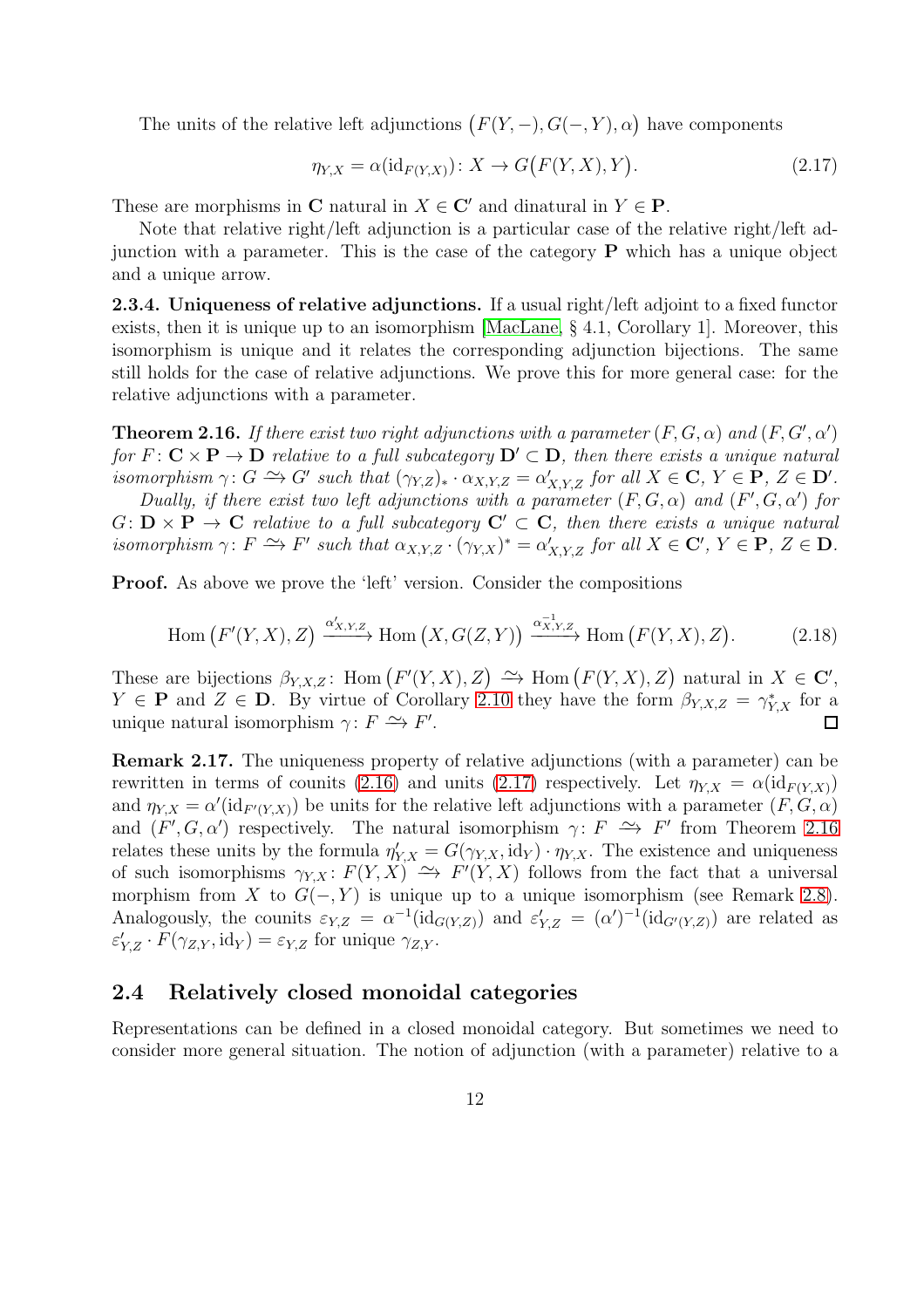full subcategory allows us to generalise closed monoidal category to the case sufficient for our purposes.

2.4.1. Generalisations of closed and coclosed monoidal categories. Let  $C = (C, \otimes)$ be a symmetric monoidal category with a monoidal product  $-\otimes -: \mathbf{C} \times \mathbf{C} \to \mathbf{C}$ . As in [\[S21\]](#page-54-0) we suppose that the monoidal categories are strict. We denote the unit object of C by I<sub>C</sub>. Recall that C is called *closed monoidal category* iff the functor  $-\otimes V : C \to C$  has a right adjoint for each  $V \in \mathbb{C}$ . This right adjoint is denoted as  $h \mapsto \text{hom}(V, h)$  and gives a bifunctor **hom**:  $C^{op} \times C \rightarrow C$  called *internal hom-functor*. Since C is symmetric, the right adjoint functors for  $-\otimes V$  and  $V \otimes -$  coincide with each other. Dually, C is called *coclosed* monoidal category iff  $-\otimes V$  has a left adjoint for each  $V \in \mathbb{C}$ . In this case we obtain internal cohom-functor cohom:  $C^{op} \times C \rightarrow C$ .

For purposes of Quantum Representation Theory we considered more general situation in [\[S21\]](#page-54-0), when the functors  $-\otimes V$  have right/left adjoints for the objects V of a full subcategory  $P \subset C$  (we do not always suppose that this subcategory is monoidal). For this situation we introduced representations/corepresentations of a monoid/comonoid in C on an object  $V \in \mathbf{P}$ . However the condition for these functors to have adjoints is too strong. Here we consider a weaker condition by requiring the existence of right/left adjoints relative to  $P \subset C$ .

**Definition 2.18.** The symmetric monoidal category  $\mathbf{C} = (\mathbf{C}, \otimes)$  is called *closed/coclosed* relative to a full subcategory  $P \subset C$  or relatively closed/coclosed with a parametrising subcategory  $P \subset C$  iff the functor  $-\otimes V : C \to C$  has a right/left adjoint relative to  $P \subset C$  for each object  $V \in \mathbf{P}$ .

The following facts are proved by restricting the corresponding relative adjoint functors.

<span id="page-12-0"></span>**Proposition 2.19.** Let  $C = (C, \otimes)$  be a symmetric monoidal category and  $P \subset C$  be its full subcategory.

- (1). If the monoidal category  $C$  is closed/coclosed relative to  $P$ , then it is closed/coclosed *relative to any full subcategory*  $P' \subset P$ .
- (2). Let  $C' \subset C$  be a full subcategory such that  $P \subset C'$ . If the functor  $-\otimes V : C \to C$ has a right/left adjoint relative to  $C'$  for each  $V \in \mathbf{P}$ , then  $(C, \otimes)$  is closed/coclosed relative to P.
- (3). In particular, if the functor  $-\otimes V: \mathbf{C} \to \mathbf{C}$  has a right/left adjoint for each  $V \in \mathbf{P}$ , then the monoidal category  $C$  is closed/coclosed relative to  $P$ .

The condition supposed in the point (3) of Prop. [2.19](#page-12-0) is often fulfilled, however this stronger condition is not needed to construct the representation theory. The subcategory **P** ⊂ C is usually chosen as bigger as possible such that the functor  $-\otimes V$  has a right/left (relative) adjoint for all  $V \in \mathbf{P}$ . In some cases it is easier to check that these functors have adjoints relative to P than relative to the whole C.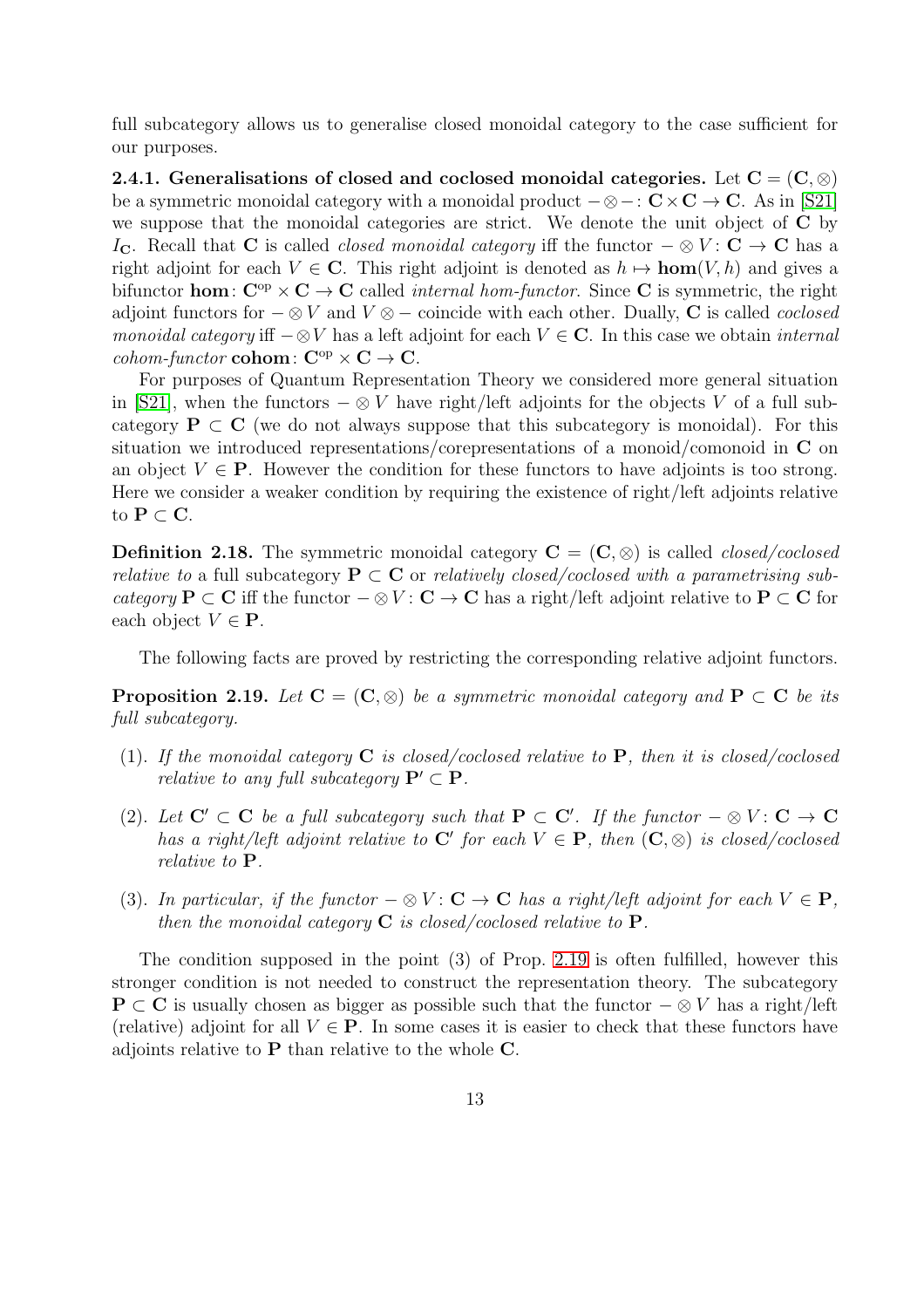The simplest non-trivial example is the category of vector spaces  $C =$  Vect with the standard tensor product  $\otimes$ , where the parametrising subcategory is  $\mathbf{P} = \mathbf{FVect}$ . The functor  $- \otimes V$ : Vect  $\rightarrow$  Vect has a left adjoint for any  $V \in \mathbf{FVect}$  (see [\[S21,](#page-54-0) § 3.1.11]), so due to the point (3) of Prop. [2.19](#page-12-0) the symmetric monoidal category (Vect,  $\otimes$ ) is coclosed relative to FVect.

**2.4.2. Internal hom.** Due to Theorem [2.14](#page-9-2) (for the case  $D = C$ ) a symmetric monoidal category  $C = (C, \otimes)$  is relatively closed with the parametrising subcategory  $P \subset C$  iff there exists a bifunctor **hom**:  $\mathbf{P}^{\mathrm{op}} \times \mathbf{P} \to \mathbf{C}$  with the bijections

<span id="page-13-0"></span>
$$
\theta = \theta_{X,V,W} : \text{Hom}(X, \text{hom}(V, W)) \xrightarrow{\sim} \text{Hom}(X \otimes V, W) \tag{2.19}
$$

natural in  $X \in \mathbb{C}$ ,  $V, W \in \mathbb{P}$ . Or, equivalently, iff there exists a right adjunction with a parameter  $(-\otimes -$ , hom,  $\theta^{-1}$ ) relative to the full subcategory  $\mathbf{D}' = \mathbf{P}$ . The bifunctor hom is called *(relative)* internal hom-functor. The values **hom** $(V, W)$  on the objects  $V, W \in \mathbf{P}$ are called internal hom-objects.

One can consider the bifunctor **hom** with the natural isomorphism  $\theta$  as an additional structure on the symmetric monoidal category  $C$ . However, Theorem [2.16](#page-11-2) implies that the relative right adjunction with a parameter  $\big({-\otimes -},\mathbf{hom},\theta^{-1}\big)$  is unique up to a unique natural isomorphism. This means that the choice of the certain pair  $(\mathbf{hom}, \theta)$  is not essential, all the choices are equivalent.

Dually, a symmetric monoidal category  $C = (C, \otimes)$  is relatively coclosed with the parametrising subcategory  $P \subset C$  iff there exists a bifunctor **cohom**:  $P^{\text{op}} \times P \to C$ , called (relative) internal cohom-functor, with the bijections

<span id="page-13-1"></span>
$$
\vartheta = \vartheta_{W,V,Z} : \text{Hom}(\text{cohom}(V,W), Z) \xrightarrow{\sim} \text{Hom}(W, Z \otimes V) \tag{2.20}
$$

natural in  $V, W \in \mathbf{P}, Z \in \mathbf{C}$ . This means that  $(- \otimes -, \text{cohom}, \vartheta)$  is a left adjunction with a parameter relative to the full subcategory  $C' = P$ ; it is also unique up to an isomorphism. The values  $\text{cohom}(V, W)$  on the objects  $V, W \in \mathbf{P}$  are called *internal cohom-objects*.

<span id="page-13-2"></span>**Proposition 2.20.** Let  $C = (C, \otimes)$  be a symmetric monoidal category and  $C' \subset C$  be its full monoidal subcategory. Consider also a full subcategory  $P \subset \mathbf{C}'$ .

- (1). If C is closed relative to P and  $\text{hom}(V, W) \in C' \ \forall V, W \in P$ , then  $(C', \otimes)$  is also closed relative to **P**. The internal hom-functor **hom**:  $\mathbf{P}^{\text{op}} \times \mathbf{P} \to \mathbf{C}$  equals to the composition of **hom**:  $\mathbf{P}^{\mathrm{op}} \times \mathbf{P} \to \mathbf{C}'$  with the embedding  $\mathbf{C}' \hookrightarrow \mathbf{C}$ .
- (2). If C is coclosed relative to P and cohom $(V, W) \in C' \forall V, W \in P$ , then  $(C', \otimes)$  is also coclosed relative to **P**. The bifunctor **cohom**:  $\mathbf{P}^{\mathrm{op}} \times \mathbf{P} \to \mathbf{C}$  equals to the composition of cohom:  $\mathbf{P}^{\mathrm{op}} \times \mathbf{P} \to \mathbf{C}'$  with  $\mathbf{C}' \hookrightarrow \mathbf{C}$ .

**Proof.** The condition of the point (1) imply that the bifunctor **hom**:  $\mathbf{P}^{\text{op}} \times \mathbf{P} \to \mathbf{C}$  has the form  $\textbf{hom} = E_{\mathbf{C}'} \cdot G$  for some  $G \colon \mathbf{P}^{\text{op}} \times \mathbf{P} \to \mathbf{C}'$ . For any  $V \in \mathbf{P}$  the functor  $G(V, -) \colon \mathbf{P} \to \mathbf{C}'$ is a right adjoint for  $-\otimes V: \mathbf{C}' \to \mathbf{C}'$  relative to **P**.  $\Box$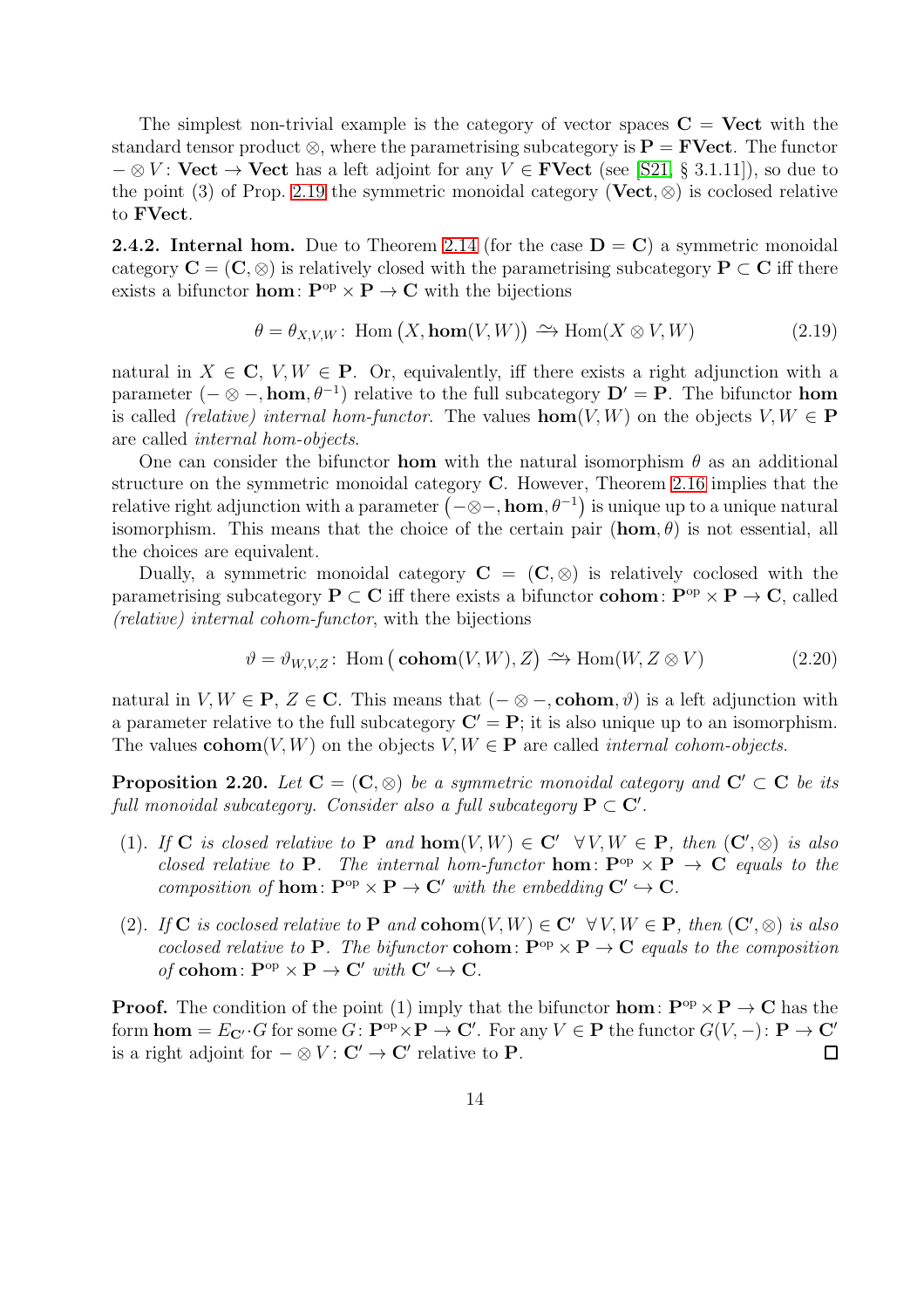**2.4.3. Composition morphisms.** Let  $C = (C, \otimes)$  be a relatively closed monoidal category with the parametrising subcategory **P**. Counits [\(2.16\)](#page-10-2) for  $(-\otimes -$ , **hom**,  $\theta^{-1}$ ) are morphisms

$$
\text{ev}_{V,W} = \theta(\text{id}_{\text{hom}(V,W)}) \colon \text{hom}(V,W) \otimes V \to W, \qquad V, W \in \mathbf{P}. \tag{2.21}
$$

called evaluations. The formula [\(2.9\)](#page-8-0) takes the form

$$
\theta_{X,V,W}(f) = \text{ev}_{V,W} \cdot (f \otimes \text{id}_V), \qquad X \in \mathbf{C}, \ \ V, W \in \mathbf{P}, \quad f \colon X \to \text{hom}(V, W). \tag{2.22}
$$

This implies the formula

<span id="page-14-5"></span><span id="page-14-4"></span><span id="page-14-0"></span>
$$
\theta_{\tilde{X},V,W}(f \cdot g) = \theta_{X,V,W}(f) \cdot (g \otimes id_V),\tag{2.23}
$$

where  $X, \widetilde{X} \in \mathbf{C}, V, W \in \mathbf{P}$  and  $f: X \to \text{hom}(V, W), g: \widetilde{X} \to X$  are morphisms in  $\mathbf{C}$ (see [\[S21,](#page-54-0) Prop. 3.1]).

For any closed monoidal category one can define internal compositions (see [\[Bor2,](#page-53-4) § 6.1]). Let us generalise them for the relative case. Consider the morphisms

$$
\mathbf{hom}(V, W) \otimes \mathbf{hom}(U, V) \otimes U \xrightarrow{\mathrm{id} \otimes \mathrm{ev}_{U, V}} \mathbf{hom}(V, W) \otimes V \xrightarrow{\mathrm{ev}_{V, W}} W, \tag{2.24}
$$

where  $U, V, W \in \mathbf{P}$ . By applying the map  $\theta_{X,U,W}^{-1}$ , where  $X = \textbf{hom}(V, W) \otimes \textbf{hom}(U, V)$ , to the morphism [\(2.24\)](#page-14-0) we obtain

<span id="page-14-3"></span><span id="page-14-1"></span>
$$
c_{U,V,W}: \mathbf{hom}(V,W) \otimes \mathbf{hom}(U,V) \to \mathbf{hom}(U,W). \tag{2.25}
$$

It is called (internal) composition morphism. It is the unique morphism of the form [\(2.25\)](#page-14-1) such that the diagram

$$
\operatorname{hom}(V, W) \otimes \operatorname{hom}(U, V) \otimes U \xrightarrow{\operatorname{id} \otimes \operatorname{ev}_{U, V}} \operatorname{hom}(V, W) \otimes V
$$
\n
$$
\downarrow_{\operatorname{ev}_{V, W} \otimes \operatorname{id}_U} \operatorname{hom}(U, W) \otimes U \xrightarrow{\operatorname{ev}_{U, W}} \downarrow_{\operatorname{ev}_{V, W}} \tag{2.26}
$$
\n
$$
\operatorname{hom}(U, W) \otimes U \xrightarrow{\operatorname{ev}_{U, W}} W
$$

is commutative.

In the case of relatively coclosed monoidal category  $C = (C, \otimes)$  with parametrising subcategory  $P$  we have units  $(2.17)$  of the form

$$
coev_{V,W} = \vartheta(\mathrm{id}_{\mathrm{hom}(V,W)}) \colon W \to \mathrm{cohom}(V,W) \otimes V, \qquad V, W \in \mathbf{P}. \tag{2.27}
$$

They are called coevaluations. We get the formula

<span id="page-14-6"></span><span id="page-14-2"></span>
$$
\vartheta(f) = (f \otimes id_V) \cdot \text{coev}_{V,W}, \qquad f: \text{cohom}(V, W) \to Z. \tag{2.28}
$$

The (internal) cocomposition morphism is

 $d_{W,V,U} = \vartheta^{-1} \big( ({\rm id} \otimes {\rm coev}_{U,V}) \cdot {\rm coev}_{V,W} \big) \colon \mathop{\bf cohom}(U,W) \to \mathop{\bf cohom}(V,W) \otimes \mathop{\bf cohom}(U,V),$ (2.29)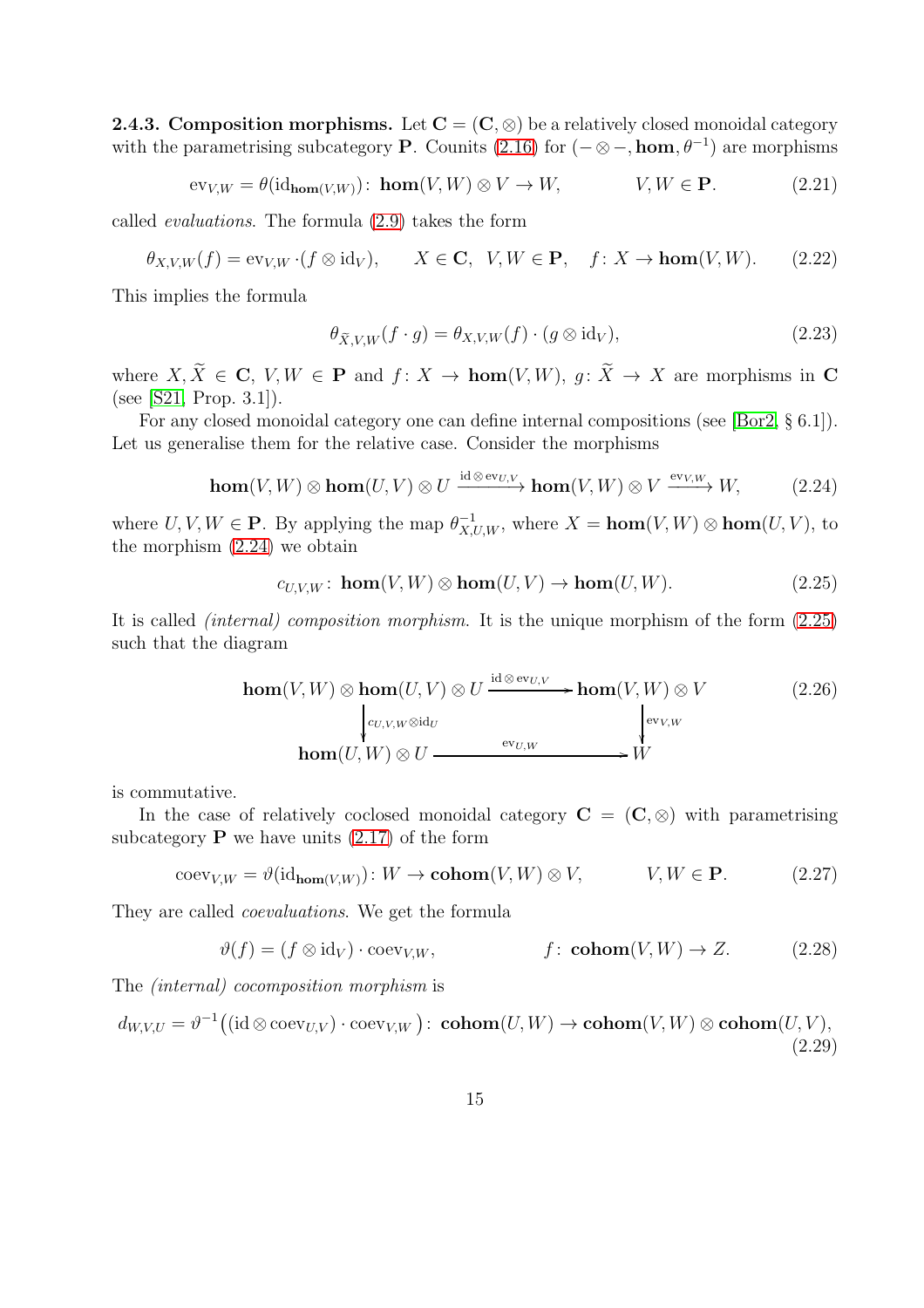where  $U, V, W \in \mathbf{P}$ . This is a unique morphism making the following diagram commutative:

<span id="page-15-4"></span><span id="page-15-0"></span>
$$
W \xrightarrow{\operatorname{coev}_{V,W}} \operatorname{cohom}(V, W) \otimes V
$$
\n
$$
\downarrow^{\operatorname{coev}_{U,W}} \qquad \qquad \downarrow^{\operatorname{coev}_{U,V}} \qquad \qquad (2.30)
$$
\n
$$
\operatorname{cohom}(U, W) \otimes U \xrightarrow{d_{W,V,U} \otimes \operatorname{id}} \operatorname{cohom}(V, W) \otimes \operatorname{cohom}(U, V) \otimes U
$$

<span id="page-15-1"></span>Proposition 2.21. The composition [\(2.25\)](#page-14-1) is associative: the diagram

$$
\mathbf{hom}(V, W) \otimes \mathbf{hom}(U, V) \otimes \mathbf{hom}(T, U) \xrightarrow{c_{U, V, W} \otimes \mathrm{id}} \mathbf{hom}(U, W) \otimes \mathbf{hom}(T, U) \qquad (2.31)
$$
\n
$$
\downarrow^{\mathrm{id} \otimes c_{T, U, V}} \mathbf{hom}(V, W) \otimes \mathbf{hom}(T, V) \xrightarrow{c_{T, V, W}} \mathbf{hom}(T, W)
$$

commutes for any  $T, U, V, W \in \mathbf{P}$ . Dually, cocomposition [\(2.29\)](#page-14-2) is coassociative in the sense of commutativity of the diagram

$$
\operatorname{cohom}(T, W) \xrightarrow{\text{d}_{W,U,T}} \operatorname{cohom}(U, W) \otimes \operatorname{cohom}(T, U)
$$
\n
$$
\downarrow_{d_{W,V,T}} \qquad \qquad \downarrow_{d_{W,V,U} \otimes \operatorname{id}}
$$
\n
$$
\operatorname{cohom}(V, W) \otimes \operatorname{cohom}(T, V) \xrightarrow{\operatorname{id} \otimes d_{V,U,T}} \operatorname{cohom}(V, W) \otimes \operatorname{cohom}(U, V) \otimes \operatorname{cohom}(T, U)
$$

Proof. By drawing the commutative diagram  $(2.26)$  for each composition morphism in  $(2.31)$ one yields

$$
\mathrm{ev}_{T,W} \cdot (c_{T,U,W} \otimes \mathrm{id}_T) \cdot (c_{U,V,W} \otimes \mathrm{id} \otimes \mathrm{id}_T) = \mathrm{ev}_{V,W} \cdot (\mathrm{id} \otimes \mathrm{ev}_{U,V}) \cdot (\mathrm{id} \otimes \mathrm{id} \otimes \mathrm{ev}_{T,U}) =
$$

$$
\mathrm{ev}_{T,W} \cdot (c_{T,V,W} \otimes \mathrm{id}_T) \cdot (\mathrm{id} \otimes c_{T,U,V} \otimes \mathrm{id}_T).
$$

This implies commutativity of the diagram [\(2.31\)](#page-15-0) due to the formula [\(2.22\)](#page-14-4) and bijectivity of  $\theta$  (or, equivalently, due to the universality of  $(\mathbf{hom}(T, W), ev_{T,W})$ ). The coassociativity of the cocomposition then follows from the duality principle.  $\Box$ 

<span id="page-15-5"></span>**2.4.4.** Internal end. Consider the bijection [\(2.19\)](#page-13-0) with the unit object  $X = I_{\mathbb{C}}$  and  $W = V$ . Denote the image of the identification isomorphism  $I \otimes V = V$  under  $\theta^{-1}$  by

$$
u_V := \theta^{-1}(\text{id}_V) \colon I_{\mathbf{C}} \to \text{hom}(V, V), \qquad V \in \mathbf{P}.
$$
 (2.32)

This is a unique morphism making the following diagram commute:

<span id="page-15-3"></span><span id="page-15-2"></span>
$$
I_{\mathbf{C}} \otimes V \xrightarrow{u_V \otimes \text{id}_V} \textbf{hom}(V, V) \otimes V
$$
\n
$$
\downarrow^{\text{ev}_{V, V}} \qquad (2.33)
$$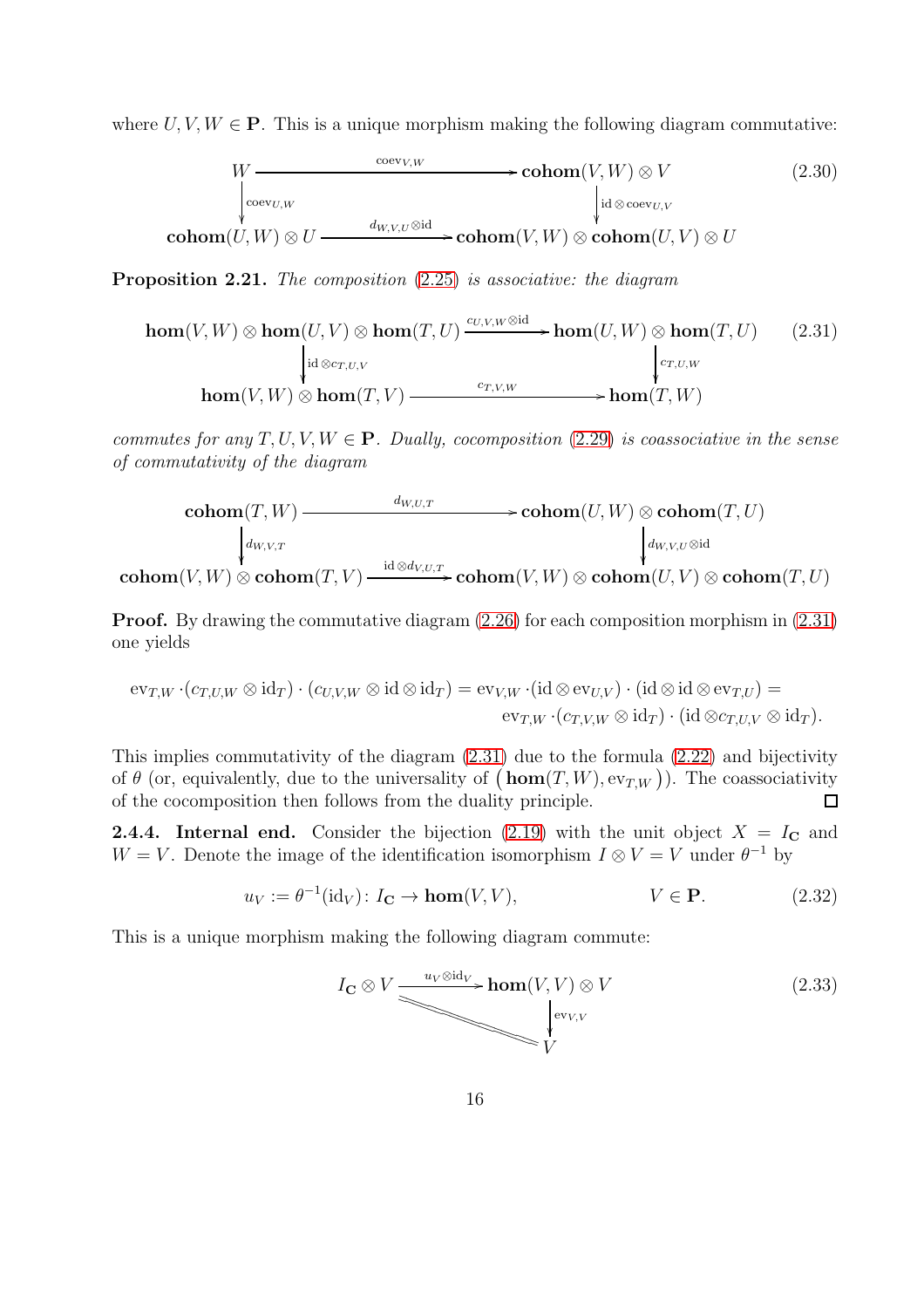<span id="page-16-1"></span>**Lemma 2.22.** For any  $V, W \in \mathbf{P}$  we have the commutative diagrams



**Proof.** The commutativity of these diagrams can be shown by means of the formula  $(2.23)$ . Let us consider the right diagram [\(2.34\)](#page-16-0). By applying the bijection  $\theta$  one yields

$$
\theta(c_{V,V,W} \cdot (\mathrm{id} \otimes u_V)) = \theta(c_{V,V,W}) \cdot (\mathrm{id} \otimes u_V \otimes \mathrm{id}) = \mathrm{ev}_{V,W} \cdot (\mathrm{id} \otimes \mathrm{ev}_{V,V}) \cdot (\mathrm{id} \otimes u_V \otimes \mathrm{id}) = \mathrm{ev}_{V,W} \cdot (\mathrm{id} \otimes \theta(u_V)) = \mathrm{ev}_{V,W} \cdot (\mathrm{id} \otimes \mathrm{id}) = \theta(\mathrm{id}).
$$

The commutativity of the left diagram is proved similarly.

Denote **end**(V) = **hom**(V, V). Proposition [2.21](#page-15-1) for the case  $U = V = W$  and Lemma [2.22](#page-16-1) for  $V = W$  imply that the morphisms  $c_V := c_{V,V,V}$ : **end** $(V) \otimes$  **end** $(V) \rightarrow$  **end** $(V)$  and  $u_V: I_{\mathbf{C}} \to \mathbf{end}(V)$  give a structure of monoid in  $\mathbf{C} = (\mathbf{C}, \otimes)$  on the object  $\mathbf{end}(V) \in \mathbf{C}$ .

Dually, by applying the inverse of the bijection [\(2.20\)](#page-13-1), where  $W = V$  and  $Z = I_{\mathbf{C}}$ , to the identification isomorphism  $V = I \otimes V$  we obtain the morphism

$$
v_V := \vartheta^{-1}(\text{id}_V): \text{cohom}(V, V) \to I_{\mathbf{C}}, \qquad V \in \mathbf{P}.
$$
 (2.35)

This is a unique morphism making the following diagram commute:

$$
V \underbrace{\longrightarrow^{\text{coev}_{V,V}} \text{cohom}(V, V) \otimes V}_{I_{\mathbf{C}} \otimes V} \tag{2.36}
$$

<span id="page-16-3"></span><span id="page-16-2"></span><span id="page-16-0"></span> $\Box$ 

A symmetric monoidal category  $\mathbf{C} = (\mathbf{C}, \otimes)$  is closed relative to P iff its opposite category  $\mathbf{C}^{\mathrm{op}} = (\mathbf{C}^{\mathrm{op}}, \otimes)$  is coclosed relative to  $\mathbf{P}^{\mathrm{op}}$ . The hom-object  $\mathbf{hom}(V, W)$  for C is the cohomobject **cohom**(V, W) for  $\mathbb{C}^{\text{op}}$ . The morphisms  $\theta_{X,V,W}$  and  $\text{ev}_{V,W}$  for  $\mathbb{C}$  are  $\theta_{W,V,X}$  and  $\text{coev}_{V,W}$ for  $\mathbb{C}^{\text{op}}$ . The composition  $c_{U,V,W}$  and morphism  $u_V$  for C are the cocomposition  $d_{W,V,U}$  and morphism  $v_V$  for  $\mathbb{C}^{op}$ . By taking into account this duality and argument mentioned above one can state the following.

**Proposition 2.23.** If  $C = (C, \otimes)$  is relatively closed monoidal category with parametrising subcategory  $P \subset C$ , then for each  $V \in P$  we have the monoid  $end(V) = (end(V), c_V, u_V)$ in  $(C, \otimes)$ , where  $c_V := c_{VVV}$  and  $u_V$  is  $(2.32)$ .

Dually, if  $C = (C, \otimes)$  is relatively coclosed monoidal category with parametrising subcategory  $P \subset C$ , then for each  $V \in P$  the morphisms  $d_V := d_{V,V,V}$  and [\(2.35\)](#page-16-2) equip the object  $\mathbf{coend}(V) := \mathbf{cohom}(V, V)$  with a structure of comonoid  $\mathbf{coend}(V) = (\mathbf{coend}(V), d_V, v_V)$ in  $(C, \otimes)$ .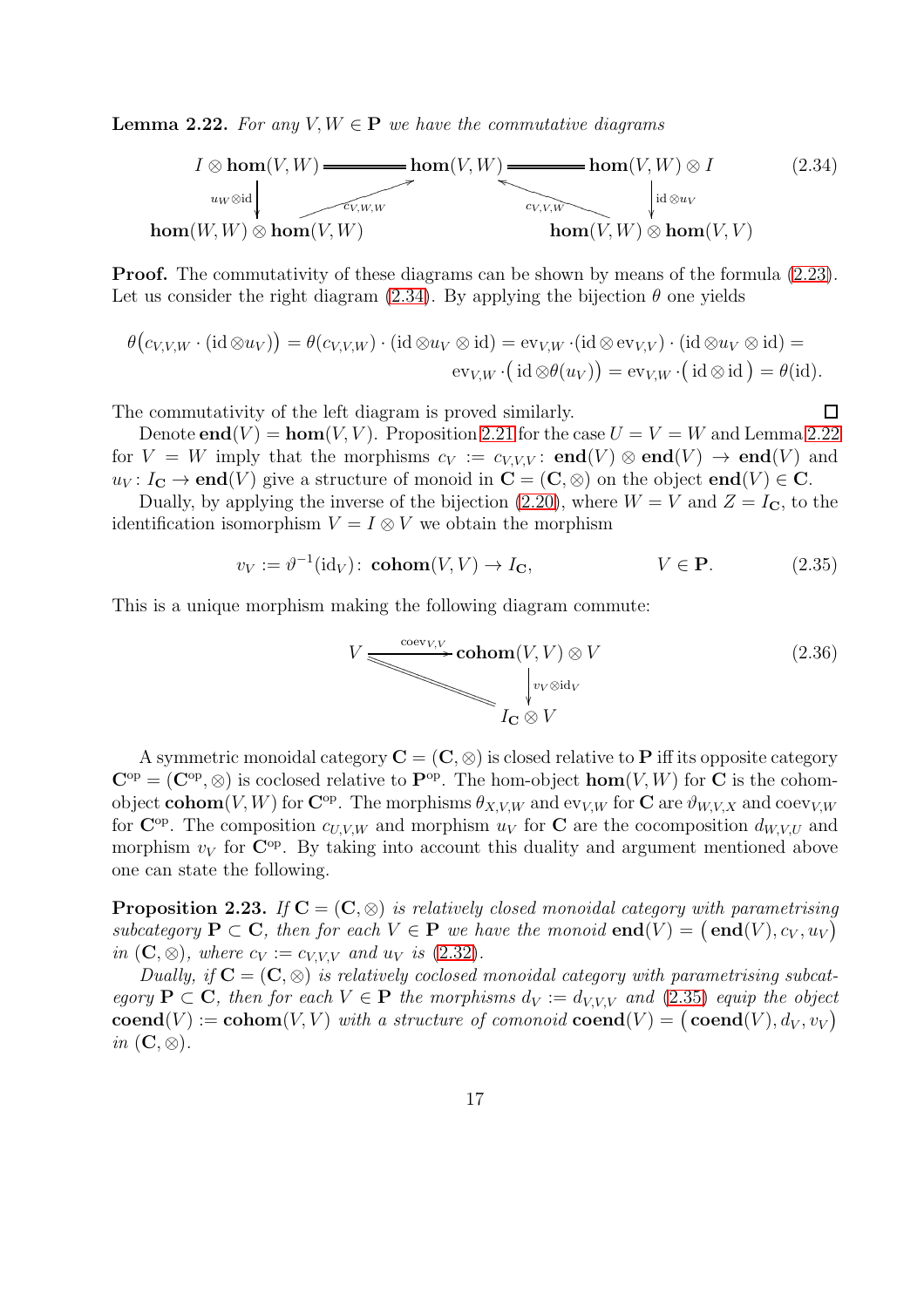The diagrams [\(2.26\)](#page-14-3) for  $U = V = W$  and [\(2.33\)](#page-15-3) imply that  $ev_{VV}$ : end(V)  $\otimes V \rightarrow V$ is a (left) action of the monoid **end**(V) on V. It also follows from the diagrams  $(2.30)$ for  $U = V = W$  and [\(2.36\)](#page-16-3) that coev<sub>V,V</sub>:  $V \rightarrow \mathbf{coend}(V) \otimes V$  is a (left) coaction of the comonoid **coend** $(V)$  on  $V$ .

2.4.5. The hom-functor on morphisms. The hom-functor as well as cohom-functor is a bifunctor contravariant in the first and covariant in the second argument, i.e. a functor  $C^{op} \times C \to C$ . Let us calculate their values on morphisms in terms of evaluation and coevaluation.

<span id="page-17-2"></span>**Proposition 2.24.** Let  $f: V' \to V$  and  $g: W \to W'$  be morphisms in **P**. In the relatively closed case we have

$$
\theta\big(\mathbf{hom}(f,g)\big) = g \cdot \text{ev}_{V,W} \cdot (\text{id}_{\text{hom}(V,W)} \otimes f). \tag{2.37}
$$

For the relatively coclosed case the following formula holds:

$$
\vartheta(\mathbf{cohom}(f,g)) = (\mathrm{id}_{\mathbf{cohom}(V',W')} \otimes f) \cdot \mathrm{coev}_{V',W'} \cdot g. \tag{2.38}
$$

Proof. Repeats the proof of [\[S21,](#page-54-0) Prop. 3.4].

**2.4.6.** The case  $V = I_C$ . Suppose that  $I = I_C \in P$ . Then we can define the homobjects  $\textbf{hom}(I, W) \in \mathbb{C}$  and the monoid  $\textbf{end}(I) \in \textbf{Mon}(\mathbb{C})$  (in the relatively closed case) or the cohom-objects  $\text{cohom}(I, W) \in \mathbb{C}$  and the comonoid  $\text{coend}(I) \in \text{Comon}(\mathbb{C})$  (in the relatively coclosed case). We can describe them as follows (see [\[Bor2,](#page-53-4) Prop. 6.1.8] for the usual closed case).

<span id="page-17-1"></span>**Proposition 2.25.** The object  $hom(I, W)$  is naturally isomorphic to W via the isomorphism

$$
\mathbf{hom}(I, W) = \mathbf{hom}(I, W) \otimes I \xrightarrow{\text{ev}_{I, W}} W. \tag{2.39}
$$

In particular,  $ev_{I,I}$  gives the identification of objects **end**(I) = I. As a monoid it coincides with **end**(I) =  $(I, id<sub>I</sub>, id<sub>I</sub>)$ . The object **cohom**(I, W) is naturally isomorphic to W via

$$
\mathbf{cohom}(I, W) = W \xrightarrow{\text{coev}_{I, W}} \mathbf{cohom}(I, W) \otimes I. \tag{2.40}
$$

In particular, coev<sub>II</sub> gives the identification **coend**(I) = I. As a comonoid it has the form  $\mathbf{coend}(I) = (I, id_I, id_I).$ 

**Proof.** We prove it for the relatively coclosed case. The morphisms  $(2.40)$  are natural in  $W \in \mathbf{P}$ , so we need to prove that they are isomorphisms. Due to the formula [\(2.28\)](#page-14-6) the natural isomorphism

$$
\beta_{W,Z} = \vartheta_{W,I,Z} \colon \text{Hom}\left(\text{cohom}(I,W), Z\right) \xrightarrow{\sim} \text{Hom}(W, Z \otimes I) = \text{Hom}(W, Z) \tag{2.41}
$$

has the form  $\beta_{W,Z} = (\text{coev}_{I,W})^*$ . Then, Corollary [2.7](#page-5-2) implies that the coevaluations  $\text{coev}_{I,W}$ are all isomorphisms. To show that the last sentence of Prop. [2.25](#page-17-1) is also valid we note that

<span id="page-17-4"></span><span id="page-17-3"></span><span id="page-17-0"></span> $\Box$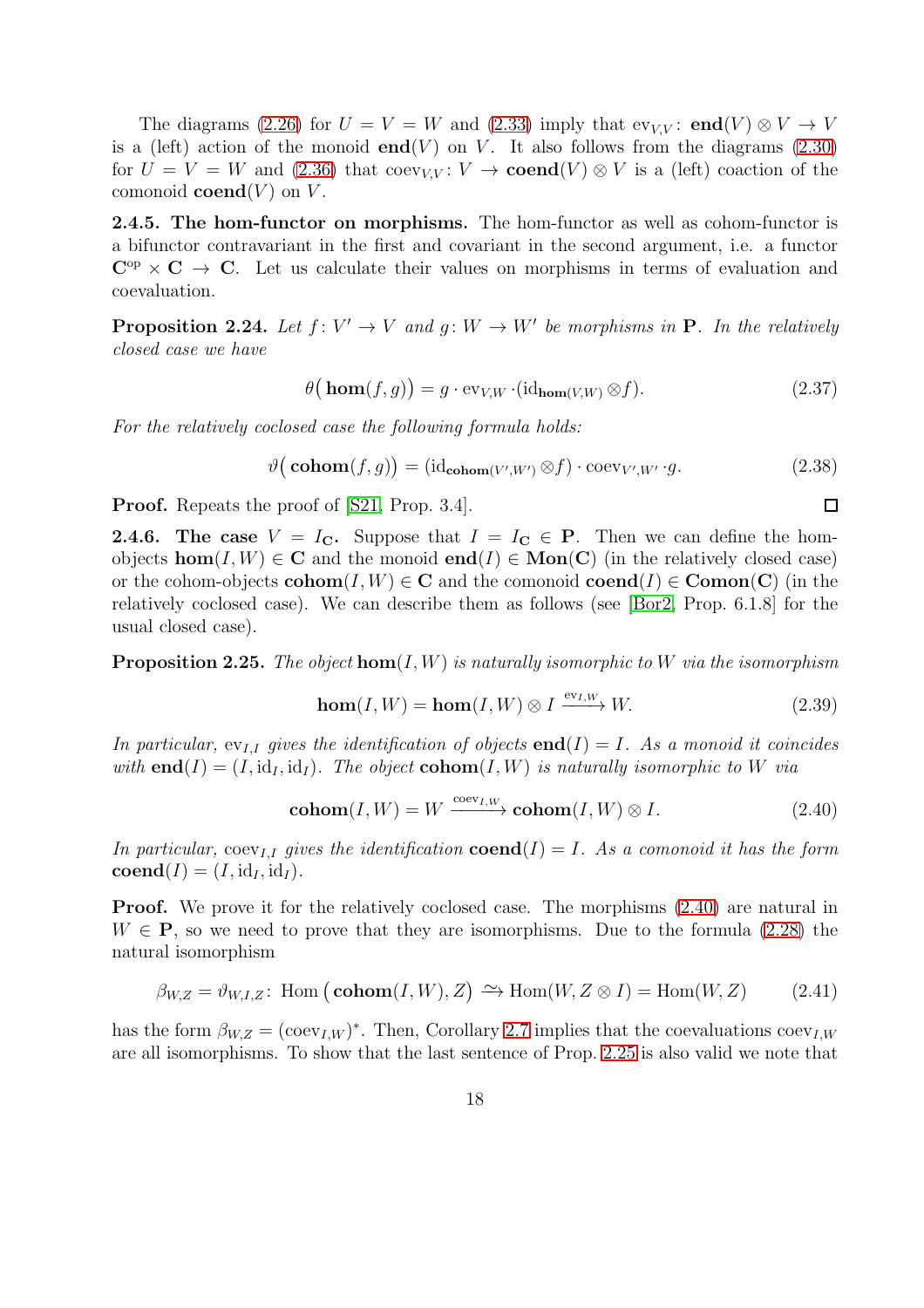all the arrows in the diagrams [\(2.30\)](#page-15-4) and [\(2.36\)](#page-16-3) for  $U = V = W = I$  are identifications  $\mathrm{id}_I$ . This implies that  $d_I = id_I$  and  $v_I = id_I$ .  $\Box$ 

2.4.7. The case of coreflective relatively coclosed monoidal subcategory. Recall that a subcategory  $\mathbf{C}' \subset \mathbf{C}$  is called *coreflective* iff the inclusion  $E_{\mathbf{C}'} : \mathbf{C}' \hookrightarrow \mathbf{C}$  has a right adjoint  $G: \mathbf{C} \to \mathbf{C}'$  (see [\[MacLane,](#page-53-3) § 4.3]). Due to Theorem [2.13](#page-8-2) this condition means exactly that for any  $X \in \mathbb{C}$  there exists a universal arrow  $(GX, \varepsilon_X)$  from  $E_{\mathbb{C}'}$  to X, where the universality means that for any object  $X' \in \mathbb{C}'$  and morphism  $f: X' \to X$  in C there is a unique  $h: X' \to GX$  such that the diagram

<span id="page-18-0"></span>
$$
X' \xrightarrow{h} GX
$$
  

$$
f \searrow \sqrt{\frac{\varepsilon_X}{X}}
$$
 (2.42)

is commutative. We choose the adjunction such that  $GX' = X'$ ,  $\eta_{X'} = \varepsilon_{X'} = id_{X'} \forall X' \in \mathbf{P}$ . Since  $\varepsilon_X$  is natural in X, this choice implies that the morphisms in [\(2.42\)](#page-18-0) are related as  $h = Gf$ .

Suppose that the subcategory  $C' \subset C$  is monoidal with respect to  $\otimes$ . In particular, we have  $GX \otimes GY \in \mathbb{C}'$  for any objects  $X, Y \in \mathbb{C}$ . The commutative diagram [\(2.42\)](#page-18-0) for  $f = \varepsilon_X \otimes \varepsilon_Y : GX \otimes GY \to X \otimes Y$  takes the form

<span id="page-18-1"></span>
$$
GX \otimes GY \xrightarrow{\phi_{X,Y}} G(X \otimes Y)
$$
  
\n
$$
\downarrow^{\varepsilon_{X \otimes Y}}
$$
  
\n
$$
X \otimes Y
$$
\n(2.43)

where  $\phi_{X,Y} = G(\varepsilon_X \otimes \varepsilon_Y)$  (this is lax monoidal structure morphisms of the right adjoint G). The following fact will be needed in Subsection [4.2.](#page-49-0)

<span id="page-18-2"></span>**Theorem 2.26.** Let  $C'$  be a coreflective monoidal subcategory of  $(C, \otimes)$  and let  $(C', \otimes)$  be coclosed relative to a full subcategory  $P \subset C'$ . Suppose that  $\phi_{X,W} : G X \otimes W \to G(X \otimes W)$  is an isomorphism for any  $X \in \mathbb{C}$  and  $W \in \mathbb{P}$ . Then  $(\mathbb{C}, \otimes)$  is also coclosed relative to  $\mathbb{P}$ . The internal cohom-functor cohom:  $P^{op} \times P \to C$  is the composition of cohom:  $P^{op} \times P \to C'$ with the embedding  $E_{\mathbf{C}'}: \mathbf{C}' \hookrightarrow \mathbf{C}$ .

**Proof.** Let  $V, W \in \mathbf{P}$  and  $X \in \mathbf{C}$ . The isomorphism  $GX \otimes W \cong G(X \otimes W)$ , universality of  $(G(X \otimes W), \varepsilon_{X \otimes W})$  and commutativity of the diagram [\(2.43\)](#page-18-1) for  $Y = W$  imply that for any  $f: V \to X \otimes W$  there exists a unique  $f': V \to GX \otimes W$  such that  $(\varepsilon_X \otimes id_W) \cdot f' = f$ . Since  $GX \in \mathbb{C}'$  and  $\mathbb{C}'$  is coclosed relative to P, there is a unique  $h'$ : cohom $(W, V) \to GX$ such that  $(h' \otimes id_W) \cdot \text{coev}_{W,V} = f'$ , so we have the commutative diagrams

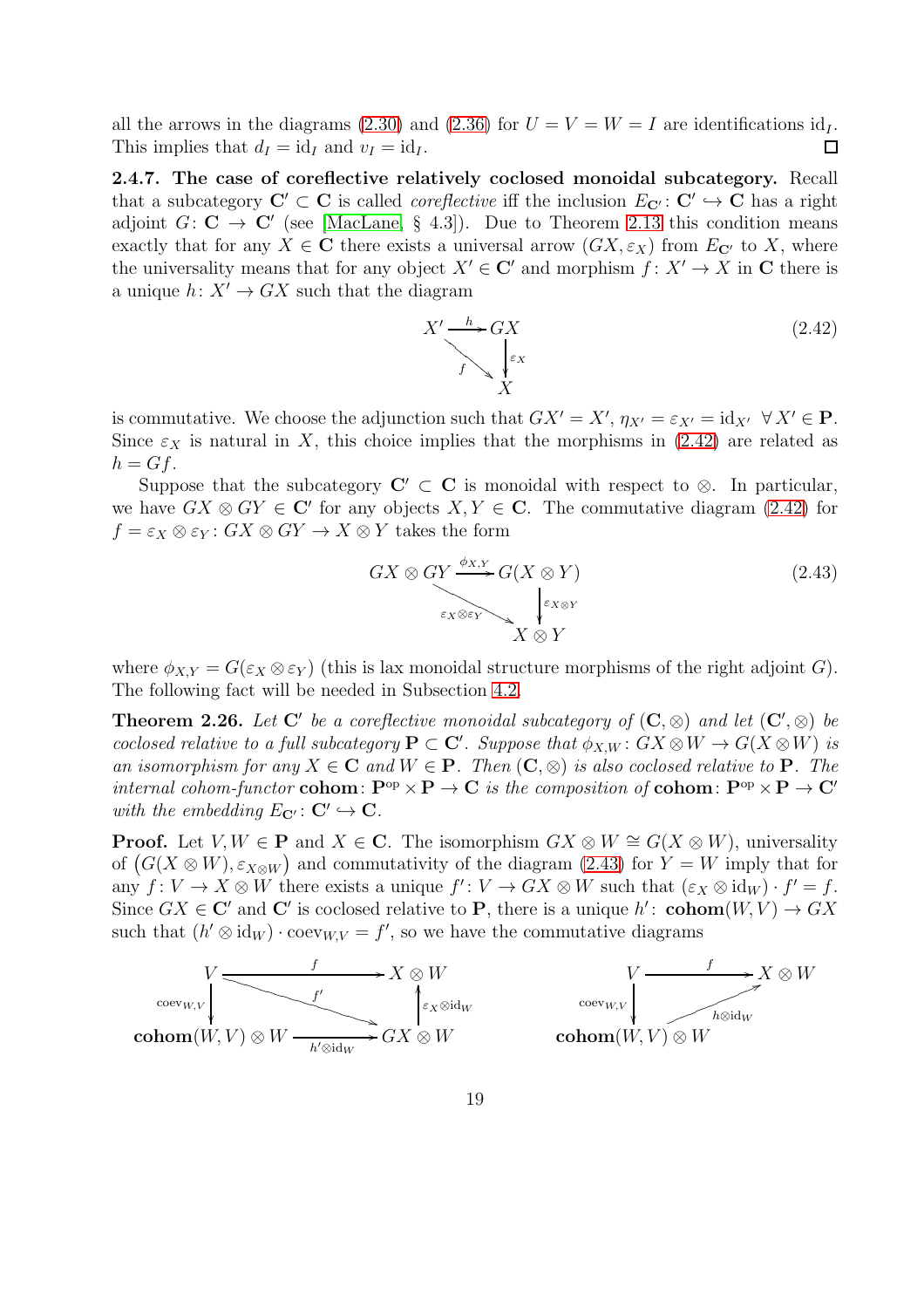where  $h = \varepsilon_X \cdot h'$ . Thus we proved that for any  $f: V \to X \otimes W$  there exists a morphism h: cohom $(W, V) \rightarrow X$  making the second diagram commute. Now we only need to prove that it is unique. Let g:  $\text{cohom}(W, V) \to X$  be such that  $(g \otimes id_W) \cdot \text{coev}_{W,V} = f$ . Since **cohom** $(W, V) \in \mathbb{C}'$ , it factors as  $g = \varepsilon_X \cdot g'$  for some  $g'$ : **cohom** $(W, V) \to GX$ , so we obtain  $(\varepsilon_X \otimes id_W) \cdot (g' \otimes id_W) \cdot \text{coev}_{W,V} = f = (\varepsilon_X \otimes id_W) \cdot f'$ . Due to the uniqueness of  $f'$  we derive  $(g' \otimes id_W) \cdot \text{coev}_{W,V} = f' = (h' \otimes id_W) \cdot \text{coev}_{W,V}.$  By taking into account the uniqueness of h' we get  $g' = h'$  and, hence,  $g = h$ .  $\Box$ 

Remark 2.27. By the duality principle one can state an analogous theorem for a reflective monoidal subcategory  $(C', \otimes) \subset (C, \otimes)$  closed relative to P. In this case the inclusion functor  $E_{\mathbf{C'}}: \mathbf{P} \hookrightarrow \mathbf{C}$  has a left adjoint functor  $F: \mathbf{C} \to \mathbf{P}$ , which is colax monoidal. If  $\phi_{X,W}$ :  $F(X \otimes W) \to FX \otimes FW$  are isomorphisms for all  $X \in \mathbf{C}$  and  $W \in \mathbf{P}$ , then  $(\mathbf{C}, \otimes)$ is also closed relative to P.

<span id="page-19-1"></span>Remark 2.28. Note that not every symmetric monoidal category is (co)closed relative to a (co)closed monoidal subcategory. Consider a counterexample. Let C be the partial order of subsets  $X \subset \mathbb{R}$  with respect to inclusion. Define the monoidal product as union:  $X \otimes Y = X \cup Y$ . The subcategory  $C' \subset C$  consisting of open subsets is monoidal. It has a monoidal subcategory **P** of the intervals  $(0, x)$ , where  $x \in \mathbb{R}_{\geqslant 0}$ . By identifying  $(0, x)$ with x we can interpret **P** as the standard normal order on  $\mathbb{R}_{\geq 0}$  with the monoidal product  $x \otimes y = \max(x, y)$ . The monoidal category  $(\mathbf{P}, \otimes)$  is coclosed with the cohom-functor

<span id="page-19-3"></span><span id="page-19-2"></span>
$$
\text{cohom}(x, y) = \begin{cases} 0, & x \ge y; \\ y, & x < y. \end{cases} \tag{2.44}
$$

Nevertheless, the monoidal category  $(C', \otimes)$  is not coclosed relative to P. Theorem [2.26](#page-18-2) is not applicable here, since the subcategory  $\dot{P} \subset C'$  is not coreflective. The whole category C is coclosed relative to P but with another cohom-functor

$$
\text{cohom}(x, y) = \{a > 0 \mid x \leq a < y\} = \begin{cases} \emptyset, & x \geq y; \\ (0, y), & x = 0; \\ [x, y), & 0 < x < y. \end{cases}
$$
 (2.45)

This gives two counterexamples: for  $C' \subset C$  and  $P \subset C$ . The former one shows that Prop. [2.20](#page-13-2) does not work without the conditions on the cohom-functor, while the latter one tells us that it is not necessary condition and the internal (co)hom-functor for a monoidal subcategory may differ from the internal (co)hom-functor for the whole category.

## <span id="page-19-0"></span>3 General representation theory

Here we generalise the approach described in [\[S21,](#page-54-0) § 3] for the case of relatively (co)closed monoidal categories.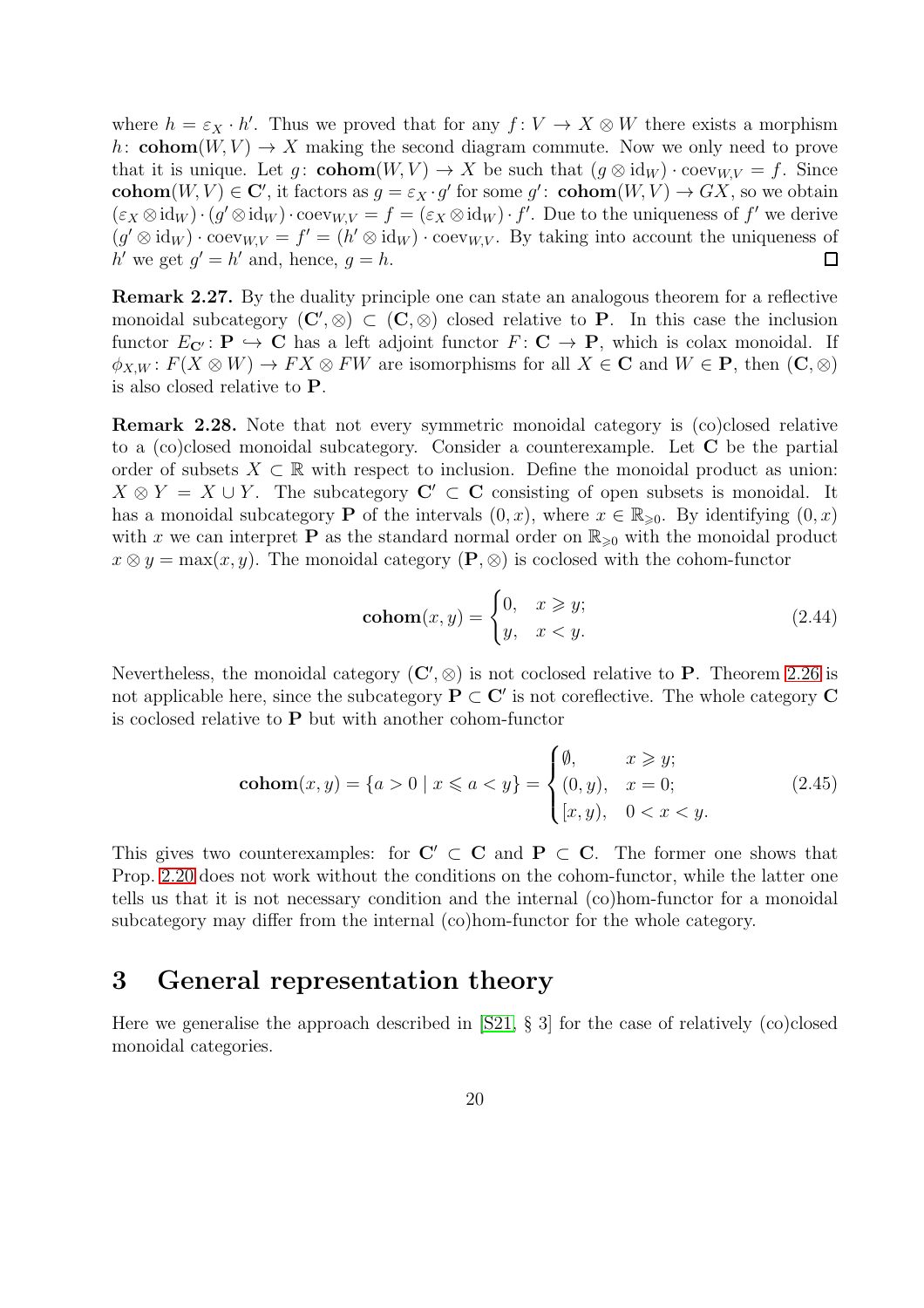#### <span id="page-20-0"></span>3.1 Representations in relatively closed monoidal categories

By following the ideas of [\[S21,](#page-54-0) § 3.2] we first consider the categories of (co)representations.

**3.1.1.** Category of representations. Let  $M = (X, \mu_X, \eta_X) \in \text{Mon}(C)$  be monoid in a relatively closed monoidal category  $C = (C, \otimes, I)$  with a parametrising subcategory P, where  $X \in \mathbb{C}$ .

<span id="page-20-4"></span>**Definition 3.1.** A representation of the monoid M on an object  $V \in \mathbf{P}$  is a morphism  $\rho: \mathbb{M} \to \mathbf{end}(V)$  in the category  $\mathbf{Mon}(\mathbf{C})$ . This is a morphism  $\rho: X \to \mathbf{end}(V)$  in C such that the diagrams

$$
X \otimes X \xrightarrow{\mu_X} X
$$
\n
$$
\rho \otimes \rho \downarrow \qquad \qquad I \xrightarrow{\eta_X} X
$$
\n
$$
\rho \downarrow \qquad \qquad I \downarrow \qquad \qquad (3.1)
$$
\n
$$
\text{end}(V) \otimes \text{end}(V) \xrightarrow{\text{cv}} \text{end}(V)
$$
\n
$$
(3.1)
$$

are commutative. Let  $\rho: \mathbb{M} \to \mathbf{end}(V)$  and  $\tau: \mathbb{M} \to \mathbf{end}(W)$  be representations of the same monoid M on the objects  $V \in \mathbf{P}$  and  $W \in \mathbf{P}$  respectively. A morphism between these representations is a morphism  $V \to W$  in C making the following diagram commute:

<span id="page-20-2"></span><span id="page-20-1"></span>
$$
X \xrightarrow{\rho} \text{hom}(V, V) \tag{3.2}
$$
\n
$$
\downarrow^{\tau} \qquad \qquad \downarrow^{\text{hom}(\text{id}_V, f)} \text{hom}(\text{W}, W) \xrightarrow{\text{hom}(f, \text{id}_W)} \text{hom}(V, W)
$$

Denote by  $\mathbf{Rep}_{\mathbf{P}}(\mathbb{M})$  the category of representations of the monoid M with their morphisms. The objects of this category are the pairs  $(V, \rho)$ , where  $V \in \mathbf{P}$  and  $\rho : \mathbb{M} \to \mathbf{end}(V)$ is a representation of M on V. A morphism  $(V, \rho) \to (W, \tau)$  in  $\mathbf{Rep}_{\mathbf{P}}(\mathbb{M})$  is a morphism  $f: V \to W$  in P respecting the representations in the sense of diagram [\(3.2\)](#page-20-1).

<span id="page-20-5"></span>Proposition 3.2. The forgetful functor

$$
G: \operatorname{Rep}_{\mathbf{P}}(\mathbb{M}) \to \mathbf{P}, \qquad (V, \rho) \mapsto V, \qquad f \mapsto f, \qquad (3.3)
$$

reflects isomorphisms: if  $(V, \rho)$ ,  $(W, \rho)$  are objects of the category  $\mathbf{Rep}_{\mathbf{P}}(\mathbb{M})$  and a morphism  $f: (V, \rho) \to (W, \tau)$  in  $\mathbf{Rep}_{\mathbf{P}}(\mathbb{M})$  is given by an isomorphism  $f: V \to W$  in  $\mathbf{P}$ , then  $f: (V, \rho) \to (W, \tau)$  is an isomorphism in  $\operatorname{Rep}_{\mathbf{P}}(\mathbb{M})$ .

**Proof.** Let  $f^{-1}: W \to V$  be the inverse morphism for f. Then, by composing the dia-gram [\(3.2\)](#page-20-1) with  $\textbf{hom}(f^{-1}, f^{-1})$ :  $\textbf{hom}(V, W) \to \textbf{hom}(W, V)$  we see that  $f^{-1}$  gives a morphism  $(W, \tau) \rightarrow (V, \rho)$  in  $\mathbf{Rep}_{\mathbf{p}}(\mathbb{M}).$  $\Box$ 

Remark 3.3. Consider the composition functor

<span id="page-20-3"></span>
$$
\operatorname{Rep}_{\mathbf{P}}(\mathbb{M})^{\mathrm{op}} \times \operatorname{Rep}_{\mathbf{P}}(\mathbb{M}) \xrightarrow{G^{\mathrm{op}} \times G} \mathbf{P}^{\mathrm{op}} \times \mathbf{P} \xrightarrow{\mathrm{hom}} \mathbf{C},\tag{3.4}
$$

where G is the forgetful functor  $(3.3)$ . The commutative diagram  $(3.2)$  means exactly that the formula  $\alpha_{(V,\rho)} = \rho: X \to \text{hom}(V,V)$  defines a dinatural transformation  $\alpha$  from the constant functor  $X$  to  $(3.4)$ .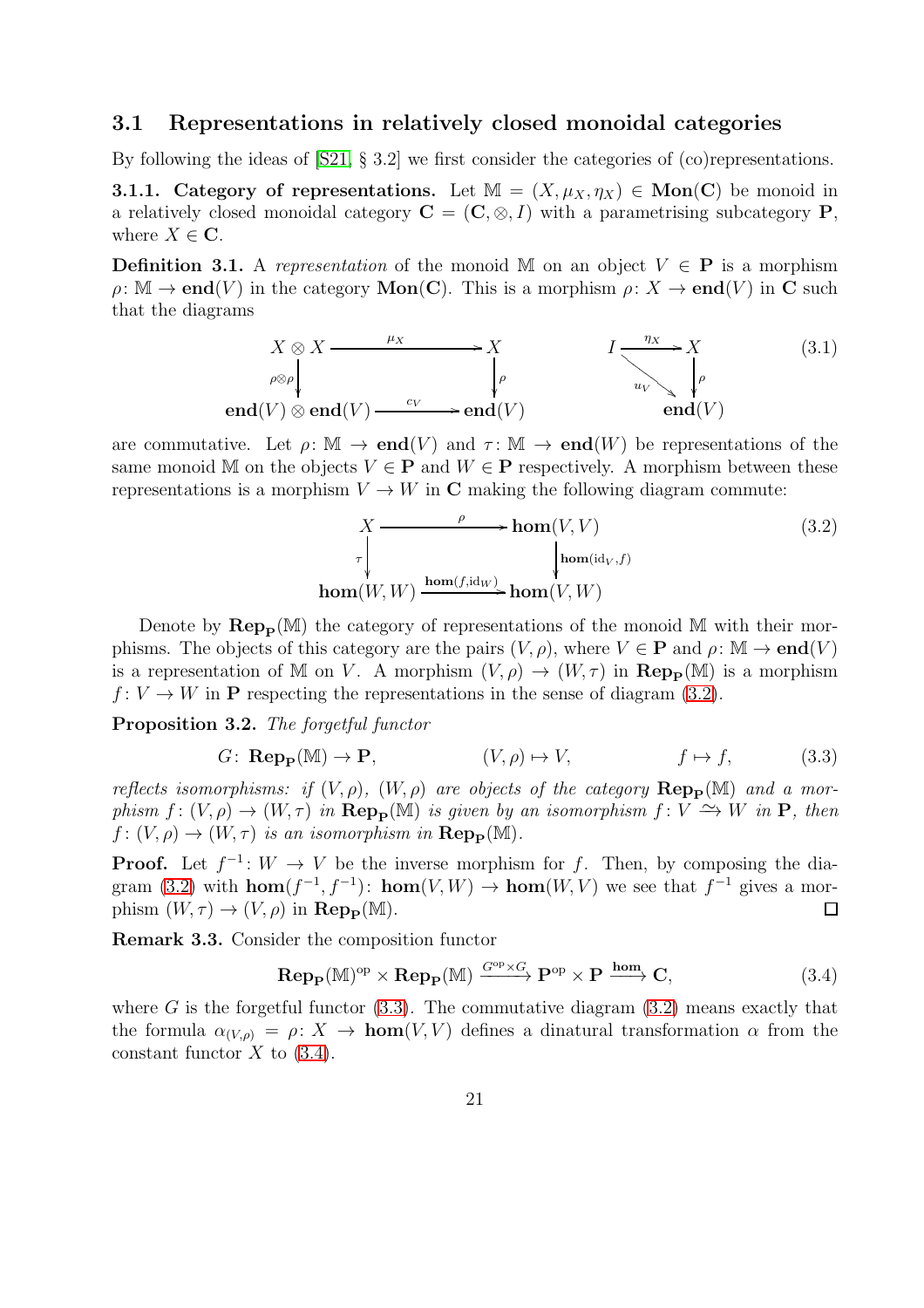Let  $C = (C, \otimes, I)$  be a relatively coclosed monoidal category with the parametrising subcategory **P**. Consider a comonoid  $\mathbb{O} = (X, \Delta_X, \varepsilon_X) \in \mathbf{Comon}(\mathbf{C})$ , where  $X \in \mathbf{C}$ .

**Definition 3.4.** A *corepresentation* of the comonoid  $\mathbb{O}$  on an object  $V \in \mathbb{P}$  is a morphism  $\omega: \mathbf{coend}(V) \to \mathbb{O}$  in the category  $\mathbf{Comon}(\mathbf{C})$ . This is a morphism  $\omega: \mathbf{coend}(V) \to X$  in C such that the diagrams



are commutative. Denote by  $\mathbf{Corep}_p(\mathbb{O})$  the category whose objects are the pairs  $(V, \omega)$ , where  $V \in \mathbf{P}$  and  $\omega$  is a corepresentation of  $\mathbb{O}$  on V, and morphisms  $(V, \omega) \to (W, \nu)$  are morphisms  $f: V \to W$  in **P** such that

$$
\underset{\text{cohom}(W, V) \longrightarrow \text{cohom}(f, \text{id}_{V})}{\underset{\text{cohom}(\text{id}_{W}, f)}{\text{cohom}(\text{id}_{W}, f)}} \longrightarrow \underset{\text{cohom}(V, V)}{\text{cohom}(V, V)} \tag{3.5}
$$

The categorical duality allows us to pass from relatively closed categories to relatively coclosed categories (see p. [2.4.4\)](#page-15-5). For any monoidal category  $C = (C, \otimes)$  we have the correspondence

<span id="page-21-0"></span>
$$
Mon(C) = Comon(C^{op})^{op}, \qquad (3.6)
$$

which identifies the monoid  $\mathbb{M} = (X, \mu_X, \eta_X)$  in C with the comonoid  $\mathbb{O} = (X, \Delta_X, \varepsilon_X)$  in the opposite monoidal category  $\mathbf{C}^{\text{op}} = (\mathbf{C}^{\text{op}}, \otimes)$ , where  $\Delta_X \colon X \to X \otimes X$  and  $\varepsilon_X \colon X \to I_{\mathbf{C}}$ are the morphisms  $\mu_X \colon X \otimes X \to X$  and  $\eta_X \colon I_{\mathbf{C}} \to X$  regarded as morphisms in  $\mathbf{C}^{\text{op}}$ . If  $C = (C, \otimes)$  is symmetric and closed relative to P, then the categories of representations of the monoid  $\mathbb M$  and corepresentations of the corresponding comonoid  $\mathbb O$  are opposite to each other. A representation  $\rho: \mathbb{M} \to \mathbf{end}(V)$  on  $V \in \mathbf{P}$  is identified with the corepresentation  $\omega$ : **coend** $(V) \rightarrow \mathbb{O}$  by the functor [\(3.6\)](#page-21-0) as morphisms of monoids and comonoids respectively, where **end**(V) and **coend**(V) are end-monoid and coend-monoid for **C** and  $\mathbb{C}^{\text{op}}$  respectively identified by [\(3.6\)](#page-21-0). Moreover, if  $\tau \colon \mathbb{M} \to \text{end}(W)$  is a representation of M on  $W \in \mathbf{P}$  and  $\nu: \mathbf{coend}(W) \to \mathbb{O}$  is the corresponding corepresentation, then a morphism  $f: V \to W$  in C is a morphism  $(V, \rho) \to (W, \tau)$  in  $\mathbf{Rep}_{\mathbf{P}}(\mathbb{M})$  iff it is a morphism  $(W, \nu) \rightarrow (V, \omega)$  in **Corep<sub>p</sub>**( $\mathbb{O}$ ). Thus we have the isomorphism of categories

<span id="page-21-1"></span>
$$
\mathbf{Rep}_{\mathbf{P}}(\mathbb{M}) = \mathbf{Corep}_{\mathbf{P}^{\mathrm{op}}}(\mathbb{O})^{\mathrm{op}},\tag{3.7}
$$

which identifies  $(V, \rho)$  with  $(V, \omega)$  and  $f : (V, \rho) \to (W, \tau)$  with  $f : (W, \nu) \to (V, \omega)$ .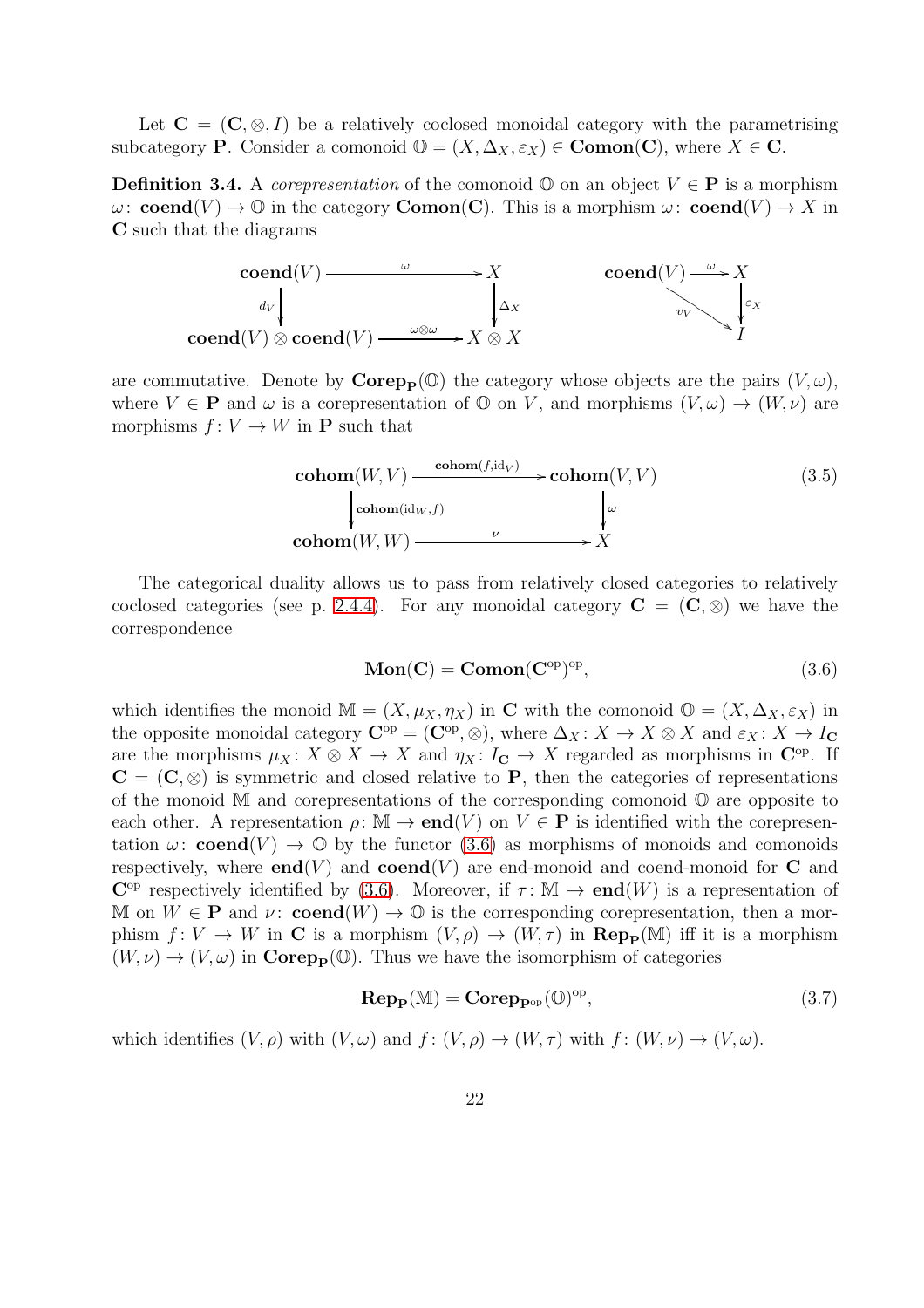3.1.2. Representations as actions. Recall that for any (symmetric) monoidal category  $C = (C, \otimes)$  the pairs  $(V, a)$  of an object  $V \in C$  with an action  $a: X \otimes V \to V$  of a monoid  $\mathbb{M} = (X, \mu_X, \eta_X) \in \mathbf{Mon}(\mathbf{C})$  form a category denoted by  $\mathbf{Lact}(\mathbb{M})$ . For a comonoid  $\mathbb{O} = (X, \Delta_X, \varepsilon_X) \in \mathbf{Comon}(\mathbf{C})$  the pairs  $(V, \delta)$  of  $V \in \mathbf{C}$  with a coaction  $\delta: V \to X \otimes V$ form the category  $\text{Lcoact}(\mathbb{O})$ .

<span id="page-22-2"></span>**Theorem 3.5.** Fix a parametrising subcategory  $P \subset C$ . If C is relatively closed, then for any  $V \in \mathbf{P}$  the bijection

$$
\theta_{X,V,V}: \text{Hom}(X, \text{end}(V)) \xrightarrow{\sim} \text{Hom}(X \otimes V, V) \tag{3.8}
$$

establishes one-to-one correspondence between representations  $\rho \colon \mathbb{M} \to \mathbf{end}(V)$  and actions  $a: X \otimes V \to V$  of M on V, i.e.  $\rho \in \text{Hom}(X, \text{end}(V))$  is a representation iff  $a = \theta(\rho)$  is an action. A morphism  $f: V \to W$  is a morphism of representations  $(V, \rho) \to (W, \tau)$  iff it is a morphism of actions  $(V, a) \to (W, b)$ , where  $b = \theta(\tau)$ . Thus we can consider  $\operatorname{Rep}_{\mathbf{P}}(\mathbb{M})$  as a full subcategory of  $Lact(M)$  via the fully faithful functor

$$
\mathbf{Rep}_{\mathbf{P}}(\mathbb{M}) \hookrightarrow \mathbf{Lact}(\mathbb{M}), \qquad (V, \rho) \mapsto (V, \theta(\rho)). \tag{3.9}
$$

Analogously, if  $C$  is relatively coclosed, then the bijections

$$
\vartheta_{V,V,X} : \text{Hom} \left( \text{coend}(V), X \right) \cong \text{Hom} \left( V, X \otimes V \right), \qquad V \in \mathbf{P}, \tag{3.10}
$$

give the fully faithful functor

$$
\mathbf{Corep}_{\mathbf{P}}(\mathbb{O}) \hookrightarrow \mathbf{Lcoact}(\mathbb{O}), \qquad \qquad (V, \omega) \mapsto (V, \vartheta(\omega)). \tag{3.11}
$$

If C is closed or coclosed (i.e.  $P = C$ ), then the functor [\(3.9\)](#page-22-0) or, respectively, [\(3.11\)](#page-22-1) is an equivalence (more exactly, isomorphism) of categories.

Proof. Repeats the proof of [\[S21,](#page-54-0) Lemmas 3.3, 3.5].

In the relatively closed case the identity morphism

$$
X = \mathbf{end}(V) \xrightarrow{\mathrm{id}} \mathbf{end}(V) \tag{3.12}
$$

<span id="page-22-3"></span><span id="page-22-1"></span><span id="page-22-0"></span> $\Box$ 

is a representation of the monoid **end** $(V) = (X, c_V, u_V)$  on  $V \in \mathbf{P}$ . The corresponding action is  $\theta(id) = \text{ev}_{VV}$ : **end** $(V) \otimes V \rightarrow V$ , which was mentioned in p. [2.4.4.](#page-15-5) In the relatively coclosed case we have an analogical corepresentation

$$
\mathbf{coend}(V) \xrightarrow{\mathrm{id}} \mathbf{coend}(V) = X \tag{3.13}
$$

of the comonoid  $\mathbf{coend}(V) = (X, d_V, v_V)$  on the object  $V \in \mathbf{P}$ . It corresponds to the coaction  $\vartheta(\text{id}) = \text{coev}_{VV} : V \to \text{coend}(V) \otimes V$ .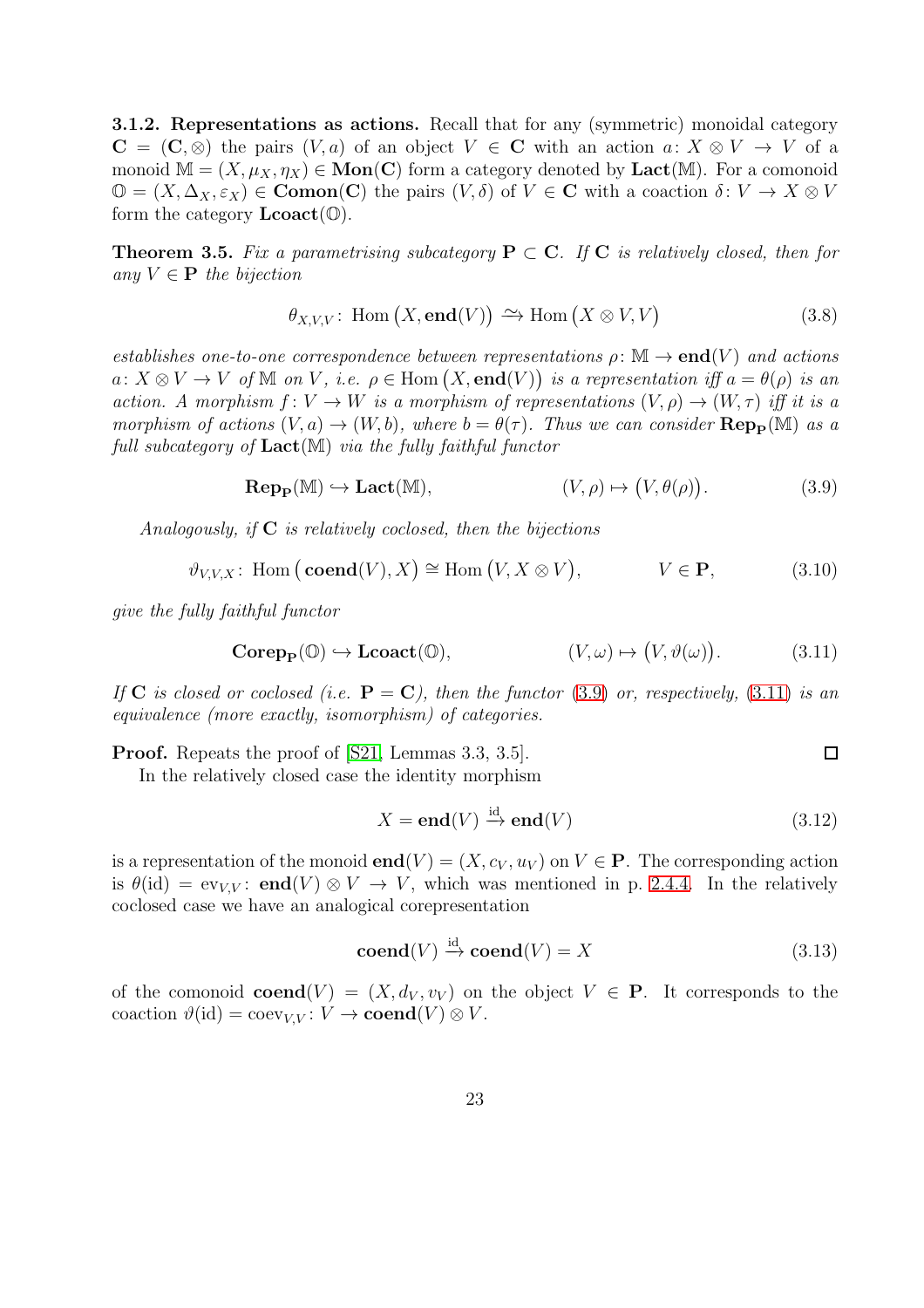#### <span id="page-23-0"></span>3.2 Tensor product of representations

The monoidal product of representations (actions) of a monoid M is introduced by means of an additional structure on M, namely by a structure of comonoid which turn M into a bimonoid. In [\[S21\]](#page-54-0) we considered monoidal product in  $\mathbf{Rep}_{\mathbf{P}}(\mathbb{M})$  via a monoidal product in  $Lact(M)$ . In the present work we define and study the former monoidal product without the notion of (co)action, but then we show that these two ways give the same result. Note also that here we consider more general case then in [\[S21\]](#page-54-0), the case of relatively (co)closed monoidal categories.

In this subsection we always suppose that the monoidal category  $\mathbf{C} = (\mathbf{C}, \otimes, I)$  is symmetric. The corresponding symmetric structure is a natural isomorphism, which we denote by  $\sigma$ . It has components  $\sigma = \sigma_{X,Y} : X \otimes Y \to Y \otimes X$ . Let  $X_1, \ldots, X_n$  be objects of **C**. We use the following notation: for  $a = 1, \ldots, n-1$  we denote by  $\sigma^{(a,a+1)}$  the isomorphism  $X_1 \otimes \cdots \otimes X_a \otimes X_{a+1} \otimes \cdots \otimes X_n \xrightarrow{\sim} X_1 \otimes \cdots \otimes X_{a+1} \otimes X_a \otimes \cdots \otimes X_n$ , where  $\sigma$  acts on the a-th and  $(a + 1)$ -st factors, that is

$$
\sigma^{(a,a+1)} = \mathrm{id}^{\otimes (a-1)} \otimes \sigma \otimes \mathrm{id}^{\otimes (n-a-1)} = \mathrm{id}_{X_1} \otimes \cdots \otimes \mathrm{id}_{X_{a-1}} \otimes \sigma_{X_a,X_{a+1}} \otimes \mathrm{id}_{X_{a+2}} \otimes \cdots \otimes \mathrm{id}_{X_n}.
$$

<span id="page-23-3"></span>3.2.1. Monoidal structure on the category of monoids. Recall that the symmetric structure of  $C$  allows to define a monoidal structure on the category of monoids  $Mon(C)$ . Let us describe this structure in details.

The monoidal product of two monoids  $(X, \mu_X, \eta_X), (Y, \mu_Y, \eta_Y) \in \mathbf{Mon}(\mathbf{C})$  is the triple  $(X \otimes Y, \mu_{X \otimes Y}, \eta_{X \otimes Y})$ , where  $\mu_{X \otimes Y}$  and  $\eta_{X \otimes Y}$  are defined by the commutative diagrams

$$
X \otimes Y \otimes X \otimes Y
$$
  
\n
$$
\downarrow^{L^{X \otimes Y}} \qquad \qquad \downarrow^{L^{X \otimes Y}} \qquad \qquad \downarrow^{L^{X \otimes Y}} \qquad \qquad \downarrow^{L^{X \otimes Y}} \qquad \qquad \downarrow^{L^{X \otimes Y}} \qquad \qquad \downarrow^{L^{X \otimes Y}} \qquad \qquad \downarrow^{L^{X \otimes Y}} \qquad \qquad \downarrow^{L^{X \otimes Y}} \qquad \qquad \downarrow^{L^{X \otimes Y}} \qquad \qquad \downarrow^{L^{X \otimes Y}} \qquad \qquad \downarrow^{L^{X \otimes Y}} \qquad \qquad \downarrow^{L^{X \otimes Y}} \qquad \qquad \downarrow^{L^{X \otimes Y}} \qquad \qquad \downarrow^{L^{X \otimes Y}} \qquad \qquad \downarrow^{L^{X \otimes Y}} \qquad \qquad \downarrow^{L^{X \otimes Y}} \qquad \qquad \downarrow^{L^{X \otimes Y}} \qquad \qquad \downarrow^{L^{X \otimes Y}} \qquad \qquad \downarrow^{L^{X \otimes Y}} \qquad \qquad \downarrow^{L^{X \otimes Y}} \qquad \qquad \downarrow^{L^{X \otimes Y}} \qquad \qquad \downarrow^{L^{X \otimes Y}} \qquad \qquad \downarrow^{L^{X \otimes Y}} \qquad \qquad \downarrow^{L^{X \otimes Y}} \qquad \qquad \downarrow^{L^{X \otimes Y}} \qquad \qquad \downarrow^{L^{X \otimes Y}} \qquad \qquad \downarrow^{L^{X \otimes Y}} \qquad \qquad \downarrow^{L^{X \otimes Y}} \qquad \qquad \downarrow^{L^{X \otimes Y}} \qquad \qquad \downarrow^{L^{X \otimes Y}} \qquad \qquad \downarrow^{L^{X \otimes Y}} \qquad \qquad \downarrow^{L^{X \otimes Y}} \qquad \qquad \downarrow^{L^{X \otimes Y}} \qquad \qquad \downarrow^{L^{X \otimes Y}} \qquad \qquad \downarrow^{L^{X \otimes Y}} \qquad \qquad \downarrow^{L^{X \otimes Y}} \qquad \qquad \downarrow^{L^{X \otimes Y}} \qquad \qquad \downarrow^{L^{X \otimes Y}} \qquad \qquad \downarrow^{L^{X \otimes Y}} \qquad \qquad \downarrow^{L^{X \otimes Y}} \qquad \qquad \downarrow^{L^{X \otimes Y}} \qquad
$$

One can check that it is also a monoid in C. The monoidal product of morphisms in  $Mon(C)$ is obtained as follows.

<span id="page-23-2"></span>Proposition 3.6. Let  $(X, \mu_X, \eta_X), (Y, \mu_Y, \eta_Y), (X', \mu_{X'}, \eta_{X'}), (Y', \mu_{Y'}, \eta_{Y'}) \in \text{Mon}(C)$ . If  $f: X \to Y$  and  $g: Y \to Y'$  are morphisms of monoids  $(X, \mu_X, \eta_X) \to (X', \mu_{X'}, \eta_{X'})$  and  $(Y, \mu_Y, \eta_Y) \to (Y', \mu_{Y'}, \eta_{Y'})$ , then  $f \otimes g : X \otimes Y \to X' \otimes Y'$  is a morphism

<span id="page-23-1"></span>
$$
(X \otimes Y, \mu_{X \otimes Y}, \eta_{X \otimes Y}) \to (X' \otimes Y', \mu_{X' \otimes Y'}, \eta_{X' \otimes Y'}).
$$

Proof. It follows from the commutative diagrams

$$
X \otimes Y \otimes X \otimes Y \xrightarrow{\sigma^{(23)}} X \otimes X \otimes Y \otimes Y \xrightarrow{\mu_X \otimes \mu_Y} X \otimes Y \xleftarrow{\eta_X \otimes \eta_Y} I \otimes I
$$
  
\n
$$
\downarrow f \otimes g \otimes f \otimes g
$$
  
\n
$$
X' \otimes Y' \otimes X' \otimes Y' \xrightarrow{\sigma^{(23)}} X' \otimes X' \otimes Y' \otimes Y' \xrightarrow{\mu_{X'} \otimes \mu_{Y'}} X' \otimes Y'
$$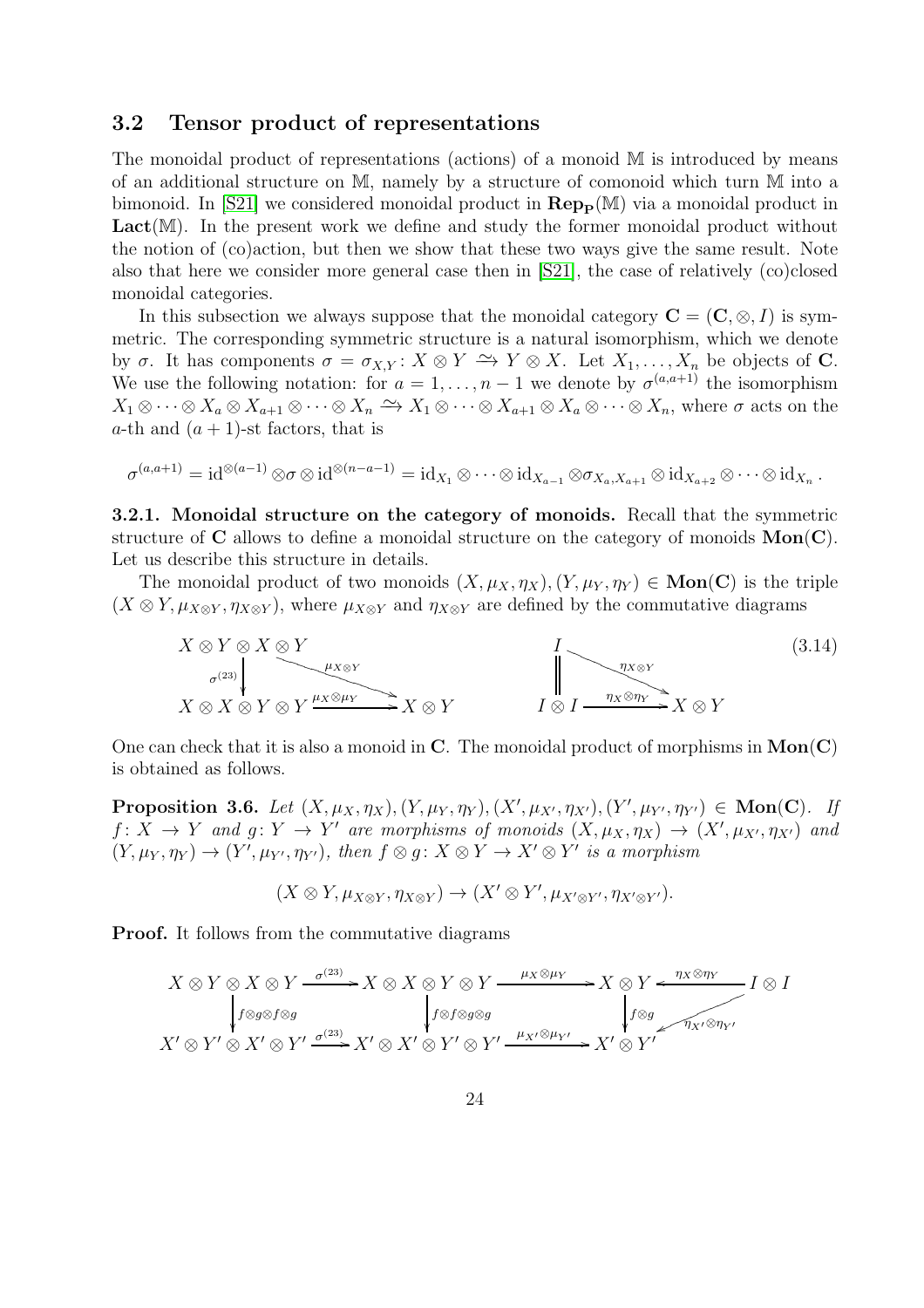and the definitions [\(3.14\)](#page-23-1).

Thus we have a bifunctor  $-\otimes -$ : Mon(C) × Mon(C) → Mon(C). It is easy to check that  $\text{Mon}(\mathbf{C}) = (\text{Mon}(\mathbf{C}), \otimes)$  is a symmetric monoidal category with the unit object  $I_{\text{Mon}(C)} = (I, id_I, id_I)$ . The category of comonoids  $\text{Comon}(C)$  is equipped with a structure of symmetric monoidal category in the dual way.

**3.2.2.** Natural transformation  $\pi$ . Until the end of this subsection we suppose that the subcategory  $P \subset C$  is monoidal (this condition is reduced to  $I \in P$ ,  $V \otimes V' \in P \forall V, V' \in P$ , since **P** is a full subcategory of **C**). Then for any  $V, V', W, W' \in \mathbf{P}$  we have the hom-object hom( $V \otimes V'$ ,  $W \otimes W'$ ). In particular, we have the monoids **end**( $V \otimes V'$ ) and **end**(*I*). By Prop. [2.25](#page-17-1) the latter monoid is the unit object:  $\mathbf{end}(I) = (I, id_I, id_I)$ . We are going to construct some useful morphisms of monoids  $end(V) \otimes end(V') \rightarrow end(V \otimes V')$ .

Let us use the notation  $[V, W] := \text{hom}(V, W)$  for briefness. Consider the composition

<span id="page-24-0"></span>
$$
[V, W] \otimes [V', W'] \otimes V \otimes V' \xrightarrow{\sigma^{(23)}} [V, W] \otimes V \otimes [V', W'] \otimes V' \xrightarrow{\text{ev} \otimes \text{ev}} W \otimes W', \qquad (3.15)
$$

where  $V, V', W, W' \in \mathbf{P}$ . By applying the bijection

$$
\theta^{-1}\colon \text{Hom}\left([V,W]\otimes [V',W'] \otimes V \otimes V',W \otimes W'\right) \xrightarrow{\sim} \text{Hom}\left([V,W]\otimes [V',W'],[V \otimes V',W \otimes W']\right)
$$

to [\(3.15\)](#page-24-0) we get the morphism  $\pi = \pi_{W,W'}^{V,V'} = \theta^{-1} ((ev_{V,W} \otimes ev_{V',W'}) \cdot \sigma^{(23)})$  of the form  $\pi\colon[V,W]\otimes[V',W']\to[V\otimes V',W\otimes W']$  $(3.16)$ 

This is a unique morphism making the diagram

<span id="page-24-3"></span>
$$
[V, W] \otimes [V', W'] \otimes V \otimes V' \xrightarrow{\sigma^{(23)}} [V, W] \otimes V \otimes [V', W'] \otimes V' \qquad (3.17)
$$
  
\n
$$
[V \otimes V', W \otimes W'] \otimes V \otimes V' \xrightarrow{\text{ev}} W \otimes W'
$$

commute.

<span id="page-24-4"></span>**Proposition 3.7.** The morphisms  $\pi_{W,W'}^{V,V'}$  are natural in all four arguments  $V, V', W, W' \in \mathbf{P}$ . **Proof.** We need to prove the commutativity of the diagram

<span id="page-24-2"></span><span id="page-24-1"></span>
$$
[V, W] \otimes [V', W'] \xrightarrow{\pi} [V \otimes V', W \otimes W']
$$
\n
$$
\downarrow \downarrow
$$
\n
$$
\downarrow
$$
\n
$$
\downarrow
$$
\n
$$
\downarrow
$$
\n
$$
\downarrow
$$
\n
$$
\downarrow
$$
\n
$$
\downarrow
$$
\n
$$
\downarrow
$$
\n
$$
\downarrow
$$
\n
$$
\downarrow
$$
\n
$$
\downarrow
$$
\n
$$
\downarrow
$$
\n
$$
\downarrow
$$
\n
$$
\downarrow
$$
\n
$$
\downarrow
$$
\n
$$
\downarrow
$$
\n
$$
\downarrow
$$
\n
$$
\downarrow
$$
\n
$$
\downarrow
$$
\n
$$
\downarrow
$$
\n
$$
\downarrow
$$
\n
$$
\downarrow
$$
\n
$$
\downarrow
$$
\n
$$
\downarrow
$$
\n
$$
\downarrow
$$
\n
$$
\downarrow
$$
\n
$$
\downarrow
$$
\n
$$
\downarrow
$$
\n
$$
\downarrow
$$
\n
$$
\downarrow
$$
\n
$$
\downarrow
$$
\n
$$
\downarrow
$$
\n
$$
\downarrow
$$
\n
$$
\downarrow
$$
\n
$$
\downarrow
$$
\n
$$
\downarrow
$$
\n
$$
\downarrow
$$
\n
$$
\downarrow
$$
\n
$$
\downarrow
$$
\n
$$
\downarrow
$$
\n
$$
\downarrow
$$
\n
$$
\downarrow
$$
\n
$$
\downarrow
$$
\n
$$
\downarrow
$$
\n
$$
\downarrow
$$
\n
$$
\downarrow
$$
\n
$$
\downarrow
$$
\n
$$
\downarrow
$$
\n
$$
\downarrow
$$
\n
$$
\downarrow
$$
\n
$$
\downarrow
$$
\n
$$
\downarrow
$$
\n
$$
\downarrow
$$
\n
$$
\downarrow
$$
\n
$$
\downarrow
$$
\n
$$
\downarrow
$$
\n
$$
\downarrow
$$
\n
$$
\downarrow
$$
\n
$$
\downarrow
$$
\n
$$
\downarrow
$$
\n

for arbitrary morphisms  $f: U \to V$ ,  $f: U' \to V'$ ,  $g: W \to Z$  and  $g': W' \to Z'$  in **P**. Let us apply  $\theta$  to the compositions in this diagram. This amounts to monoidal multiplication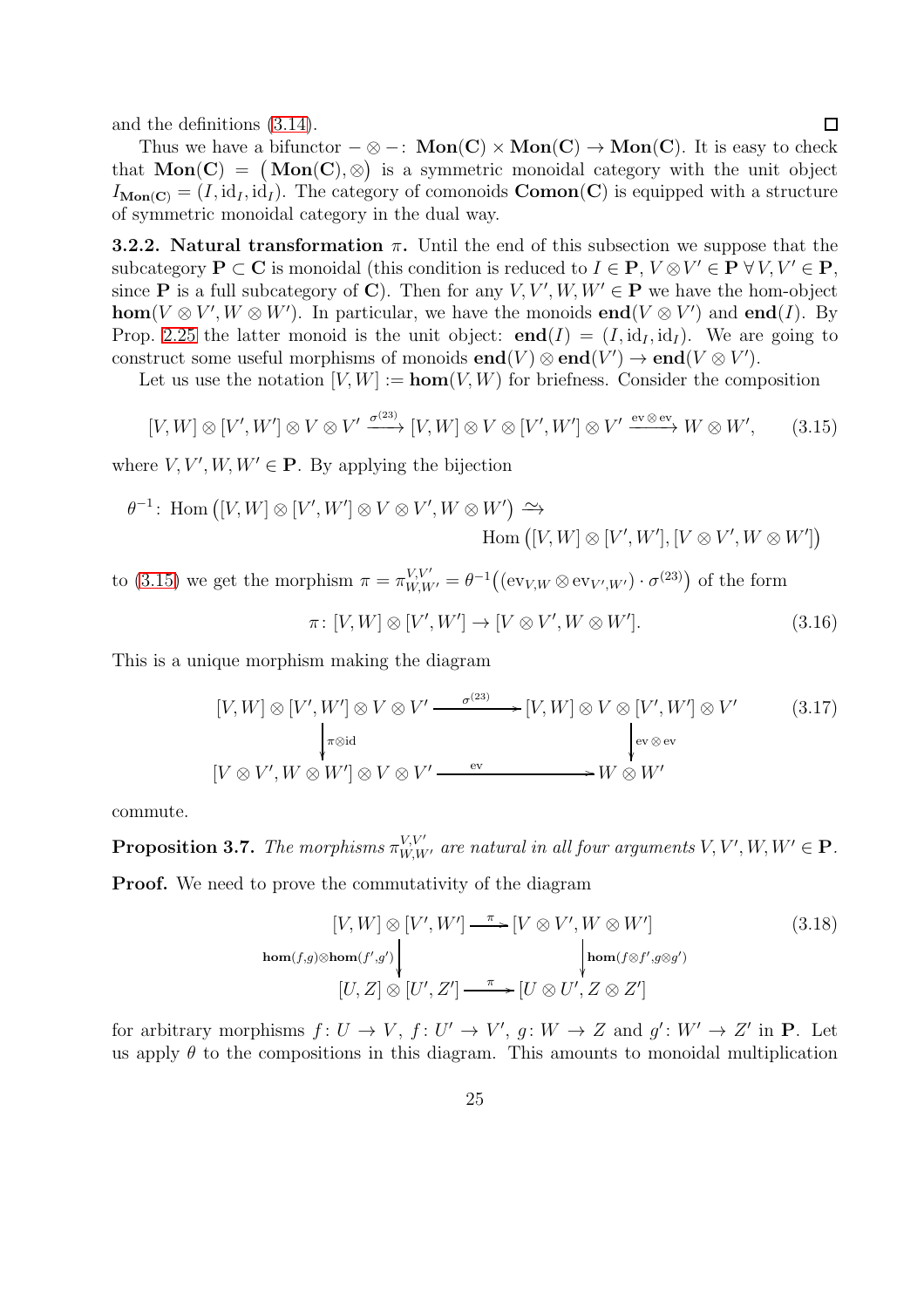of each object and arrow in the diagram by  $U \otimes U'$  from the right and composition with ev:  $[U \otimes U', Z \otimes Z'] \otimes U \otimes U' \rightarrow Z \otimes Z'$ . By using the commutativity of [\(3.17\)](#page-24-1) and naturality of  $\sigma$  we get the equivalent diagram

$$
[V, W] \otimes [V', W'] \otimes U \otimes U' \xrightarrow{\pi \otimes id_{U} \otimes id_{U'}} [V \otimes V', W \otimes W'] \otimes U \otimes U'
$$
  
\n
$$
\downarrow \downarrow \downarrow \downarrow
$$
  
\n
$$
[V, W] \otimes U \otimes [V', W'] \otimes U'
$$
  
\n
$$
[U \otimes U', Z \otimes Z'] \otimes U \otimes U'
$$
  
\n
$$
[U, Z] \otimes U \otimes [U', Z'] \otimes U' \xrightarrow{\text{ev} \otimes \text{ev}} Z \otimes Z'
$$

By virtue of Prop. [2.24](#page-17-2) we obtain

$$
\text{ev} \cdot (\mathbf{hom}(f \otimes f', g \otimes g') \otimes \text{id}_{U \otimes U'}) = \theta \big(\mathbf{hom}(f \otimes f', g \otimes g')\big) = (g \otimes g') \cdot \text{ev} \cdot (\text{id} \otimes f \otimes f'),
$$
  

$$
(\text{ev} \otimes \text{ev}) \cdot (\mathbf{hom}(f, g) \otimes \text{id}_U \otimes \mathbf{hom}(f', g') \otimes \text{id}_{U'}) = \theta \big(\mathbf{hom}(f, g)\big) \otimes \theta \big(\mathbf{hom}(f', g')\big) =
$$

$$
(g \cdot \text{ev} \cdot (\text{id} \otimes f)) \otimes (g' \cdot \text{ev} \cdot (\text{id} \otimes f')),
$$

so the diagram [\(3.18\)](#page-24-2) is equivalent to

<span id="page-25-0"></span>
$$
[V, W] \otimes [V', W'] \otimes U \otimes U' \xrightarrow{\mathrm{id} \otimes \mathrm{id} \otimes f \otimes f'} [V, W] \otimes [V', W'] \otimes V \otimes V' \qquad (3.19)
$$
  
\n
$$
V, W] \otimes U \otimes [V', W'] \otimes U' \qquad [V \otimes V', W \otimes W'] \otimes V \otimes V'
$$
  
\n
$$
[V, W] \otimes V \otimes [V', W'] \otimes V' \xrightarrow{\mathrm{ev} \otimes \mathrm{ev}} W \otimes W' \otimes W' \xrightarrow{g \otimes g'} Z \otimes Z'
$$
  
\n
$$
[V, W] \otimes V \otimes [V', W'] \otimes V' \xrightarrow{\mathrm{ev} \otimes \mathrm{ev}} W \otimes W' \xrightarrow{g \otimes g'} Z \otimes Z'
$$

By drawing the arrow  $\sigma^{(23)}$  from the top right corner to the down left one we see that the commutativity of the diagram [\(3.19\)](#page-25-0) follows from the naturality of  $\sigma$  and commutativity of [\(3.17\)](#page-24-1).  $\Box$ 

**3.2.3. Properties of**  $\pi$ **.** The natural transformation  $\pi$  is agreed with the internal composition [\(2.25\)](#page-14-1) in the following sense.

<span id="page-25-1"></span>**Proposition 3.8.** For any objects  $U, V, W, U', V', W' \in \mathbf{P}$  we get a commutative diagram

$$
[V, W] \otimes [V', W'] \otimes [U, V] \otimes [U', V'] \xrightarrow{\sigma^{(23)}} [V, W] \otimes [U, V] \otimes [V', W'] \otimes [U', V']
$$
\n
$$
[V \otimes V', W \otimes W'] \otimes [U \otimes U', V \otimes V'] \qquad [U, W] \otimes [U', W']
$$
\n
$$
[U, W] \otimes [U', W']
$$
\n
$$
[U, W] \otimes [U', W']
$$
\n
$$
[U \otimes U', W \otimes W']
$$

where  $c_{UVW}$  are the internal compositions [\(2.25\)](#page-14-1).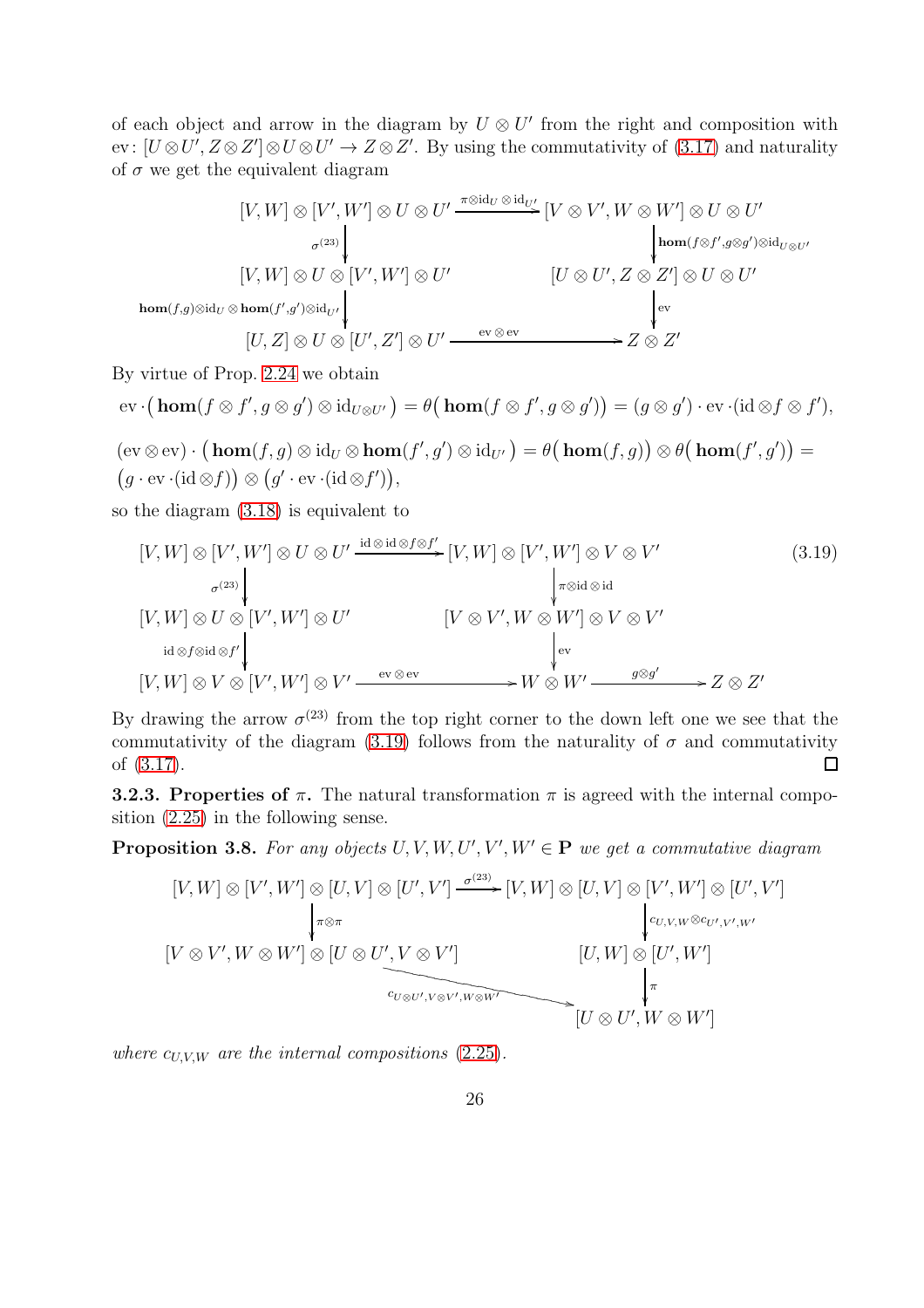**Proof.** We need to show the equality of two morphisms  $X \to [U \otimes U', W \otimes W']$ , where  $X = [V, W] \otimes [V', W'] \otimes [U, V] \otimes [U', V']$ . One can show that their images under  $\theta_{X, U \otimes U', W \otimes W'}$ coincide with each other by using the naturality of  $\sigma$  and the diagrams [\(3.17\)](#page-24-1), [\(2.26\)](#page-14-3) in an appropriate way. However, the proof in terms of diagrams would take too much space. We present it more compactly. By using the formula [\(2.23\)](#page-14-5) and the definition of  $c_{U\otimes U',V\otimes V',W\otimes W'}$ we obtain

$$
\theta\big(c_{U\otimes U',V\otimes V',W\otimes W'}\cdot(\pi\otimes\pi)\big) = \theta(c_{U\otimes U',V\otimes V',W\otimes W'})\cdot(\pi\otimes\pi\otimes\mathrm{id}_{U\otimes U'}) =
$$
  
ev<sub>V\otimes V',W\otimes W'}\cdot(\mathrm{id}\otimes\mathrm{ev}\_{U\otimes U',V\otimes V'})\cdot(\pi\otimes\pi\otimes\mathrm{id}\_{U\otimes U'})\,. (3.20)</sub>

Note that  $(\mathrm{id} \otimes \mathrm{ev}_{U \otimes U', V \otimes V'}) \cdot (\pi \otimes \mathrm{id}) = \pi \otimes \mathrm{ev}_{U \otimes U', V \otimes V'} = (\pi \otimes \mathrm{id}_{V \otimes V'}) \cdot (\mathrm{id} \otimes \mathrm{ev}_{U \otimes U', V \otimes V'}),$ so [\(3.20\)](#page-26-0) equals

$$
\text{ev}_{V \otimes V', W \otimes W'} \cdot (\pi \otimes \text{id}_{V \otimes V'}) \cdot (\text{id} \otimes \text{ev}_{U \otimes U', V \otimes V'}) \cdot (\text{id} \otimes \pi \otimes \text{id}_{U \otimes U'}) =
$$
  
\n
$$
(\text{ev}_{V,W} \otimes \text{ev}_{V',W'}) \cdot \sigma^{(23)} \cdot (\text{id} \otimes \text{id} \otimes \text{ev}_{U,V} \otimes \text{ev}_{U',V'}) \cdot \sigma^{(45)}, \quad (3.21)
$$

where we used the commutative diagram  $(3.17)$ . Then, by taking into account the equality  $\sigma^{(23)} \cdot (\mathrm{id} \otimes \mathrm{id} \otimes \mathrm{ev}_{U,V} \otimes \mathrm{ev}_{U',V'}) = (\mathrm{id} \otimes \mathrm{ev}_{U,V} \otimes \mathrm{id} \otimes \mathrm{ev}_{U',V'}) \cdot \sigma^{(34)} \cdot \sigma^{(23)}$  and again the definition of internal composition we can rewrite [\(3.21\)](#page-26-1) in the form

$$
(\text{ev}_{U,W} \otimes \text{ev}_{U',W'}) \cdot (c_{U,V,W} \otimes \text{id}_U \otimes c_{U',V',W'} \otimes \text{id}_{U'}) \cdot \sigma^{(34)} \cdot \sigma^{(23)} \cdot \sigma^{(45)} =
$$
  
\n
$$
(\text{ev}_{U,W} \otimes \text{ev}_{U',W'}) \cdot \sigma^{(23)} \cdot (c_{U,V,W} \otimes c_{U',V',W'} \otimes \text{id}_U \otimes \text{id}_{U'}) \cdot \sigma^{(23)} =
$$
  
\n
$$
\theta(\pi) \cdot (c_{U,V,W} \otimes c_{U',V',W'} \otimes \text{id}_{U \otimes U'}) \cdot (\sigma^{(23)} \otimes \text{id}_{U \otimes U'}) = \theta(\pi \cdot (c_{U,V,W} \otimes c_{U',V',W'}) \cdot \sigma^{(23)}).
$$

Since  $\theta$  is a bijection, the proposition is proved.

Let us establish 'associativity' of the natural transformation  $\pi$ .

<span id="page-26-2"></span>**Proposition 3.9.** For any  $V, W, V', W', V'', W'' \in \mathbf{P}$  we have the commutative diagram

$$
[V, W] \otimes [V', W'] \otimes [V'', W''] \xrightarrow{\pi \otimes id} [V \otimes V', W \otimes W'] \otimes [V'', W'']
$$
\n
$$
\downarrow id \otimes \pi
$$
\n
$$
[V, W] \otimes [V' \otimes V'', W' \otimes W''] \xrightarrow{\pi} [V \otimes V' \otimes V'', W \otimes W' \otimes W'']
$$
\n
$$
(3.22)
$$

<span id="page-26-1"></span><span id="page-26-0"></span> $\Box$ 

**Proof.** By using the diagram [\(3.17\)](#page-24-1) one can show that the morphism  $\theta(\pi \cdot (\pi \otimes id))$  coincides with the composition  $[V, W] \otimes [V', W''] \otimes [V'', W''] \otimes V \otimes V' \otimes V'' \xrightarrow{\sigma^{(23)} \sigma^{(45)} \sigma^{(34)}} [V, W] \otimes V \otimes V' \otimes V''$  $[V', W'] \otimes V' \otimes [V'', W''] \otimes V'' \xrightarrow{\mathrm{ev}_{V,W} \otimes \mathrm{ev}_{V', W'} \otimes \mathrm{ev}_{V'', W''}} W \otimes W' \otimes W''.$  Analogously, one derives that  $\theta(\pi \cdot (\text{id} \otimes \pi))$  coincides with the same composition.  $\Box$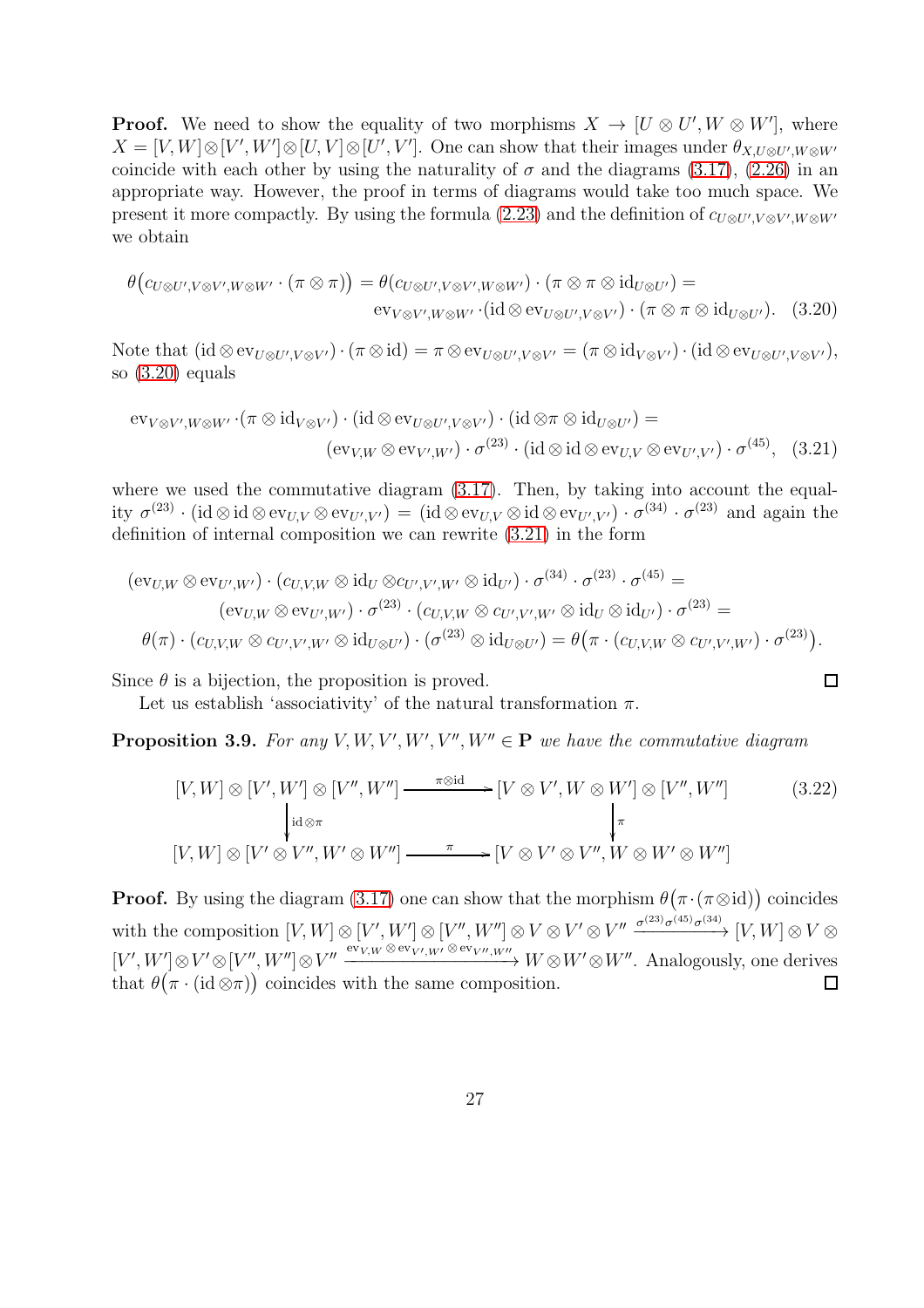<span id="page-27-4"></span>**Proposition 3.10.** The natural transformation  $\pi$  is in agreement with the symmetric structure  $\sigma$  in the sense that the diagram

$$
[V, W] \otimes [V', W'] \longrightarrow {\pi} \longrightarrow [V \otimes V', W \otimes W']
$$
\n
$$
\downarrow^{\sigma} \qquad \qquad {\downarrow}^{\text{hom}(\sigma_{V', V}, \sigma_{W, W'})}
$$
\n
$$
[V', W'] \otimes [V, W] \longrightarrow {\pi} \longrightarrow [V' \otimes V, W' \otimes W]
$$
\n
$$
(3.23)
$$

commutes, where

<span id="page-27-1"></span><span id="page-27-0"></span>
$$
\sigma = \sigma_{[V,W],[V',W']}: [V,W] \otimes [V',W'] \to [V',W'] \otimes [V,W],
$$
\n(3.24)

$$
\sigma_{V',V}: V' \otimes V \to V \otimes V', \qquad \sigma_{W,W'}: W \otimes W' \to W' \otimes W \tag{3.25}
$$

are the corresponding components of the natural transformation  $\sigma$ .

**Proof.** Consider the morphism  $\sigma^{-1} = \sigma_{[V',W'],[V,W]}$  inverse to [\(3.24\)](#page-27-0). Together with the morphisms [\(3.25\)](#page-27-1) and naturality of  $\theta^{-1}$  it gives the commutative diagram

$$
\text{Hom}\left([V,W] \otimes [V',W'] \otimes V \otimes V',W \otimes W'\right) \xrightarrow{\theta^{-1}} \text{Hom}\left([V,W] \otimes [V',W'],[V \otimes V',W \otimes W']\right) \xrightarrow{\left(\sigma^{-1} \otimes \sigma_{V',V}\right)^* \cdot \left(\sigma_{W,W'}\right)^*}
$$
\n
$$
\text{Hom}\left([V',W'] \otimes [V,W] \otimes V' \otimes V,W' \otimes W\right) \xrightarrow{\theta^{-1}} \text{Hom}\left([V',W'] \otimes [V,W],[V' \otimes V,W' \otimes W]\right) \xrightarrow{\left(\sigma^{-1} \otimes \sigma_{V',V}\right)^*} \text{Hom}\left([V',W'] \otimes [V,W],[V' \otimes V,W' \otimes W]\right) \xrightarrow{\left(\sigma_{V',V}\right)^*} \text{Hom}\left([V',W'] \otimes [V,W],[V' \otimes V,W' \otimes W]\right) \xrightarrow{\left(\sigma_{V',V}\right)^*} \text{Hom}\left([V',W'] \otimes [V,W],[V' \otimes V,W' \otimes W]\right) \xrightarrow{\left(\sigma_{V',V}\right)^*} \text{Hom}\left([V',W'] \otimes [V,W],[V' \otimes V,W' \otimes W]\right) \xrightarrow{\left(\sigma_{V',V}\right)^*} \text{Hom}\left([V',W'] \otimes [V,W],[V' \otimes V,W' \otimes W]\right) \xrightarrow{\left(\sigma_{V',V}\right)^*} \text{Hom}\left([V',W'] \otimes [V,W],[V' \otimes V,W' \otimes W]\right) \xrightarrow{\left(\sigma_{V',V}\right)^*} \text{Hom}\left([V',W'] \otimes [V,W],[V' \otimes V,W' \otimes W]\right) \xrightarrow{\left(\sigma_{V',V}\right)^*} \text{Hom}\left([V',W'] \otimes [V,W],[V' \otimes V,W' \otimes W]\right) \xrightarrow{\left(\sigma_{V',V}\right)^*} \text{Hom}\left([V',W'] \otimes [V,W],[V' \otimes V,W \otimes W]\right) \xrightarrow{\left(\sigma_{V',V}\right)^*} \text{Hom}\left([V',W'] \otimes [V,W],[V' \otimes V,W \otimes W]\right) \xrightarrow{\left(\sigma_{V',V}\right)^*} \text{Hom}\left([V',W'] \otimes [V,W],[V' \otimes V,W \otimes W]\right) \xrightarrow{\
$$

Recall that  $\pi = \theta((ev \otimes ev) \cdot \sigma^{(23)})$ . The commutativity of the diagram

$$
[V, W] \otimes [V', W'] \otimes V \otimes V' \xrightarrow{\sigma^{(23)}} [V, W] \otimes V \otimes [V', W'] \otimes V' \xrightarrow{\text{ev} \otimes \text{ev}} W \otimes W' \qquad (3.27)
$$
  
\n
$$
\downarrow^{\sigma \otimes \sigma_{V, V'}} \qquad \qquad \downarrow^{\sigma_{[V, W] \otimes V, [V', W'] \otimes V'}} \qquad \qquad \downarrow^{\sigma_{W, W'}} \qquad \qquad \downarrow^{\sigma_{W, W'}} \qquad (3.27)
$$
  
\n
$$
[V', W'] \otimes [V, W] \otimes V' \otimes V \xrightarrow{\sigma^{(23)}} [V', W'] \otimes V' \otimes [V, W] \otimes V \xrightarrow{\text{ev} \otimes \text{ev}} W' \otimes W
$$

implies that the left vertical arrow of the diagram [\(3.26\)](#page-27-2) maps the morphism  $(ev \otimes ev) \cdot \sigma^{(23)}$ to (ev⊗ev) $\cdot \sigma^{(23)}$ . Hence, by applying [\(3.26\)](#page-27-2) to this morphism we obtain the needed equality  $\pi = \mathbf{hom}(\sigma_{V',V}, \sigma_{W,W'}) \cdot \pi \cdot \sigma^{-1}.$  $\Box$ 

**3.2.4.** The morphisms  $\pi$  for internal ends. If  $W = V$  and  $W' = V'$ , then the morphism [\(3.16\)](#page-24-3) takes the form

<span id="page-27-3"></span><span id="page-27-2"></span>
$$
\pi: \text{ end}(V) \otimes \text{end}(V') \to \text{end}(V \otimes V'). \tag{3.28}
$$

The domain object of this morphism is equipped with a structure of monoid as a monoidal product of two monoids; namely, the multiplication morphism for this monoid is  $(c_V \otimes c_{V'})$ .  $\sigma^{(23)}$ , while the unit is  $u_V \otimes u_{V'}$ . The codomain of [\(3.28\)](#page-27-3) is a monoid with the structure  $(c_{V\otimes V'}, u_{V\otimes V'})$ . Prop. [3.8](#page-25-1) for  $U = W = V$  and  $U' = W' = V'$  means exactly that [\(3.28\)](#page-27-3) preserves the multiplications. Let us prove that it also preserves the units.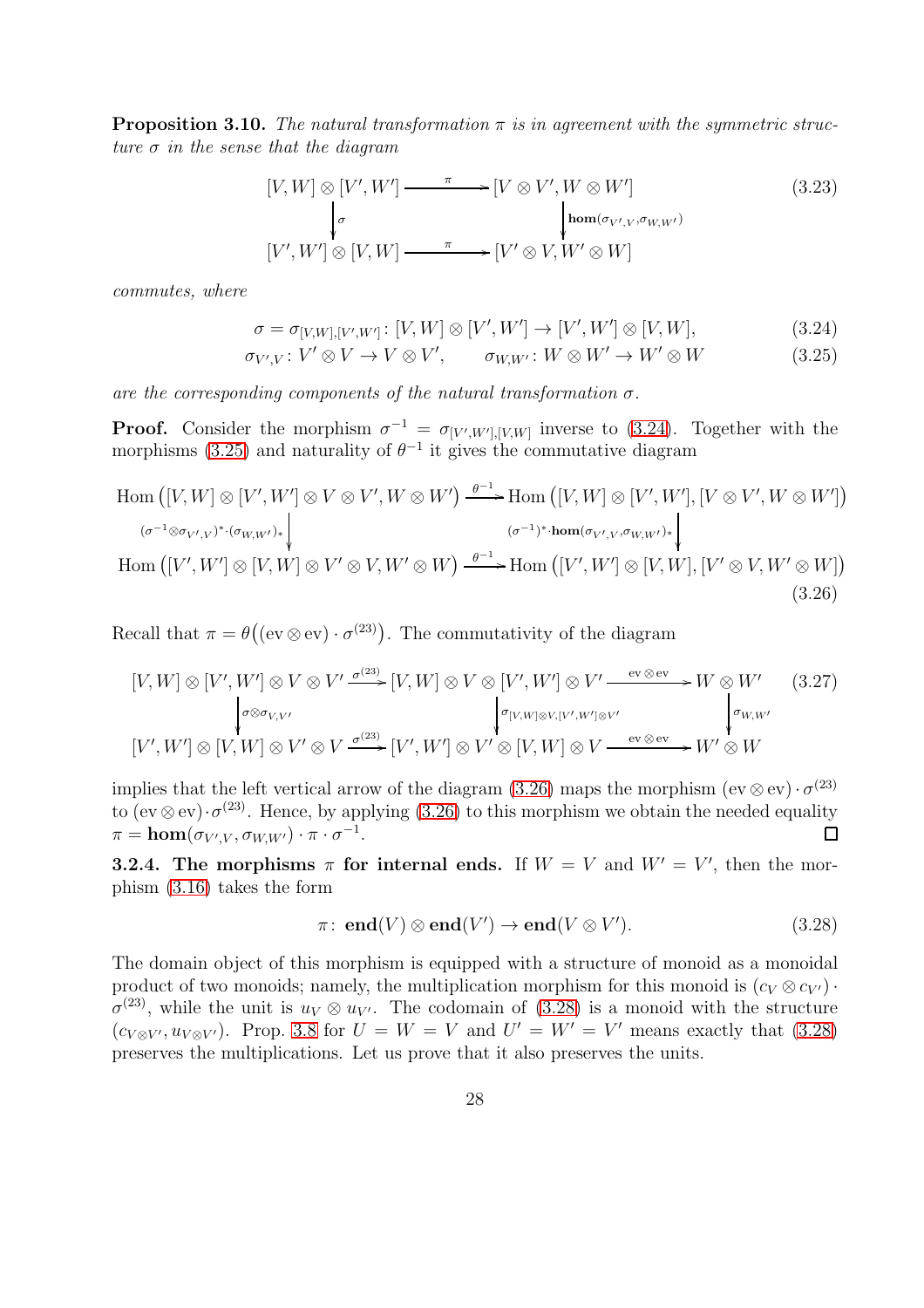<span id="page-28-1"></span>Lemma 3.11. The following diagram is commutative:

$$
I \otimes I \xrightarrow{u_V \otimes u_{V'}} \text{end}(V) \otimes \text{end}(V')
$$
(3.29)  

$$
\downarrow_{V \otimes V'} \qquad \qquad \downarrow_{\pi} \qquad \qquad \downarrow
$$
  

$$
I \xrightarrow{u_{V \otimes V'}} \text{end}(V \otimes V')
$$

**Proof.** Due to the formula  $(2.22)$  and commutativity of the diagram  $(3.17)$  we obtain

$$
\theta(\pi \cdot (u_V \otimes u_{V'})) = \text{ev}_{V \otimes V', V \otimes V'} \cdot (\pi \otimes \text{id}_{V \otimes V'}) \cdot (u_V \otimes u_{V'} \otimes \text{id}_{V \otimes V'}) =
$$
  
(ev \otimes ev)  $\cdot \sigma^{(23)} \cdot (u_V \otimes u_{V'} \otimes \text{id}_V \otimes \text{id}_{V'}) = (\text{ev} \otimes \text{ev}) \cdot (u_V \otimes \text{id}_V \otimes u_{V'} \otimes \text{id}_{V'}) \cdot \sigma^{(23)}.$  (3.30)

From the diagram [\(2.33\)](#page-15-3) we see that the right hand side of the formula [\(3.30\)](#page-28-0) is the identification  $I \otimes I \otimes V \otimes V' = V \otimes V'$ , so it equals  $\theta(u_{V \otimes V'})$ .  $\Box$ 

<span id="page-28-2"></span>Proposition 3.12. The morphisms  $(3.28)$  are morphisms of monoids.

Proof. This is a direct consequence of Prop. [3.8](#page-25-1) and Lemma [3.11.](#page-28-1)

<span id="page-28-3"></span>Proposition 3.13. Both morphisms

$$
\pi_{I,W}^{I,V}\colon [I,I]\otimes[V,W]\to [I\otimes V,I\otimes W],\qquad \pi_{W,I}^{V,I}\colon [V,W]\otimes[I,I]\to [V\otimes I,W\otimes I]
$$

are equal to  $\mathrm{id}_{[V,W]}$ . In particular, the morphism [\(3.28\)](#page-27-3) for  $V = I$  or  $V' = I$  takes the form of the identification  $end(I) \otimes end(V') = I \otimes end(V') = end(V')$  or, respectively, it coincides with  $\text{end}(V) \otimes \text{end}(I) = \text{end}(V) \otimes I = \text{end}(V)$ .

**Proof.** By substituting  $V' = W' = I$  (or  $V = W = I$ ) to the diagram [\(3.17\)](#page-24-1) and using the identifications  $I \otimes V = V = I \otimes V$ ,  $[I, I] = I$  we see that  $\pi = id_{[V,W]}$  makes it commute. Then the statement of the proposition follows from the uniqueness of  $\pi$ .  $\Box$ 

<span id="page-28-4"></span>Lemma 3.14. The morphisms [\(3.28\)](#page-27-3) make the following diagram commute:

$$
\mathbf{end}(V) \otimes \mathbf{end}(V') \xrightarrow{\pi} \mathbf{end}(V \otimes V')
$$
\n
$$
\downarrow \mathbf{end}(V')
$$
\n
$$
\downarrow \mathbf{end}(V')
$$
\n
$$
\mathbf{end}(V')
$$
\n
$$
\mathbf{end}(V')
$$
\n
$$
\mathbf{end}(V')
$$
\n
$$
\mathbf{end}(V')
$$
\n
$$
\mathbf{end}(V')
$$
\n
$$
\mathbf{end}(V')
$$
\n
$$
\mathbf{end}(V')
$$
\n
$$
\mathbf{end}(V')
$$
\n
$$
\mathbf{end}(V')
$$
\n
$$
\mathbf{end}(V')
$$
\n
$$
\mathbf{end}(V')
$$
\n
$$
\mathbf{end}(V')
$$
\n
$$
\mathbf{end}(V')
$$
\n
$$
\mathbf{end}(V')
$$
\n
$$
\mathbf{end}(V')
$$
\n
$$
\mathbf{end}(V')
$$
\n
$$
\mathbf{end}(V')
$$
\n
$$
\mathbf{end}(V')
$$
\n
$$
\mathbf{end}(V')
$$
\n
$$
\mathbf{end}(V')
$$
\n
$$
\mathbf{end}(V')
$$
\n
$$
\mathbf{end}(V')
$$
\n
$$
\mathbf{end}(V')
$$
\n
$$
\mathbf{end}(V')
$$
\n
$$
\mathbf{end}(V')
$$
\n
$$
\mathbf{end}(V')
$$
\n
$$
\mathbf{end}(V')
$$
\n
$$
\mathbf{end}(V')
$$
\n
$$
\mathbf{end}(V')
$$
\n
$$
\mathbf{end}(V')
$$
\n
$$
\mathbf{end}(V')
$$
\n
$$
\mathbf{end}(V')
$$
\n
$$
\mathbf{end}(V')
$$
\n
$$
\mathbf{end}(V')
$$
\n
$$
\mathbf{end}(V)
$$
\n
$$
\mathbf{end}(V)
$$
\n
$$
\mathbf{end}(V)
$$
\n
$$
\mathbf{end}(V)
$$
\n
$$
\mathbf{end}(V)
$$
\n
$$
\mathbf{end}(V)
$$
\n
$$
\mathbf{end}(V)
$$
\n
$$
\mathbf{end}(V)
$$
\n
$$
\mathbf{end
$$

**Proof.** This follows from Prop. [3.10](#page-27-4) and the equalities  $\text{hom}(\sigma_{V,V'}, id) \cdot \text{hom}(\sigma_{V',V}, \sigma_{V,V'}) =$  $\mathbf{hom}(\sigma_{V,V'}\cdot \sigma_{V',V},\sigma_{V,V'}) = \mathbf{hom}(\mathrm{id},\sigma_{V,V'}).$  $\Box$ 

**3.2.5.** Natural transformation  $\varkappa$ . In the relatively coclosed case we can consider cohomobjects **cohom**( $V \otimes V'$ ,  $W \otimes W'$ ) for any objects  $V, V', W, W' \in \mathbf{P}$ . In particular, the have comonoids **coend**( $V \otimes V'$ ) and **coend**( $I$ ) =  $I_{\text{Common}(C)} = (I, id_I, id_I)$ .

<span id="page-28-0"></span> $\Box$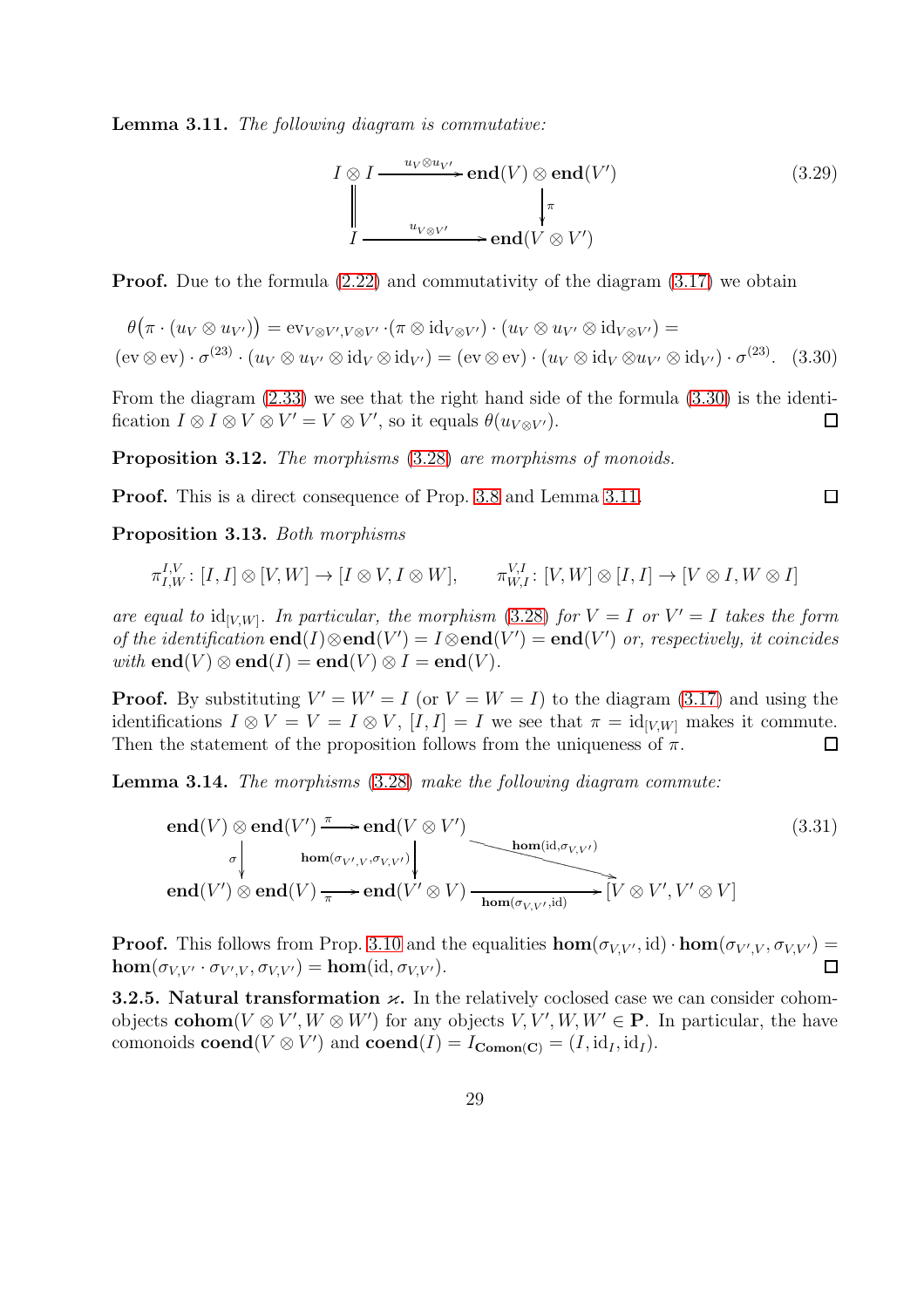To define morphisms dual to [\(3.16\)](#page-24-3) we apply the bijection

$$
\vartheta^{-1}\colon \text{Hom}\left(W\otimes W',\mathbf{cohom}(V,W)\otimes\mathbf{cohom}(V',W')\otimes V\otimes V'\right)\xrightarrow{\sim}\\\text{Hom}\left(\mathbf{cohom}(V\otimes V',W\otimes W'),\mathbf{cohom}(V,W)\otimes\mathbf{cohom}(V',W')\right)
$$

to the composition

$$
W\otimes W'\xrightarrow{\operatorname{coev}\otimes \operatorname{coev}}\operatorname{\mathbf{cohom}}(V,W)\otimes V\otimes\operatorname{\mathbf{cohom}}(V',W')\otimes V'\xrightarrow{\sigma^{(23)}}\operatorname{\mathbf{cohom}}(V',W')\otimes V\otimes V'.
$$
 
$$
\operatorname{\mathbf{cohom}}(V,W)\otimes\operatorname{\mathbf{cohom}}(V',W')\otimes V\otimes V'.
$$

This gives the morphism  $\varkappa = \varkappa_{W,W'}^{V,V'} = \theta^{-1} \big( \sigma^{(23)} \cdot (\mathrm{coev} \otimes \mathrm{coev}) \big)$ : **cohom** $(V \otimes V', W \otimes W') \rightarrow$ cohom $(V, W) \otimes \text{cohom}(V', W')$ . By applying duality principle to Prop. [3.7](#page-24-4) we conclude that these morphisms are also natural in  $V, V', W, W' \in \mathbf{P}$ .

The natural transformation  $\varkappa$  is coassociative in the sense similar to Prop. [3.9,](#page-26-2) but with the opposite arrows:  $(x \otimes id) \cdot x = (id \otimes x) \cdot x$ .

In the case  $W = V$  and  $W' = V'$  it reads

$$
\varkappa \colon \mathbf{coend}(V \otimes V') \to \mathbf{coend}(V) \otimes \mathbf{coend}(V'). \tag{3.32}
$$

Proposition 3.15. The morphisms  $(3.32)$  are morphisms of comonoids.

Proof. It follows from Prop. [3.12](#page-28-2) by the duality principle.

3.2.6. Tensor product of representations of bimonoids. A bimonoid in the symmetric monoidal category C is  $\mathbb{B} = (X, \mu_X, \eta_X, \Delta_X, \varepsilon_X) \in \textbf{Bimon}(\mathbb{C})$ , where  $\mu_X$ ,  $\eta_X$ ,  $\Delta_X$  and  $\varepsilon_X$ are multiplication, unit, comultiplication and counit respectively on the object  $X \in \mathbb{C}$ . By considering B as a monoid  $\mathbb{M} = (X, \mu_X, \eta_X)$  we obtain the category  $\text{Lact}(\mathbb{B}) = \text{Lact}(\mathbb{M})$ . If C is closed relative to P, then we have the subcategory  $\operatorname{Rep}_{\mathbf{P}}(\mathbb{B}) = \operatorname{Rep}_{\mathbf{P}}(\mathbb{M}) \subset \operatorname{Lact}(\mathbb{B})$ . Here we describe how the comonoid structure ( $\Delta_X, \varepsilon_X$ ) gives a monoidal structure on the category  $\mathbf{Rep}_{\mathbf{P}}(\mathbb{B})$ .

Let  $\rho: X \to \text{end}(V)$  and  $\rho' : X \to \text{end}(V')$  be two representations of the bimonoid  $\mathbb B$ (i.e. of the monoid M) on the objects  $V, V' \in \mathbf{P}$ . Define a morphism  $\rho'' : X \to \mathbf{end}(V \otimes V')$ as the composition

$$
X \xrightarrow{\Delta_X} X \otimes X \xrightarrow{\rho \otimes \rho'} \mathbf{end}(V) \otimes \mathbf{end}(V') \xrightarrow{\pi} \mathbf{end}(V \otimes V'). \tag{3.33}
$$

<span id="page-29-2"></span>**Lemma 3.16.** The morphism [\(3.33\)](#page-29-1) is a representation of  $\mathbb{B}$  on  $V \otimes V'$ .

**Proof.** Since  $\mathbb B$  is a bimonoid,  $\Delta_X$  is a morphism of monoids  $\mathbb M \to \mathbb M \otimes \mathbb M$ . From Prop. [3.6](#page-23-2) we obtain the monoid morphism  $M \otimes M \stackrel{\rho \otimes \rho'}{\longrightarrow} \mathbf{end}(V) \otimes \mathbf{end}(V')$ . Due to Prop. [3.12](#page-28-2) the formula [\(3.33\)](#page-29-1) gives a morphism  $M \to \mathbf{end}(V \otimes V')$  in  $\mathbf{Mon}(\mathbf{C})$ .  $\Box$ 

We call the representation [\(3.33\)](#page-29-1) the *tensor product* of the representations  $\rho$ ,  $\rho'$ .

<span id="page-29-1"></span><span id="page-29-0"></span> $\Box$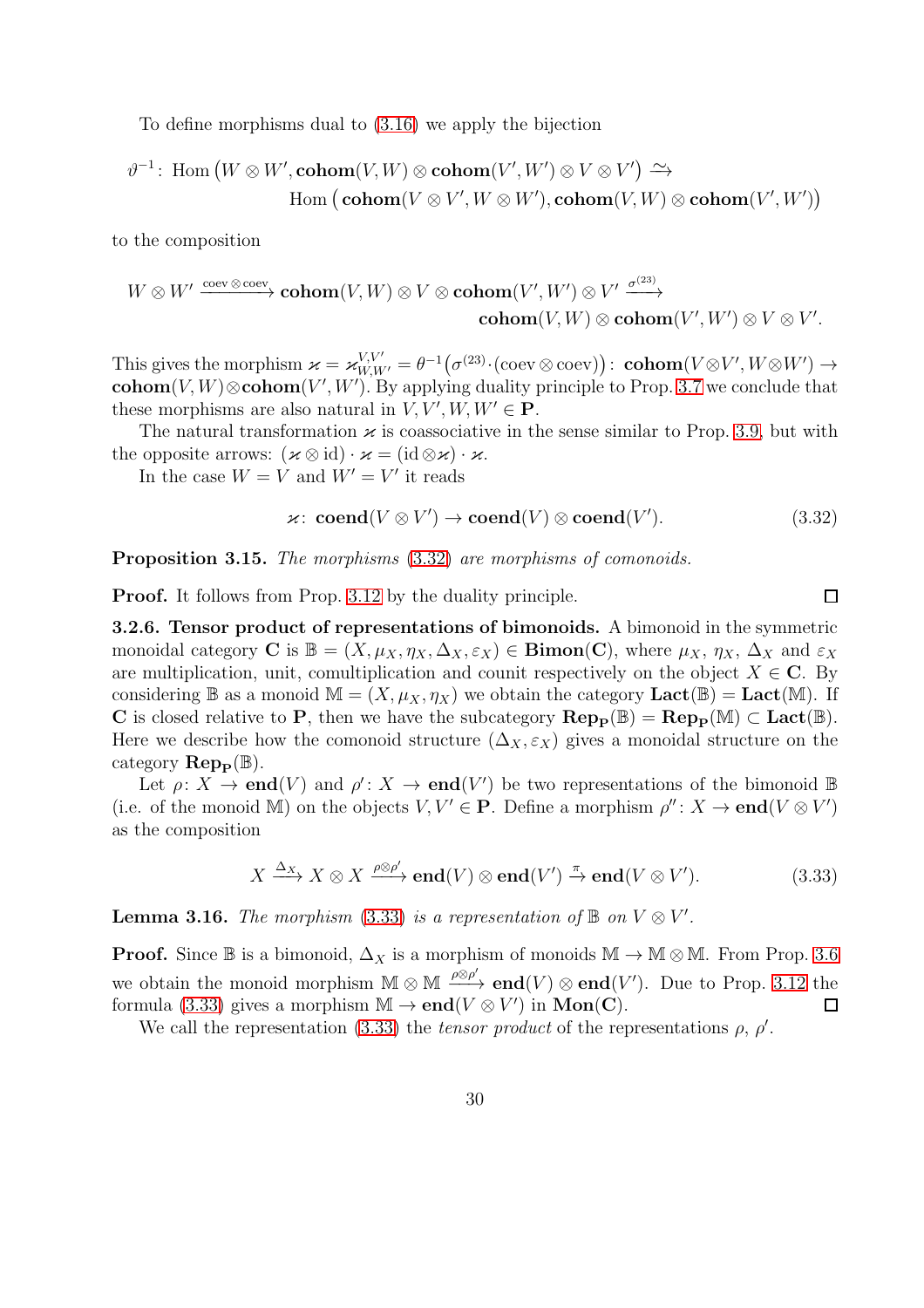<span id="page-30-0"></span>**Lemma 3.17.** Let  $\rho$ ,  $\rho'$ ,  $\tau$ ,  $\tau'$  be representations of  $\mathbb{B}$  on  $V, V', W, W' \in \mathbf{P}$ . Denote the tensor products of  $\rho$ ,  $\rho'$  and of  $\tau$ ,  $\tau'$  by  $\rho''$  and by  $\tau''$  respectively. If morphisms  $f: V \to W$ and  $f': V' \to W'$  are morphisms of representations, i.e. morphisms  $f: (V, \rho) \to (W, \tau)$ and  $f' : (V', \rho') \to (W', \tau')$  in  $\bf{Rep}_P(\mathbb{B})$ , then  $f \otimes f' : V \otimes V' \to W \otimes W'$  is a morphism  $f \otimes f' : (V \otimes V', \rho'') \to (W \otimes W', \tau'')$  in  $\text{Rep}_{\mathbf{P}}(\mathbb{B})$ .

**Proof.** By definition [3.1](#page-20-4) the fact that  $f$  and  $f'$  are morphisms of representations means the equalities  $\textbf{hom}(\text{id}, f) \cdot \rho = \textbf{hom}(f, \text{id}) \cdot \tau$  and  $\textbf{hom}(\text{id}, f') \cdot \rho' = \textbf{hom}(f', \text{id}) \cdot \tau'$ . By taking into account these equalities and the naturality of  $\pi$  (Prop. [3.7\)](#page-24-4) we obtain the commutative diagram



Composition with  $\Delta_X: X \to X \otimes X$  gives  $\textbf{hom}(\text{id}, f \otimes f') \cdot \rho'' = \textbf{hom}(f \otimes f', \text{id}) \cdot \tau''$ .  $\Box$ 

<span id="page-30-3"></span>**Theorem 3.18.** For any bimonoid  $\mathbb{B}$  in a symmetric monoidal category  $\mathbf{C} = (\mathbf{C}, \otimes)$  which is closed relative to a monoidal subcategory  $P \subset C$  the category  $\operatorname{Rep}_{\mathbf{P}}(\mathbb{B})$  is equipped with the monoidal structure in the following way. The monoidal product of objects  $(V, \rho)$  and  $(V', \rho')$ is the object  $(V'', \rho'')$ , where  $V'' = V \otimes V'$  and  $\rho'' : \mathbb{B} \to \text{end}(V'')$  is defined by [\(3.33\)](#page-29-1). The monoidal product of morphisms f and g in  $\mathbf{Rep}_{\mathbf{P}}(\mathbb{B})$  coincides with their monoidal product in P. The unit object of  $\operatorname{Rep}_{\mathbf{P}}(\mathbb{B})$  is  $(I_{\mathbf{C}}, \varepsilon_X)$ . If  $\mathbb{B}$  is cocommutative (i.e.  $\sigma \cdot \Delta_X = \Delta_X$ ), then the monoidal category  $\mathbf{Rep}_{\mathbf{P}}(\mathbb{B})$  is symmetric and  $\sigma_{(V,\rho),(V',\rho')}=\sigma_{V,V'}.$ 

**Proof.** The monoidal operation on objects and on morphisms of  $\text{Rep}_{\mathbf{P}}(\mathbb{B})$  is defined correctly due to Lemmas [3.16](#page-29-2) and [3.17](#page-30-0) respectively. Let us check its associativity. Consider representations  $\rho$ ,  $\rho'$ ,  $\tilde{\rho}$  of  $\mathbb{B}$  on  $V, V', \tilde{V} \in \mathbf{P}$  respectively and let  $\rho''$  be the tensor product of  $\rho$ and  $\rho'$ . The sequential monoidal products of objects  $(V, \rho)$ ,  $(V', \rho')$  and  $(\widetilde{V}, \widetilde{\rho})$  is given by the tensor product of the representations  $\rho''$  and  $\tilde{\rho}$ , this is a representation of  $\mathbb{B}$  on  $V \otimes V' \otimes \tilde{V}$ of the form

<span id="page-30-1"></span>
$$
\pi \cdot (\rho'' \otimes \widetilde{\rho}) \cdot \Delta_X = \pi \cdot (\mathrm{id} \otimes \widetilde{\rho}) \cdot (\pi \otimes \mathrm{id}) \cdot (\rho \otimes \rho' \otimes \mathrm{id}) \cdot (\Delta_X \otimes \mathrm{id}) \cdot \Delta_X =
$$

$$
\pi \cdot (\pi \otimes \mathrm{id}) \cdot (\rho \otimes \rho' \otimes \widetilde{\rho}) \cdot (\Delta_X \otimes \mathrm{id}) \cdot \Delta_X. \quad (3.34)
$$

By taking the tensor products in another order we obtain

<span id="page-30-2"></span>
$$
\pi \cdot (\rho \otimes \widehat{\rho}) \cdot \Delta_X = \pi \cdot (\rho \otimes id) \cdot (id \otimes \pi) \cdot (id \otimes \rho' \otimes \widetilde{\rho}) \cdot (id \otimes \Delta_X) \cdot \Delta_X =
$$

$$
\pi \cdot (id \otimes \pi) \cdot (\rho \otimes \rho' \otimes \widetilde{\rho}) \cdot (id \otimes \Delta_X) \cdot \Delta_X, (3.35)
$$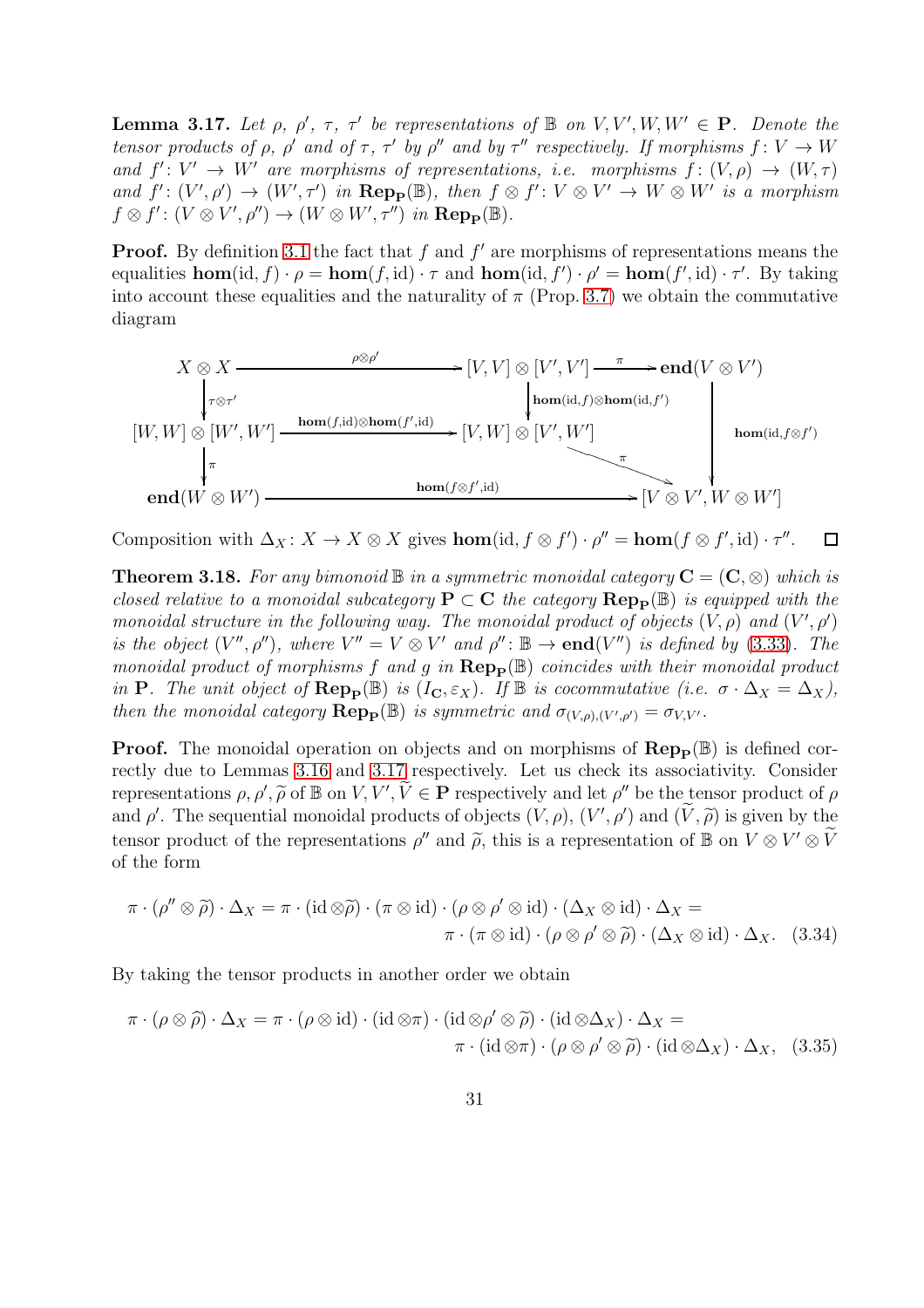where  $\hat{\rho}$  is the tensor product of  $\rho'$  and  $\tilde{\rho}$ . The representation [\(3.34\)](#page-30-1) coincides with [\(3.35\)](#page-30-2) by virtue of coassociativity of  $\Delta_X$  and Prop. [3.9.](#page-26-2) The associativity of the monoidal operation on morphisms follows from the associativity of the monoidal product in P.

By definition of bimonoid the counit  $\varepsilon_X$  is in agreement with the monoid structure  $(\mu_X, \eta_X)$ , i.e. the diagrams



commute. This means exactly that  $\varepsilon_X : X \to I = \text{end}(I)$  is a representation of  $\mathbb B$  on the object I. Let us check that  $(I, \varepsilon_X) \in \mathbf{Rep}_{\mathbf{P}}(\mathbb{B})$  is a unit object. The tensor product of a representation  $\rho: X \to \text{end}(V)$  with the representation  $\varepsilon_X: X \to I = \text{end}(I)$  equals  $\pi_{I,V}^{I,V}\cdot(\varepsilon_X\otimes\rho)\cdot\Delta_X\,=\,\pi_{I,V}^{I,V}\cdot(\mathrm{id}_I\otimes\rho)\cdot(\varepsilon_X\otimes\mathrm{id}_X)\cdot\Delta_X\cdot\quadmathrm{Due to }\;(\varepsilon_X\otimes\mathrm{id}_X)\cdot\Delta_X\,=\,\mathrm{id}_X$ and Prop. [3.13](#page-28-3) it coincides with  $\rho$ , so that  $(I, \varepsilon_X) \otimes (V, \rho) = (V, \rho)$ . The identification  $(V, \rho) \otimes (I, \varepsilon_X) = (V, \rho)$  is checked in the same way.

If  $\mathbb B$  is cocommutative, then due to the naturality of  $\sigma$  and Lemma [3.14](#page-28-4) the diagram

$$
X \xrightarrow{\Delta_X} X \otimes X \xrightarrow{\rho \otimes \rho'} \text{end}(V) \otimes \text{end}(V') \xrightarrow{\pi} \text{end}(V \otimes V')
$$
\n
$$
\Delta_X \searrow \phi'
$$
\n
$$
\Delta_X \searrow \phi'
$$
\n
$$
\wedge
$$
\n
$$
\downarrow
$$
\n
$$
\downarrow
$$
\n
$$
\downarrow
$$
\n
$$
\downarrow
$$
\n
$$
\downarrow
$$
\n
$$
\downarrow
$$
\n
$$
\downarrow
$$
\n
$$
\downarrow
$$
\n
$$
\downarrow
$$
\n
$$
\downarrow
$$
\n
$$
\downarrow
$$
\n
$$
\downarrow
$$
\n
$$
\downarrow
$$
\n
$$
\downarrow
$$
\n
$$
\downarrow
$$
\n
$$
\downarrow
$$
\n
$$
\downarrow
$$
\n
$$
\downarrow
$$
\n
$$
\downarrow
$$
\n
$$
\downarrow
$$
\n
$$
\downarrow
$$
\n
$$
\downarrow
$$
\n
$$
\downarrow
$$
\n
$$
\downarrow
$$
\n
$$
\downarrow
$$
\n
$$
\downarrow
$$
\n
$$
\downarrow
$$
\n
$$
\downarrow
$$
\n
$$
\downarrow
$$
\n
$$
\downarrow
$$
\n
$$
\downarrow
$$
\n
$$
\downarrow
$$
\n
$$
\downarrow
$$
\n
$$
\downarrow
$$
\n
$$
\downarrow
$$
\n
$$
\downarrow
$$
\n
$$
\downarrow
$$
\n
$$
\downarrow
$$
\n
$$
\downarrow
$$
\n
$$
\downarrow
$$
\n
$$
\downarrow
$$
\n
$$
\downarrow
$$
\n
$$
\downarrow
$$
\n
$$
\downarrow
$$
\n
$$
\downarrow
$$
\n
$$
\downarrow
$$
\n
$$
\downarrow
$$
\n
$$
\downarrow
$$
\n
$$
\downarrow
$$
\n
$$
\downarrow
$$
\n
$$
\downarrow
$$
\n
$$
\downarrow
$$
\n
$$
\downarrow
$$
\n
$$
\downarrow
$$
\n<math display="</math>

commutes, so  $\sigma_{V,V'}: V \otimes V' \xrightarrow{\sim} V' \otimes V$  is a morphism  $(V, \rho) \otimes (V', \rho') \rightarrow (V', \rho') \otimes (V, \rho)$ in Rep<sub>P</sub>( $\mathbb{B}$ ). This is an isomorphism in Rep<sub>P</sub>( $\mathbb{B}$ ), since its inverse  $\sigma_{V',V}$  is a morphism  $(V', \rho') \otimes (V, \rho) \rightarrow (V, \rho) \otimes (V', \rho').$  $\Box$ 

Let us draw the dual picture. The concept of bimonoid is self-dual. By considering  $\mathbb B$ as a comonoid  $\mathbb{O} = (X, \Delta_X, \varepsilon_X)$  we obtain the category  $\mathbf{Lcoact}(\mathbb{B}) = \mathbf{Lcoact}(\mathbb{O})$ . If C is coclosed relative to P, then we define  $\mathbf{Corep}_P(\mathbb{B}) = \mathbf{Corep}_P(\mathbb{O}) \subset \mathbf{Locact}(\mathbb{B})$ . This subcategory is a monoidal category whose monoidal structure is given by the morphisms  $\mu_X$ ,  $\eta_X$ . To describe this structure we dualise Lemma [3.16](#page-29-2) and Theorem [3.18.](#page-30-3)

**Lemma 3.19.** Let  $\omega$ : **coend** $(V) \rightarrow X$  and  $\omega'$ : **coend** $(V') \rightarrow X$  be corepresentations of the bimonoid  $\mathbb B$  (as a comonoid  $\mathbb O$ ) on the objects  $V \in \mathbf P$  and  $V' \in \mathbf P$  respectively. Then the morphism  $\omega''$ : **coend**( $V \otimes V'$ )  $\rightarrow X$  defined as the composition

<span id="page-31-0"></span>
$$
\mathbf{coend}(V \otimes V') \xrightarrow{\varkappa} \mathbf{coend}(V) \otimes \mathbf{coend}(V') \xrightarrow{\omega \otimes \omega'} X \otimes X \xrightarrow{\mu_X} X \tag{3.36}
$$

is a corepresentation of  $\mathbb B$  on  $V \otimes V'$ .

The corepresentation [\(3.36\)](#page-31-0) is called the *tensor product* of the corepresentations  $\omega, \omega'$ .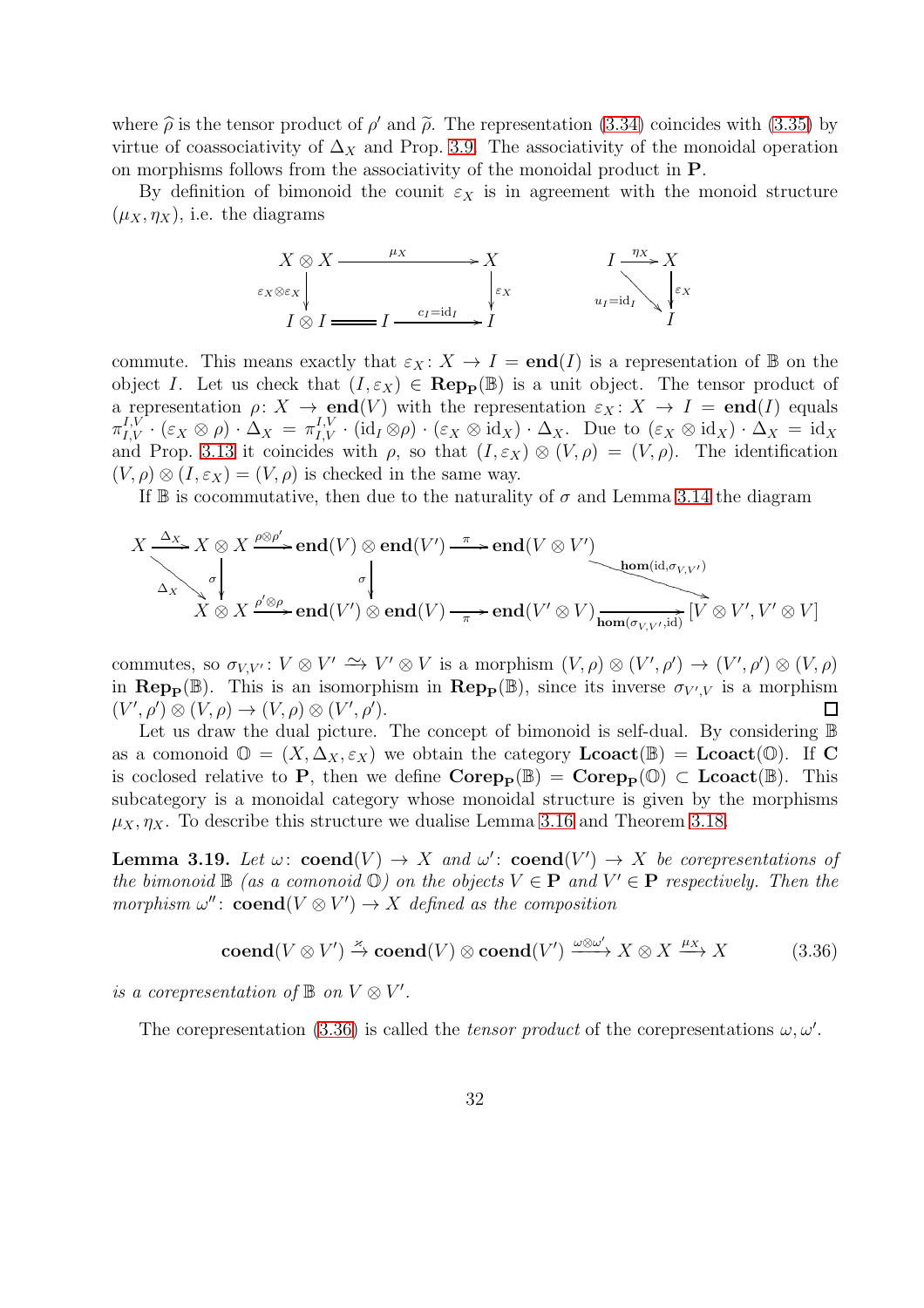<span id="page-32-5"></span>**Theorem 3.20.** For any bimonoid  $\mathbb{B}$  in a symmetric monoidal category  $\mathbf{C} = (\mathbf{C}, \otimes)$  which is coclosed relative to a monoidal subcategory  $P \subset C$  the category  $\text{Corep}_{\mathbf{P}}(\mathbb{B})$  is equipped with the monoidal structure. The monoidal product on objects has the form  $(V, \omega) \otimes (V', \omega') =$  $(V'', \omega'')$ , where  $V'' = V \otimes V'$  and  $\omega''$ : **coend** $(V'') \rightarrow \mathbb{B}$  is the corepresentation [\(3.36\)](#page-31-0). On morphisms it is given by the monoidal product  $\otimes$  of C. The unit object of Corep<sub>p</sub>(B) is  $(I_{\mathbf{C}}, \eta_X)$ . If  $\mathbb B$  is commutative (i.e.  $\mu_X \cdot \sigma = \mu_X$ ), then the monoidal category Corep<sub>p</sub>( $\mathbb B$ ) is symmetric and  $\sigma_{(V,\omega),(V',\omega')} = \sigma_{V,V'}$ .

3.2.7. Tensor product of actions. Since Theorem [3.5](#page-22-2) identifies the representations with actions, Lemma [3.16](#page-29-2) allows to define tensor product of actions of the bimonoid B on objects of P in the relatively closed case. This operation can be written explicitly via the coproduct  $\Delta_X$ . In the relatively coclosed case we have tensor product of coactions of the bimonoid B on objects of **P**, which can be written via  $\mu_X$ .

<span id="page-32-4"></span>**Proposition 3.21.** Let  $\rho: X \to \text{end}(V)$  and  $\rho': X \to \text{end}(V')$  be representations of  $\mathbb B$ on  $V, V' \in \mathbf{P}$  and  $\rho'' \colon X \to \mathbf{end}(V'')$  be their tensor product [\(3.33\)](#page-29-1), where  $V'' = V \otimes V'$ . Consider the corresponding actions  $a = \theta(\rho)$ :  $X \otimes V \to V$ ,  $a' = \theta(\rho')$ :  $X \otimes V' \to V'$  and  $a'' = \theta(\rho'') : X \otimes V'' \to V''$ . Then a'' coincides with the composition

$$
X \otimes V \otimes V' \xrightarrow{\Delta_X \otimes \mathrm{id} \otimes \mathrm{id}} X \otimes X \otimes V \otimes V' \xrightarrow{\sigma^{(23)}} X \otimes V \otimes X \otimes V' \xrightarrow{a \otimes a'} V \otimes V'. \tag{3.37}
$$

Dually, let  $\omega$ : **coend**(V)  $\rightarrow$  X and  $\omega'$ : **coend**(V')  $\rightarrow$  X be corepresentations of the bimonoid  $\mathbb B$  on the objects  $V, V'$ . Let  $\delta = \vartheta(\omega) : V \to X \otimes V$  and  $\delta' = \vartheta(\omega') : V' \to X \otimes V'$ . Then the coaction  $\delta'' = \vartheta(\omega'') : V'' \to X \otimes V''$  corresponding to the tensor product [\(3.36\)](#page-31-0) coincides with

$$
V \otimes V' \xrightarrow{\delta \otimes \delta'} X \otimes V \otimes X \otimes V \xrightarrow{\sigma^{(23)}} X \otimes X \otimes V \otimes V' \xrightarrow{\mu_X \otimes \mathrm{id} \otimes \mathrm{id}} X \otimes V \otimes V'. \tag{3.38}
$$

**Proof.** By sequentially applying [\(2.23\)](#page-14-5), definition of  $\pi$ , naturality of  $\sigma$  and the formula [\(2.22\)](#page-14-4) we derive

$$
\theta(\pi \cdot (\rho \otimes \rho')) = \theta(\pi) \cdot (\rho \otimes \rho' \otimes id_{V \otimes V'}) = (\text{ev} \otimes \text{ev}) \cdot \sigma^{(23)} \cdot (\rho \otimes \rho' \otimes id_V \otimes id_{V'}) =
$$
  
\n
$$
(\text{ev} \otimes \text{ev}) \cdot (\rho \otimes id_V \otimes \rho' \otimes id_{V'}) \cdot \sigma^{(23)} = (\theta(\rho) \otimes \theta(\rho')) \cdot \sigma^{(23)} = (a \otimes a') \cdot \sigma^{(23)}.
$$
 (3.39)

By using [\(2.23\)](#page-14-5) again we obtain

$$
a'' = \theta(\rho'') = \theta(\pi \cdot (\rho \otimes \rho') \cdot \Delta_X) = \theta(\pi \cdot (\rho \otimes \rho')) \cdot (\Delta_X \otimes id_{V \otimes V'}), \tag{3.40}
$$

<span id="page-32-3"></span><span id="page-32-2"></span><span id="page-32-1"></span><span id="page-32-0"></span> $\Box$ 

Substitution of [\(3.39\)](#page-32-0) to [\(3.40\)](#page-32-1) yields [\(3.37\)](#page-32-2).

<span id="page-32-6"></span>**Remark 3.22.** If  $C = P$  is a closed monoidal category, then the equivalence [\(3.9\)](#page-22-0) induces a monoidal structure from the category  $\mathbf{Rep}_{\mathbf{C}}(\mathbb{B})$  to  $\mathbf{Lact}(\mathbb{B})$ . It is claimed in [\[Par\]](#page-53-5) (without proof) that for arbitrary symmetric monoidal category C and a bimonoid  $\mathbb{B} \in \mathbf{Bimon}(C)$ the category  $\text{Lact}(\mathbb{B})$  is monoidal with respect to the monoidal product defined by the formula  $(3.37)$ . Dually, **Lcoact**( $\mathbb{B}$ ) is a monoidal category with the structure defined by  $(3.38)$ . By this logic, Prop. [3.21](#page-32-4) means that the embeddings [\(3.9\)](#page-22-0) and [\(3.11\)](#page-22-1) are strict monoidal functors.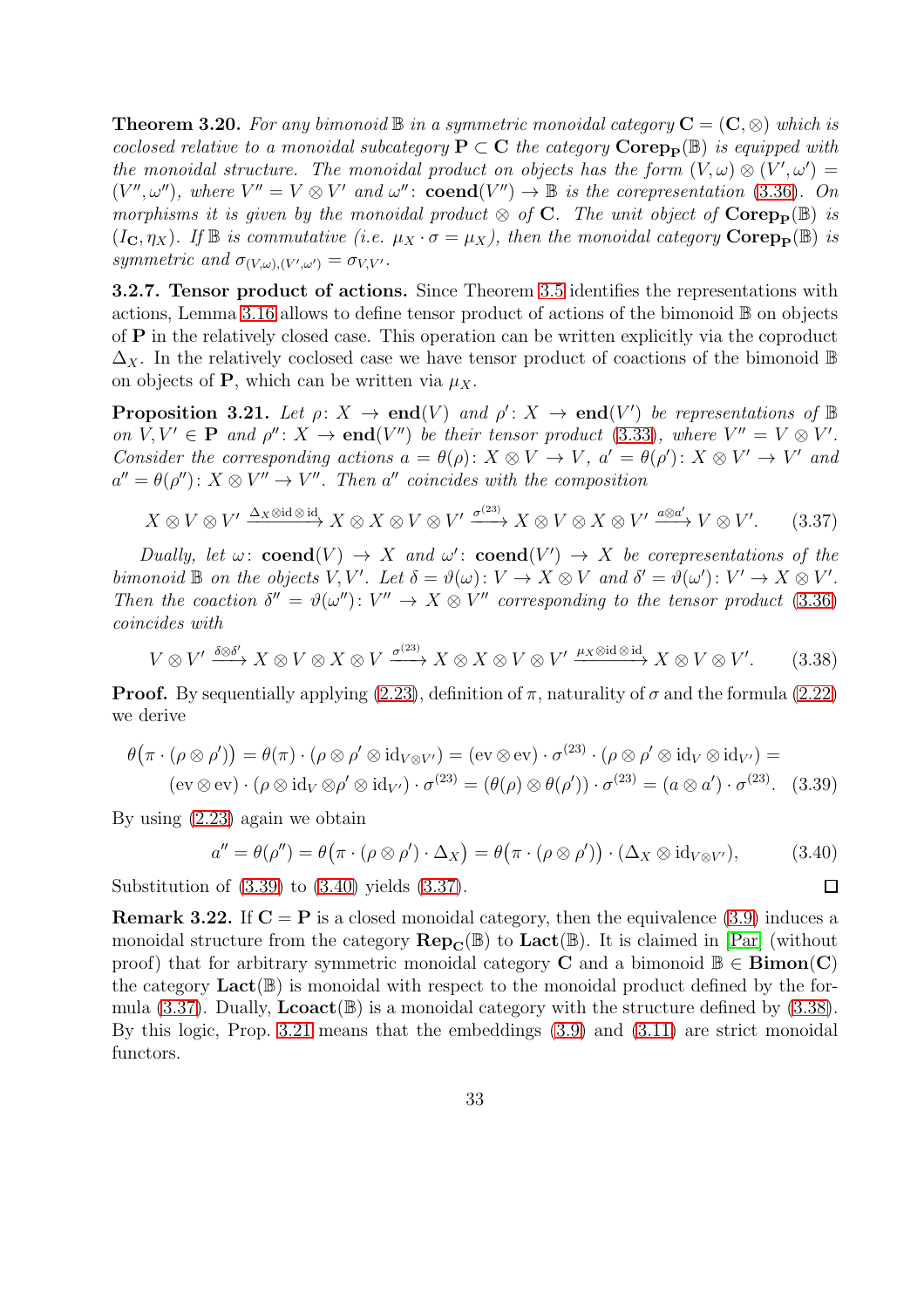#### <span id="page-33-0"></span>3.3 Translation of representations by a functor

If a functor between two relatively (co)closed monoidal categories respects their structures in an appropriate way, then this functor induces functors between the categories of (co)monoids, bimonoids, (co)actions and (co)representations. We describe the functor which translates (co)representations in details by following ideas of [\[S21,](#page-54-0) § 3.3] (we adapt them to the case of relatively (co)closed monoidal categories). As above we do not use the actions and their connection with representations. For the case of bimonoid we study the translation of the tensor product of (co)representations and get a monoidal structure of the corresponding induced functor.

<span id="page-33-5"></span>**3.3.1. Translation of internal hom.** Let  $C = (C, \otimes)$  and  $D = (D, \odot)$  be symmetric monoidal categories. Let **P**  $\subset$  **C** and **Q**  $\subset$  **D** be their full subcategories. Suppose that **C** and  $\bf{D}$  are relatively closed with the parametrising categories  $\bf{P}$  and  $\bf{Q}$  respectively.

Let  $F = (F, \varphi, \phi) : (\mathbf{C}, \otimes) \to (\mathbf{D}, \odot)$  be a lax monoidal functor: it consists of a functor  $F: \mathbf{C} \to \mathbf{D}$ , a morphism  $\varphi: I_{\mathbf{D}} \to FI_{\mathbf{C}}$  and a natural transformation  $\phi$  with the components  $\phi_{X,Y}$ :  $FX \odot FY \rightarrow F(X \otimes Y)$  satisfying necessary conditions.

Suppose  $F(\mathbf{P}) \subset \mathbf{Q}$ . Then we can define the hom-object  $\textbf{hom}(FV, FW)$  in  $\mathbf{D}$  for any  $V, W \in \mathbf{P}$  and relate it with the image  $F(\mathbf{hom}(V, W))$  by a natural morphism as follows (see [\[Bor2,](#page-53-4) Prop. 6.4.5] for the closed case).

Let us apply the right adjunction bijection

$$
\theta^{-1}\colon \operatorname{Hom} \big( F\big(\mathop{\mathrm{\bf hom}}\nolimits(V,W)\big)\odot FV, FW\big) \xrightarrow{\sim} \operatorname{Hom} \big( F\big(\mathop{\mathrm{\bf hom}}\nolimits(V,W)\big), \mathop{\mathrm{\bf hom}}\nolimits(FV, FW)\big)
$$

to the composition

$$
F\big(\mathbf{hom}(V,W)\big) \odot FV \xrightarrow{\phi} F\big(\mathbf{hom}(V,W) \otimes V\big) \xrightarrow{F(\text{ev}_{V,W})} FW \tag{3.41}
$$

and denote the result by  $\Phi_{V,W} = \theta^{-1}(F(\text{ev}_{V,W}) \cdot \phi_{\text{hom}(V,W),V})$ . This is a unique morphism

<span id="page-33-4"></span><span id="page-33-2"></span>
$$
\Phi_{V,W}: F\big(\mathbf{hom}(V,W)\big) \to \mathbf{hom}(FV, FW) \tag{3.42}
$$

such that the diagram

F hom(V, W) ⊙ F V ΦV,W ⊙idF V / φ hom(F V, FW) ⊙ F V evF V,FW F hom(V, W) ⊗ F V <sup>F</sup>(evV W ) /FW (3.43)

commutes.

<span id="page-33-3"></span>**Proposition 3.23.** For any objects  $X \in \mathbb{C}$ ,  $V, W \in \mathbb{P}$  and morphism  $f: X \to \text{hom}(V, W)$ in C we have the formula

<span id="page-33-1"></span>
$$
\theta(\Phi_{V,W} \cdot F(f)) = F(\theta(f)) \cdot \phi_{X,V}.
$$
\n(3.44)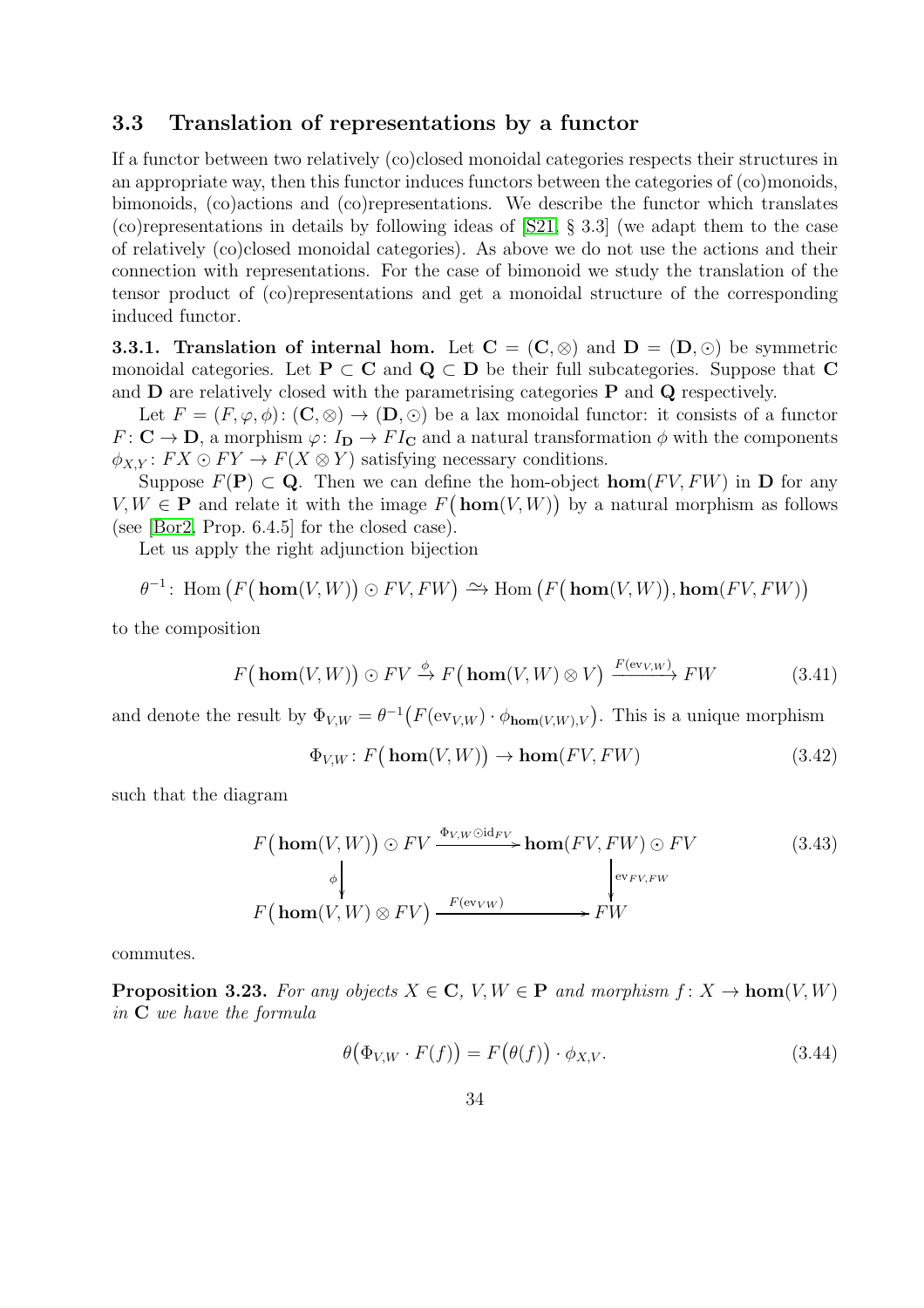Proof. The formula [\(3.44\)](#page-33-1) follows from the commutativity of the diagram [\(3.43\)](#page-33-2) and the naturality of  $\phi_{X,Y}$  in the first argument (see the proof of [\[S21,](#page-54-0) Prop. 3.9]).  $\Box$ 

In the closed case the naturality of  $\Phi$  is due to the point (1) of [\[Bor2,](#page-53-4) Prop. 6.4.5], which was claimed without a (detailed) proof. For the relative case we deduce the naturality of Φ by using Prop. [3.23](#page-33-3) and the naturality of  $\phi_{X,Y}$  in  $Y \in \mathbf{P}$ .

<span id="page-34-1"></span>**Proposition 3.24.** The morphisms [\(3.42\)](#page-33-4) are natural in  $V, W \in \mathbf{P}$ , i.e. for any morphisms  $f: V' \to V$  and  $g: W \to W'$  in **P** we have the commutative diagram

$$
F\left(\mathbf{hom}(V,W)\right) \xrightarrow{\Phi_{V,W}} \mathbf{hom}(FV, FW) \tag{3.45}
$$
\n
$$
F\left(\mathbf{hom}(f,g)\right) \downarrow \qquad \qquad \downarrow \mathbf{hom}(Ff, Fg)
$$
\n
$$
F\left(\mathbf{hom}(V', W')\right) \xrightarrow{\Phi_{V',W'}} \mathbf{hom}(FV', FW')
$$

**Proof.** By using the formulae  $(3.44)$ ,  $(2.37)$  and  $(2.23)$  we obtain

$$
\theta\Big(\Phi_{V',W'}\cdot F\big(\mathbf{hom}(f,g)\big)\Big)=F\Big(\theta\big(\mathbf{hom}(f,g)\big)\Big)\cdot\phi_{X,V'}=Fg\cdot F(\mathrm{ev})\cdot F(\mathrm{id}\otimes f)\cdot\phi_{X,V},\theta\big(\mathbf{hom}(Ff,Fg)\cdot\Phi_{V,W}\big)=\theta\big(\mathbf{hom}(Ff,Fg)\big)\cdot(\Phi_{V,W}\odot\mathrm{id})=Fg\cdot\mathrm{ev}\cdot(\Phi_{V,W}\odot Ff),
$$

where  $X = \text{hom}(V, W)$ . The right hand sides of these equalities coincide with each other due to the naturality of  $\phi$  and the commutativity of [\(3.43\)](#page-33-2):

$$
F(\mathrm{id}\otimes f)\cdot \phi_{X,V} = \phi_{X,V'}\cdot (\mathrm{id}\odot Ff), \qquad \mathrm{ev}\cdot(\Phi_{V,W}\odot Ff) = F(\mathrm{ev})\cdot \phi_{X,V'}\cdot (\mathrm{id}\odot Ff).
$$

Then the bijectivity of  $\theta$  implies that the diagram [\(3.45\)](#page-34-0) commutes.

**Remark 3.25.** Even if the functor  $F$  is strong monoidal, it is not guaranteed that the natural transformation  $\Phi$  is an isomorphism. A counterexample is the monoidal embedding  $P \hookrightarrow C$  described in Remark [2.28:](#page-19-1) the formulae [\(2.44\)](#page-19-2) and [\(2.45\)](#page-19-3) imply that the components  $\Phi_{x,y}$  are not isomorphisms if  $0 < x < y$ .

<span id="page-34-2"></span>**3.3.2. Translation of representations.** For a monoid  $\mathbb{M} = (X, \mu_X, \eta_X) \in \text{Mon}(C)$  define morphisms  $\mu_{FX} : FX \odot FX \rightarrow FX$  and  $\eta_{FX} : I_D \rightarrow FX$  as the compositions

$$
FX \odot FX \xrightarrow{\phi_{X,X}} F(X \otimes X) \xrightarrow{F\mu_X} FX \quad \text{and} \quad I_{\mathbf{D}} \xrightarrow{\varphi} FI_{\mathbf{C}} \xrightarrow{F\eta_X} FX \quad (3.46)
$$

respectively. Any lax monoidal functor  $F: \mathbb{C} \to \mathbb{D}$  induces the functor

$$
Mon(F): Mon(C) \to Mon(D)
$$
\n(3.47)

<span id="page-34-4"></span><span id="page-34-3"></span><span id="page-34-0"></span> $\Box$ 

which translates M to the monoid  $\text{Mon}(F) \mathbb{M} = (FX, \mu_{FX}, \eta_{FX}) \in \text{Mon}(D)$ . If F is faithful, then so is  $\text{Mon}(F)$ . If F is strong monoidal and fully faithful, then  $\text{Mon}(F)$  is fully faithful as well.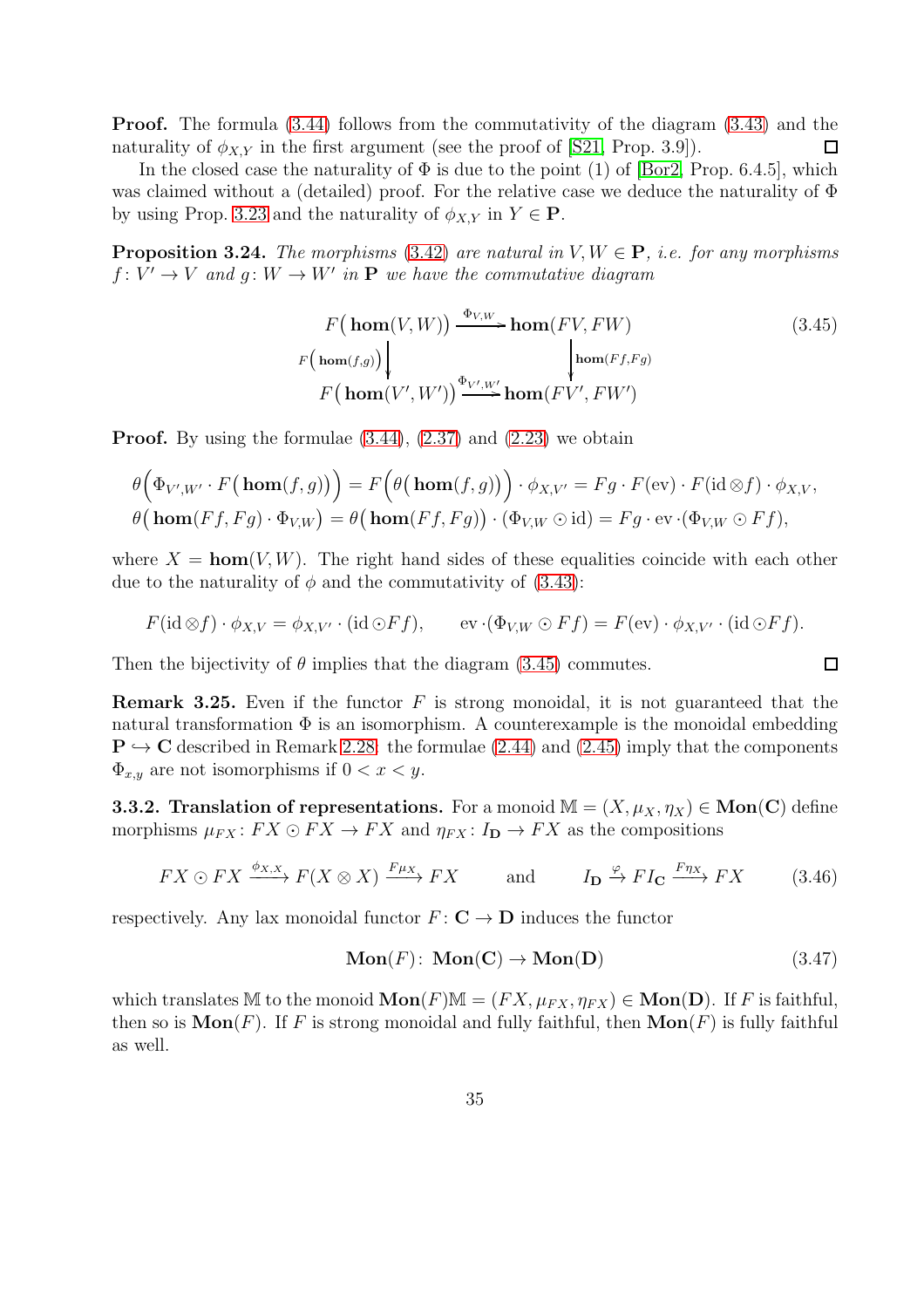For any object  $V \in \mathbf{P}$  the monoid  $\mathbf{end}(V)$  is translated to the monoid  $\mathbf{Mon}(F)(\mathbf{end}(V)),$ which is the object  $F(\text{end}(V)) \in \mathbf{D}$  with the multiplication  $F(c_V) \cdot \phi_{\text{end}(V), \text{end}(V)$  and unit  $F(u_V) \cdot \varphi$ .

Substitution  $W = V \in \mathbf{P}$  to [\(3.42\)](#page-33-4) gives the morphism

<span id="page-35-0"></span>
$$
\Phi_{V,V}: F(\text{end}(V)) \to \text{end}(FV) \tag{3.48}
$$

in D, where the end-object **end**( $FV$ )  $\in$  D is defined due to  $FV \in Q$ . The first sentence of the following statement is a particular case of the points (2) and (3) of [\[Bor2,](#page-53-4) Prop. 6.4.5] generalised to the relative case.

<span id="page-35-1"></span>**Proposition 3.26.** The morphism  $(3.48)$  is a morphism in  $Mon(D)$  from the monoid  $\textbf{Mon}(F) \big(\textbf{end}(V) \big)$  to  $\textbf{end}(FV) = \big(\textbf{end}(FV), c_{FV}, u_{FV} \big)$ . In particular, if [\(3.48\)](#page-35-0) is an isomorphism in  $\mathbf{D}$ , then it gives an isomorphism of monoids  $\mathbf{Mon}(F)(\mathbf{end}(V)) \cong \mathbf{end}(FV)$ .

Proof. The first sentence can be reformulated as the commutativity of the diagrams

$$
F(\text{end}(V)) \odot F(\text{end}(V)) \xrightarrow{\phi} F(\text{end}(V)) \xrightarrow{\phi} F(\text{end}(V)) \xrightarrow{\text{erf}(\text{end}(V))} \begin{cases} F(c_V) \\ F(\text{end}(V)) \\ \text{end}(FV) \odot \text{end}(FV) \xrightarrow{\text{erf}(\text{end}(V))} F(\text{end}(FV) \xrightarrow{\text{erf}(\text{end}(V))} F(\text{end}(FV) \xrightarrow{\text{erf}(\text{end}(V))} \begin{cases} F(c_V) \\ F(\text{end}(V)) \\ \text{end}(FV) \xrightarrow{\text{end}(FV)} \begin{cases} F(c_V) \\ F(c_V) \\ F(\text{end}(V)) \xrightarrow{\text{end}(FV)} \begin{cases} F(c_V) \\ F(c_V) \\ F(\text{end}(V)) \xrightarrow{\text{end}(FV)} F(\text{end}(V)
$$

By using the formulae [\(2.23\)](#page-14-5), [\(3.44\)](#page-33-1),  $\phi \cdot (\varphi \odot id_{FV}) = id_{FV}$  and  $\theta(u_V) = id_V$  we obtain

$$
\theta(\Phi_{V,V} \cdot F(u_V) \cdot \varphi) = \theta(\Phi_{V,V} \cdot F(u_V)) \cdot (\varphi \odot id_{FV}) = F(\theta(u_V))) \cdot \phi \cdot (\varphi \odot id_{FV}) = id_{FV} = \theta(u_{FV}).
$$

This implies the commutativity of the second diagram. The commutativity of the first one is checked in the same manner:

$$
\theta(\Phi_{V,V} \cdot F(c_V) \cdot \phi) = \theta(\Phi_{V,V} \cdot F(c_V)) \cdot (\phi \odot id) = F(\theta(c_V)) \cdot \phi \cdot (\phi \odot id) =
$$
  
\n
$$
F(\text{ev}) \cdot F(\text{id} \otimes \text{ev}) \cdot \phi \cdot (\text{id} \odot \phi) = F(\text{ev}) \cdot \phi \cdot (\text{id} \odot F(\text{ev})) \cdot (\text{id} \odot \phi) =
$$
  
\n
$$
\theta(\Phi_{V,V}) \cdot (\text{id} \odot \theta(\Phi_{V,V})) = \text{ev} \cdot (\Phi_{V,V} \odot id) \cdot (\text{id} \odot \text{ev}) \cdot (\text{id} \odot \Phi_{V,V} \odot id) =
$$
  
\n
$$
\text{ev} \cdot (\text{id} \odot \text{ev}) \cdot (\Phi_{V,V} \odot id) \cdot (\text{id} \odot \Phi_{V,V} \odot id) = \theta(c_{FV}) \cdot (\Phi_{V,V} \odot \Phi_{V,V} \odot id) = \theta(c_{FV} \cdot (\Phi_{V,V} \odot \Phi_{V,V}))
$$

where we also used  $\theta(c_V) = \text{ev} \cdot (\text{id} \otimes \text{ev}), \phi \cdot (\phi \odot \text{id}) = \phi \cdot (\text{id} \odot \phi)$ , the formula [\(2.22\)](#page-14-4) and the naturality of  $\phi$ . The second sentence of Prop. [3.26](#page-35-1) follows from the fact that the forgetful functor  $Mon(C) \rightarrow C$  reflects isomorphisms (see e.g. [\[S21,](#page-54-0) Prop. 2.1]).  $\Box$ 

Let us describe how the lax monoidal functor  $F$  translates representations of the monoid M on V to representations of the monoid  $M = \text{Mon}(F)$ M on FV.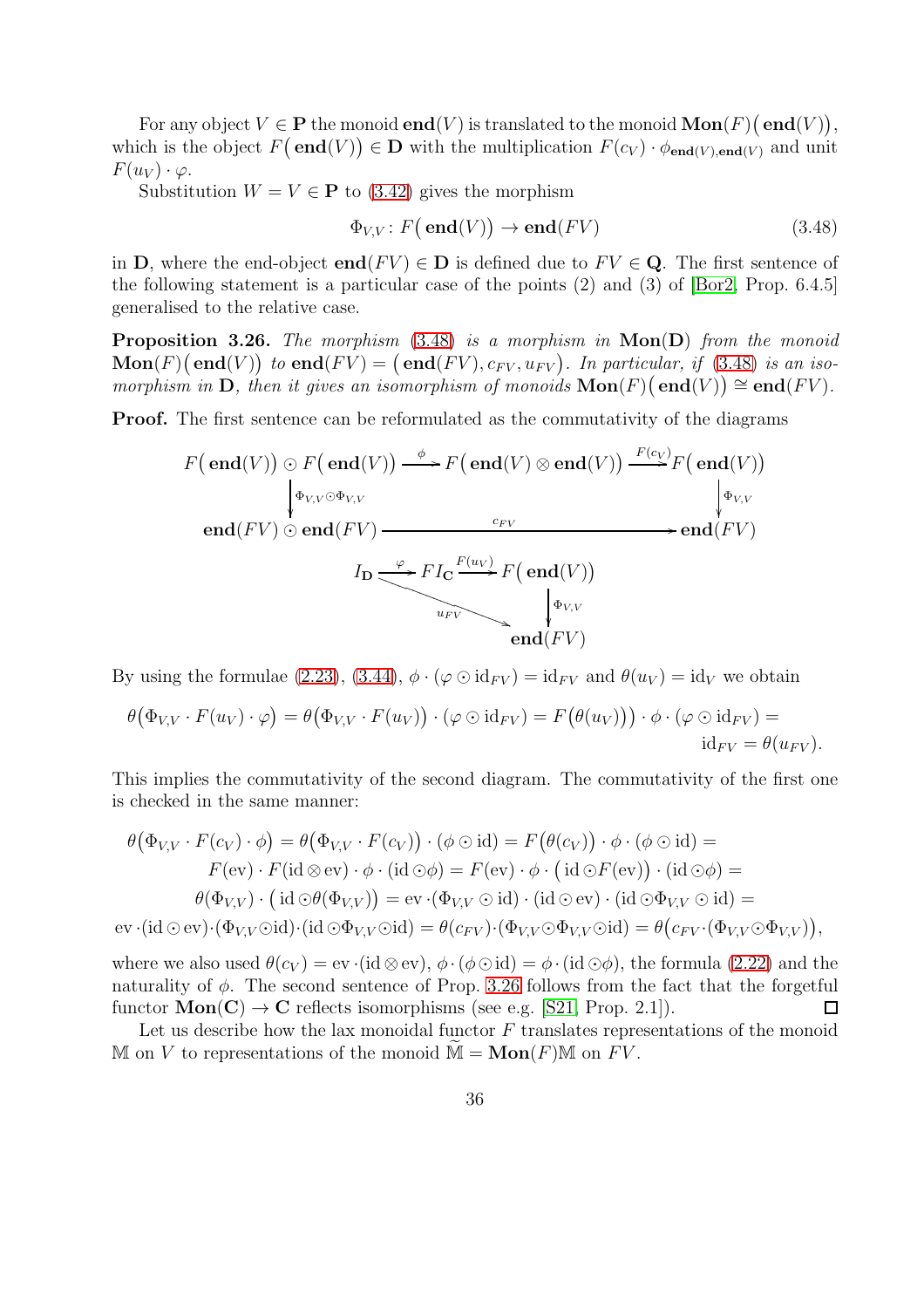<span id="page-36-2"></span>**Theorem 3.27.** Let  $C = (C, \otimes)$  and  $D = (D, \odot)$  be closed relative to P and Q. Any lax monoidal functor  $F: (\mathbf{C}, \otimes) \to (\mathbf{D}, \odot)$  satisfying  $F(\mathbf{P}) \subset \mathbf{Q}$  induces the functor

<span id="page-36-1"></span>
$$
F_{\mathbf{P},\mathbb{M}}\colon \mathbf{Rep}_{\mathbf{P}}(\mathbb{M}) \to \mathbf{Rep}_{\mathbf{Q}}(\widetilde{\mathbb{M}}),\tag{3.49}
$$

which maps  $(V, \rho) \in \bf{Rep}_{\bf{P}}(\mathbb{M})$  to  $(FV, \tilde{\rho})$ , where  $\tilde{\rho}: \tilde{\mathbb{M}} \to \bf{end}(FV)$  is the composition

$$
FX \xrightarrow{F\rho} F(\text{end}(V)) \xrightarrow{\Phi_{V,V}} \text{end}(FV).
$$
 (3.50)

The image of a morphism  $f: (V, \rho) \to (W, \tau)$  under the functor  $F_{\mathbf{P},M}$  is the morphism  $F f : (F V, \widetilde{\rho}) \to (F W, \widetilde{\tau}),$  where  $(W, \tau) \in \mathbf{Rep}_{\mathbf{P}}(\mathbb{M})$  and  $\widetilde{\tau} = \Phi_{W,W} \cdot F \tau.$ 

**Proof.** The functor  $\text{Mon}(F)$  maps the monoid morphism  $\rho: \mathbb{M} \to \text{end}(V)$  to the monoid morphism  $F \rho : \widetilde{M} \to \text{Mon}(F) (\text{end}(V))$ . Hence Prop. [3.26](#page-35-1) implies that [\(3.50\)](#page-36-0) is a monoid morphism  $\tilde{M} \to \mathbf{end}(FV)$ . The commutativity of the diagram

$$
FX \xrightarrow{F\rho} F([V,V]) \xrightarrow{\Phi_{V,V}} [FV, FV]
$$
\n
$$
F(\vert W, W \vert) \xrightarrow{F(\text{hom}(f,\text{id}))} F([V,W])
$$
\n
$$
\downarrow^{F(\text{hom}(\text{id},f))} F([V,W])
$$
\n
$$
\downarrow^{F(\text{hom}(\text{id},f))} \downarrow^{F(\text{hom}(\text{id},f))} F([V,W])
$$
\n
$$
\downarrow^{F(\text{hom}(\text{id},f))} F[V, FW]
$$
\n
$$
[FW, FW] \xrightarrow{\text{hom}(Ff,\text{id})} [FV, FW]
$$
\n(3.51)

follows from the commutativity of  $(3.2)$  and the naturality of  $\Phi$  (Prop. [3.24\)](#page-34-1).

<span id="page-36-5"></span><span id="page-36-4"></span><span id="page-36-0"></span> $\Box$ 

<span id="page-36-3"></span>**3.3.3.** Translation of corepresentations. Let  $C = (C, \otimes)$  and  $D = (D, \odot)$  be symmetric relatively coclosed monoidal categories with the parametrising subcategories P and Q respectively. Let  $F = (F, \varphi, \phi) : (\mathbf{C}, \otimes) \to (\mathbf{D}, \odot)$  be a colax monoidal functor satisfying  $F(\mathbf{P}) \subset \mathbf{Q}$ .

By considering the relatively closed monoidal categories  $(\mathbf{C}^{\mathrm{op}}, \otimes)$  and  $(\mathbf{D}^{\mathrm{op}}, \odot)$  with the parametrising subcategories  $P^{\rm op} \subset C^{\rm op}$  and  $Q^{\rm op} \subset D^{\rm op}$  and by using the identification functors  $(3.6)$  and  $(3.7)$  we can apply the results of pp. [3.3.1](#page-33-5) and [3.3.2](#page-34-2) to the lax monoidal functor  $F^{\rm op} \colon (\mathbf{C}^{\rm op}, \otimes) \to (\mathbf{D}^{\rm op}, \odot).$ 

The colax monoidal functor  $F$  induces the functor

$$
Comon(F): Comon(C) \to Comon(D)
$$
\n(3.52)

which translates a comonoid  $(X, \Delta_X, \varepsilon_X) \in \mathbf{Comon}(\mathbf{C})$  to  $(FX, \Delta_{FX}, \varepsilon_{FX}) \in \mathbf{Comon}(\mathbf{D}),$ where

$$
\Delta_{FX} = \phi_{X,X} \cdot F \Delta_X \colon FX \to FX \odot FX, \qquad \varepsilon_{FX} = \varphi \cdot F \varepsilon_X \colon FX \to I_{\mathbf{D}}.
$$
 (3.53)

The monoidal structure of F defines the natural transformation  $\Phi$  with components

$$
\Phi_{V,W} = \vartheta^{-1}(\phi_{\mathbf{cohom}(V,W),V} \cdot F(\mathbf{coev}_{V,W})): \mathbf{cohom}(FV, FW) \to F(\mathbf{cohom}(V,W)).
$$
 (3.54)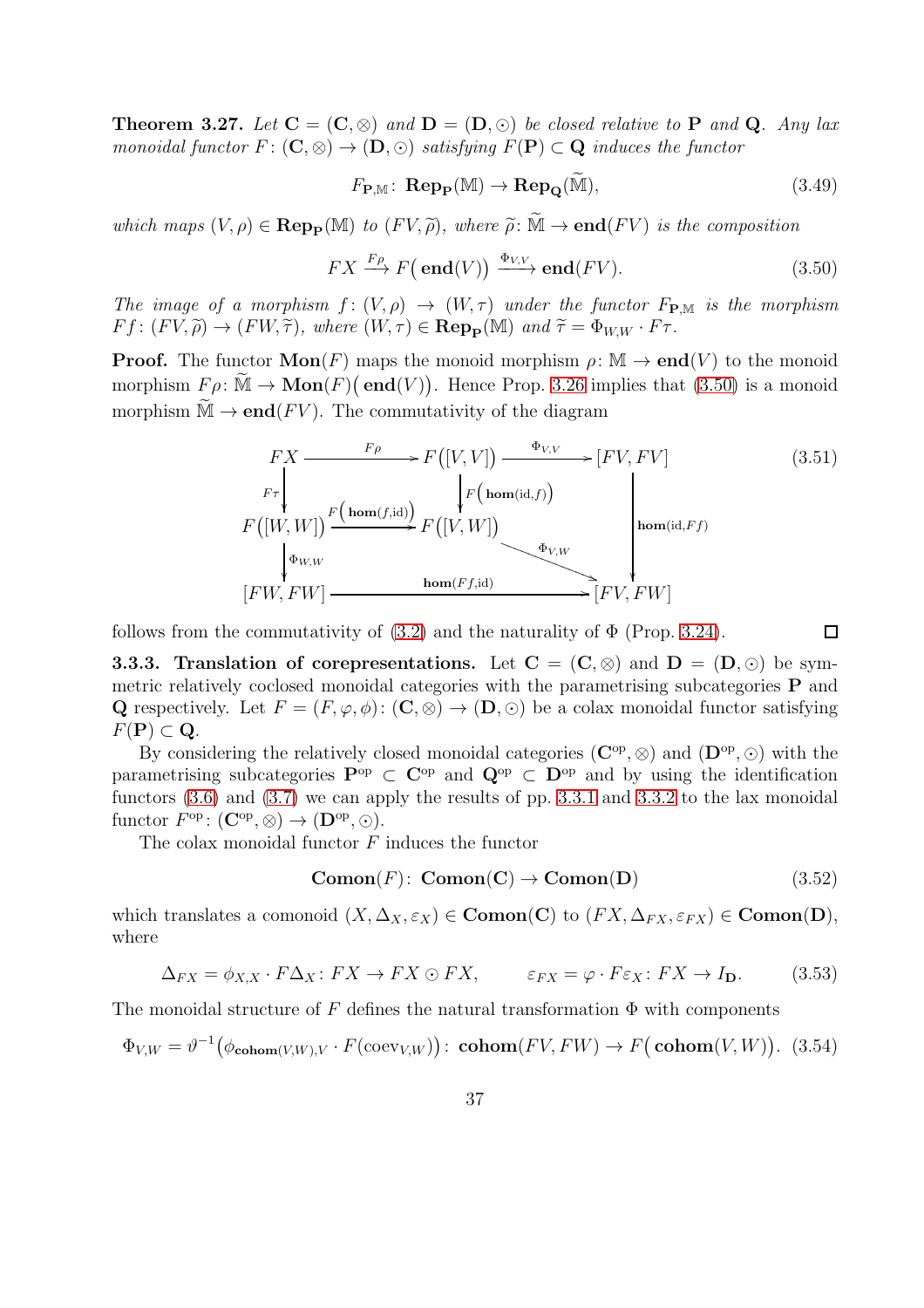Some of these components give monoid morphisms:

$$
\Phi_{V,V}: \mathbf{coend}(FV) \to \mathbf{Comon}(F) \big(\mathbf{coend}(V)\big).
$$
\n(3.55)

If  $\Phi_{V,V}$ : **coend** $(V) \to F(\textbf{coend}(V))$  is an isomorphism in **D**, then [\(3.55\)](#page-37-0) is an isomorphism of comonoids  $\mathbf{coend}(FV) \cong \mathbf{Comon}(F) \big(\mathbf{coend}(V)\big).$ 

<span id="page-37-4"></span>**Theorem 3.28.** Let C and D be coclosed relative to P and Q. Let  $F: (\mathbb{C}, \otimes) \to (\mathbb{D}, \odot)$  be a colax monoidal functor such that  $F(\mathbf{P}) \subset \mathbf{Q}$ . Let  $\mathbb{O} \in \mathbf{Comon}(\mathbf{C})$  and  $\mathbb{O} = \mathbf{Comon}(F)\mathbb{O}$ . Then F induces the functor

<span id="page-37-3"></span><span id="page-37-0"></span>
$$
F_{\mathbf{P}}^{\mathbb{O}}\colon \operatorname{\mathbf{Corep}}_{\mathbf{P}}(\mathbb{O}) \to \operatorname{\mathbf{Corep}}_{\mathbf{Q}}(\widetilde{\mathbb{O}}),\tag{3.56}
$$

which maps  $(V, \omega) \in \mathbf{Corep}_{\mathbf{P}}(\mathbb{O})$  to  $(FV, \widetilde{\omega})$ , where  $\widetilde{\omega}$  is the composition

$$
\mathbf{coend}(FV) \xrightarrow{\Phi_{V,V}} F(\mathbf{coend}(V)) \xrightarrow{F\omega} FX. \tag{3.57}
$$

A morphism  $f: (V, \omega) \to (W, \nu)$  is mapped to the morphism  $F f: (F V, \tilde{\omega}) \to (F W, \tilde{\nu})$ , where  $W \in \mathbf{P}$ ,  $\nu$  is a corepresentation of  $\mathbb{O}$  on W and  $\widetilde{\nu} = F \nu \cdot \Phi_{WW}$ .

**3.3.4. Translation of actions.** For any monoid  $M \in \text{Mon}(C)$  a lax monoidal functor  $F = (F, \varphi, \phi) : \mathbf{C} \to \mathbf{D}$  induces a functor

<span id="page-37-1"></span>
$$
F_{\mathbb{M}}\colon \mathbf{Lact}(\mathbb{M}) \to \mathbf{Lact}(\widetilde{\mathbb{M}}),\tag{3.58}
$$

where  $\tilde{M} = \text{Mon}(F)M$ . Each action  $a: X \otimes V \to V$  of M is translated to the action  $\tilde{a}$ :  $FX \odot FV \rightarrow FV$  of M defined as the composition

$$
FX \odot FV \xrightarrow{\phi_{X,V}} F(X \otimes V) \xrightarrow{Fa} FV, \tag{3.59}
$$

i.e.  $(V, a) \mapsto (F V, \tilde{a})$  and  $f \mapsto F f$  (see e.g. [\[S21,](#page-54-0) § 2.4.11] for details).

Dually, a colax monoidal functor  $F = (F, \varphi, \phi) : \mathbf{C} \to \mathbf{D}$  induces the functor

<span id="page-37-2"></span>
$$
F^{\mathbb{O}}\colon \mathbf{Lcoact}(\mathbb{O}) \to \mathbf{Lcoact}(\widetilde{\mathbb{O}}) \tag{3.60}
$$

for comonoids  $\mathbb{O} \in \mathbf{Comon}(\mathbf{C})$  and  $\widetilde{\mathbb{O}} = \mathbf{Comon}(F)\mathbb{O} \in \mathbf{Comon}(\mathbf{D})$ . It translates a coaction  $\delta: V \to X \otimes V$  to the coaction

$$
FV \xrightarrow{F\delta} F(X \otimes V) \xrightarrow{\phi_{X,V}} FX \odot FV. \tag{3.61}
$$

In the situation defined in p. [3.3.1](#page-33-5) we have subcategories  $\mathbf{Rep}_{\mathbf{P}}(\mathbb{M}) \subset \mathbf{Lact}(\mathbb{M})$  and  $\mathbf{Rep}_{\mathbf{O}}(\overline{\mathbb{M}}) \subset \mathbf{Lact}(\overline{\mathbb{M}})$ . Since  $F(\mathbf{P}) \subset \mathbf{Q}$ , the restriction of the functor [\(3.58\)](#page-37-1) gives a functor  $\operatorname{Rep}_{\mathbf{P}}(\mathbb{M}) \to \operatorname{Rep}_{\mathbf{Q}}(\mathbb{M}).$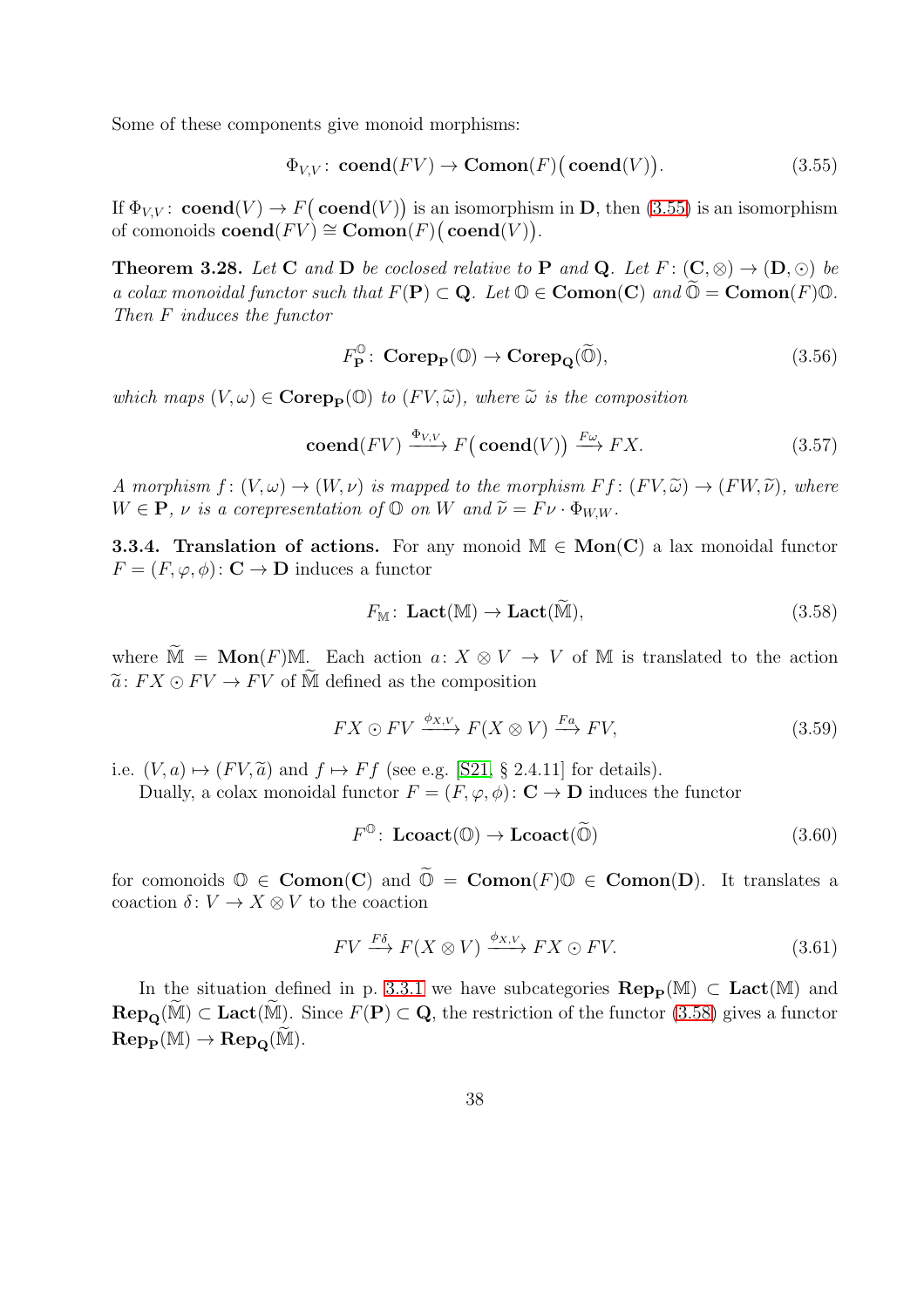<span id="page-38-0"></span>Proposition 3.29. The restrictions of the functors [\(3.58\)](#page-37-1) and [\(3.60\)](#page-37-2) coincide with [\(3.49\)](#page-36-1) and [\(3.56\)](#page-37-3) respectively. In other words the functor diagrams

$$
\mathbf{Rep}_{\mathbf{P}}(\mathbb{M}) \xrightarrow{F_{\mathbf{P},\mathbb{M}}} \mathbf{Rep}_{\mathbf{Q}}(\widetilde{\mathbb{M}}) \qquad \qquad \mathbf{Corep}_{\mathbf{P}}(\mathbb{O}) \xrightarrow{F_{\mathbf{P}}^{\mathbb{O}}} \mathbf{Corep}_{\mathbf{Q}}(\widetilde{\mathbb{O}}) \qquad (3.62)
$$
\n
$$
\mathbf{Lact}(\mathbb{M}) \xrightarrow{F_{\mathbb{M}}} \mathbf{Lact}(\widetilde{\mathbb{M}}) \qquad \qquad \mathbf{Lcoact}(\mathbb{O}) \xrightarrow{F^{\mathbb{O}}} \mathbf{Lcoact}(\widetilde{\mathbb{O}})
$$

commute, where the vertical arrows  $\hookrightarrow$  are the embedding functors [\(3.9\)](#page-22-0), [\(3.11\)](#page-22-1).

Proof. Repeats the proof of [\[S21,](#page-54-0) Prop. 3.11].

Remark 3.30. Theorems [3.27](#page-36-2) and [3.28](#page-37-4) follows from Prop. [3.29](#page-38-0) and the construction of the functors  $(3.58)$  and  $(3.60)$  (see [\[S21,](#page-54-0) § 3.3.3]). By taking the representation  $(3.12)$  as  $ρ$  in Theorem [3.27](#page-36-2) we conclude that  $Φ<sub>V,V</sub>$  is a monoid morphism, so Prop. [3.26](#page-35-1) is also a consequence the construction of [\(3.58\)](#page-37-1).

3.3.5. Translation under a contravariant functor. We call a contravariant functor  $F: \mathbf{C} \to \mathbf{D}$  lax/colax/strong monoidal from  $(\mathbf{C}, \otimes)$  to  $(\mathbf{D}, \odot)$  iff the corresponding covariant functor  $\bar{F}: \mathbf{C}^{\mathrm{op}} \to \mathbf{D}$  is equipped with the structure of a lax/colax/strong monoidal functor  $(\bar{F}, \varphi, \phi) : (\mathbf{C}^{\mathrm{op}}, \otimes) \to (\mathbf{D}, \odot)$ . Equivalently, it means that the functor  $\bar{F}^{\mathrm{op}} : \mathbf{C} \to \mathbf{D}^{\mathrm{op}}$  is a colax/lax/strong monoidal. Let both monoidal categories  $C = (C, \otimes)$  and  $D = (D, \odot)$  be symmetric. The monoidal functor F is called *symmetric* iff  $\bar{F}$ :  $\mathbf{C}^{\text{op}} \to \mathbf{D}$  (or, equivalently,  $F^{\rm op}\colon {\bf C}\to {\bf D}^{\rm op}$  is symmetric.

The results written for covariant monoidal functors can be reformulated for contravariant monoidal functors. We consider only colax monoidal functors applying the results of pp. [3.3.1](#page-33-5) and [3.3.2](#page-34-2) to the categories C and  $\mathbf{D}^{\rm op}$  or, equivalently, the results of p. [3.3.3](#page-36-3) to  $\mathbf{C}^{\rm op}$  and  $\mathbf{D}$ . The case of contravariant lax monoidal functor is completely analogous, while a contravariant strong monoidal functor is a particular case of a contravariant colax monoidal functor.

Suppose that the symmetric monoidal categories  $C$  and  $D$  are relatively closed and coclosed respectively. Let  $F = (F, \varphi, \phi) : \mathbf{C} \to \mathbf{D}$  be a contravariant colax monoidal functor, where  $\varphi: FI_{\mathbf{C}} \to I_{\mathbf{D}}$  and  $\phi_{X,Y}: F(X \otimes Y) \to FX \odot FY$  are structure morphisms for the colax monoidal functor  $\bar{F}: \mathbf{C}^{\mathrm{op}} \to \mathbf{D}$ . The contravariant functor F induces a contravariant functor

<span id="page-38-1"></span>
$$
Comon(F): Mon(C) \to Comon(D)
$$
\n(3.63)

corresponding to the composition of the identification  $(3.6)$  with the functor  $(3.52)$  for covariant functor  $\bar{F}$ . A monoid  $\mathbb{M} = (X, \mu_X, \eta_X) \in \mathbf{Mon}(\mathbf{C})$  is translated under [\(3.63\)](#page-38-1) to the comonoid  $\mathbf{Comon}(F)\mathbb{M} = (FX, \Delta_{FX}, \varepsilon_{FX}) \in \mathbf{Comon}(\mathbf{D})$ , where  $\Delta_{FX} = \phi_{X,X} \cdot F \mu_X$ ,  $\varepsilon_{FX} = \varphi \cdot F \eta_X.$ 

The natural transformation  $\Phi$  for the contravariant case has the components

$$
\Phi_{V,W} = \vartheta^{-1} \big( \phi_{\mathbf{hom}(V,W),V} \cdot F(\mathrm{ev}_{V,W}) \big) \colon \mathbf{cohom}(FV, FW) \to F\big(\mathbf{hom}(V,W)\big),\tag{3.64}
$$

 $\Box$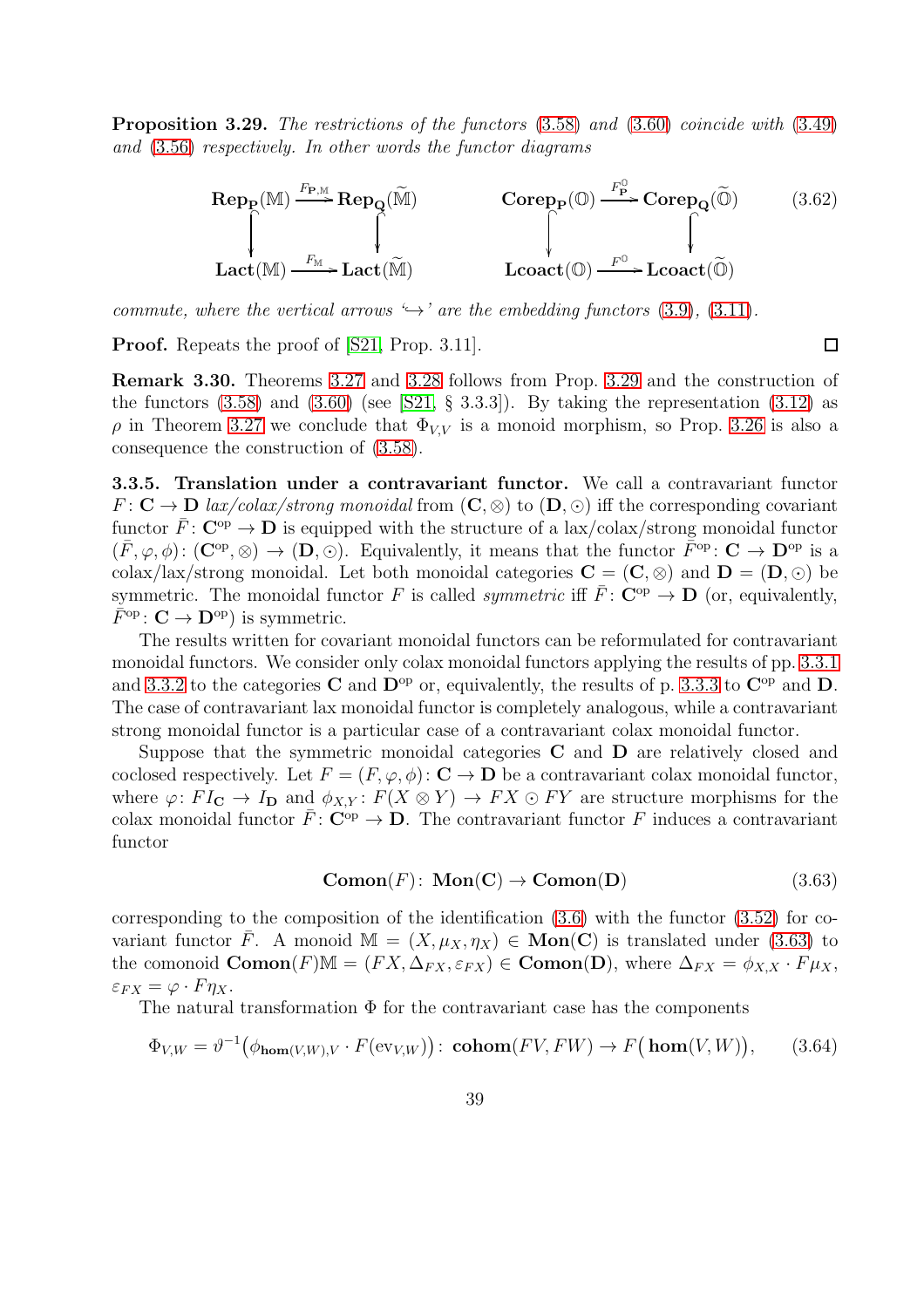$V, W \in \mathbf{P}$ . It gives the morphisms of comonoids  $\Phi_{V,V}$ :  $\mathbf{coend}(FV) \to \mathbf{Comon}(F)(\mathbf{end}(V)).$ If  $\Phi_{VV}$  is an isomorphism in D, then it is an isomorphism in Comon(D).

Let  $M \in \text{Mon}(C)$  and  $\mathbb{O} \in \text{Comon}(C^{\text{op}})$  be a monoid and a comonoid related via [\(3.6\)](#page-21-0). Theorems [3.27](#page-36-2) and [3.28](#page-37-4) for  $\bar{F}^{\text{op}}$ :  $\mathbf{C} \to \mathbf{D}^{\text{op}}$  and  $\bar{F}$ :  $\mathbf{C}^{\text{op}} \to \mathbf{D}$  give the covariant func- $\mathrm{tors} \; (\bar{F}^\mathrm{op})_{\mathbf{P}, \mathbb{M}} \colon \mathbf{Rep}_{\mathbf{P}}(\mathbb{M}) \to \mathbf{Rep}_{\mathbf{Q}^\mathrm{op}}(\widetilde{\mathbb{M}}) \; \mathrm{and} \; (\bar{F})^\mathbb{O}_{\mathbf{P}^\mathrm{op}} \colon \mathbf{Corep}_{\mathbf{P}^\mathrm{op}}(\mathbb{O}) \to \mathbf{Corep}_{\mathbf{Q}}(\widetilde{\mathbb{O}}) \; \mathrm{respect}$ tively, where  $\widetilde{M} = \text{Mon}(\overline{F}^{op})\mathbb{M} \in \text{Mon}(D^{op})$ ,  $\widetilde{\mathbb{O}} = \text{Comon}(\overline{F})\mathbb{O} \in \text{Comon}(D)$ . By using [\(3.7\)](#page-21-1) we obtain the following statement.

**Theorem 3.31.** Let the monoidal categories  $C = (C, \otimes)$  and  $D = (D, \odot)$  be closed and coclosed relative to P and Q respectively. Let  $\mathbb{M} = (X, \mu_X, \eta_X) \in \mathbf{Mon}(\mathbf{C})$ . Any contravariant colax monoidal functor  $F: (\mathbf{C}, \otimes) \to (\mathbf{D}, \odot)$  such that  $F(\mathbf{P}) \subset \mathbf{Q}$  induces the contravariant functor

<span id="page-39-2"></span>
$$
F_{\mathbf{P}}^{\mathbb{M}}\colon \operatorname{Rep}_{\mathbf{P}}(\mathbb{M}) \to \operatorname{Corep}_{\mathbf{Q}}(\widetilde{\mathbb{O}}),\tag{3.65}
$$

where  $\widetilde{\mathbb{O}} = \text{Comon}(F) \mathbb{M}$ . It maps an object  $(V, \rho) \in \text{Rep}_{\mathbf{P}}(\mathbb{M})$  to  $(FV, \widetilde{\omega}) \in \text{Corep}_{\mathbf{Q}}(\widetilde{\mathbb{O}})$ , where  $\widetilde{\omega}$ : **coend**( $FV$ )  $\rightarrow \widetilde{\mathbb{Q}}$  is the corepresentation defined as

<span id="page-39-0"></span>
$$
\mathbf{coend}(FV) \xrightarrow{\Phi_{V,V}} F(\mathbf{end}(V)) \xrightarrow{F\rho} FX. \tag{3.66}
$$

A morphism  $f: (V, \rho) \to (W, \tau)$  is mapped to the morphism  $F f: (FV, \tilde{\omega}) \to (FW, \tilde{\nu})$ , where  $(W, \tau) \in \operatorname{Rep}_{\mathbf{P}}(\mathbb{M})$  and  $\widetilde{\nu} = F \tau \cdot \Phi_{WW}$ .

3.3.6. Translation of tensor product of monoids. We denote the symmetric structure of the both symmetric monoidal categories  $C = (C, \otimes)$  and  $D = (D, \odot)$  by the same letter σ.

<span id="page-39-1"></span>**Lemma 3.32.** Let  $F = (F, \varphi, \phi) : (\mathbf{C}, \otimes) \to (\mathbf{D}, \odot)$  be a lax monoidal functor. Then for any *objects*  $X, Y, Z, W \in \mathbb{C}$  the diagram

$$
FX \odot FY \odot FZ \odot FW \xrightarrow{\text{id} \odot \phi_{Y,Z} \odot \text{id}} FX \odot F(Y \otimes Z) \odot FW
$$
  
\n
$$
\downarrow^{\phi_{X,Y} \odot \phi_{Z,W}} \qquad \qquad \downarrow^{\phi \cdot (\phi \odot \text{id}) = \phi \cdot (\text{id} \odot \phi)}
$$
  
\n
$$
F(X \otimes Y) \odot F(Z \otimes W) \xrightarrow{\phi_{X \otimes Y, Z \otimes W}} F(X \otimes Y \otimes Z \otimes W)
$$
  
\n(3.67)

is commutative. If  $F$  is symmetric, then we also have the following commutative diagram:

$$
FX \odot FY \odot FZ \odot FW \xrightarrow{\sigma^{(23)}} FX \odot FZ \odot FY \odot FW \xrightarrow{\phi \odot \phi} F(X \otimes Z) \odot F(Y \otimes W)
$$
  

$$
\downarrow^{\phi \odot \phi} F(X \otimes Y) \odot F(Z \otimes W) \xrightarrow{\phi} F(X \otimes Y \otimes Z \otimes W) \xrightarrow{F(\sigma^{(23)})} F(X \otimes Z \otimes Y \otimes W)
$$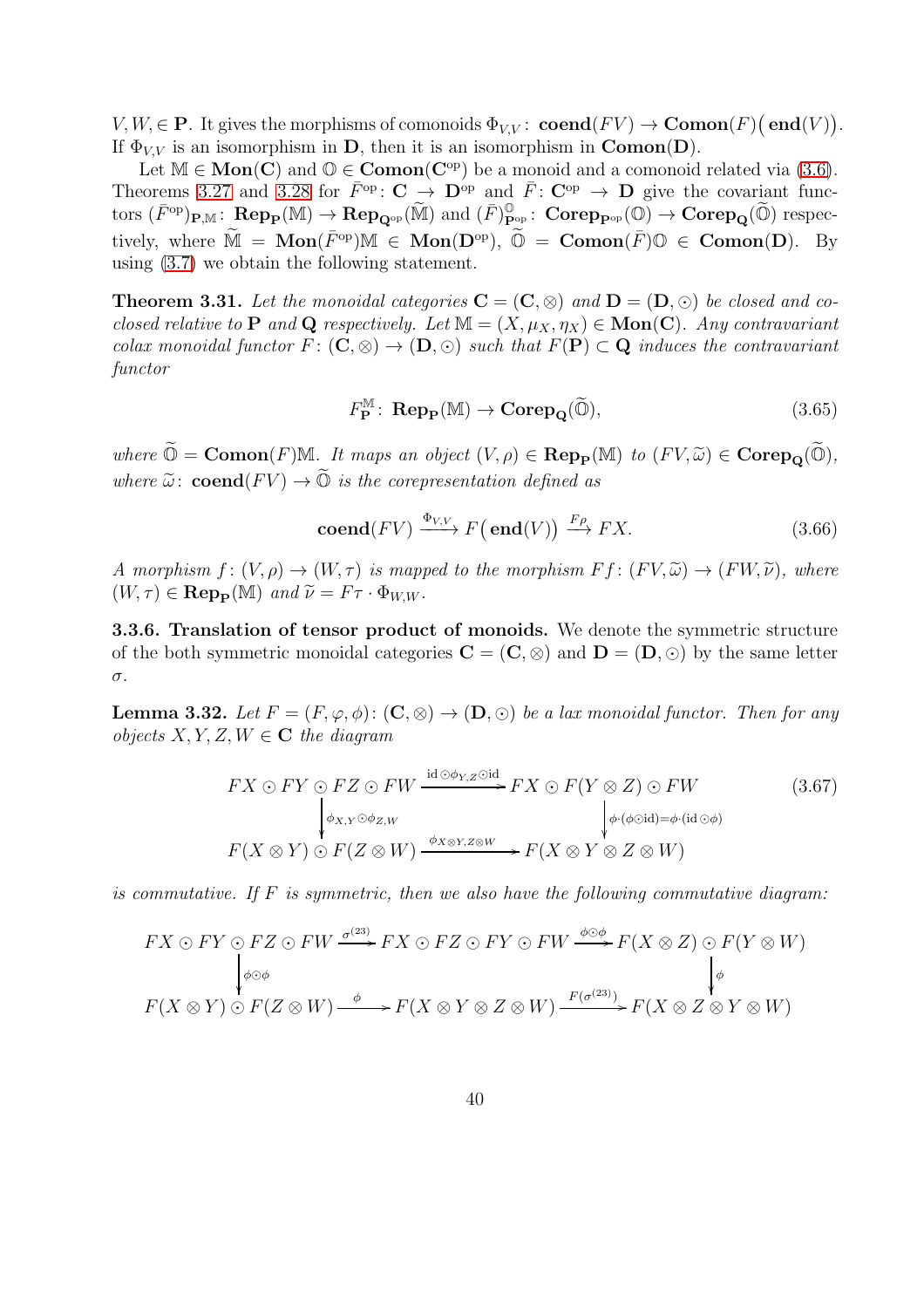**Proof.** Due to the identity  $\phi \cdot (\phi \odot id) = \phi \cdot (id \odot \phi)$  we obtain  $\phi \cdot (id \odot \phi) \cdot (id \odot \phi \odot id) =$  $\phi \cdot (\mathrm{id} \odot \phi) \cdot (\mathrm{id} \odot \mathrm{id} \odot \phi) = \phi \cdot (\phi \odot \mathrm{id}) \cdot (\mathrm{id} \odot \mathrm{id} \odot \phi) = \phi \cdot (\phi \odot \phi)$ . Then, by using [\(3.67\)](#page-39-0) one yields  $\phi \cdot (\phi \odot \phi) \cdot \sigma^{(23)} = \phi \cdot (\phi \odot id) \cdot (\text{id} \odot (\phi \cdot \sigma) \odot id) = \phi \cdot (\phi \odot id) \cdot (\text{id} \odot (F \sigma \cdot \phi) \odot id).$  Due to the naturality of  $\phi$  this is equal to  $\phi \cdot (F(\mathrm{id} \otimes \sigma) \odot \mathrm{id}) \cdot (\phi \odot \mathrm{id}) \cdot (\mathrm{id} \odot \phi \odot \mathrm{id}) = F(\sigma^{(23)}) \cdot$  $\phi \cdot (\phi \odot \text{id}) \cdot (\text{id} \odot \phi \odot \text{id}) = F(\sigma^{(23)}) \cdot \phi \cdot (\phi \odot \phi).$  $\Box$ 

Note that  $Mon(C)$  and  $Mon(D)$  are both symmetric monoidal categories (see p. [3.2.1\)](#page-23-3). Let us describe a monoidal structure of  $\text{Mon}(F)$ :  $\text{Mon}(C) \to \text{Mon}(D)$  induced by the monoidal structure of F.

<span id="page-40-2"></span>**Proposition 3.33.** If F is a symmetric lax/strong monoidal functor, then  $\text{Mon}(F)$  is also lax/strong monoidal and also symmetric. The monoidal structure is given by the same morphisms  $\varphi: I_{\mathbf{D}} \to FI_{\mathbf{C}}$  and  $\phi_{X,Y}: FX \odot FY \to F(X \otimes Y)$  regarded as mor $phisms \varphi: I_{\mathbf{Mon}(\mathbf{D})} \to \mathbf{Mon}(F)(I_{\mathbf{Mon}(\mathbf{C})}) \text{ and } \phi_{\mathbb{M},\mathbb{M}'} = \phi_{X,Y} \colon \widetilde{\mathbb{M}} \odot \widetilde{\mathbb{M}}' \to \mathbf{Mon}(F)(\mathbb{M} \otimes \mathbb{M}'),$ where  $\mathbb{M} = (X, \mu_X, \eta_X) \in \text{Mon}(\mathbf{C}), \mathbb{M}' = (Y, \mu_Y, \eta_Y) \in \text{Mon}(\mathbf{C}), \mathbb{M} = \text{Mon}(F)\mathbb{M}$  and  $\widetilde{\mathbb M}' = \mathbf{Mon}(F) \mathbb M'.$ 

Dually, if F is a symmetric colax/strong monoidal functor, then  $\mathbf{Comon}(F)$  is also colax/strong monoidal and also symmetric. Its monoidal structure is given by the morphisms  $\varphi: I_{\mathbf{D}} \to FI_{\mathbf{C}}$  and  $\phi_{X,Y}: F(X \otimes Y) \to FX \circ FY$  regarded as morphisms between comonoids.

**Proof.** We need to check that  $\phi_{X,Y} : FX \odot FY \rightarrow F(X \otimes Y)$  is a morphism from the monoid  $\widetilde{\mathbb{M}} \odot \widetilde{\mathbb{M}}' = (FX \odot FY, (\mu_{FX} \odot \mu_{FY}) \cdot \sigma^{(23)}, \eta_{FX} \odot \eta_{FY})$  to the monoid  $\mathbf{Mon}(F)(\mathbb{M} \otimes \mathbb{M}') =$  $(F(X \otimes Y), F(\mu_X \otimes \mu_Y) \cdot F(\sigma) \cdot \phi, F(\eta_X \otimes \eta_Y) \cdot \varphi)$ , where  $\mu_{FX} = F\mu_X \cdot \phi, \eta_{FX} = F\eta_X \cdot \varphi$ . This amounts to the commutative diagrams

$$
FX \odot FY \odot FX \odot FY \xrightarrow{(\phi \odot \phi) \cdot \sigma^{(23)}} F(X \otimes X) \odot (Y \otimes Y) \xrightarrow{F\mu_X \odot F\mu_Y} FX \odot FY \qquad (3.68)
$$
  
\n
$$
\downarrow^{\phi} \downarrow^{\phi}
$$
  
\n
$$
F(X \otimes Y) \odot F(X \otimes Y) \xrightarrow{F(\sigma^{(23)}) \cdot \phi} F(X \otimes X \otimes Y \otimes Y) \xrightarrow{F(\mu_X \otimes \mu_Y)} F(X \otimes Y)
$$

<span id="page-40-1"></span><span id="page-40-0"></span>
$$
I_{\mathbf{D}} \odot I_{\mathbf{D}} \xrightarrow{\varphi \odot \varphi} F I_{\mathbf{C}} \odot F I_{\mathbf{C}} \xrightarrow{F \eta_X \odot F \eta_Y} FX \odot FY
$$
\n
$$
\downarrow^{\phi_{I_{\mathbf{C}},I_{\mathbf{C}}}} I_{\mathbf{D}} \xrightarrow{\varphi} FI_{\mathbf{C}} \xrightarrow{\varphi} F I_{\mathbf{C}} \xrightarrow{\varphi} F (I_{\mathbf{C}} \otimes I_{\mathbf{C}}) \xrightarrow{F (\eta_X \otimes \eta_Y)} F (X \otimes Y)
$$
\n(3.69)

The commutativity of [\(3.68\)](#page-40-0) follows from Lemma [3.32](#page-39-1) (for  $Z = X, W = Y$ ) and the naturality of  $\phi$ . The diagram [\(3.69\)](#page-40-1) is obtained by using the formula  $\phi_{I_{\mathbf{C}},I_{\mathbf{C}}}\cdot(\varphi\odot id) = id$ . The same formula implies that  $\varphi$  is a morphism from the monoid  $I_{\text{Mon}(D)} = (I_D, id, id)$  to  $\text{Mon}(F)I_{\text{Mon}(C)} = (FI_{\text{C}}, \phi_{I_{\text{C}},I_{\text{C}}}, \varphi)$ . The conditions on the monoidal structure of  $\text{Mon}(F)$ defined in this way as well as the agreement with the symmetric structure are valid, since they are valid for the structure of F. If F is strong monoidal, then  $\varphi$  and  $\phi_{X,Y}$  are isomorphisms in D. They are isomorphisms in  $Mon(D)$ , since the forgetful functor  $Mon(D) \rightarrow D$  reflects isomorphisms.  $\Box$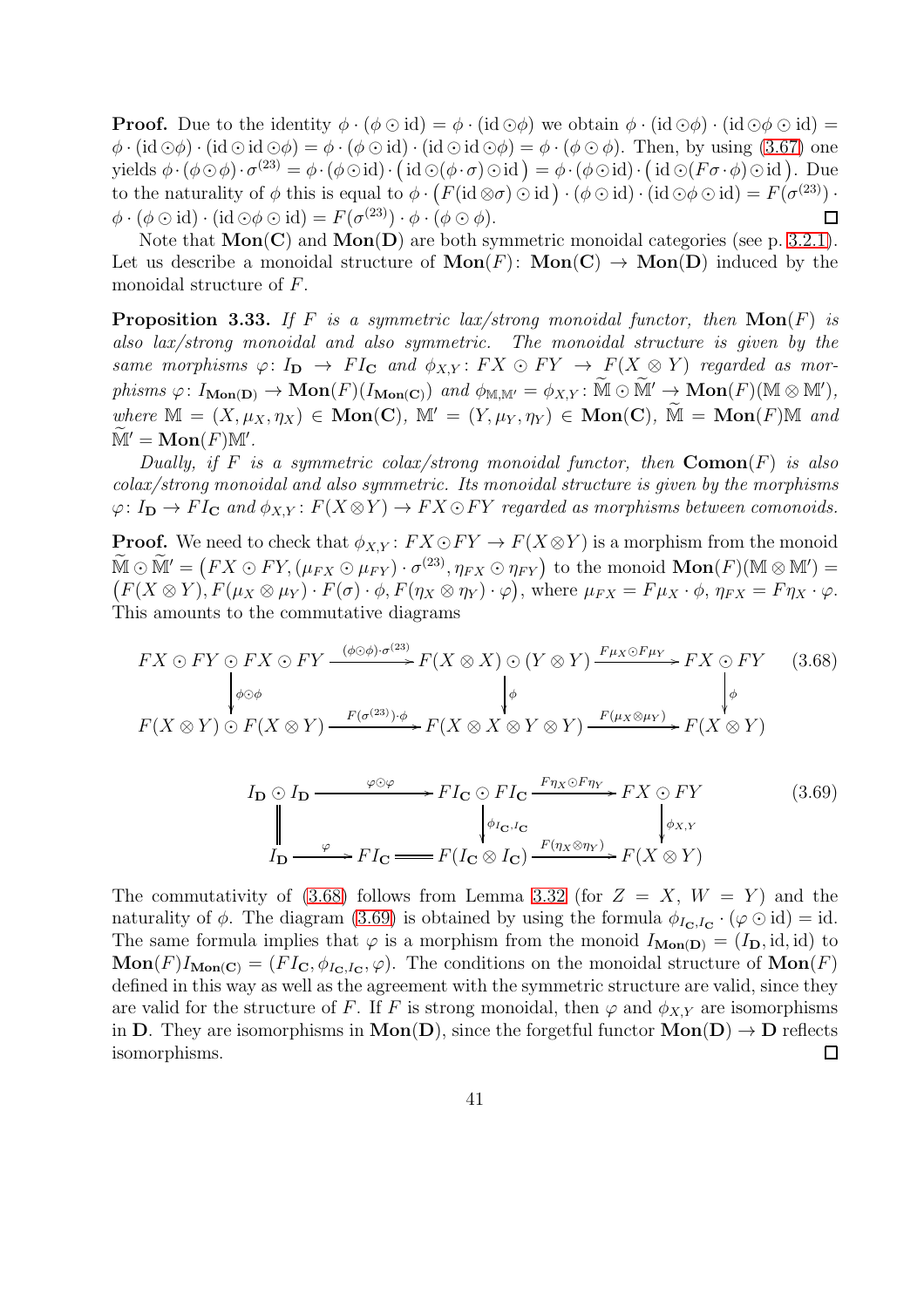**3.3.7. Translation of bimonoids.** Let  $F: (\mathbb{C}, \otimes) \to (\mathbb{D}, \odot)$  be a (covariant) symmetric strong monoidal functor. Let  $\mathbb{B} = (X, \mu_X, \eta_X, \Delta_X, \varepsilon_X)$  be a bimonoid in  $(C, \otimes)$ . By definition it means that  $\mathbb{M} = (X, \mu_X, \eta_X)$  and  $\mathbb{O} = (X, \Delta_X, \varepsilon_X)$  are a monoid and a comonoid in C such that the comonoid structure gives the morphisms  $\Delta_X : \mathbb{M} \to \mathbb{M} \otimes \mathbb{M}$  and  $\varepsilon_X : \mathbb{M} \to I_{\text{Mon}(C)}$ in Mon(C). The formulae [\(3.46\)](#page-34-3) give the monoid  $\tilde{M} = (FX, \mu_{FX}, \eta_{FX}) = \text{Mon}(F)M$ in D. By considering  $F = (F, \varphi, \phi)$  as a colax monoidal functor with the structure morphisms  $\varphi^{-1} \colon FI_{\mathbf{C}} \to I_{\mathbf{D}}$  and  $\phi_{X,Y}^{-1} \colon F(X \otimes Y) \to FX \otimes FY$  we obtain the comonoid  $\widetilde{\mathbb{O}} = (FX, \Delta_{FX}, \varepsilon_{FX}) = \textbf{Comon}(F) \mathbb{O}$  in D, where  $\Delta_{FX}$  and  $\varepsilon_{FX}$  are defined by the formu-lae [\(3.53\)](#page-36-5) but with  $\varphi^{-1}$  and  $\phi^{-1}$  instead of  $\varphi$  and  $\phi$ , i.e.

$$
\Delta_{FX}: FX \xrightarrow{F\Delta_X} F(X \otimes X) \xrightarrow{\phi_{X,X}^{-1}} FX \odot FX, \qquad \varepsilon_{FX}: FX \xrightarrow{F\varepsilon_X} FI_{\mathbf{C}} \xrightarrow{\varphi^{-1}} I_{\mathbf{D}}.
$$
 (3.70)

By applying Prop. [3.33](#page-40-2) to the strong monoidal functor  $(F, \varphi, \phi)$  we see that  $\phi_{X,X}$  and  $\varphi$  are monoid isomorphisms with the inverses  $\phi_{X,X}^{-1}$ : **Mon** $(F)(\mathbb{M} \otimes \mathbb{M}) \cong \widetilde{\mathbb{M}} \otimes \widetilde{\mathbb{M}}$  and  $\varphi^{-1}$ : Mon $(F)I_{\text{Mon}(C)} \nightharpoonup I_{\text{Mon}(D)}$ , where  $\widetilde{\mathbb{M}} = \text{Mon}(F)\mathbb{M}$ . Hence the compositions [\(3.70\)](#page-41-0) give the monoid morphisms  $\Delta_{FX} \colon \widetilde{M} \to \widetilde{M} \odot \widetilde{M}$  and  $\varepsilon_{FX} \colon \widetilde{M} \to I_{\mathrm{Mon}(D)}$ , so we get a bimonoid  $\widetilde{\mathbb{B}} = (FX, \mu_{FX}, \eta_{FX}, \Delta_{FX}, \varepsilon_{FX}) \in \mathbf{Bimon}(\mathbf{D})$ . We have proved the following fact.

**Proposition 3.34.** A (covariant) symmetric strong monoidal functor  $F: (\mathbf{C}, \otimes) \to (\mathbf{D}, \odot)$ translates bimonoids to bimonoids. Namely, it induces the symmetric strong monoidal functor

<span id="page-41-0"></span>
$$
Bimon(F): Bimon(C, \otimes) \to Bimon(D, \odot) \tag{3.71}
$$

agreed with the functors [\(3.47\)](#page-34-4) and [\(3.52\)](#page-36-4). It maps  $\mathbb B$  to the bimonoid  $\mathbb B = \text{Bimon}(F)\mathbb B$ defined by the formulae [\(3.46\)](#page-34-3), [\(3.70\)](#page-41-0).

A contravariant symmetric strong monoidal functor  $F: (\mathbf{C}, \otimes) \to (\mathbf{D}, \odot)$  gives the contravariant functor  $\mathbf{Bimon}(F)$ :  $\mathbf{Bimon}(C, \otimes) \to \mathbf{Bimon}(D, \odot)$  corresponding to covariant functor  $\textbf{Bimon}(\bar{F})$ :  $\textbf{Bimon}(\mathbf{C}^{\text{op}}, \otimes) \to \textbf{Bimon}(\mathbf{D}, \odot)$ . It translates  $\mathbb{B} \in \textbf{Bimon}(\mathbf{C}, \otimes)$  to  $\mathbb{B} = \text{Bimon}(F)\mathbb{B} = (FX, \mu_{FX}, \eta_{FX}, \Delta_{FX}, \varepsilon_{FX}) \in \text{Bimon}(\mathbf{D}, \odot)$ , where

$$
\mu_{FX}: FX \odot FX \xrightarrow{\phi_{X,X}} F(X \otimes X) \xrightarrow{F\Delta_X} FX, \qquad \eta_{FX}: I_{\mathbf{D}} \xrightarrow{\varphi} FI_{\mathbf{C}} \xrightarrow{F\epsilon_X} FX,
$$
 (3.72)

$$
\Delta_{FX}: FX \xrightarrow{F\mu_X} F(X \otimes X) \xrightarrow{\phi_{X,X}^{-1}} FX \odot FX, \qquad \varepsilon_{FX}: FX \xrightarrow{F\eta_X} FI_{\mathbf{C}} \xrightarrow{\varphi^{-1}} I_{\mathbf{D}}.
$$
 (3.73)

3.3.8. Translation of tensor product of representations. Suppose that the parametrising subcategories  $P \subset C$  and  $Q \subset D$  are monoidal subcategories of the symmetric monoidal categories  $(C, \otimes)$  and  $(D, \odot)$  respectively and that  $F(P) \subset Q$  for a covariant strong monoidal functor F. Let  $\mathbb{B} = (X, \mu_X, \eta_X, \Delta_X, \varepsilon_X) \in \mathbf{Bimon}(\mathbf{C}, \otimes)$  and  $\mathbb{B} = \mathbf{Bimon}(F)\mathbb{B}$ .

If  $\mathbf{C} = (\mathbf{C}, \otimes)$  and  $\mathbf{D} = (\mathbf{D}, \odot)$  are both relatively closed, then we have the functors [\(3.49\)](#page-36-1). Denote such functor for a monoid  $\mathbb{M} = (X, \mu_X, \eta_X)$  by

<span id="page-41-3"></span><span id="page-41-2"></span><span id="page-41-1"></span>
$$
F_{\mathbf{P}, \mathbb{B}} \colon \mathbf{Rep}_{\mathbf{P}}(\mathbb{B}) \to \mathbf{Rep}_{\mathbf{Q}}(\widetilde{\mathbb{B}}). \tag{3.74}
$$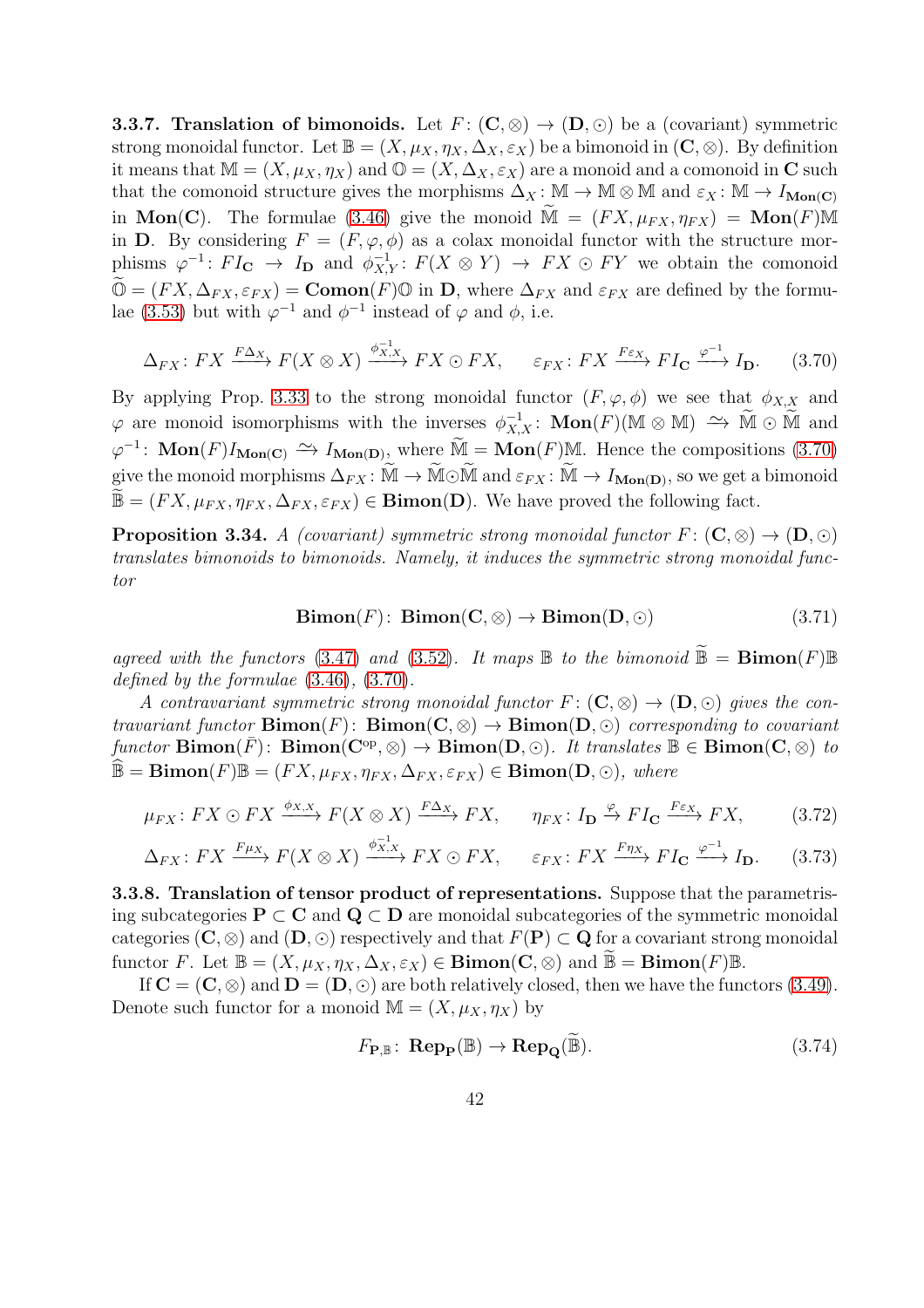In the case, when  $C$  and  $D$  are both relatively coclosed, the functor  $(3.56)$  for the comonoid  $\mathbb{O} = (X, \Delta_X, \varepsilon_X)$  and the colax monoidal functor  $F = (F, \varphi^{-1}, \varphi^{-1})$  is defined and has the form

<span id="page-42-0"></span>
$$
F_{\mathbf{P}}^{\mathbb{B}}\colon \operatorname{\mathbf{Corep}}_{\mathbf{P}}(\mathbb{B}) \to \operatorname{\mathbf{Corep}}_{\mathbf{Q}}(\widetilde{\mathbb{B}}). \tag{3.75}
$$

If  $\mathbf{C} = (\mathbf{C}, \otimes)$  and  $\mathbf{D} = (\mathbf{D}, \odot)$  are relatively closed and coclosed respectively and F is a contravariant symmetric strong monoidal functor, then we get the contravariant functor

<span id="page-42-1"></span>
$$
F_{\mathbf{P}}^{\mathbb{B}}\colon \mathbf{Rep}_{\mathbf{P}}(\mathbb{B}) \to \mathbf{Corep}_{\mathbf{Q}}(\widehat{\mathbb{B}}),\tag{3.76}
$$

where  $\widehat{\mathbb{B}}$  is defined by [\(3.72\)](#page-41-1), [\(3.73\)](#page-41-2).

Recall that all the categories appeared in [\(3.74\)](#page-41-3), [\(3.75\)](#page-42-0) and [\(3.76\)](#page-42-1) are monoidal categories (Theorems [3.18,](#page-30-3) [3.20\)](#page-32-5).

<span id="page-42-3"></span>Theorem 3.35. The functors [\(3.74\)](#page-41-3), [\(3.75\)](#page-42-0) and [\(3.76\)](#page-42-1) are strong monoidal functors (the corresponding conditions are supposed: the symmetric monoidal categories  $C$  and  $D$  should be relatively closed/coclosed, the symmetric strong monoidal F should be covariant/contravariant). The monoidal structure of the functors  $(3.74)$ ,  $(3.75)$  and  $(3.76)$  is inherited from F.

**Proof.** Let  $\rho$  and  $\rho'$  be representations of  $\mathbb{B}$  on the objects V and V'. Their tensor product  $\rho'' = \pi \cdot (\rho \otimes \rho') \cdot \Delta_X$  is a representation of B on  $V'' = V \otimes V'$ . The functor F translates the objects  $(V, \rho)$ ,  $(V', \rho')$  and  $(V'', \rho'')$  of  $\mathbf{Rep}_{\mathbf{P}}(\mathbb{B})$  to the objects  $(FV, \tau)$ ,  $(FV', \tau')$  and  $(FV'', \tau'')$  of  $\mathbf{Rep}_{\mathbf{Q}}(\widetilde{\mathbb{B}})$ , where  $\tau = \Phi_{V,V} \cdot F\rho$ ,  $\tau' = \Phi_{V',V'} \cdot F\rho'$  and  $\tau'' = \Phi_{V'',V''} \cdot F\rho''$ . The tensor product of  $\tau$  and  $\tau'$  is the representation  $\lambda = \pi \cdot (\tau \odot \tau') \cdot \Delta_{FX}$  on  $FV \odot FV'$ . We need to show that  $\phi_{V,V'} : FV \odot FV' \rightarrow F(V \otimes V')$  is a morphism between representations  $\lambda$ and  $\tau''$ . According to Definition [3.1](#page-20-4) this amounts to the commutative diagram

<span id="page-42-2"></span>
$$
X \longrightarrow \mathbf{hom}(FV \odot FV', FV \odot FV') \tag{3.77}
$$
  
\n
$$
\downarrow \mathbf{hom}(\mathrm{id}, \phi)
$$
  
\n
$$
\mathbf{hom}(FV'', FV'') \longrightarrow \mathbf{hom}(\phi, \mathrm{id}) \longrightarrow \mathbf{hom}(FV \odot FV', FV'')
$$

The representations in this diagram can be written in the form

$$
\lambda = \pi \cdot (\tau \odot \tau') \cdot \Delta_{FX} = \pi \cdot (\Phi \odot \Phi) \cdot (F\rho \odot F\rho') \cdot \phi^{-1} \cdot F\Delta_X =
$$

$$
\pi \cdot (\Phi \odot \Phi) \cdot \phi^{-1} \cdot F(\rho \otimes \rho') \cdot F\Delta_X,
$$

$$
\tau'' = \Phi \cdot F\rho'' = \Phi \cdot F\pi \cdot F(\rho \otimes \rho') \cdot F\Delta_X,
$$

so we need to check the equality  $\textbf{hom}(\text{id}, \phi) \cdot \pi \cdot (\Phi \odot \Phi) = \textbf{hom}(\phi, \text{id}) \cdot \Phi \cdot F \pi \cdot \phi$  of two morphisms  $F(\textbf{hom}(V, V)) \odot F(\textbf{hom}(V', V')) \rightarrow \textbf{hom}(FV \odot FV', FV'')$ . By using the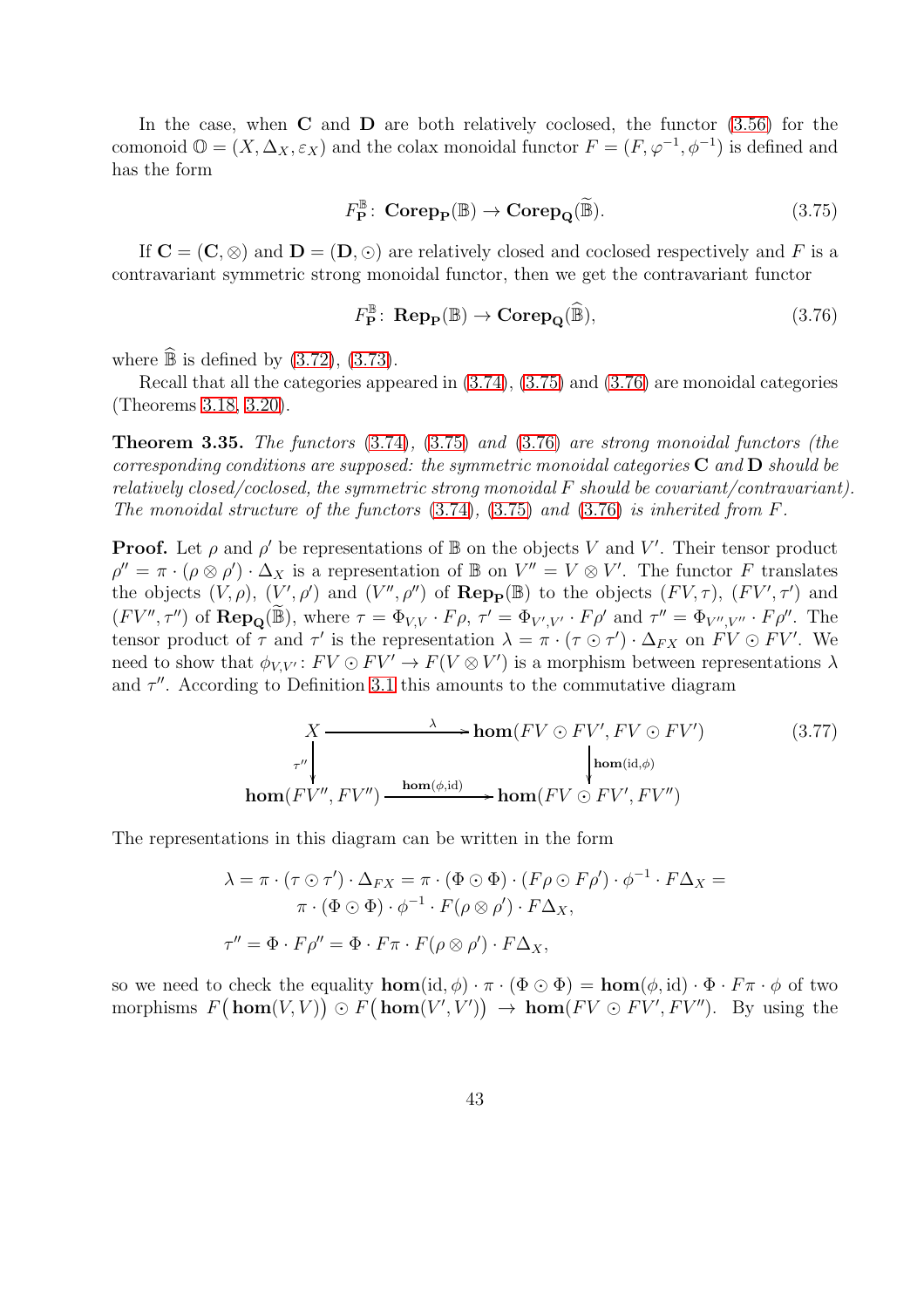formulae  $(2.23)$ ,  $(2.37)$  and the commutative diagrams  $(3.17)$ ,  $(3.43)$  we obtain their images under  $\theta$ :

$$
\theta\big(\mathbf{hom}(\mathrm{id},\phi)\big)\cdot(\pi\odot\mathrm{id})\cdot(\Phi\odot\Phi\odot\mathrm{id}) = \phi\cdot\mathrm{ev}\cdot(\pi\odot\mathrm{id})\cdot(\Phi\odot\Phi\odot\mathrm{id}) =
$$
  

$$
\phi\cdot(\mathrm{ev}\odot\mathrm{ev})\cdot\sigma^{(23)}\cdot(\Phi\odot\Phi\odot\mathrm{id}) = \phi\cdot(\mathrm{ev}\odot\mathrm{ev})\cdot(\Phi\odot\mathrm{id}\odot\Phi\odot\mathrm{id})\cdot\sigma^{(23)} =
$$
  

$$
\phi\cdot\big(F(\mathrm{ev})\odot F(\mathrm{ev})\big)\cdot(\phi\odot\phi)\cdot\sigma^{(23)} = F(\mathrm{ev}\otimes\mathrm{ev})\cdot\phi\cdot(\phi\odot\phi)\cdot\sigma^{(23)},\quad(3.78)
$$

$$
\theta\big(\mathbf{hom}(\phi, \mathrm{id})\big) \cdot (\Phi \odot \mathrm{id}) \cdot (F\pi \odot \mathrm{id}) \cdot (\phi \odot \mathrm{id}) =
$$
  
\nev·(id  $\odot \phi$ ) · ( $\Phi \odot \mathrm{id}$ ) · ( $F\pi \odot \mathrm{id}$ ) · ( $\phi \odot \mathrm{id}$ ) =  $F(\mathrm{ev}) \cdot \phi \cdot (F\pi \odot \mathrm{id}) \cdot (\phi \odot \phi) =$   
\n
$$
F(\mathrm{ev}) \cdot F(\pi \otimes \mathrm{id}) \cdot \phi \cdot (\phi \odot \phi) = F(\mathrm{ev} \otimes \mathrm{ev}) \cdot F(\sigma^{(23)}) \cdot \phi \cdot (\phi \odot \phi).
$$
 (3.79)

The right hand sides of [\(3.78\)](#page-43-0) and [\(3.79\)](#page-43-1) coincide by virtue of Lemma [3.32,](#page-39-1) so the diagram [\(3.77\)](#page-42-2) is commutative.

The unit object  $I_{\mathbf{Rep}_{\mathbf{P}}(\mathbb{B})} = (I_{\mathbf{C}}, \varepsilon_X)$  is translated to the object  $(FI_{\mathbf{C}}, \tilde{\varepsilon}_X)$ , where

<span id="page-43-1"></span><span id="page-43-0"></span>
$$
\widetilde{\varepsilon}_X \colon FX \xrightarrow{F\varepsilon_X} FI_{\mathbf{C}} = F\big(\operatorname{end}(I_{\mathbf{C}})\big) \xrightarrow{\Phi_{I_{\mathbf{C}},I_{\mathbf{C}}}} \operatorname{end}(FI_{\mathbf{C}}) \tag{3.80}
$$

is the corresponding representation of  $\widetilde{\mathbb{B}}$  on  $FI_{\mathbf{C}}$ . Let us prove that  $\varphi: I_{\mathbf{D}} \to FI_{\mathbf{C}}$  gives the morphisms between the representations  $\varepsilon_{FX} = \varphi^{-1} \cdot F \varepsilon_X : FX \to I_D = \text{end}(I_D)$  and  $\widetilde{\varepsilon}_X$ . Due to Prop. [2.25](#page-17-1) the morphism  $I_{\mathbf{D}} = \mathbf{hom}(I_{\mathbf{D}}, I_{\mathbf{D}}) \xrightarrow{\mathbf{hom}(\mathrm{id}, \varphi)} \mathbf{hom}(I_{\mathbf{D}}, FI_{\mathbf{C}}) = FI_{\mathbf{C}}$ coincides with  $\varphi$ , so we obtain

$$
\mathbf{hom}(\mathrm{id}, \varphi) \cdot \varepsilon_{FX} = \varphi \cdot \varphi^{-1} \cdot F \varepsilon_X = F \varepsilon_X, \quad \mathbf{hom}(\varphi, \mathrm{id}) \cdot \widetilde{\varepsilon}_X = \mathbf{hom}(\varphi, \mathrm{id}) \cdot \Phi \cdot F \varepsilon_X.
$$

Hence we need only to check that the morphism

<span id="page-43-3"></span><span id="page-43-2"></span>
$$
F\big(\mathbf{hom}(I_{\mathbf{C}}, I_{\mathbf{C}})\big) \xrightarrow{\Phi} \mathbf{hom}(FI_{\mathbf{C}}, FI_{\mathbf{C}}) \xrightarrow{\mathbf{hom}(\varphi, \mathrm{id})} \mathbf{hom}(I_{\mathbf{D}}, FI_{\mathbf{C}})
$$
(3.81)

coincides with the identification  $F(\mathbf{hom}(I_{\mathbf{C}}, I_{\mathbf{C}})) = FI_{\mathbf{C}} = \mathbf{hom}(I_{\mathbf{D}}, FI_{\mathbf{C}})$ . Since [\(2.39\)](#page-17-4) is the identification, the morphism [\(3.81\)](#page-43-2) coincides with the image of (3.81) itself under  $\theta$ . Due to  $(2.23)$  and  $(2.37)$  this image equals

$$
\theta(\mathbf{hom}(\varphi, \mathrm{id})) \cdot (\Phi \odot \mathrm{id}) = \mathrm{ev} \cdot (\mathrm{id} \odot \varphi) \cdot (\Phi \odot \mathrm{id}) = \mathrm{ev} \cdot (\Phi \odot \mathrm{id}) \cdot (\mathrm{id} \odot \varphi) =
$$
  

$$
F(\mathrm{ev}) \cdot \phi \cdot (\mathrm{id} \odot \varphi) \colon F(\mathbf{hom}(I_{\mathbf{C}}, I_{\mathbf{C}})) \odot I_{\mathbf{D}} \to FI_{\mathbf{C}}.
$$
 (3.82)

Since  $F(\text{ev})$ :  $F(\text{hom}(I_{\text{C}}, I_{\text{C}}) \otimes I_{\text{C}}) \rightarrow FI_{\text{C}}$  and

$$
F\big(\mathop{\mathrm{\bf hom}}\nolimits(I_{\mathbf{C}}, I_{\mathbf{C}})\big) \odot I_{\mathbf{D}} \xrightarrow{\mathrm{id} \odot \varphi} F\big(\mathop{\mathrm{\bf hom}}\nolimits(I_{\mathbf{C}}, I_{\mathbf{C}})\big) \odot FI_{\mathbf{C}} \xrightarrow{\phi} F\big(\mathop{\mathrm{\bf hom}}\nolimits(I_{\mathbf{C}}, I_{\mathbf{C}}) \otimes I_{\mathbf{C}}\big)
$$

are both the identification morphisms, their composition [\(3.82\)](#page-43-3) is the identification as well.

By virtue of Prop. [3.2](#page-20-5) the morphisms of representations  $\phi_{V,V'} : (FV \odot FV', \lambda) \rightarrow (FV'', \tau'')$ and  $\varphi: (I_{\mathbf{D}}, \varepsilon_{FX}) \to (FX, \tilde{\varepsilon}_X)$  are isomorphisms in  $\mathbf{Rep}_{\mathbf{P}}(\mathbb{B})$ .  $\Box$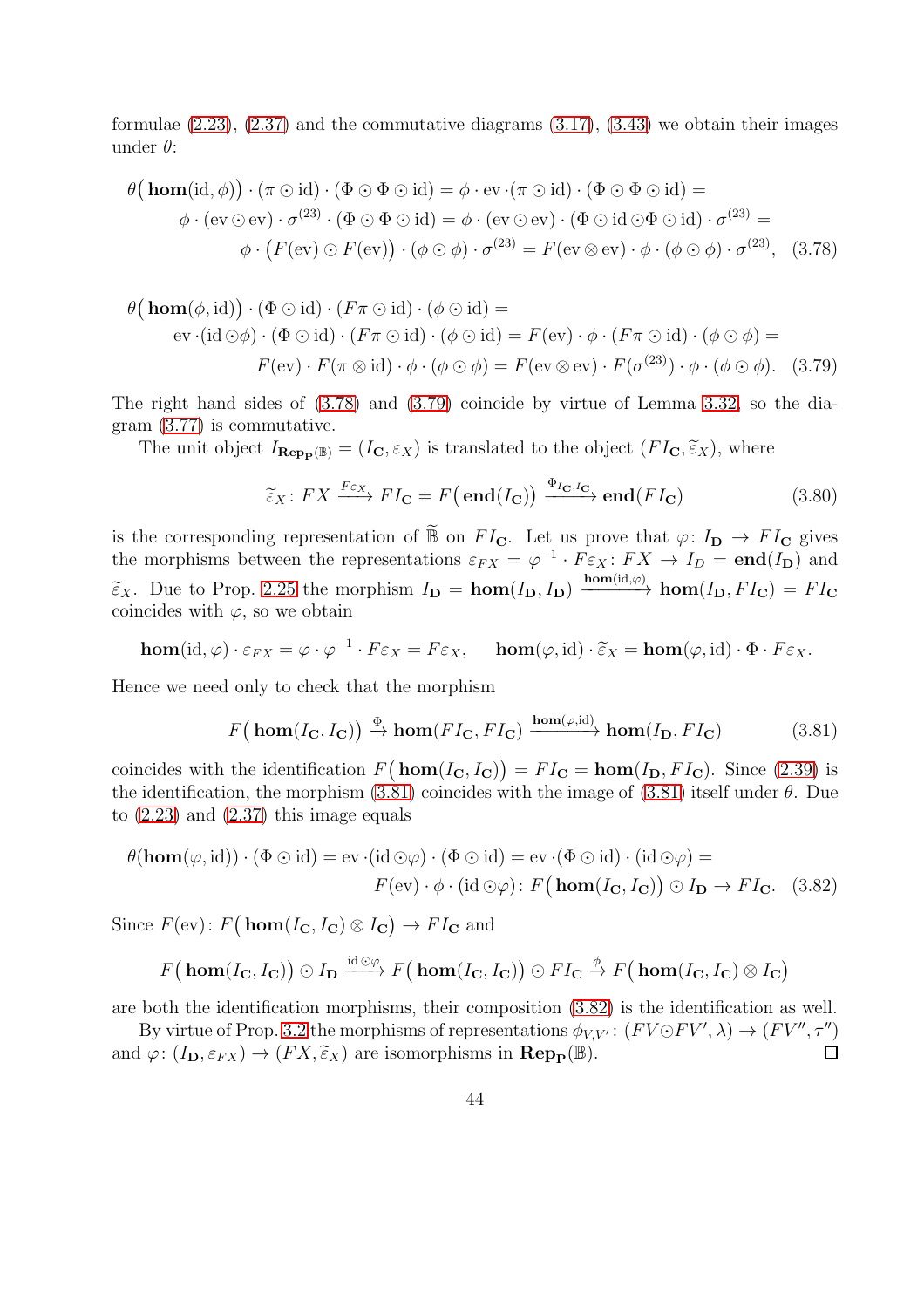**Remark 3.36.** Recall that any symmetric strong monoidal functor  $F = (F, \varphi, \phi)$  induces strong monoidal functors

<span id="page-44-2"></span>
$$
F_{\mathbb{B}}\colon \mathbf{Lact}(\mathbb{B}) \to \mathbf{Lact}(\widetilde{\mathbb{B}}), \qquad F^{\mathbb{B}}\colon \mathbf{Lcoact}(\mathbb{B}) \to \mathbf{Lcoact}(\widetilde{\mathbb{B}}) \qquad (3.83)
$$

with the (lax) monoidal structure  $(\varphi, \phi)$ . The functors [\(3.74\)](#page-41-3) and [\(3.75\)](#page-42-0) are restrictions of [\(3.83\)](#page-44-2) as monoidal functors (in the sense of Prop. [3.29](#page-38-0) and Remark [3.22\)](#page-32-6). These facts can be used for an alternative proof of Theorem [3.35.](#page-42-3)

### <span id="page-44-0"></span>4 Examples

The general theory of representations described above was motivated by two types of representations. First, this theory allows to unify the classical representations on vector spaces such as representations of groups and algebras. Second example is quantum representations on quadratic algebras defined in [\[S21\]](#page-54-0).

Let us fix a basic field K of characteristic char  $\mathbb{K} \neq 2$ . We suppose that any vector space or algebra is over K unless we explicitly specify another field.

#### <span id="page-44-1"></span>4.1 Representations on vector spaces

The model example of the general representation theory is the representations of algebras. This is the case of the closed monoidal category of vector spaces. To describe the representations of groups we introduce a bigger relatively closed monoidal category which contains sets as well as vector spaces as monoidal subcategories. This gives the unification of representations of groups and algebras. This case is generalised to groups with a geometric structure such as Lie groups, algebraic groups etc (the algebraic case was described in [\[S21,](#page-54-0) § 4.3]).

4.1.1. Representations of algebras. The category of vector spaces (Vect,  $\otimes$ ) with the standard tensor product  $\otimes$  is a closed symmetric monoidal category with the unit object K. The monoids in (Vect, ⊗) are algebras:  $\text{Mon}(\text{Vect}, \otimes) = (\text{Alg}, \otimes)$ . For  $V, W \in \text{Vect}$  the object **hom**(V, W) is a vector space of all the linear operators  $V \to W$ , while **end**(V) is the algebra of operators on V. A morphism  $\rho: \mathfrak{A} \to \mathbf{end}(V)$  in  $\mathbf{Mon}(\mathbf{Vect}, \otimes) = \mathbf{Alg}$  is a representation of an algebra  $\mathfrak{A} \in \mathbf{Alg}$  on  $V \in \mathbf{Vect}$  in the usual sense.

4.1.2. Semi-linear sets. The category of sets Set is the category with finite products. The usual monoids and groups are monoids and groups in Set, i.e. monoids and Hopf monoids in  $(Set, \times)$ . Notice that the monoidal category  $(Set, \times)$  is closed with the homobjects  $\text{hom}(X, Y) = \text{Hom}(X, Y) \in \textbf{Set}$  and  $\text{end}(X) = \text{End}(X) \in \textbf{Mon}(\textbf{Set}, \times)$ , where  $X, Y \in \mathbf{Set}.$ 

To consider representations of monoids and groups on vector spaces in frame of the general representation theory constructed in Section [3](#page-19-0) we define the category SLSet. Its objects are pairs  $(X, V)$ , where  $X \in \mathbf{Set}$  and  $V \in \mathbf{Vect}$ ; denote such object by  $X \times V$ .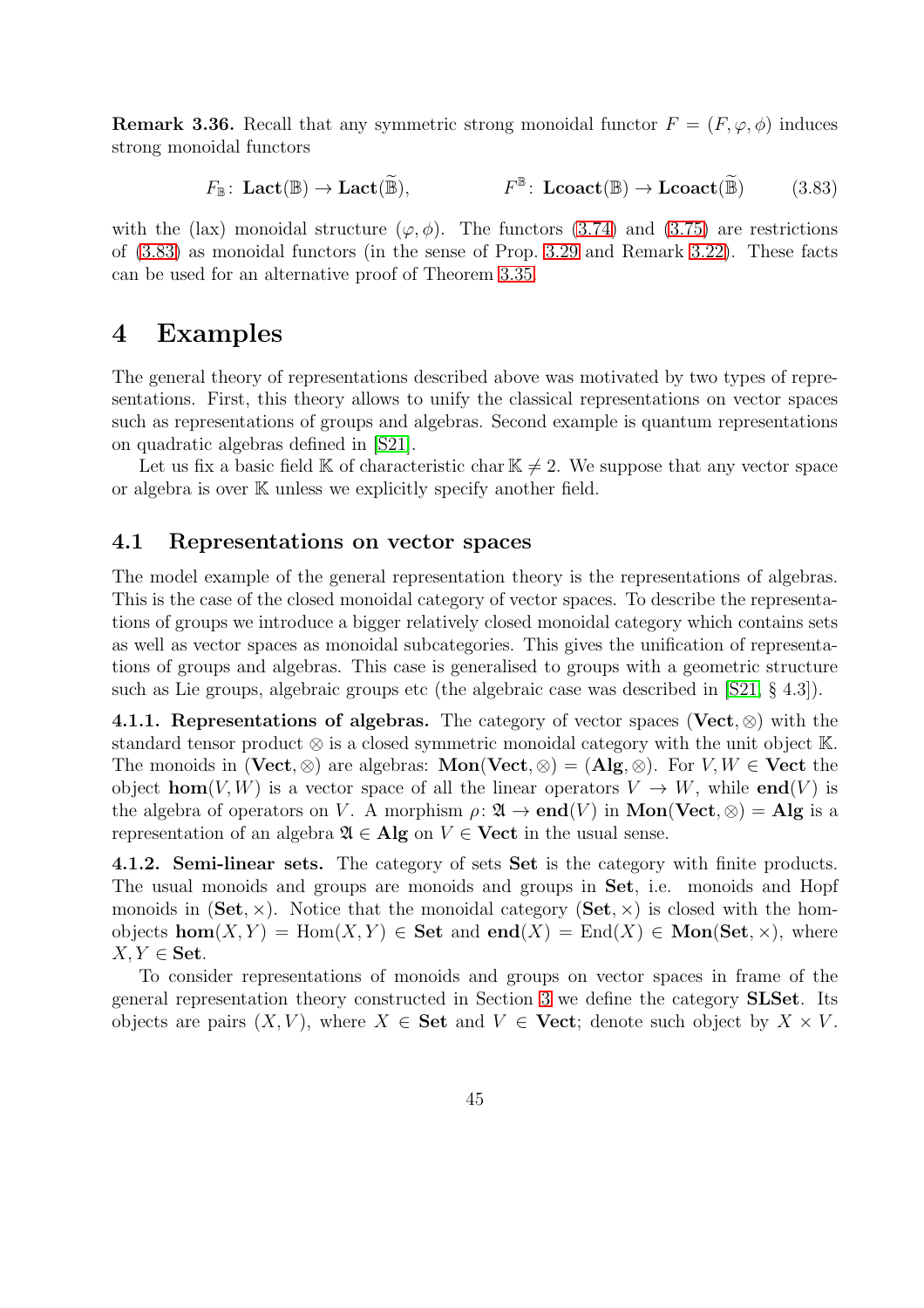Define morphisms by the formula

$$
\text{Hom}_{\text{SLSet}}(X \times V, Y \times W) = \text{Hom}_{\text{Set}}(X, Y) \times \text{Hom}_{\text{Set}}(X, \text{Hom}_{\text{Vect}}(V, W)). \tag{4.1}
$$

A morphism  $X \times V \to Y \times W$  is presented by a collection  $(\varphi, (f_x)_{x \in X})$ , where  $\varphi: X \to Y$ is an arbitrary map and  $f_x: V \to W$  are linear maps indexed by  $x \in X$ .

We can consider the object  $X \times V \in$  SLSet as the Cartesian product of the sets X and V. A morphism  $F = (\varphi, f_x)$  in **SLSet** can be considered as the map  $F: X \times V \to Y \times W$ given by the formula

<span id="page-45-1"></span><span id="page-45-0"></span>
$$
F(x,v) = (\varphi(x), f_x(v)).
$$
\n(4.2)

Such maps are linear only in the second variable, so we call them *semi-linear maps*. If  $(\psi, g_y): Y \times W \to Z \times U$  is another morphism in **SLSet** for some  $Y \in$  **Set** and  $U \in$  **Vect**, then the composition  $X \times V \xrightarrow{(\varphi, f_x)} Y \times W \xrightarrow{(\psi, g_y)} Z \times U$  has the form

<span id="page-45-2"></span>
$$
(\psi, g_y) \cdot (\varphi, f_x) = (\psi \cdot \varphi, g_{\varphi(x)} \cdot f_x). \tag{4.3}
$$

This formula defines the composition in SLSet. Due to the associativity of the composition of maps we indeed defined a category SLSet. It is a concrete category with the forgetful functor  $SLSet \rightarrow Set$  defined by [\(4.2\)](#page-45-0). We call its objects semi-linear spaces or semi-linear sets.

Let  $X, X' \in \mathbf{Set}$  and  $V, V' \in \mathbf{Vect}$ . We introduce the tensor product of the semi-linear sets  $X \times V$  and  $X' \times V'$  by the formula

<span id="page-45-3"></span>
$$
(X \times V) \otimes (X' \times V') = (X \times X') \times (V \otimes V'). \tag{4.4}
$$

The tensor product on morphisms is defined as

$$
(\varphi,(f_x)_{x\in X})\otimes(\varphi',(f'_{x'})_{x'\in X'})=(\varphi\times\varphi',(f_x\otimes f'_{x'})_{(x,x')\in X\times X'}),
$$
\n(4.5)

where  $\varphi: X \to Y$ ,  $f_x: V \to W$ ,  $\varphi': X' \to Y'$ ,  $f'_{x'}: V' \to W'$ . This gives a symmetric monoidal category (SLSet, ⊗) with the unit object  $\{0\} \times \mathbb{K}$ , where  $\{0\} \in$  Set and  $\mathbb{K} \in$  Vect are unit objects of  $(Set, \times)$  and  $(Vect, \otimes)$  respectively. There is one more useful 'forgetful' functor  $SLSet \to Set$ ,  $X \times V \mapsto X$ . It is a strict monoidal functor  $(SLSet, \otimes) \to (Set, \times)$ and hence it induces  $\text{Mon}(SLSet, \otimes) \to \text{Mon}(Set, \times)$ .

An object  $\mathcal{S} \in \text{Mon}(SLSet, \otimes)$  is a semi-linear set  $X \times V$  with the semi-linear maps

$$
\mu_{X \times V} = (\mu_X, (f_{x,y})_{(x,y) \in X \times X}) : (X \times X) \times (V \otimes V) \to X \times V,
$$
\n(4.6)

$$
\eta_{X\times V} = (\eta_X, \eta_V) \colon \{0\} \times \mathbb{K} \to X \times V \tag{4.7}
$$

satisfying the following conditions. The triple  $(X, \mu_X, \eta_X)$  should be a monoid in  $(\mathbf{Set}, \times),$ denote  $e = \eta_X(0) \in X$  and  $xy = \mu_X(x, y)$ . The linear maps  $f_{x,y} : V \otimes V \to V$  and  $\eta_V : \mathbb{K} \to V$ are subjected to  $f_{x,yz} \cdot (\mathrm{id} \otimes f_{y,z}) = f_{xy,z} \cdot (f_{x,y} \otimes \mathrm{id})$  and  $f_{e,x} \cdot (\eta_V \otimes \mathrm{id}) = \mathrm{id} = f_{x,e} \cdot (\mathrm{id} \otimes \eta_V)$ . We call  $\mathbb{S} = (X \times V, \mu_{X \times V}, \eta_{X \times V}) \in \textbf{Mon}(SLSet, \otimes)$  a semi-linear monoid.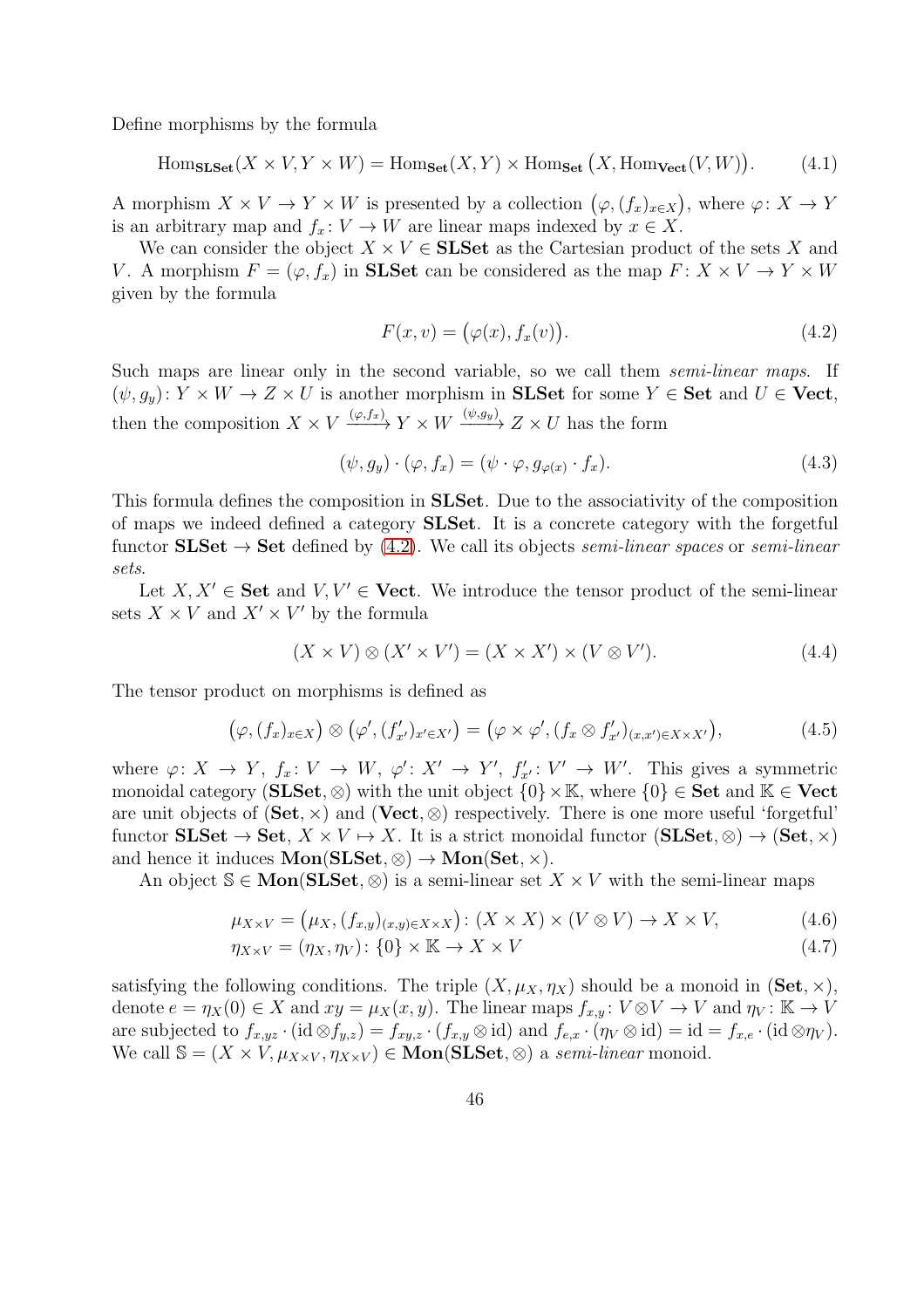The fully faithful strict monoidal functor

<span id="page-46-0"></span>
$$
(\mathbf{Vect}, \otimes) \hookrightarrow (\mathbf{SLSet}, \otimes), \qquad V \mapsto \{0\} \times V, \tag{4.8}
$$

embeds the category **Vect** into **SLSet** as a full monoidal subcategory of the monoidal category  $(SLSet, \otimes)$ .

We embed Set into SLSet by the faithful strict monoidal functor

<span id="page-46-1"></span>
$$
(\mathbf{Set}, \times) \hookrightarrow (\mathbf{SLSet}, \otimes), \qquad X \mapsto X \times \mathbb{K}.\tag{4.9}
$$

This embedding functor is not full. It allows us to regard the category Set as a (not full) monoidal subcategory of  $(SLSet, \otimes)$ .

**Remark 4.1.** The category **SLSet** is also a category with finite products and  $(Set, \times)$  can be considered as a monoidal subcategory of  $(SLSet, \times)$  via another embedding  $Set \rightarrow SLSet$ ,  $X \mapsto X \times 0$ . The embedding  $V \mapsto \{0\} \times V$  does not respect the tensor product  $\otimes$  of vector spaces, it is the strict monoidal functor  $(Vect, \oplus) \rightarrow (SLSet, \times)$ . However, these embeddings will not give the classical representations on vector spaces.

<span id="page-46-3"></span>4.1.3. Representations of usual monoids and groups. A classical notion of the representation of a monoid  $\mathbb{M} \in \text{Mon}(\mathbf{Set}, \times)$  is a monoid homomorphism  $\rho \colon \mathbb{M} \to \text{End}(V)$ , where  $\text{End}(V)$  is the monoid of the linear operators on V. When M is a group, the image of  $\rho$  lies in the group  $GL(V) \subset End(V)$  consisting of the invertible operators on V, so the notion of the representation of a monoid on a linear space includes the linear representations of groups.

The Mon-functor [\(3.47\)](#page-34-4) induced by the fully faithful strict monoidal functor [\(4.8\)](#page-46-0) is the category embedding  $\mathbf{Alg} \hookrightarrow \mathbf{Mon}(\mathbf{SLSet}, \times)$ . It identifies an algebra  $\mathfrak{A} = (\mathfrak{A}, \mu_V, \eta_V) \in \mathbf{Alg}$ with the semi-linear monoid  $\{0\} \times \mathfrak{A}$ ; in this case  $X = \{0\}$ , the maps  $\mu_X$ ,  $\eta_X$  are trivial and  $f_{0,0,0} = \mu_V : V \otimes V \to V$ ,  $\eta_V : V \to \mathbb{K}$  are the structure morphisms of the algebra  $\mathfrak{A}$ .

The functor [\(4.9\)](#page-46-1) induces the embedding  $Mon(Set, \times) \hookrightarrow Mon(SLSet, \otimes)$ . The monoid  $\mathbb{M} = (X, \mu_X, \eta_X) \in \mathbf{Mon}(\mathbf{Set}, \times)$  is identified with the semi-linear monoid

<span id="page-46-2"></span>
$$
\mathbb{S}_{\mathbb{M}} = \left(X \times \mathbb{K}, (\mu_X, (\text{id}_{\mathbb{K}})), (\eta_V, \text{id}_{\mathbb{K}})\right) \in \text{Mon}(\text{SLSet}, \otimes). \tag{4.10}
$$

We will see that the representations of a monoid  $\mathbb M$  on  $V$  are exactly the representations of  $\mathbb{S}_{\mathbb{M}}$  on the object V identified with  $\{0\} \times V \in$  **SLSet** via the embedding [\(4.8\)](#page-46-0).

First, we need to check that  $C = (SLSet, \otimes)$  is closed relative to  $P = Vect$ . We, however, can prove that it is closed (relative to the whole **SLSet**). For two semi-linear sets  $X \times V, Y \times W \in$  SLSet define an object  $hom(X \times V, Y \times W) \in$  SLSet as the Cartesian product [\(4.1\)](#page-45-1), where Hom  $(X, \text{Hom}(V, W)) = \text{Hom}(X, \text{hom}(V, W))$  is equipped by the structure of a linear space as follows: the linear combination of  $f, q: X \to \text{hom}(V, W)$ with the coefficients  $\alpha, \beta \in \mathbb{K}$  is the map  $X \to \text{hom}(V, W)$  with the values

$$
(\alpha f + \beta g)(x) = \alpha f(x) + \beta g(x) \in \text{hom}(V, W), \qquad x \in X. \tag{4.11}
$$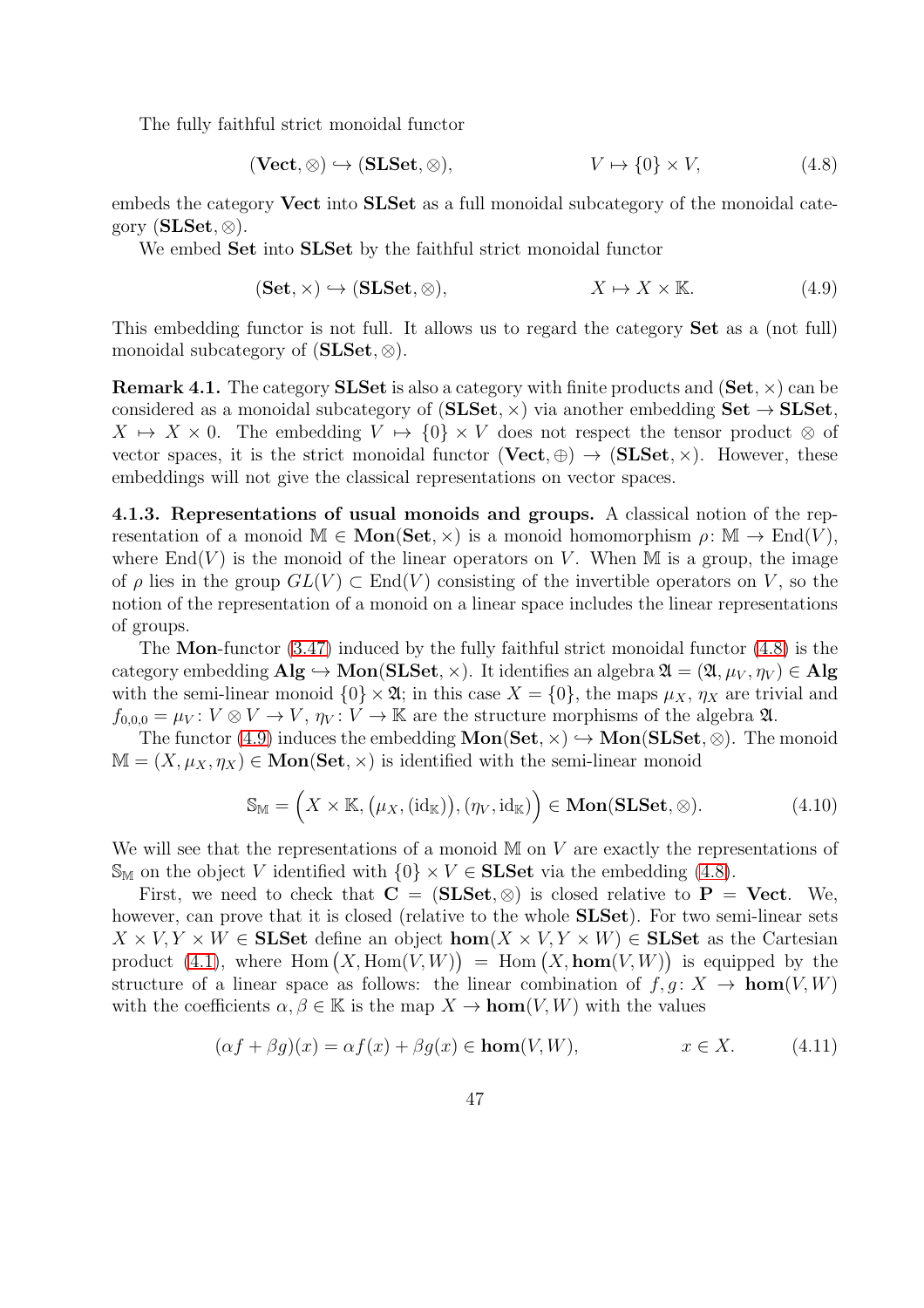Introduce the map  $ev_{X\times V,Y\times W}$ :  $\textbf{hom}(X\times V, Y\times W) \otimes (X\times V) \to Y\times W$ , which evaluates the map  $(\varphi, f_x) \in \text{hom}(X \times V, Y \times W)$  on  $(x, v) \in X \times V$ . It maps an element

$$
(\varphi, x, f \otimes v) \in \text{Hom}(X, Y) \times X \times \left( \text{Hom}(X, \text{hom}(V, W)) \otimes V \right) \tag{4.12}
$$

to  $(\varphi(x), f(x)(v)) \in Y \times W$ . One can show that  $(\mathbf{hom}(X \times V, Y \times W), \mathbf{ev}_{X \times V, Y \times W})$  is a universal arrow from the functor  $-\otimes (X \times V)$ : SLSet  $\rightarrow$  SLSet to the object  $Y \times W$ . Then Theorem [2.13](#page-8-2) implies that  $(SLSet, \otimes)$  is closed with the hom-objects defined in this way.

For the case  $X = Y = \{0\}$  we have  $\{0\} \times \text{hom}(V, W) = \text{hom}(\{0\} \times V, \{0\} \times W)$  (this identification is the isomorphism  $\Phi_{V,W}$  induced by the monoidal functor  $(4.8)$ , so the internal hom-object in (Vect,  $\otimes$ ) is the same as the internal hom-object in (SLSet,  $\otimes$ ) for the vector spaces embedded by [\(4.8\)](#page-46-0). The internal end is the algebra  $\mathbf{end}(\{0\} \times V) = \{0\} \times \mathbf{end}(V)$ identified with the algebra of operators  $end(V)$ .

A representation of an algebra  $\mathfrak{A} = \{0\} \times \mathfrak{A}$  on  $V = \{0\} \times V$  in the sense of Definition [3.1](#page-20-4) is exactly the algebra morphism  $\rho: \mathfrak{A} \to \mathbf{end}(V)$ , so it is a representation of the algebra  $\mathfrak{A}$ in the usual sense.

Consider a monoid  $M \in \text{Mon}(Set, \times)$  as the semi-linear monoid  $\mathbb{S}_M$  defined by [\(4.10\)](#page-46-2). Then a representation of M on  $V = \{0\} \times V$  is a representation  $\hat{\rho} \colon \mathbb{S}_M \to \mathbf{end}(V)$ . This is a morphism  $X \times \mathbb{K} \to \{0\} \times \text{end}(V)$  in **SLSet** given by the trivial map  $0: X \to \{0\}$ and a collection of linear maps  $f_x = \rho_x : \mathbb{K} \to \text{end}(V)$ . Define the map  $\rho: X \to \text{end}(V)$ as  $\rho(x) = \rho_x(1)$ . Any collection  $\rho_x$  is given by such map  $\rho$ . The morphism  $\hat{\rho} = (0, \rho_x)$  is a representation (a morphism in **Mon(SLSet**, ⊗)) iff  $\rho(x)\rho(y) = \rho(xy)$  for any  $x, y \in X$ . The latter condition means exactly that  $\rho$  is a representation of the monoid M on V.

Thus a linear representation of a usual monoid or group M is its representation in the monoidal category (SLSet,  $\otimes$ ) on an object V of the subcategory Vect  $\subset$  SLSet.

4.1.4. Representations of Lie groups. Consider the category of smooth manifolds Man<sup>∞</sup>. This is a category with finite products. A monoid  $M \in \text{Mon}(\text{Man}^{\infty}, \times)$  is a manifold X with a smooth multiplication  $X \times X \to X$  and a unity  $e \in X$ . If any element  $x \in X$  is invertible with respect to this multiplication and the map  $X \to X$ ,  $x \mapsto x^{-1}$ , is smooth, then M is a Lie group, so the category of Lie groups is a full subcategory of  $Mon(Man^{\infty}, x)$ .

Suppose that K is an extension of the field of real numbers:  $\mathbb{R} \subset \mathbb{K}$ . A representation of a Lie group or monoid  $M \in \text{Mon}(\text{Man}^{\infty}, \times)$  on a vector space  $V \in \text{FVect}$  is a smooth monoid homomorphism  $\rho \colon \mathbb{M} \to \mathbf{end}(V)$ , where **FVect** is the category of finite-dimensional vector spaces and the algebra  $\mathbf{end}(V)$  is considered as a smooth manifold  $V^* \otimes V$  (this is possible for finite dimensional  $V$  only). Such representations can be interpreted in terms of Section [3](#page-19-0) by introducing a smooth version of semi-linear spaces.

Define the category **SLMan**<sup>∞</sup>. An object of this category is a pair  $(X, V)$  of  $X \in \mathbf{Man}^\infty$ ,  $V \in \textbf{FVect}$ , denoted by  $X \times V$  and regarded as a Cartesian product of smooth manifolds. The morphisms  $F: X \times V \to Y \times W$  are smooth maps of the form [\(4.2\)](#page-45-0). The objects  $X \times V \in \mathbf{SLMan}^{\infty}$  are called *smooth semi-linear spaces* or *semi-linear manifolds*.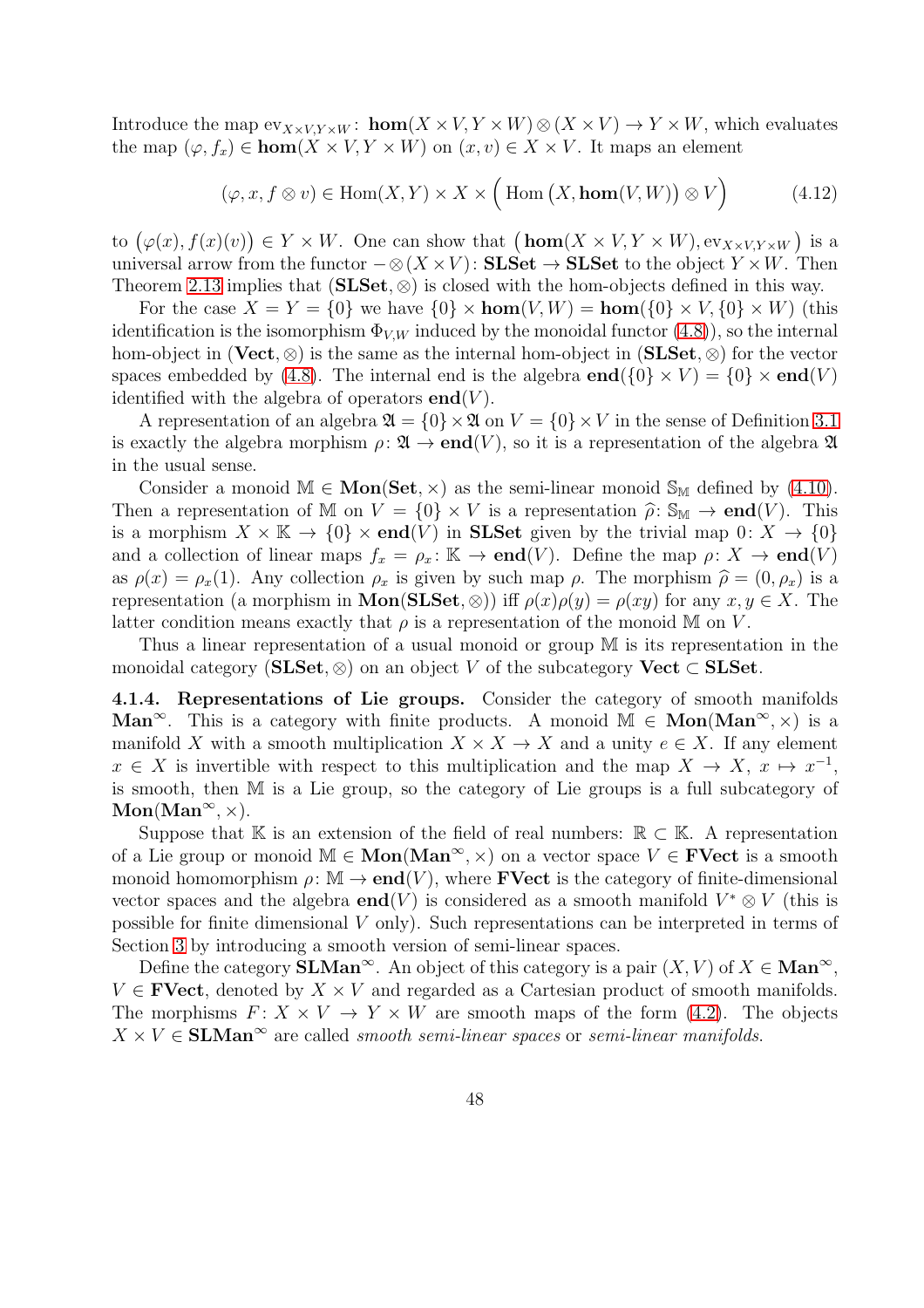We obtain the following faithful ('forgetful') functors. By forgetting semi-linear structure of  $X \times V$  we can consider it as an abstract manifold, this gives the forgetful functor  $SLMan^{\infty} \to Man^{\infty}$ . By forgetting the smoothness we obtain  $SLMan^{\infty} \to SLSet$ . Finally we have the functor  $SLMan^{\infty} \to Man^{\infty}$  which omits the linear part:  $X \times V \mapsto X$ .

The category  $SLMan^{\infty}$  has a monoidal structure with the tensor product defined by [\(4.4\)](#page-45-2), [\(4.5\)](#page-45-3). Monoids in  $(SLMan^{\infty}, \otimes)$  are called *smooth semi-linear monoids*. The formulae  $X \mapsto X \times \mathbb{K}$  and  $V \mapsto \{0\} \times V$  define the embeddings (also faithful and fully faithful respectively)

<span id="page-48-0"></span>
$$
(\mathbf{Man}^{\infty}, \times) \hookrightarrow (\mathbf{SLMan}^{\infty}, \otimes), \qquad (\mathbf{FVect}, \otimes) \hookrightarrow (\mathbf{SLMan}^{\infty}, \otimes). \tag{4.13}
$$

The monoidal category ( $SLMan^{\infty}$ ,  $\otimes$ ) is symmetric, but it is not closed in the usual sense. It is closed relative to the subcategory  $P = FVect$  defined by the right embedding [\(4.13\)](#page-48-0). The functors [\(4.13\)](#page-48-0) induce the embeddings

$$
\mathbf{Mon}(\mathbf{Man}^{\infty}, \times) \hookrightarrow \mathbf{Mon}(\mathbf{SLMan}^{\infty}, \otimes), \qquad \mathbf{FAlg} \hookrightarrow \mathbf{Mon}(\mathbf{SLMan}^{\infty}, \otimes), \qquad (4.14)
$$

which identifies a monoid  $M \in \text{Mon}(\text{Man}^{\infty}, \times)$  (in particular, a Lie group M) and a finitedimensional algebra  $\mathfrak{A} \in \mathbf{FAlg}$  with the corresponding smooth semi-linear monoids  $\mathbb{S}_M$  and  $\{0\} \times \mathfrak{A}$  respectively. A representation of M and of  $\mathfrak{A}$  on a vector space  $V \in \mathbf{FVect}$  can be interpreted as a representation of  $\mathbb{S}_{M}$  and of  $\{0\} \times \mathfrak{A}$  respectively in the same way as for the case of p. [4.1.3.](#page-46-3) In particular, the linear representations of Lie groups are representations in the monoidal category  $(SLMan^{\infty}, \otimes)$ .

Similarly, one can interpret the representations of a complex Lie group by using the category of complex manifolds instead of  $\text{Man}^{\infty}$ . In this case we should suppose  $\mathbb{C} \subset \mathbb{K}$ .

Remark 4.2. Consider the category of vector bundles over non-fixed manifold. A morphisms of two such bundles E and E' with projections  $\pi: E \to X$  and  $\pi': E' \to X'$  is a pair of smooth maps  $F: E \to E'$  and  $\varphi: X \to X'$  such that  $\varphi \cdot \pi = \pi' \cdot F$  and the induced maps  $F_x: \pi^{-1}(x) \to (\pi')^{-1}(\varphi(x))$  are linear. The category **SLMan**<sup>∞</sup> coincides with the subcategory of trivial vector bundles  $E = X \times V$  (we use the term 'semi-linear space' instead of 'trivial vector bundle' by the reasons explained in [\[S21,](#page-54-0) § 4.3.3]). The role of  $(C, \otimes)$  could be played by the category of all the locally trivial vector bundles with the tensor product defined via local triviality, but its subcategory  $SLMan^{\infty}$  is enough to consider representations of Lie groups from the point of view of the general representation theory.

4.1.5. Representations of affine algebraic groups. Let us fix an infinite subfield  $\mathbb{F} \subset \mathbb{K}$ and consider the category  $\mathbf{AlgSet}_{\mathbb{F}}$  of the (affine) algebraic sets over  $\mathbb{F}$ . Since  $\mathbf{AlgSet}_{\mathbb{F}}$  is a category with finite products, we have the monoidal category  $(AlgSet_{F} \times)$ . Monoids/Hopf monoids in this monoidal category are called *(affine) algebraic monoids/groups* (over  $\mathbb{F}$ ). By using these category instead of  $Set$  or  $Man^{\infty}$  we can interpret representations of algebraic groups and monoids on vector spaces in terms of the general representation theory. The case  $\mathbb{F} = \mathbb{K}$  is described in details in [\[S21,](#page-54-0) § 4.3].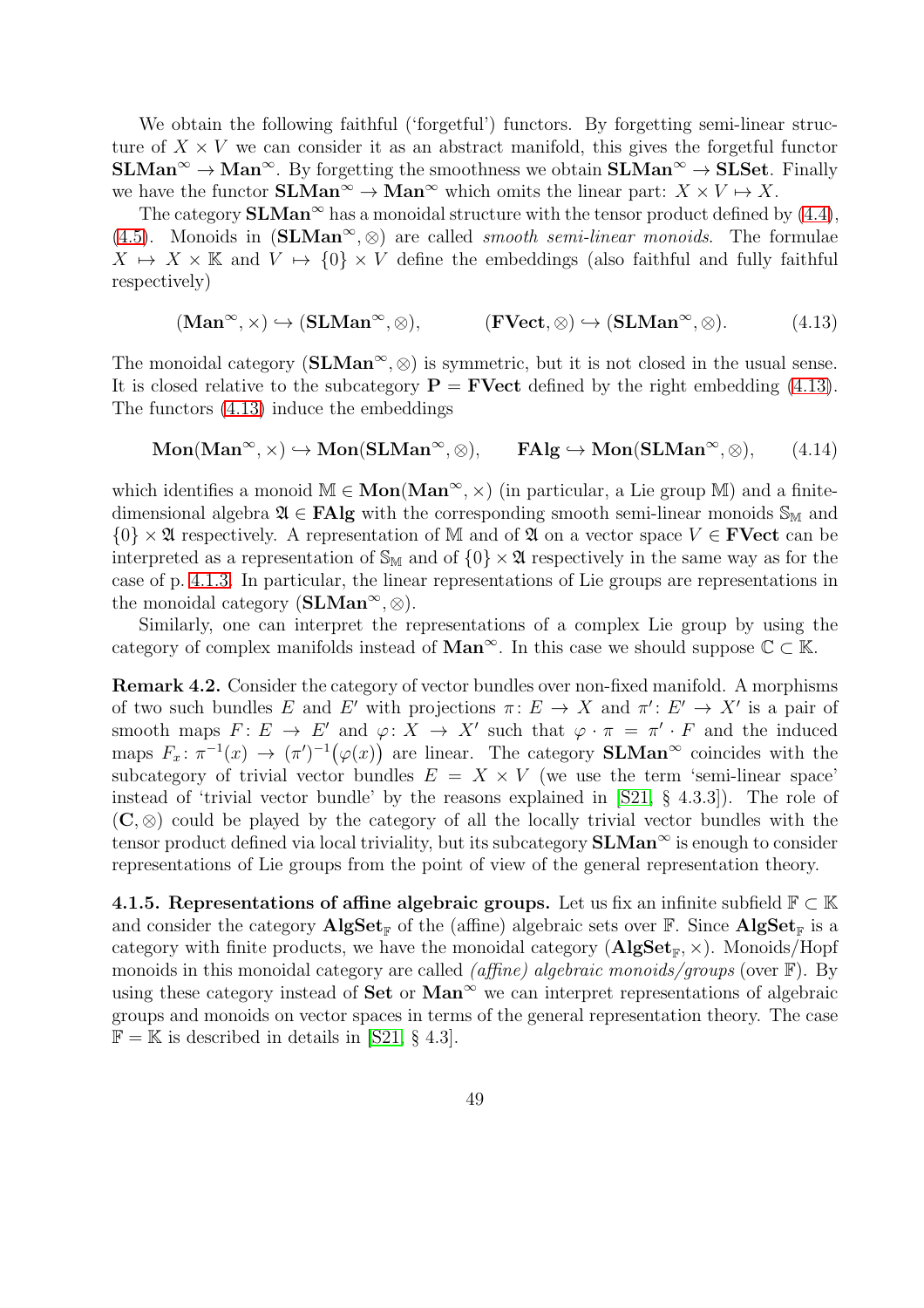Remind the main notions. By considering the Cartesian products  $X \times V$  for  $X \in \mathbf{AlgSet}_{\mathbb{F}}$ and  $V \in \mathbf{FVect}$  as algebraic sets we get the category  $\mathbf{SLAlgSet}_{\mathbb{F}}$  (the index  $\mathbb{F}$  means that X is over  $\mathbb{F}$ , the linear part V is over  $\mathbb{K}$ ). Its objects are called semi-linear (affine) algebraic sets or (affine algebraic) semi-linear spaces. Their morphisms are regular maps of the form [\(4.2\)](#page-45-0); their tensor products are defined by the same formula [\(4.4\)](#page-45-2). The objects of  $\mathbf{Mon}(\mathbf{SLAlgSet}_{\mathbb{F}}, \times)$  are called *semi-linear algebraic monoids* (over  $\mathbb{F}$ ).

The monoidal categories  $(AlgSet_{\mathbb{F}}, \times)$  and  $(FVect, \times)$  are identified with the monoidal subcategories of  $(SLAlgSet_{\mathbb{F}}, \otimes)$  by  $\overline{X} \mapsto X \times \mathbb{K}, V \mapsto \{0\} \times V$ . Then  $\mathbf{C} = (SLAlgSet_{\mathbb{F}}, \otimes)$ is closed relative to  $\mathbf{P} = \mathbf{FVect}$ . A representation of an algebraic monoid/group or finitedimensional algebra on  $V \in \mathbf{FVect}$  is exactly a representation of the corresponding semilinear algebraic monoid on V.

#### <span id="page-49-0"></span>4.2 Quantum representations on quadratic algebras

Now let us remind the main points of Quantum Representation Theory developed in [\[S21\]](#page-54-0) and apply the general representation theory to this case. Note that the quantum representations can be considered as generalisations of the representations of algebras, algebraic groups and semi-linear algebraic monoids.

4.2.1. Quantum linear spaces. For two  $\mathbb{N}_0$ -graded algebras  $\mathcal{A} = \bigoplus$  $\llap{k\geqslant}0$  $\mathcal{A}_k$  and  $\mathcal{B} = \bigoplus$  $\left\langle k\right\rangle \geqslant 0$  $\mathcal{B}_k$ we denote  $\mathcal{A} \circ \mathcal{B} = \bigoplus$  $\left\langle k\right\rangle \geqslant 0$  $(\mathcal{A}_k \otimes \mathcal{B}_k)$ . This operation was introduced by Manin in [\[Man87,](#page-53-0) [Man88\]](#page-53-1) for quadratic algebras. We call it (white) Manin product, it defines a symmetric monoidal structure on the category of all the  $\mathbb{N}_0$ -graded algebras **GrAlg**. The unit object is the polynomial algebra  $\mathbb{K}[u] = \bigoplus \mathbb{K}u^k$ .  $\llap{k\geqslant}0$ 

The finitely generated quadratic algebras over  $K$  (i.e. connected) form a monoidal subcategory  $(\mathbf{FQA}, \circ) \subset (\mathbf{GrAlg}, \circ)$ . This subcategory is a coclosed monoidal category with the internal cohom-objects  $\text{cohom}(\mathcal{A}, \mathcal{B}) = \mathcal{A}^{\perp} \bullet \mathcal{B} \in \text{FQA}, \mathcal{A}, \mathcal{B} \in \text{FQA}$  (see [\[Man88,](#page-53-1) § 4, [\[S21,](#page-54-0) § 4.4]). Manin interpreted the opposite category  $\mathbf{FQA}^{\mathrm{op}}$  as a quantum (noncommutative) version of **FVect** and called its objects the *quantum linear spaces*. The classical finite-dimensional vector spaces are lifted to the quantum level by the contravariant colax monoidal embedding  $S^*$ : (**FVect**,  $\otimes$ )  $\hookrightarrow$  (**FQA**,  $\circ$ ),  $V \mapsto SV^*$ . Alternatively one can use the contravariant strong monoidal embedding  $T^*$ : (**FVect**, ⊗)  $\hookrightarrow$  (**FQA**,  $\circ$ ),  $V \mapsto TV^*$ (see [\[S21\]](#page-54-0) for details).

The corepresentations of a comonoid  $\mathbb{O} = (\mathcal{A}, \Delta, \varepsilon) \in \mathbf{Comon}(\mathbf{FQA}, \circ)$  on a quadratic algebra  $\mathcal{B} \in \mathbf{FQA}$  or, equivalently, the representations of a monoid in  $(\mathbf{FQA}^{\text{op}}, \circ)$  on a quantum linear space  $\mathcal{B} \in \mathbf{FQA}^{\mathrm{op}}$  are quantum analogues for the finite-dimensional representations of finite-dimensional algebras.

The category  $QA$  consisting of all the quadratic algebras over  $K$  (including infinitely generated) is a monoidal subcategory of  $(GrAlg, \circ)$ . We proved in [\[S21,](#page-54-0) § 4.4.5] that for any  $\mathcal{B} \in \text{FQA}$  the functor  $-\circ \mathcal{B} \colon \text{QA} \to \text{QA}$  has a left adjoint (relative to the whole  $QA$ ), hence the symmetric monoidal category  $(QA, \circ)$  is coclosed relative to  $P = FQA$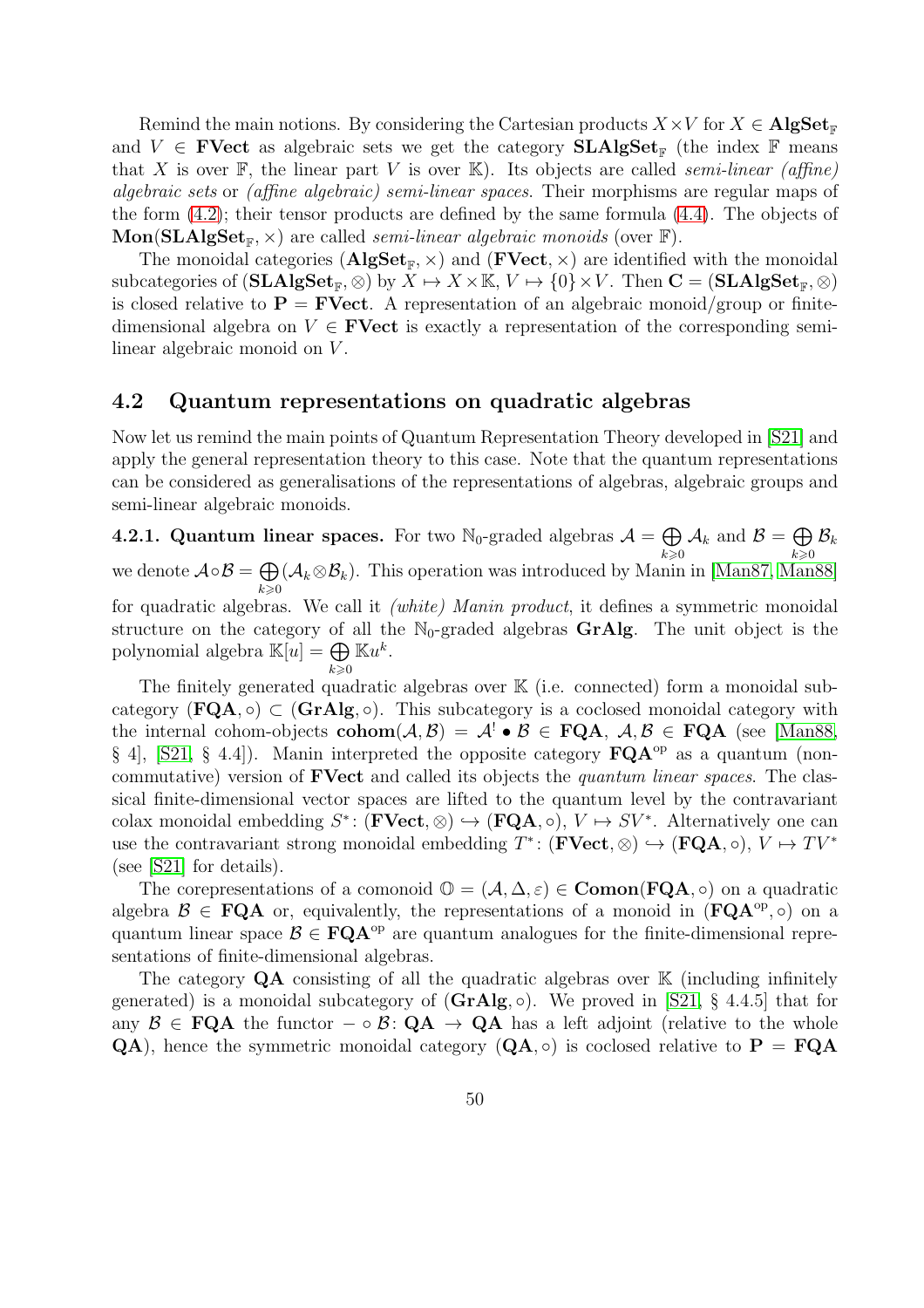due to the point (3) of Prop. [2.19](#page-12-0) applied to the monoidal category  $\mathbf{C} = (\mathbf{Q}\mathbf{A}, \circ)$ . The corepresentations of comonoids  $\mathbb{O} \in \mathbf{Comon}(\mathbf{QA}, \circ)$  on  $\mathcal{B} \in \mathbf{FQA}$  generalise the finitedimensional representations of infinite-dimensional algebras at least partially.

4.2.2. Quantum semi-linear spaces. The algebraic set can be considered as a particular case the affine scheme. Categorically this fact is interpreted via a fully faithful functor A:  $\text{AlgSet}_{\mathbb{F}} \hookrightarrow \text{CommAlg}_{\mathbb{F}}^{\text{op}},$  where  $\text{CommAlg}_{\mathbb{F}}$  is the category of the commutative algebras over  $\mathbb F$  and  $A(X)$  is the algebra of regular  $\mathbb F$ -valued functions on the algebraic set  $X \in \mathbf{AlgSet}_{\mathbb{F}}$ . Hence  $\mathbf{AlgSet}_{\mathbb{F}}$  is contravariantly embedded into  $\mathbf{Alg}_{\mathbb{F}}$ , the category of algebras over F. This is a standard way to interpret the algebras as non-commutative affine algebraic sets/varieties/schemes.

The contravariant functor  $S^*$ : **FVect**  $\rightarrow$  **FQA** is extended to the contravariant faithful functor  $S^*$ : **SLAlgSet**<sub>F</sub>  $\to$  **GrAlg** as  $S^*(X \times V) = A(X) \otimes_F SV^* = A(X)^e \otimes SV^*$ , where  $\mathfrak{R}^e = \mathfrak{R} \otimes_{\mathbb{F}} \mathbb{K}$  is the extension of scalars. In particular, an object  $X \times \mathbb{K}$  (that is an algebraic set  $X \in \textbf{AlgSet}_{\mathbb{F}}$  embedded into  $\textbf{SLAlgSet}_{\mathbb{F}}$  is lifted to the quantum level as  $A(X) \otimes_{\mathbb{F}} \mathbb{K}[u]$ , the latter is a graded algebra  $\mathcal{A} \in \mathbf{GrAlg}$  with components  $\mathcal{A}_k \cong A(X)^e$ . The contravariant functor  $S^*$  has a colax monoidal structure  $(SLAlgSet_{\mathbb{F}}, \otimes) \rightarrow (GrAlg, \circ)$ . Similarly, the functor  $T^*$  is extended to a contravariant faithful strong monoidal functor  $T^*$ :  $(\mathbf{SLAlgSet}_{\mathbb{F}}, \otimes) \to (\mathbf{GrAlg}, \circ), T^*(X \times V) = A(X)^e \otimes TV^*$  (if  $\mathbb{F} = \mathbb{K}$ , then  $S^*$  and  $T^*$ are fully faithful).

The images of  $SLAlgSet_{\mathbb{F}}$  under the functors  $S^*$  and  $T^*$  lie in the category  $QA_{sc}$  of semi-connected quadratic algebras. This is a full subcategory  $QA_{sc} \subset \mathbf{GrAlg}$  consisting of the quadratic algebras  $\mathfrak{R} \otimes \mathcal{B}$ , where  $\mathfrak{R} \in \mathbf{Alg}$ ,  $\mathcal{B} \in \mathbf{QA}$ . Moreover, these images lie in  $\mathbf{FQA}_{\text{sc}}$ , the full subcategory of the quadratic algebras  $\mathfrak{R} \otimes \mathcal{B}$ , where  $\mathfrak{R} \in \mathbf{Alg}$ ,  $\mathcal{B} \in \mathbf{FQA}$ . The objects of  $QA_{sc}^{op}$  or at least of  $FQA_{sc}^{op}$  can be considered as quantum analogues of the semi-linear algebraic sets over  $\mathbb{K}$  (see details in [\[S21\]](#page-54-0)).

It was shown in [\[S21,](#page-54-0) § 4.4.6] that for any  $\mathcal{B} \in \mathbf{FQA}$  the functor  $-\circ \mathcal{B} \colon \mathbf{QA}_{sc} \to \mathbf{QA}_{sc}$ has a left adjoint. Due to the point (3) of Prop. [2.19](#page-12-0) the monoidal category  $\mathbf{C} = (\mathbf{Q} \mathbf{A}_{\mathrm{sc}}, \circ)$  is coclosed relative to  $\mathbf{P} = \mathbf{FQA}$ . Since  $\mathbf{cohom}(\mathcal{A}, \mathcal{B}) \in \mathbf{FQA} \subset \mathbf{FQA}_{\mathrm{sc}}$  for any  $\mathcal{A}, \mathcal{B} \in \mathbf{FQA}$ , Prop. [2.20](#page-13-2) implies that the monoidal subcategory  $\mathbf{C}' = (\mathbf{FQA}_{sc}, \circ)$  is also coclosed relative to  $P = FQA$ .

Corepresentations of comonoids  $\mathbb{O} \in \mathbf{Comon}(\mathbf{QA}_{sc}, \circ)$  on  $\mathcal{B} \in \mathbf{FQA}$  are quantum analogues of representations of semi-linear algebraic monoids. In particular, they give a quantum version of the representations of the affine algebraic groups. A classical representation is considered as a corepresentation on a quadratic algebra via the functor [\(3.65\)](#page-39-2), where  $F: (\mathbf{SLAlgSet}_{\mathbb{F}}, \otimes) \to (\mathbf{QA}_{\mathsf{sc}}, \circ)$  is  $S^*$  or  $T^*$ . For the case of an algebraic group or monoid one need to compose these functors with the embedding  $\mathbf{AlgSet}_{\mathbb{F}} \hookrightarrow \mathbf{SLAlgSet}_{\mathbb{F}}$ . In the case of the strong monoidal functor  $F = T^*$  we obtain a contravariant monoidal embedding of representations [\(3.76\)](#page-42-1).

One can lift the representations of groups, monoids  $M \in \mathbf{Mon}(\mathbf{Set}, \times)$  and, more generally, semi-linear monoids  $\mathcal{S} \in \text{Mon}(SLSet, \otimes)$  to the quantum level by the same formulae with  $A(X)$  replaced by the algebra of all the functions  $f: X \to \mathbb{K}$  on  $X \in \mathbf{Set}$ .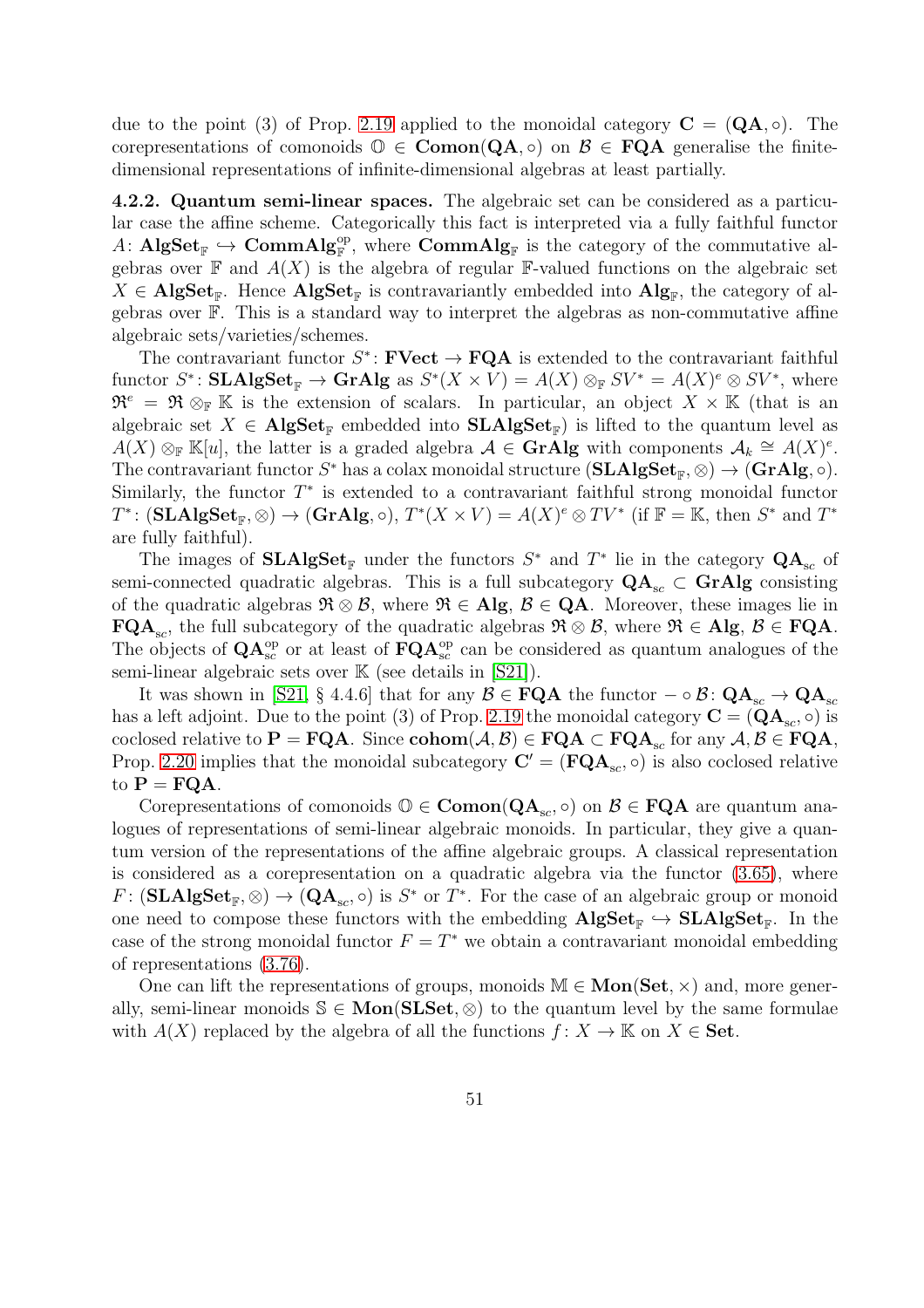**4.2.3. The case of all graded algebras.** The category  $QA_{sc}$  is enough to lift the classical representations of algebraic monoids and (finite-dimensional) algebras to the quantum level, however, sometimes we need to consider more general  $\mathbb{N}_0$ -graded and Z-graded algebras (see e.g. [\[S21,](#page-54-0) § 6.2.2]).

Let us extend the monoidal category  $(GrAlg, \circ)$  to the case of all the Z-graded algebras. Denote it by Z-GrAlg. The Manin product of the algebras  $A, B \in \mathbb{Z}$ -GrAlg is the Zgraded vector space with the components  $(A \circ B)_k = A_k \otimes B_k$ ,  $k \in \mathbb{Z}$ , and multiplication  $(a_k \otimes b_k)(a'_l \otimes b'_l)$  $\binom{l}{l} = \left( a_k a_l' \right)$  $\mathcal{U}_l$ )  $\otimes$   $(b_k b_l^{\prime})$  $\mathcal{A}_{l}(\theta) \in \mathcal{A}_{k+l} \otimes \mathcal{B}_{k+l}$ , where  $a_k \in \mathcal{A}_k$ ,  $a'_l \in \mathcal{A}_l$ ,  $b_k \in \mathcal{B}_k$ ,  $b'_l \in \mathcal{B}_l$ .

In [\[S21\]](#page-54-0) we defined a quantum representation of a quantum algebra  $\mathbb{O} \in \mathbf{Comon}(\mathbf{GrAlg}, \circ)$ on  $\mathcal{B} \in \mathbf{FQA}$  as a morphism  $\omega$ : **coend** $(\mathcal{B}) \to \mathbb{O}$  in **Comon**(**GrAlg**,  $\circ$ ). More generally, we can define it as a morphism in  $\mathbf{Comon}(\mathbb{Z}\text{-}\mathbf{GrAlg},\circ)$  from the same  $\mathbf{end}(\mathcal{B})$  to a comonoid  $\mathbb{O} \in \mathbf{Comon}(\mathbb{Z}\text{-}\mathbf{GrAlg}, \circ)$ . This notion can be interpreted in terms of Section [3](#page-19-0) as corepresentation (or as a representation in the opposite category) due to the following statement.

#### **Theorem 4.3.** The monoidal category  $C = (\mathbb{Z}-Gr\mathbf{Alg}, \circ)$  is coclosed relative to  $P = FQA$ .

**Proof.** Note that the category  $QA$  is a monoidal subcategory of  $(Z-GrAlg, \circ)$  and that  $(QA, \circ)$  is coclosed relative to  $P = FQA$ . In order to apply Theorem [2.26](#page-18-2) we need to check that  $C' = QA$  is a coreflective subcategory of  $C = \mathbb{Z}-GrAlg$ . For a  $\mathbb{Z}-graded$  algebra A denote by G'A the subalgebra of A generated by the subspace  $A_1$ . This is an N<sub>0</sub>-graded algebra  $G'A$  generated by its first order component  $V = A_1 = (G'A)_1$ , so we have the graded epimorphism  $a: TV \rightarrow G'A$ , where  $TV \in \mathbf{GrAlg}$  is the tensor algebra. The kernel of a is a graded ideal  $I = \bigoplus$  $k\geqslant 2$  $I_k$  in TV, where  $I_k = I \cap V^{\otimes k}$ , and we obtain the isomorphism

 $G'A \cong TV/I$  in GrAlg. Note that  $TV/I$  is a quotient algebra of the quadratic algebra  $TV/(I_2) \in \mathbf{QA}$ , where  $(I_2)$  is the ideal generated by  $I_2 \subset V^{\otimes 2}$ . Let  $G\mathcal{A} = TV/(I_2)$  and  $\varepsilon_{\mathcal{A}}: G\mathcal{A} \to \mathcal{A}$  be the composition

$$
\varepsilon_{\mathcal{A}} \colon G\mathcal{A} = TV/(I_2) \to TV/I \cong G'\mathcal{A} \hookrightarrow \mathcal{A}.\tag{4.15}
$$

Its first graded component is the identity morphism  $(\varepsilon_{\mathcal{A}})_1 = id_V : V \longrightarrow A_1$ . Consider a quadratic algebra  $\mathcal{B} = TW/(S) \in \mathbf{QA}$  and a graded homomorphism  $f: \mathcal{B} \to \mathcal{A}$ , where  $W \in \textbf{Vect}$  and S is a subspace of  $W^{\otimes 2}$ . Since B is generated by  $\mathcal{B}_1 = W$ , the image of f lies in the subalgebra  $G'A \subset A$ , so it factors as in the commutative diagram

<span id="page-51-1"></span>

Such morphism  $f' : \mathcal{B} \to G'\mathcal{A}$  is unique, since the embedding  $G'\mathcal{A} \hookrightarrow \mathcal{A}$  is a monomorphism. Moreover, one can show that any  $f' : \mathcal{B} \to TV/I$  factors as

<span id="page-51-0"></span>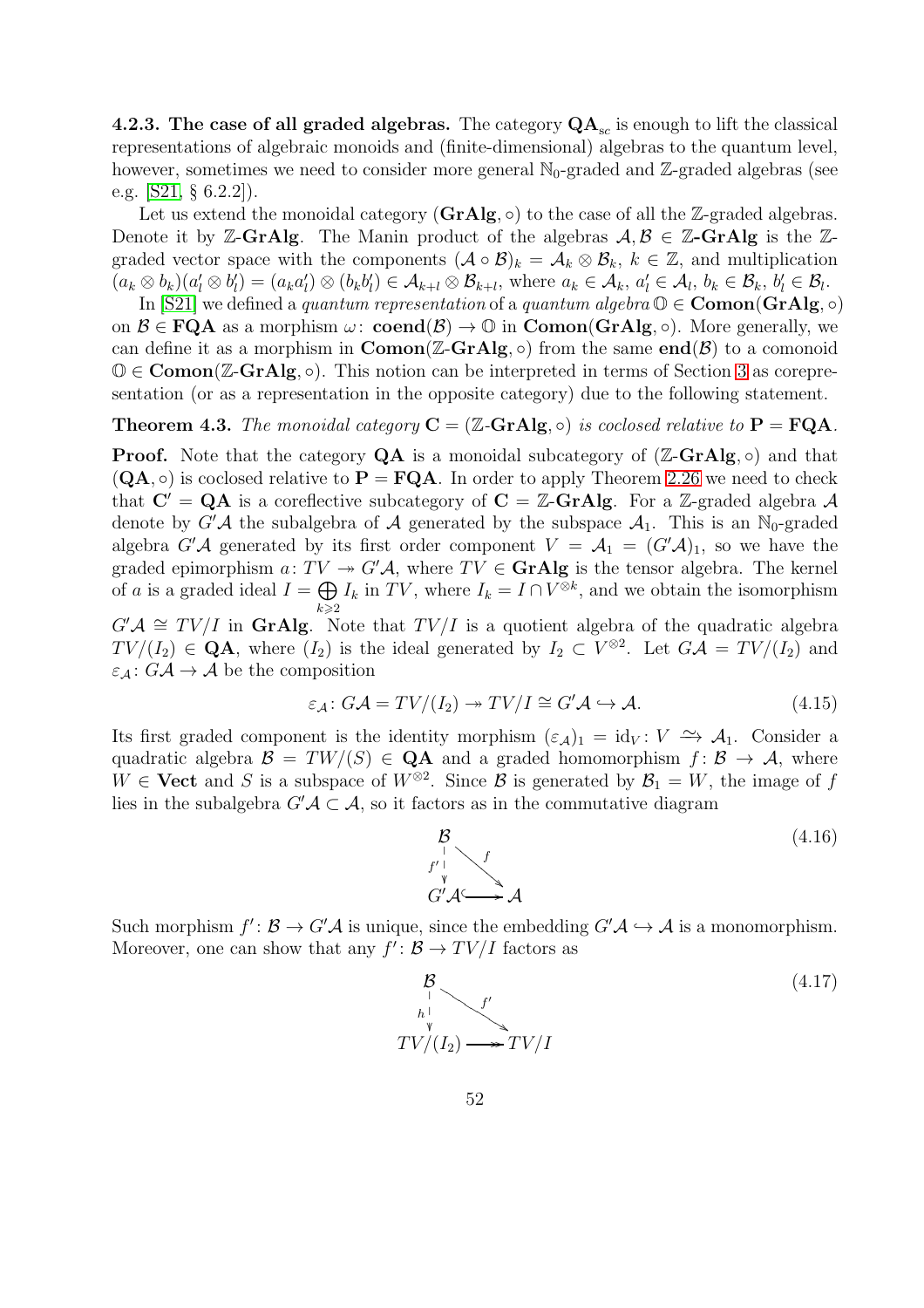through a unique  $h: \mathcal{B} \to TV/(I_2)$ . Indeed, the first component of  $TV/(I_2) \to TV/I$  is id<sub>V</sub>, so the commutativity of  $(4.17)$  is possible only if the first components of  $f'$  and h coincide. Since  $(f'_1 \otimes f'_1)$  $T_1'S \subset I_2$ , the formula  $h_1 = f_1'$ 1 correctly defines the graded homomorphism  $h: \mathcal{B} \to TV/(I_2)$  and the diagram [\(4.17\)](#page-51-0) is commutative. Thus for any  $f: \mathcal{B} \to \mathcal{A}$  there is a unique  $h: \mathcal{B} \to G\mathcal{A}$  such that  $\varepsilon_{\mathcal{A}} \cdot h = f$ . By virtue of Theorem [2.13](#page-8-2) we get a right adjoint G: Z-GrAlg  $\rightarrow$  QA for the embedding  $QA \rightarrow Z$ -GrAlg such that  $h = Gf$ . By taking the first graded components in the commutative diagrams [\(4.16\)](#page-51-1), [\(4.17\)](#page-51-0) we see that the first component  $(Gf)_1: \mathcal{B}_1 \to V$  coincides with  $f_1: \mathcal{B}_1 \to \mathcal{A}_1 = V$ . Since  $\mathcal{B}$  is generated by  $\mathcal{B}_1$ , this formula uniquely defines the whole graded homomorphism  $Gf : \mathcal{B} \to G\mathcal{A} = TV/(I_2)$ .

Now let us prove that  $\phi_{\mathcal{A},\mathcal{A}'}=G(\varepsilon_{\mathcal{A}}\circ\varepsilon_{\mathcal{A}'})\colon G\mathcal{A}\circ G\mathcal{A}'\to G(\mathcal{A}\circ\mathcal{A}')$  is an isomorphism for arbitrary Z-graded algebras  $A, A' \in \mathbb{Z}$ -GrAlg. Let  $V = A_1$ ,  $V' = A'_1$ , the morphism  $\phi_{A,A'}$ is uniquely defined by its first order component  $(\phi_{\mathcal{A},\mathcal{A}'})_1 = (G(\varepsilon_{\mathcal{A}} \circ \varepsilon_{\mathcal{A}'})_1 = (\varepsilon_{\mathcal{A}} \circ \varepsilon_{\mathcal{A}'})_1 =$  $(\varepsilon_{\mathcal{A}})_1 \otimes (\varepsilon_{\mathcal{A}'})_1 = \text{id}_{V \otimes V'}$ . Denote by  $I = \bigoplus I_k$ ,  $I' = \bigoplus I'_k$  the kernels of  $\left\langle k\right\rangle \geqslant2$  $I_k, I' = \bigoplus$  $k\geqslant 2$  $I'_{k}$ k the kernels of a:  $TV \rightarrow G' \mathcal{A}$ and  $a': TV' \to G'\mathcal{A}'$  respectively, where  $I_k = I \cap V^{\otimes k}$ ,  $I'_k = I' \cap (V')^{\otimes k}$ . The kernel of the composition  $T(V \otimes V') \cong TV \circ TV' \xrightarrow{a \circ a'} G' A \circ G' A' \subset A \circ A'$  is a graded ideal  $J = \bigoplus$  $\&\geqslant 2$  $J_k$ 

with components  $J_k = J \cap (V \otimes V')^{\otimes k}$ . The subalgebra  $G' A \circ G' A' \subset A \circ A'$  coincides with  $G'(\mathcal{A} \circ \mathcal{A}')$ , hence  $G(\mathcal{A} \circ \mathcal{A}') = T(V \otimes V')/(J_2)$ . By taking into account the isomorphisms  $G'A \cong TV/I$  and  $G'A' \cong TV'/I'$  we see that the ideal J is the kernel of the composition

$$
T(V \otimes V') \cong TV \circ TV' \twoheadrightarrow TV/(I_2) \circ TV'/(I_2') \twoheadrightarrow TV/I \circ TV'/I', \tag{4.18}
$$

where the epimorphisms  $\rightarrow$  are the Manin products of the corresponding projections. The second order component of the right epimorphism in [\(4.18\)](#page-52-1) is the identity map, so the kernel of the second order component of

<span id="page-52-2"></span><span id="page-52-1"></span>
$$
T(V \otimes V') \cong TV \circ TV' \twoheadrightarrow TV/(I_2) \circ TV'/(I_2')
$$
\n
$$
(4.19)
$$

equals  $J_2$ . Since [\(4.19\)](#page-52-2) is a morphism of quadratic algebras, its kernel is the ideal  $(J_2)$ .  $\overline{T_2'} \cong T(V \otimes V')/(J_2)$ , whose first or-Hence we obtain the isomorphism  $TV/(I_2) \circ TV'/(I_2')$ der component is the identity map  $id_{V \otimes V'}$ . This isomorphism is exactly the morphism  $\phi_{\mathcal{A},\mathcal{A}'}: G\mathcal{A}\circ G\mathcal{A}'\to G(\mathcal{A}\circ \mathcal{A}').$  In particular,  $\phi_{\mathcal{A},\mathcal{A}'}$  is an isomorphism for any  $\mathcal{A}\in \mathbb{Z}\text{-}\mathbf{GrAlg},$  $A' \in \textbf{FQA}$ , so the conditions of Theorem [2.26](#page-18-2) are fulfilled.  $\Box$ 

Since cohom $(A, \mathcal{B}) \in \mathbf{FQA} \subset \mathbf{GrAlg}$  for any  $A, \mathcal{B} \in \mathbf{FQA}$ , Prop. [2.20](#page-13-2) implies that the category  $(GrAlg, \circ)$  is also coclosed relative to  $FQA$ . The internal cohom-functor in  $C = (GrAlg, \circ)$  or  $(\mathbb{Z}-GrAlg, \circ)$  with parametrising subcategory  $P = FQA$  equals to the composition of the functor **cohom:**  $\mathbf{FQA}^{\mathrm{op}} \times \mathbf{FQA} \to \mathbf{FQA}$  and the embedding  $FQA \hookrightarrow GrAlg$  or  $FQA \hookrightarrow \mathbb{Z}\text{-}GrAlg$ .

## <span id="page-52-0"></span>Conclusion

General representation theory. Relative adjunctions introduced by Ulmer in [\[Ulm\]](#page-54-1) can be used to generalise the notion of closed monoidal category in such way that the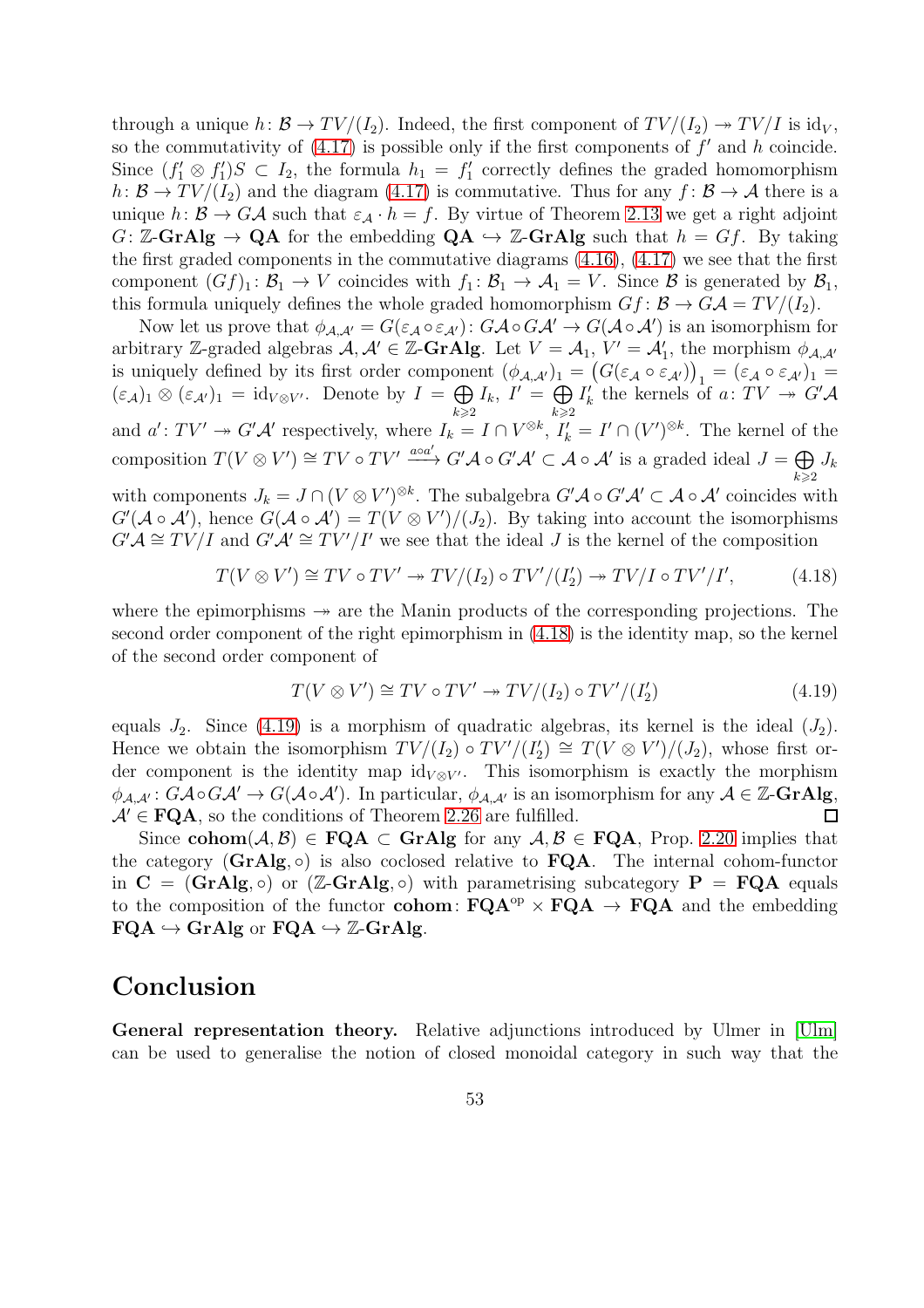approach of [\[S21,](#page-54-0) § 3] works literally for this more general case. Thus we obtain a general representation theory for relatively closed monoidal categories and for monoidal functors between such categories. In particular, we described the tensor product of representations and how it is translated by a monoidal functor. Any representation can be considered as a left action, however we proved all the statements about representations independently from the theory of actions, we used the natural transformations  $\pi$  and  $\Phi$ .

Classical representations and semi-linear spaces. This general approach covers the classical types of representations on vector spaces: representations of algebras, groups, monoids, Lie groups and algebraic groups. To interpret representations of groups and monoids as representations in the general sense we introduced semi-linear spaces with some monoidal product. The monoids in the monoidal category of semi-linear spaces (the semilinear monoids) generalise algebras, monoids and groups, so the representation theory of such monoids includes the classical representations. The same can be done for the groups and monoids with geometric structures.

**Quantum Representation Theory.** We proved that the categories of the  $N_0$ -graded and, more generally, of the Z-graded algebras with the Manin product '◦' are relatively closed, where the parametrising subcategory consists of the connected finitely generated quadratic algebras:  $P = FQA$ . This means that the general representation theory described here is applicable for quantum representations introduced in [\[S21,](#page-54-0) § 5.1]. We expect that it will be also applied to generalise quantum representations for other cases such as super-case, topological case, corepresentations on the connected algebras, a quantum version of the projective representations.

## References

- <span id="page-53-4"></span>[Bor2] Borceux, F.: Handbook of Categorical Algebra: Volume 2, Categories and Structures, Encyclopedia of Mathematics and its Applications, Cambridge University Press, (1995).
- <span id="page-53-3"></span>[MacLane] MacLane, S.: Categories for the Working Mathematician (second edition), Graduate Texts in Mathematics 5, Springer, (1998).
- <span id="page-53-0"></span>[Man87] Manin, Yu. I.: Some remarks on Koszul algebras and quantum groups, Ann. de l'Inst. Fourier 37, no. 4, (1987), pp. 191–205.
- <span id="page-53-1"></span>[Man88] Manin, Yu. I.: Quantum Groups and Non-Commutative Geometry, University of Montreal, Centre de Recherches Mathématiques, Montreal, QC, (1988), 91 pp.
- <span id="page-53-2"></span>[Man91] Manin, Yu. I.: Topics in Non Commutative Geometry, M. B. Porter Lectures, Princeton University Press, (1991), 164 pp.
- <span id="page-53-5"></span>[Par] Pareigis, B.: A non-commutative non-cocommutative Hopf algebra in "nature", J. Algebra 70, (1981), 356–374.